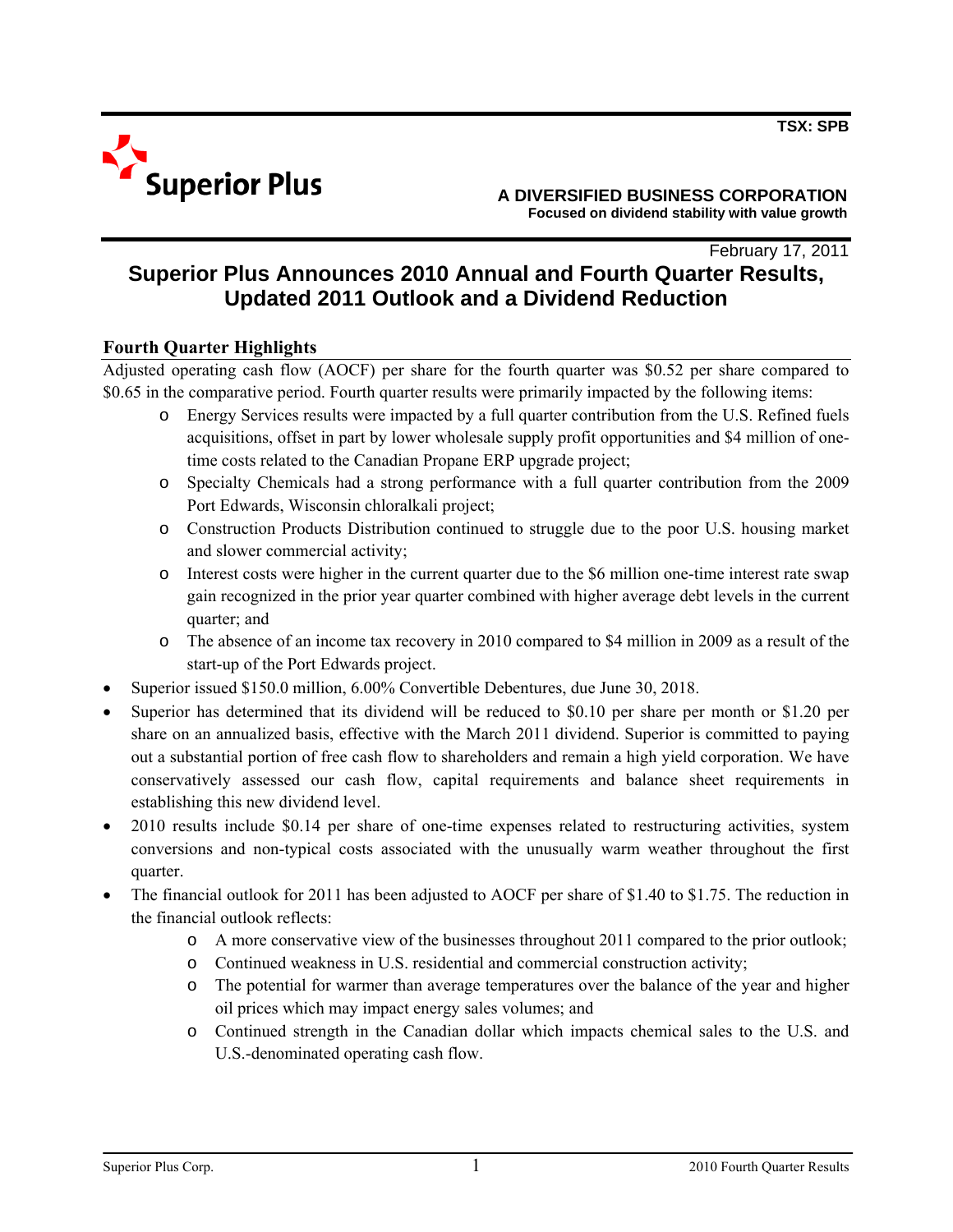### **Financial Summary**

|                                                                     | Three months ended December 31, |         | Year ended December 31, |         |
|---------------------------------------------------------------------|---------------------------------|---------|-------------------------|---------|
| (millions of dollars except per share amounts)                      | 2010                            | 2009    | 2010                    | 2009    |
| Revenue                                                             | 1,009.2                         | 747.5   | 3,529.2                 |         |
|                                                                     |                                 |         |                         | 2,246.7 |
| Gross profit                                                        | 225.5                           | 203.3   | 787.6                   | 653.4   |
| EBITDA from operations $(1)$                                        | 75.8                            | 70.1    | 216.7                   | 213.4   |
| Interest                                                            | (16.5)                          | (6.7)   | (68.1)                  | (34.8)  |
| Cash income tax recovery (expense)                                  | (0.1)                           | 4.2     | (1.0)                   | (1.1)   |
| Corporate costs                                                     | (3.4)                           | (3.2)   | (11.5)                  | (13.6)  |
| Adjusted operating cash flow <sup>(1)</sup>                         | 55.8                            | 64.4    | 136.1                   |         |
|                                                                     |                                 |         |                         | 163.9   |
|                                                                     |                                 |         |                         |         |
| Adjusted operating cash flow/per share, basic and diluted (1)(2)(3) | \$0.52                          | \$0.65  | \$1.29                  | \$1.80  |
| Dividends paid per share                                            | \$0.405                         | \$0.405 | \$1.62                  | \$1.62  |

(1) EBITDA from operations and adjusted operating cash flow are key performance measures used by management to evaluate the performance of Superior. These measures are defined under "Non-GAAP Financial Measures" in Superior's 2010 Fourth Quarter Financial Discussion and Analysis.

(2) The weighted average number of shares outstanding for the three months ended December 31, 2010 is 107.4 million (2009 – 98.5 million) and for the year ended December 31, 2010 is 105.6 million (2009 – 91.0 million).

 $^{(3)}$  For the three and twelve months ended December 31, 2010 and 2009, there were no dilutive instruments.

### **Segmented Information**

|                                           | Three months ended December 31, |      | Year ended December 31, |      |
|-------------------------------------------|---------------------------------|------|-------------------------|------|
| (millions of dollars)                     | 2010                            | 2009 | 2010                    | 2009 |
| <b>EBITDA</b> from operations:            |                                 |      |                         |      |
| <b>Energy Services</b>                    | 39.3                            | 40.6 | 91.1                    | 97.6 |
| <b>Specialty Chemicals</b>                | 29.1                            | 18.6 | 100.9                   | 93.0 |
| <b>Construction Products Distribution</b> | 7.4                             | 10.9 | 24.7                    | 22.8 |
|                                           | 75.8                            | 70.1 | 216.7                   | 2134 |

### **Energy Services**

- EBITDA from operations for the fourth quarter was \$39.3 million compared to \$40.6 million in the prior year quarter as the contribution from the U.S. refined fuels businesses acquired in the fourth quarter of 2009 and through 2010 offset reduced supply portfolio management gross profits and modestly lower Canadian propane results.
- Canadian propane distribution sales volumes were consistent with the prior year quarter. Increases came from higher industrial volumes as a result of improvements in the economic environment within the industrial sector, and a modest increase in residential volumes due to ongoing sales and marketing initiatives. These increases were partially offset by reductions in agricultural and automotive sales volumes; agricultural volumes were impacted by the timing of crop drying relative to the prior year quarter which resulted in a shift of volumes to the third quarter of 2010 compared to the prior year.
- Sales volumes were not significantly impacted by weather, as temperatures across Canada for the fourth quarter, measured by degree days, were 2% warmer than the prior year and 1% colder than the five-year average.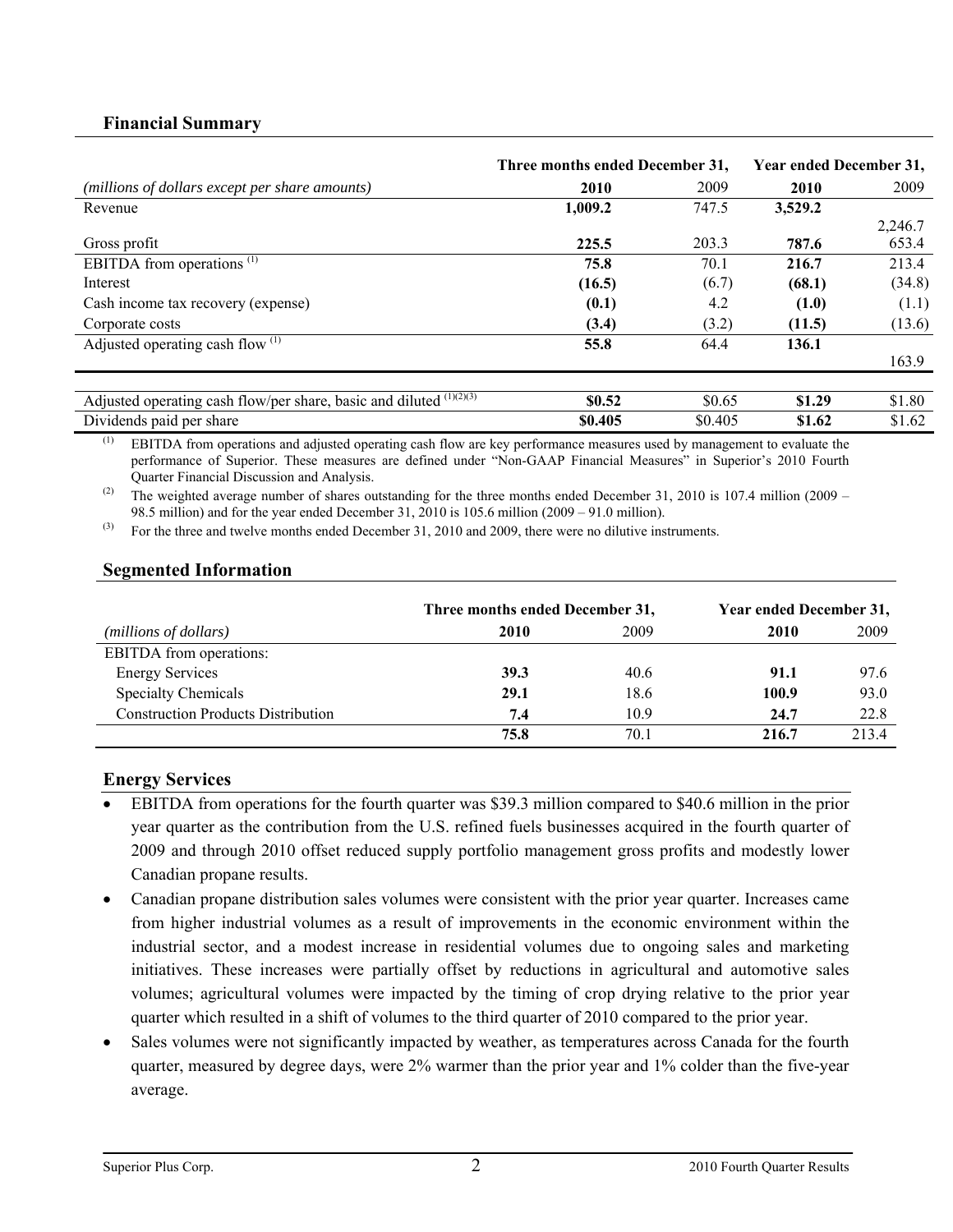- Canadian propane average sales margins were 16.8 cents per litre in the fourth quarter compared to 17.5 cents per litre in the prior year quarter. The decrease in average sales margins was due to a higher proportion of lower margin industrial volumes combined with ongoing general customer competitive pressures.
- The implementation of the upgraded ERP system in the Canadian propane business had a number of invoicing problems that have now been corrected. An additional \$4 million of accounts receivable provisions to accommodate customer issues were recorded during the quarter.
- The U.S. refined fuels business, excluding the service segment, generated gross profits of \$41.1 million in the fourth quarter, significantly higher than the prior year due to the benefit of a full quarter of all three acquisitions. Results were in line with current plans with temperatures across the northeast U.S., measured by degree days for the fourth quarter being 4% colder than the prior year and 7% colder than the five-year average. The integration within Superior's U.S. refined fuels business is substantially complete, which will provide operational efficiencies and the ability to easily integrate future tuck-in acquisitions.
- U.S. refined fuels average sales margins were 8.2 cents per litre in the fourth quarter compared to 10.0 cents per litre in the prior year quarter. The decrease in average margins was due principally to sales mix, as result of a full quarter contribution from the entire U.S. refined fuels business as opposed to the prior year quarter which excluded the final business acquired in early 2010.
- The fixed-price energy services business generated gross profits of \$7.9 million compared to \$8.4 million in the prior year quarter as a result of reduced natural gas gross profits due to reduced sales as a result of exiting the direct residential natural gas markets in Ontario and B.C., offset in party by increased gross profits from the commercial natural gas sales and electricity markets.
- The supply portfolio management business generated gross profits of \$7.4 million in the fourth quarter compared to \$12.7 million in the comparative period due to reduced volatility in the wholesale cost of propane throughout the fourth quarter which reduced market trading opportunities throughout the quarter relative to the prior year quarter.
- Although Superior has seen improved non-heating volumes throughout 2010 in the Canadian propane business, the pressure on prices from customers and competitors within the entire Energy Services business has not diminished, nor has the inherent risk that weather presents for this business. As a result, Superior is revising its Energy Services outlook of EBITDA from operations for 2011 to between \$100 and \$120 million. The outlook for 2011 provides a more conservative view of improvements in the general economy and resulting improvements in sales volumes and margins, while providing for the potential for warmer than expected temperatures.

# **Specialty Chemicals**

- EBITDA from operations for the fourth quarter was \$29.1 million compared to \$18.6 million in the prior year quarter due to improved chloralkali sales volumes and higher average realized selling prices.
- Chloralkali sales volumes benefited from the completion of the Port Edwards chloralkali facility expansion in the fourth quarter of 2009, the facility was operating at higher operating rates throughout the fourth quarter compared to the prior year period. Additionally, average realized selling prices were higher than the prior year period due to improvements in general economic conditions throughout North America.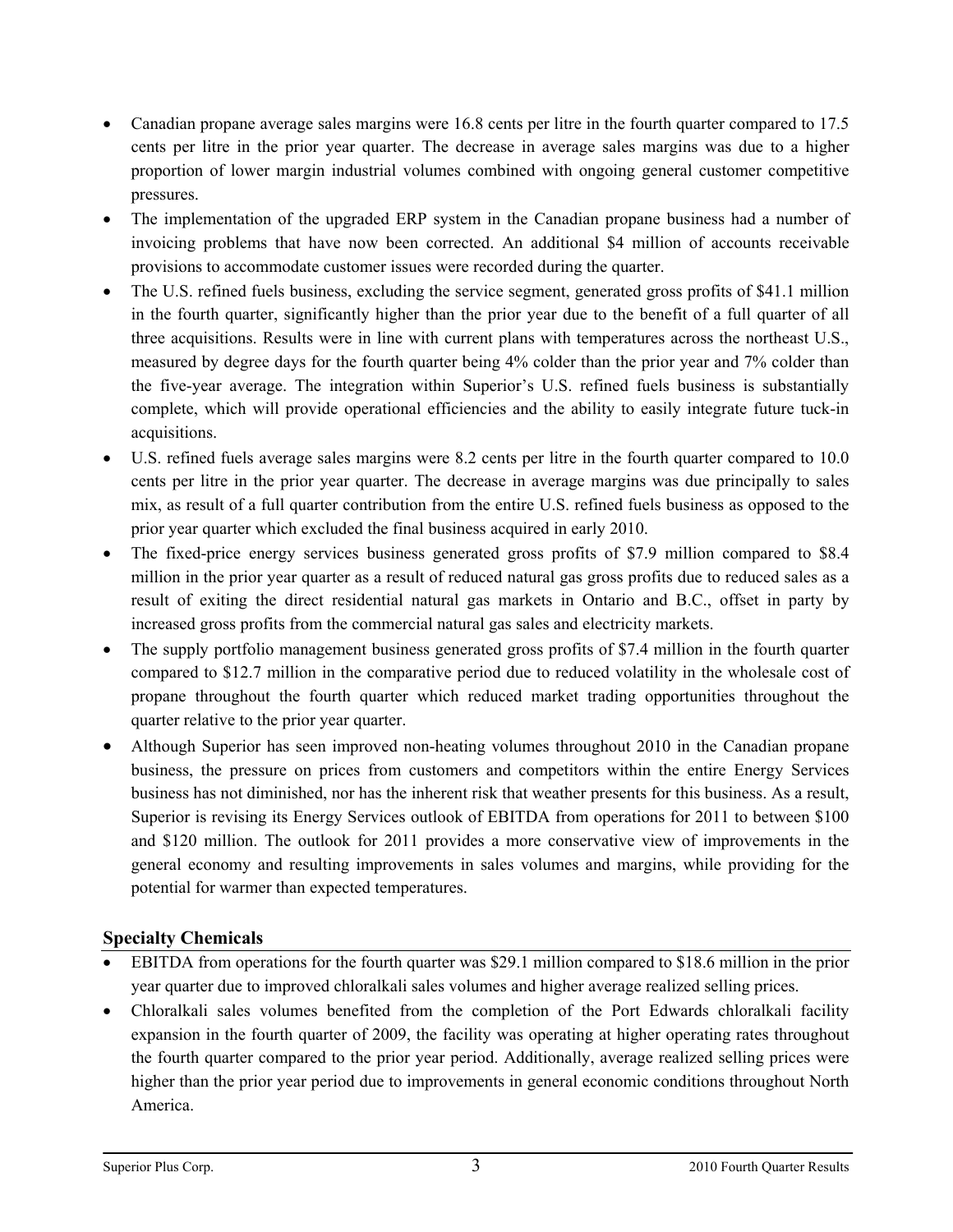- Sodium chlorate gross profits were consistent with the prior year quarter. A 5% increase in sales volumes due to improved North American demand and a modest increase in the average selling price due to improved market conditions were offset by reduced gross margins due to external product purchase requirements as a result of temporary production line issues.
- During the fourth quarter, the Specialty Chemicals business invested \$10.3 million of additional capital at its Chilean facility related to the ownership of electrical generation in partnership with CMPC Celulosa S.A., its strategic partner in Chile. In addition to the electrical generation project, additional capital was spent on electrical equipment upgrades at the Hargrave, Manitoba sodium chlorate facility.
- Superior expects EBITDA from operations for its Specialty Chemicals business for 2011 to be between \$100 and \$115 million, consistent with the outlook provided in the third quarter. Superior continues to see a stable market for sodium chlorate as a result of strong pulp market fundamentals. Superior also expects continued improvement in chloralkali sales volumes and pricing due to improved North American chemical demand and the full year impact of the expanded Port Edwards facility.

# **Construction Products Distribution**

- EBITDA from operations for the fourth quarter was \$7.4 million compared to \$10.9 million in the prior year quarter.
- Construction Products Distribution's results continue to be impacted by ongoing weakness in the residential and commercial construction markets which has significantly increased competitive pressures resulting in lower percentage sales margins. Additionally, sales volumes of both gypsum and commercial and industrial insulation were lower than the prior year for the reasons noted above.
- Superior continues to focus on integrating the operations of Winroc, SPI and the recently acquired western Canadian commercial and industrial insulation business to generate operational efficiencies, incurring \$4.2 million in one-time costs for the year ended December 31, 2010.
- The outlook for Canadian residential and commercial markets is for stable to modestly lower activity levels. In the U.S., the recovery in the residential housing markets is much more uncertain and appears to have stalled; it is currently unclear when a sustained recovery will begin. U.S. commercial activity remains weak while the insulation markets are stable to modestly improving. As a result, Superior has set its 2011 outlook of EBITDA from operations at \$25 to \$35 million which is consistent with the outlook provided in the third quarter with the exception that the top end of the range has been reduced by \$5 million to account for the ongoing uncertainty within this business. As a result of the significant restructuring activities undertaken in 2010, the Construction Products Distribution business is well positioned to take advantage of future improvements to the U.S. construction market.

## **Corporate Related**

- Total interest expense for the fourth quarter was \$16.5 million compared to \$6.7 million in the prior year quarter. Interest costs in the prior year benefitted from the one-time impact of a \$6.1 million gain on the termination of an interest rate swap. Interest expense increased due to higher average debt levels as a result of the financing of acquisitions completed during the first quarter of 2010 and the second half of 2009, offset in part, by the appreciation of the Canadian dollar on U.S.-denominated interest costs.
- Cash income taxes were \$0.1 million in the fourth quarter compared to a recovery of \$4.2 million in the prior year quarter. Cash income taxes in the prior year quarter benefitted from a cash tax recovery as a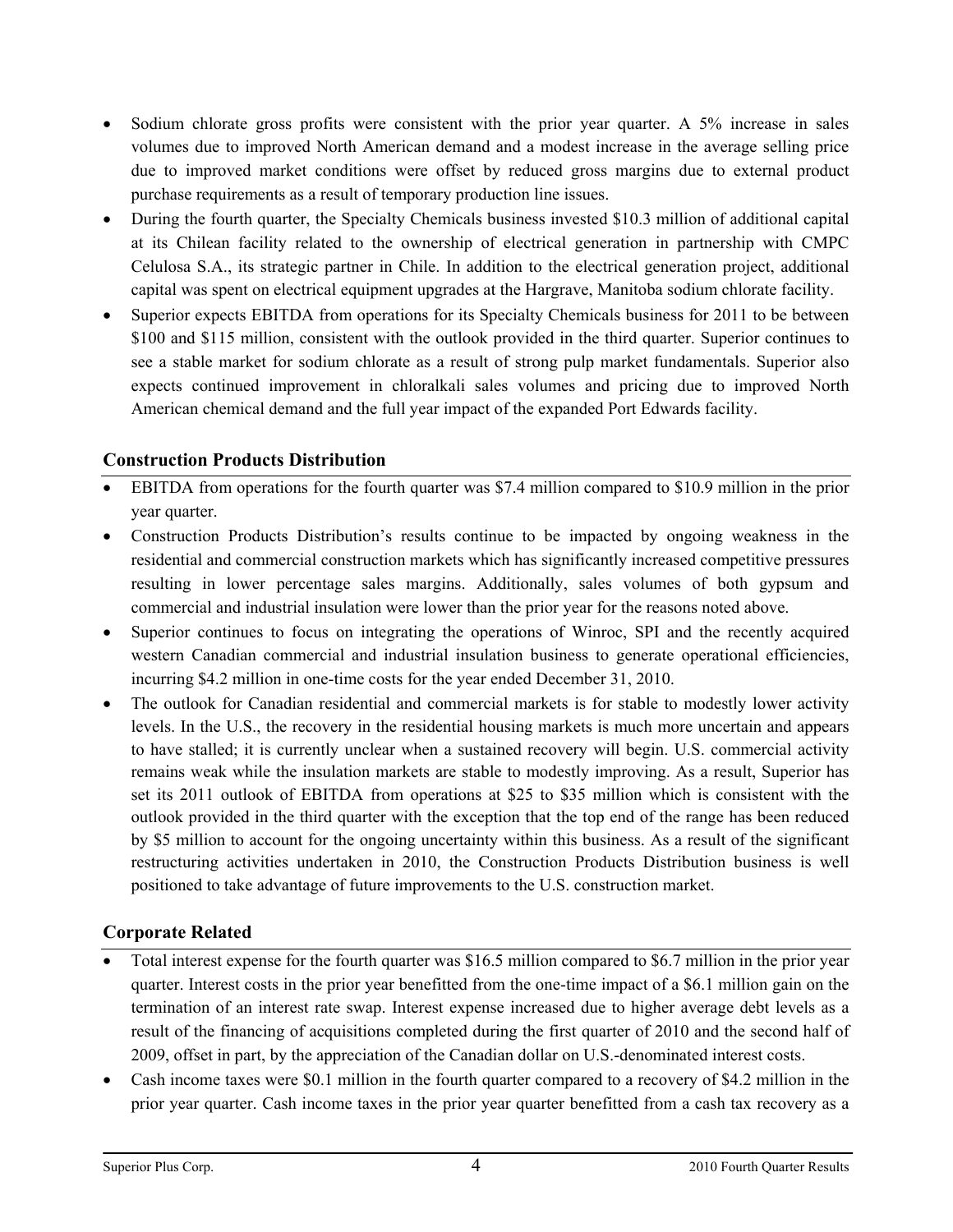result of additional U.S. tax basis associated with the successful start-up of the Port Edwards facility during 2009.

- On December 23, 2010, Superior closed \$150.0 million, 6.00% Convertible Debentures, due June 30, 2018, with the net proceeds used to repay existing revolving term bank facilities. The maturity date of June 30, 2018 enhances Superior's existing debt repayment profile and provides improved financial flexibility in the short-term.
- Superior restarted its dividend re-investment program (DRIP) during the second quarter of 2010, commencing with the payment of the May 2010 dividend, resulting in proceeds of \$8.8 million in the fourth quarter or \$17.2 million on a year-to-date basis. Proceeds from the DRIP will be used to reduce existing debt levels and fund existing and future accretive growth opportunities. The DRIP provides Superior's shareholders with the opportunity to reinvest their cash dividends in the future growth of the business at a 5% discount to the market price of Superior's common shares.
- Four quarter trailing compliance EBITDA was \$212.9 million resulting in a Consolidated Secured Debt to compliance EBITDA ratio of 2.4x and a Consolidated Debt (excluding convertible debentures) to compliance EBITDA ratio of 3.1x as at December 31, 2010. Compliance EBITDA includes the impact of acquisitions completed during 2010.

# **Long-Term Dividend Strategy**

As a result of the slow economic recovery, weaker than anticipated financial performance in 2010 and the outlook for slow economic growth in 2011 and beyond, Superior has determined that a reduction to its dividend is required. The reduction is necessary to better match the dividend with the current level of sustainable cash flows of the businesses in addition to allowing for potential variability of those cash flows. Superior has determined that its monthly dividend will be revised to \$0.10 per share or \$1.20 on an annualized basis, effective with the March 2011 dividend. Although it is a difficult decision to reduce the dividend, the reduction will support the long-term stability of Superior's business model which continues to be to provide our shareholders with a sustainable dividend, representing a significant portion of Superior's free cash flow, while balancing the need to fund ongoing maintenance and growth capital expenditures and the repayment of debt.

## **Financial Outlook**

| (millions of dollars except per share amounts) | Current $(1)$ | 2011 Outlook 2011 Outlook<br><b>Prior</b> |
|------------------------------------------------|---------------|-------------------------------------------|
| <b>EBITDA</b> from operations:                 |               |                                           |
| <b>Energy Services</b>                         | 100-120       | 120-140                                   |
| <b>Specialty Chemicals</b>                     | $100 - 115$   | 100-115                                   |
| <b>Construction Products Distribution</b>      | $25 - 35$     | $25 - 40$                                 |
| Adjusted operating cash flow per share         | $$1.40-S1.75$ | $$1.75 - $2.00$                           |

(1) The assumptions, definitions, risk factors and explanation of the 2011 Financial Outlook are discussed in Superior's 2010 Fourth Quarter Financial Discussion and Analysis.

# **2010 Fourth Quarter Results**

Superior's 2010 Fourth Quarter Financial Discussion and Analysis is attached and is also available on Superior's website at: www.superiorplus.com under the investor information section.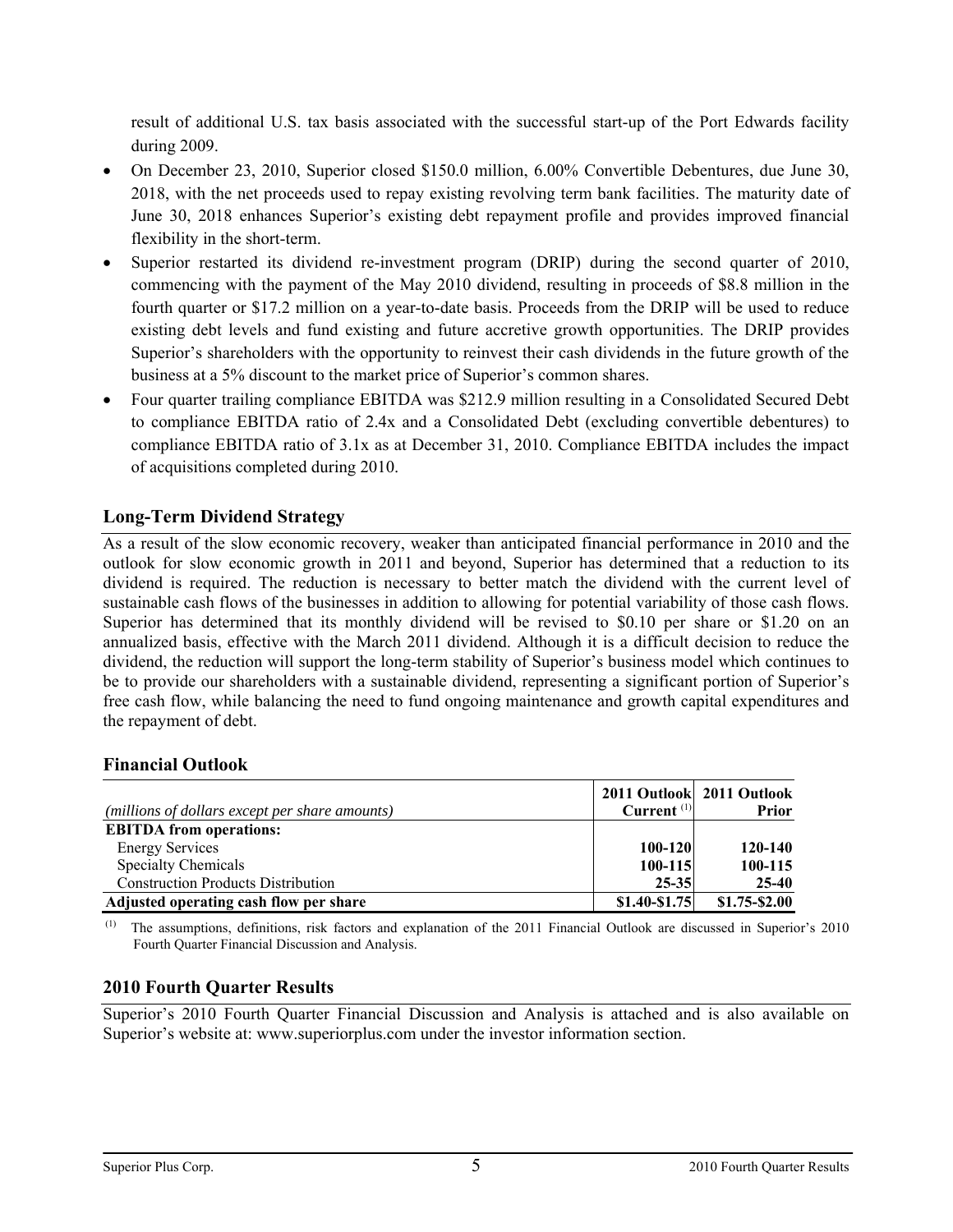## **Conference Call**

Superior will be conducting a conference call and webcast for investors, analysts, brokers and media representatives to discuss the 2010 Fourth Quarter Results at 8:30 a.m. MST on Friday, February 18, 2011. To participate in the call, dial: 1-877-240-9772. An archived recording of the call will be available for replay until midnight, Friday, March 11, 2011. To access the recording, dial: 1-800-408-3053 and enter pass code 8543461 followed by the # key. Internet users can listen to the call live, or as an archived call, on Superior's website at: www.superiorplus.com.

## **Annual Meeting of Shareholders**

Superior's Annual Meeting of Shareholders will be held in the Lecture Theatre of The Metropolitan Conference Centre,  $333 - 4$ <sup>th</sup> Avenue S.W., Calgary, Alberta on Wednesday, May 4, 2011 at 2:00 p.m. **MST** 

# **Forward Looking Information**

Certain information included herein is forward-looking, within the meaning of applicable Canadian securities laws. Forward looking information can be identified by looking for words such as "believe", "expects", "expected", "will", "intends", "projects", "anticipates", "estimates", "continues" or similar words. Forward-looking information in this press release, including the attached 2010 Fourth Quarter Financial Discussion and Analysis, includes but is not limited to, consolidated and business segment outlooks, expected EBITDA from operations, expected adjusted operating cash flow, expected adjusted operating cash flow per share, future capital expenditures, business strategy and objectives, dividend strategy, future dividend payments, future cash flows, anticipated taxes, expected results from acquisitions, expected life of facilities and statements regarding the future financial position of Superior and Superior Plus LP. Superior believes the expectations reflected in such forward-looking information are reasonable but no assurance can be given that these expectations will prove to be correct and such forward-looking statements should not be unduly relied upon.

Forward-looking information is based on various assumptions. Those assumptions are based on information currently available to Superior, including information obtained from third party industry analysts and other third party sources and include, the historic performance of Superior's businesses, current business and economic trends, availability and utilization of tax basis, foreign currency, exchange and interest rates, trading data, cost estimates and the other assumptions set forth under the "Outlook" sections contained in the attached 2010 Fourth Quarter Financial Discussion and Analysis. Readers are cautioned that the preceding list of assumptions is not exhaustive.

Forward-looking information is not a guarantee of future performance and involves a number of risks and uncertainties some of which are described herein and in the attached 2010 Fourth Quarter Financial Discussion and Analysis. Such forward-looking information necessarily involves known and unknown risks and uncertainties, which may cause Superior's or Superior LP's actual performance and financial results in future periods to differ materially from any projections of future performance or results expressed or implied by such forward-looking information. These risks and uncertainties include but are not limited to the risks referred to under the section entitled "Risk Factors to Superior", in the attached 2010 Fourth Quarter Financial Discussion and Analysis, the risks associated with the availability and amount of the tax basis and the risks identified in Superior's 2009 Annual Information Form under the heading "Risk Factors". Any forward-looking information is made as of the date hereof and, except as required by law, Superior does not undertake any obligation to publicly update or revise such information to reflect new information, subsequent or otherwise. For more information about Superior, visit our website at www.superiorplus.com or contact: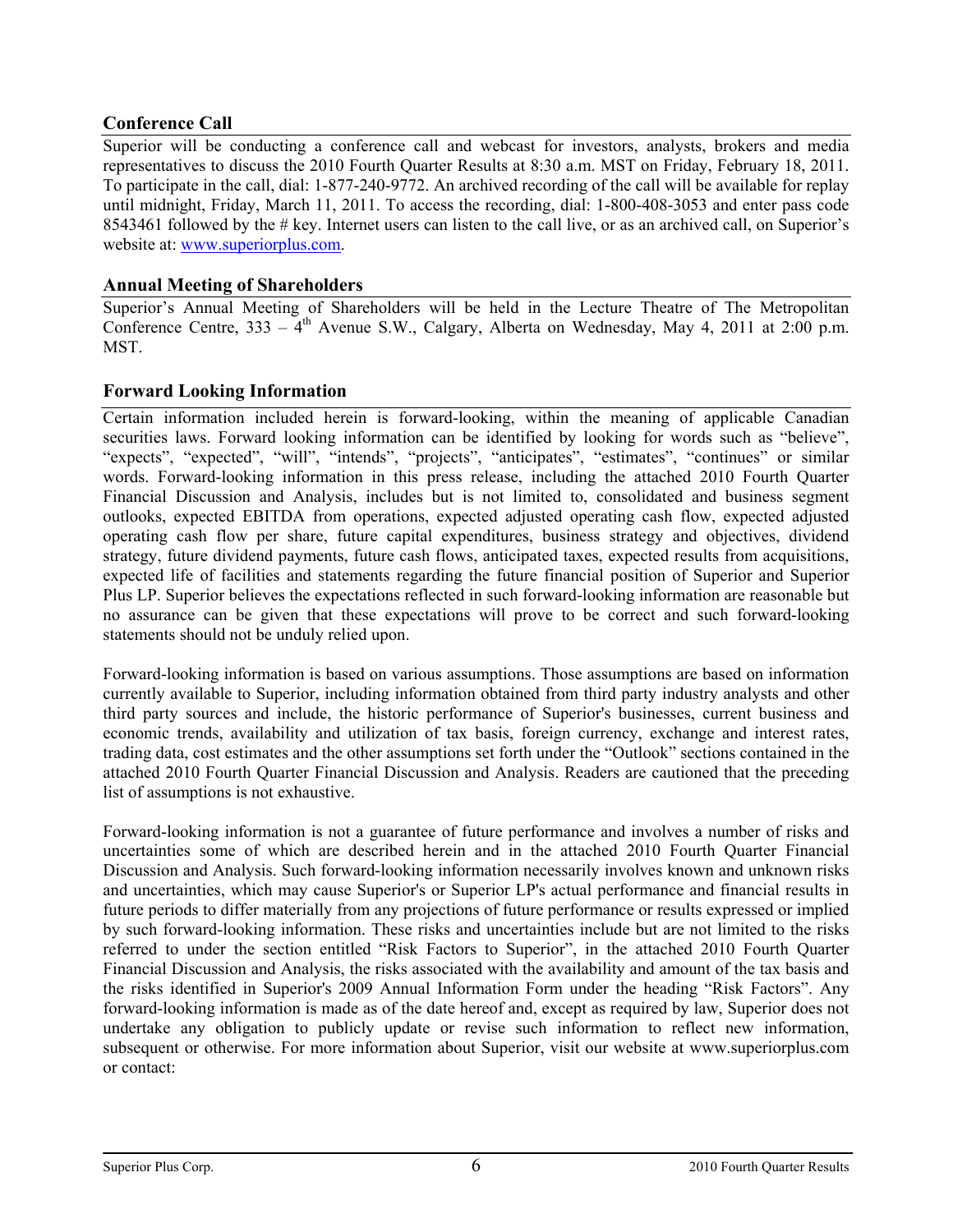| <b>Wayne Bingham</b> | <b>Executive Vice-President and Chief Financial Officer</b> |
|----------------------|-------------------------------------------------------------|
|                      | E-mail: whingham@superiorplus.com                           |
|                      | Phone: (403) 218-2951 / Fax: (403) 218-2973                 |
| <b>Jay Bachman</b>   | Vice-President, Investor Relations and Treasurer            |
|                      | E-mail: jbachman@superiorplus.com                           |
|                      | Phone: (403) 218-2957 / Fax: (403) 218-2973                 |
|                      | Toll Free: 1-866-490-PLUS (7587)                            |

#### **2010 Annual Financial Statements and Management's Discussion and Analysis**

Superior intends to file its 2010 Annual Report, 2010 Annual Management's Discussion and Analysis, 2010 Annual Financial Statements and 2010 Annual Information Form with securities regulators on or about February 28, 2011. Hard copies of the 2010 Annual Report are expected to be available on or about February 28, 2011.

### **Financial Discussion of 2010 Fourth Quarter and 2010 Year End Results February 17, 2011**

The following Financial Discussion is a review of the financial performance and position of Superior Plus Corp. (Superior) for the three and twelve months ended December 31, 2010 and 2009. The information in this Financial Discussion is current to February 17, 2011. This discussion should be read in conjunction with Superior's audited Consolidated Financial Statements and notes to those statements as at and for the year ended December 31, 2010, its December 31, 2010 Management's Discussion and Analysis and its unaudited consolidated interim financial statements as at and for the three and twelve months ended December 31, 2010.

The accompanying unaudited consolidated interim financial statements of Superior have been prepared by and are the responsibility of Superior's management. Superior's unaudited consolidated interim financial statements have been prepared in accordance with Canadian generally accepted accounting principles (GAAP). Dollar amounts in this Financial Discussion are expressed in Canadian dollars and millions except where otherwise noted.

#### **Overview of Superior**

Superior is a diversified business corporation. Superior holds 100% of Superior Plus LP (Superior LP), a limited partnership formed between Superior General Partner Inc. (Superior GP) as general partner and Superior as limited partner. Superior owns 100% of the shares of Superior GP. The cash flow of Superior is solely dependent on the results of Superior LP and is derived from the allocation of Superior LP's income to Superior by means of partnership allocations. Superior, through its ownership of Superior LP, has three operating segments: the Energy Services segment which includes a Canadian propane distribution business, a U.S. refined fuels distribution business, a fixed-price energy services business and a supply portfolio management business; the Specialty Chemicals segment; and the Construction Products Distribution segment.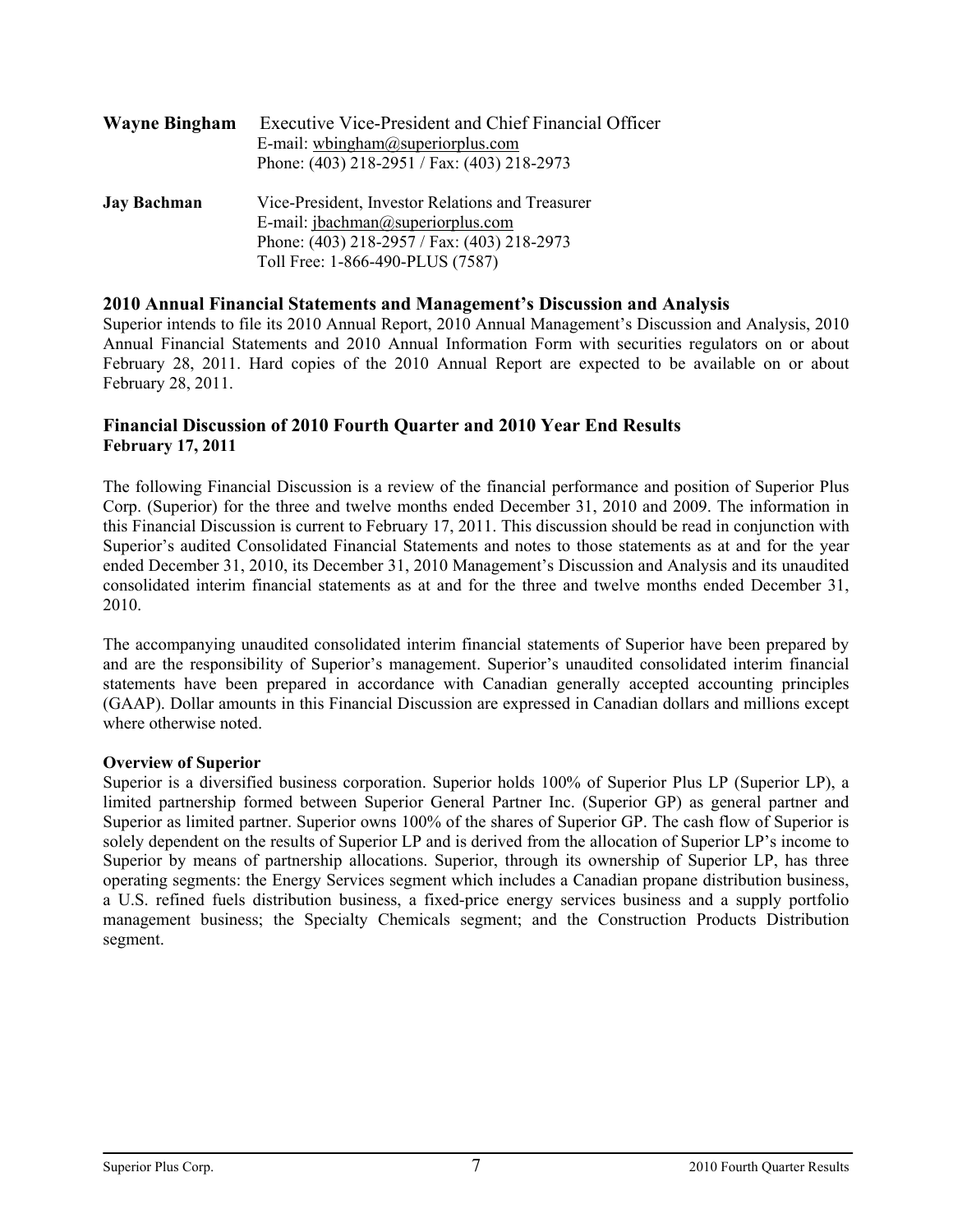# **Fourth Quarter and Year-to-Date Results**

|                                                                                 | Three months ended | December 31. |        | Year ended<br>December 31, |
|---------------------------------------------------------------------------------|--------------------|--------------|--------|----------------------------|
|                                                                                 |                    |              |        |                            |
| (millions of dollars except per share amounts)                                  | 2010               | 2009         | 2010   | 2009                       |
| EBITDA from operations: $(1)$                                                   |                    |              |        |                            |
| <b>Energy Services</b>                                                          | 39.3               | 40.6         | 91.1   | 97.6                       |
| <b>Specialty Chemicals</b>                                                      | 29.1               | 18.6         | 100.9  | 93.0                       |
| <b>Construction Products Distribution</b>                                       | 7.4                | 10.9         | 24.7   | 22.8                       |
|                                                                                 | 75.8               | 70.1         | 216.7  | 213.4                      |
| Interest                                                                        | (16.5)             | (6.7)        | (68.1) | (34.8)                     |
| Cash income tax (expense) recovery                                              | (0.1)              | 4.2          | (1.0)  | (1.1)                      |
| Corporate costs                                                                 | (3.4)              | (3.2)        | (11.5) | (13.6)                     |
| Adjusted operating cash flow $^{(1)}$                                           | 55.8               | 64.4         | 136.1  | 163.9                      |
|                                                                                 |                    |              |        |                            |
| Adjusted operating cash flow per share $(1)$ , basic $(2)$<br>and diluted $(3)$ | \$0.52             | \$0.65       | \$1.29 | \$1.80                     |

### **Summary of Adjusted Operating Cash Flow**

(1) EBITDA and adjusted operating cash flow are not GAAP measures. See "Non-GAAP Financial Measures."

<sup>(2)</sup> The weighted average number of shares outstanding for the three months ended December 31, 2010, is 107.4 million (2009 – 98.5 million) and for the twelve months ended December 31, 2010, is 105.6 million (2009 – 91.0 million).

 $^{(3)}$  For the three and twelve months ended December 31, 2010 and 2009, there were no dilutive instruments.

### **Adjusted Operating Cash Flow Reconciled to Cash Flow from Operating Activities** (1)

|       |                                                 | Three months ended |              |       | Year ended   |
|-------|-------------------------------------------------|--------------------|--------------|-------|--------------|
|       |                                                 |                    | December 31, |       | December 31, |
|       | (millions of dollars)                           | 2010               | 2009         | 2010  | 2009         |
|       | Cash flows (outflows) from operating activities | (65.5)             | 3.9          | 12.2  | 192.6        |
| Add:  | Customer contract related costs capitalized     | 0.8                | 1.0          | 2.8   | 4.0          |
|       | Increase (decrease) in non-cash working capital | 121.9              | 61.4         | 127.4 | (25.7)       |
| Less: | Amortization of customer contract related costs | (1.4)              | (1.9)        | (6.3) | (7.0)        |
|       | <b>Adjusted operating cash flow</b>             | 55.8               | 64.4         | 136.1 | 163.9        |

 $<sup>(1)</sup>$  See the unaudited Interim Consolidated Financial Statements for cash flows from operating activities, customer</sup> contract related costs and changes in non-cash working capital.

Fourth quarter adjusted operating cash flow was \$55.8 million, a decrease of \$8.6 million or 13% from the prior year quarter, as reduced operating results at Energy Services and Construction Products Distribution along with higher interest costs were offset in part by higher operating results at Specialty Chemicals. Adjusted operating cash flow was \$0.52 per share, compared to \$0.65 per share in the prior year quarter due to an 13% decrease in the adjusted operating cash flow and a 9% increase in the weighted average number of shares outstanding. The average number of shares outstanding increased in 2010 as a result of shares issued to partially finance the acquisition of certain assets that comprise a retail heating oil, propane and motor fuels distribution business from Griffith Energy Services Inc. (Griffith CH U.S. refined fuels assets) on December 11, 2009, the acquisition of Griffith Holdings Inc. (Griffith) on January 20, 2010, the acquisition of the Burnaby Assets by Construction Products Distribution on June 28, 2010 and the reinstatement of the dividend reinvestment plan effective for the payment of the May 2010 dividend.

Adjusted operating cash flow for the twelve months ended December 31, 2010 was \$136.1 million, a decrease of \$27.8 million or 17% compared to the prior year period, as improved operating results at Specialty Chemicals and Construction Products Distribution were more than offset by higher interest costs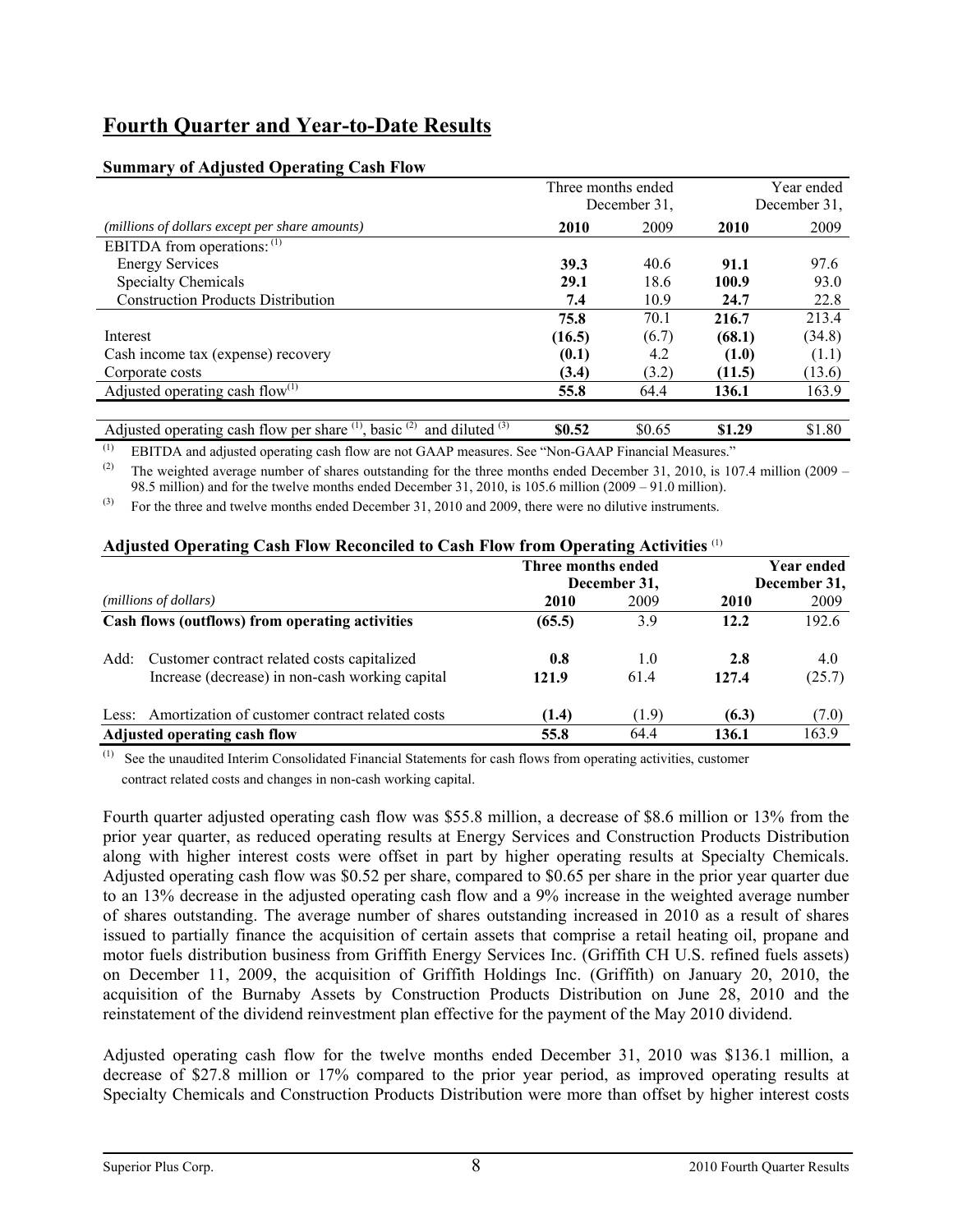and lower operating results at Energy Services. Adjusted operating cash flow per share was \$1.29 per share for the twelve months ended December 31, 2010, a decrease of \$0.51 per share or 28% due to the decrease in adjusted operating cash flow as noted above. Also contributing to the decrease was a higher weighted average number of shares outstanding as compared to the prior year period due to the issuance of common shares to finance acquisitions completed during the year and the reinstatement of the dividend reinvestment plan effective for the payment of the May 2010 dividend.

Net losses for the fourth quarter were \$33.6 million, compared to net earnings of \$17.4 million in the prior year quarter. The change in net loss is due principally to the non-cash impairment charge of \$89.5 million recorded against Construction Products Distribution's goodwill and intangible assets (see Note 8 to the unaudited Consolidated Financial Statements). Net earnings were impacted by \$29.0 million in unrealized gains on financial instruments in the current quarter, compared to unrealized losses of \$0.2 million in the prior year quarter. The change in the unrealized gains and losses on financial instruments was due principally to gains in the current quarter on Superior's natural gas financial derivatives compared to losses in the prior year as a result of fluctuations in the spot and forward price for natural gas and gains on foreign currency financial derivatives due to fluctuations in forward exchange rates. Revenues of \$1,009.2 million were \$261.7 million higher than the prior year quarter due principally to higher Energy Services revenue from the acquisitions of U.S. refined fuels assets and Griffith and higher Specialty Chemicals revenue from the contribution of the Port Edwards expansion completed in December of 2009. Gross profit of \$225.5 million was \$22.2 million higher than the prior year quarter due principally to contribution of the acquisitions completed over the past twelve months and the contribution from the Port Edwards expansion, offset in part by lower Canadian propane distribution and supply portfolio management gross profits. Total income tax for the fourth quarter was a recovery of \$0.6 million compared to an income tax expense of \$21.0 million in the prior year quarter. The income tax recovery in 2010 was impacted by lower net earnings before taxes due in part to the impairment of goodwill and intangible assets.

Superior had a net loss of \$47.0 million for 2010, compared to net earnings of \$68.3 million for 2009. The change in net earnings to a net loss for 2010 as compared to 2009 is due principally to the non-cash impairment charge of \$89.5 million recorded against Construction Products Distribution goodwill and intangible assets. Consolidated revenues of \$3,529.2 million in 2010 were \$1,282.5 million higher than in the prior year due principally to the full-year impact of the acquisition of U.S. refined fuels assets and Griffith within the Energy Services segment and the acquisition of SPI within the Construction Products Distribution segment. Gross profit of \$787.6 million was \$134.2 million higher than in the prior year, primarily due to the full-year contribution from the acquisition of SPI and the acquisition of the U.S. refined fuels assets and Griffith. Increased gross profit at Specialty Chemicals also contributed to the increase due to higher contributions from the Port Edwards expansion project. Operating expenses of \$624.4 million in 2010 were \$148.3 million higher than in the prior year, due to the acquisitions completed during 2009 and 2010 along with one-time integration and general restructuring charges. Amortization was higher than in the prior year primarily due to increased amortization at Energy Services, as a result of the acquisitions completed in 2009 and 2010. Total interest expense of \$71.0 million was \$27.2 million higher than in the prior year due principally to higher debt levels related to financing the acquisitions noted above, the issuance of \$322.5 million in convertible unsecured debentures and higher working capital. Unrealized gains on financial instruments were \$2.2 million in 2010 compared to unrealized losses of \$20.6 million in the prior year. The increase in unrealized gains from the prior year is primarily due to lower unrealized losses in the current year on Specialty Chemicals' fixed-price electricity contracts. Total income tax recovery was \$18.1 million for 2010 compared to an expense of \$12.7 million for 2009. Income taxes were impacted by a future income tax recovery associated with lower income and the impairment charge.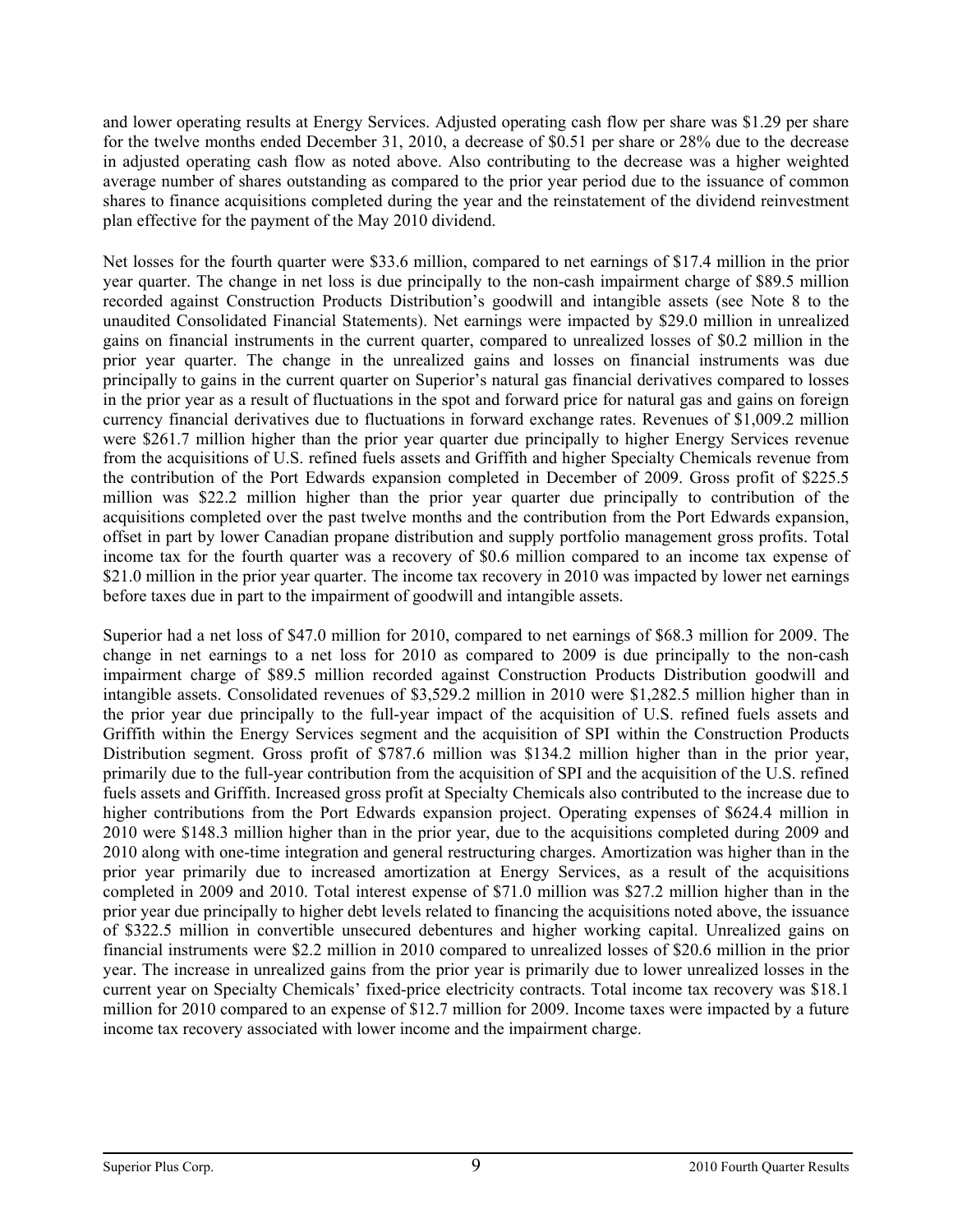# **Energy Services**

Energy Services' condensed operating results for 2010 and 2009 are provided in the following table.

|                                                       | Three months ended December 31, |         | <b>Year ended December 31,</b> |         |
|-------------------------------------------------------|---------------------------------|---------|--------------------------------|---------|
| (millions of dollars)                                 | 2010                            | 2009    | 2010                           | 2009    |
| Revenue $^{(1)}$                                      | 703.6                           | 466.1   | 2,340.5                        | 1,312.1 |
| Cost of sales <sup><math>(1)</math></sup>             | (571.6)                         | (353.9) | (1,905.6)                      | (971.9) |
| Gross profit                                          | 132.0                           | 112.2   | 434.9                          | 340.2   |
| Less: Cash operating and administration $costs^{(1)}$ | (92.7)                          | (71.6)  | (343.8)                        | (242.6) |
| <b>EBITDA</b> from operations                         | 39.3                            | 40.6    | 91.1                           | 97.6    |

In order to better reflect the results of its operations, Superior has reclassified certain amounts for purposes of this management's discussion analysis to present its results as if it had accounted for various transactions as accounting hedges. See "Reconciliation of Divisional Segmented Revenue and Cost of Sales to EBITDA" for detailed amounts.

Revenues for the fourth quarter of 2010 were \$703.6 million, an increase of \$237.5 million from revenues of \$466.1 million in 2009. The increase in revenues is primarily due to the full-year contribution of the acquisition of the Sunoco U.S. refined fuels assets on September 30, 2009 and acquisition of the Griffith CH U.S. refined fuels assets on December 11, 2009 (collectively referred to as the "U.S. refined fuels assets") and the acquisition of Griffith Holdings Inc. (Griffith) on January 20, 2010. Total gross profit for the fourth quarter of 2010 was \$132.0 million, an increase of \$19.8 million or 18% over the prior year quarter. The increase due to the contribution from the acquisitions discussed above, offset in part by reduced Canadian propane distribution and supply portfolio management gross profits. A summary and detailed review of gross profit is provided below.

### **Gross Profit Detail**

|                                 | Three months ended December 31, |       | Year ended December 31, |       |
|---------------------------------|---------------------------------|-------|-------------------------|-------|
| (millions of dollars)           | 2010                            | 2009  | 2010                    | 2009  |
| Canadian propane distribution   | 62.4                            | 65.2  | 215.4                   | 236.4 |
| U.S. refined fuels distribution | 41.1                            | 15.3  | 130.1                   | 15.3  |
| Other services                  | 13.2                            | 10.6  | 44.4                    | 29.0  |
| Supply portfolio management     | 7.4                             | 12.7  | 15.9                    | 27.9  |
| Fixed-price energy services     | 7.9                             | 8.4   | 29.1                    | 31.6  |
| Total gross profit              | 132.0                           | 112.2 | 434.9                   | 340.2 |

### *Canadian Propane Distribution*

Canadian propane distribution gross profit for the fourth quarter was \$62.4 million, a decrease of \$2.8 million or 4% from 2009, due to a decrease in gross margins. Residential and commercial sales volumes in 2010 decreased by 2 million litres or 2% from the prior year due to slightly warmer weather. Average weather across Canada for the quarter, as measured by degree days, was 2% warmer than the prior year and 1% colder than the five-year average. Agricultural volumes decreased by 13 million litres or 28% due to timing as the crop drying season which started in September and an overall reduction in demand. Industrial volumes increased by 17 million litres or 10%, due to the impact of an improved economy as compared to the prior year quarter. In particular, volumes were positively impacted by increased customer activity in the mining sectors throughout Eastern Canada and Western Canada in addition to the oil and natural gas sector. Automotive propane volumes declined by 3 million litres or 14%, due to the continued structural decline in this end-use market.

Average propane sales margins for the fourth quarter decreased to 16.8 cents per litre from 17.5 cents per litre in the prior year quarter. The decline in average margins compared to the prior year is principally due to product mix and reduced automotive margins due to higher than expected product costs.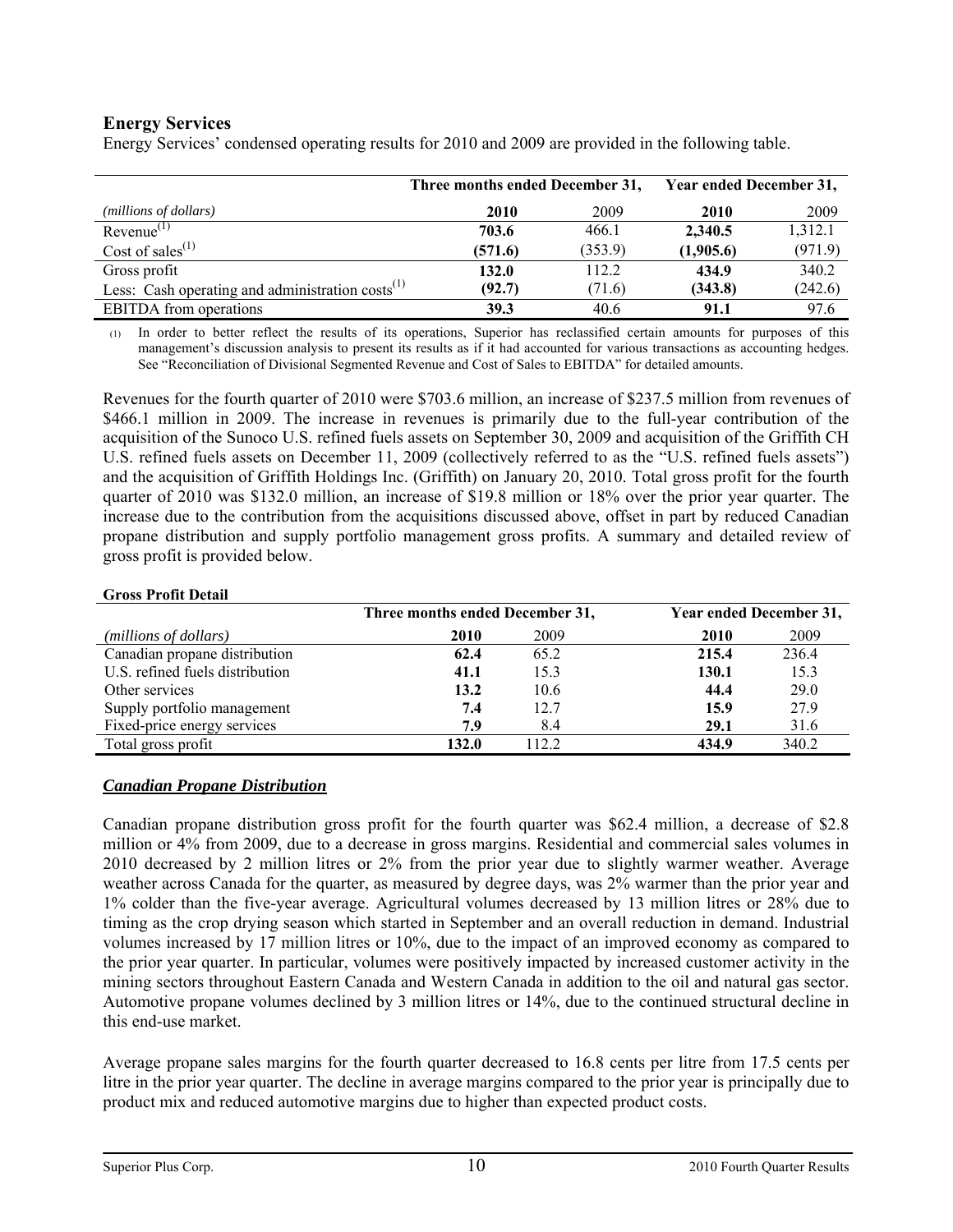| Volumes by End-Use Application <sup>(1)</sup> |                                 |      | Volumes by Region <sup>(2)</sup> |                                 |      |
|-----------------------------------------------|---------------------------------|------|----------------------------------|---------------------------------|------|
|                                               | Three months ended December 31, |      |                                  | Three months ended December 31, |      |
| (millions of litres)                          | 2010                            | 2009 | (millions of litres)             | 2010                            | 2009 |
| Residential                                   | 49                              | 49   | Western Canada                   | <b>200</b>                      | 204  |
| Commercial                                    | 81                              | 83   | Eastern Canada                   | 144                             | 142  |
| Agricultural                                  | 33                              | 46   | Atlantic Canada                  | 28                              | 27   |
| Industrial                                    | 190                             | 173  |                                  |                                 |      |
| Automotive                                    | 19                              | 22   |                                  |                                 |      |
|                                               | 372                             | 373  |                                  | 372                             | 373  |
|                                               |                                 |      |                                  |                                 |      |
| Volumes by End-Use Application <sup>(1)</sup> |                                 |      | Volumes by Region <sup>(2)</sup> |                                 |      |
|                                               | Year ended December 31,         |      |                                  | <b>Year ended December 31,</b>  |      |
| (millions of litres)                          | 2010                            | 2009 | (millions of litres)             | 2010                            | 2009 |
| Residential                                   | 135                             | 151  | Western Canada                   | 670                             | 699  |
| Commercial                                    | 258                             | 286  | Eastern Canada                   | 467                             | 480  |
| Agricultural                                  | 71                              | 86   | Atlantic Canada                  | 98                              | 98   |
| Industrial                                    | 678                             | 651  |                                  |                                 |      |
| Automotive                                    | 93                              | 103  |                                  |                                 |      |

#### **Canadian Propane Distribution Sales Volumes**

 (1) **Regions**: Western Canada region consists of British Columbia, Alberta, Saskatchewan, Manitoba, Northwest Ontario, Yukon and Northwest Territories; Eastern Canada region consists of Ontario (except for Northwest Ontario) and Quebec; and Atlantic Canada consists of New Brunswick, Newfoundland & Labrador, Nova Scotia and Prince Edward Island.

### *U.S. Refined Fuels Distribution*

U.S. refined fuels gross profit for the fourth quarter was \$41.1 million, an increase of \$25.8 million from the prior year quarter. The increase in gross profit is primarily due to the full year contribution from the acquisition of the U.S. refined fuels assets and Griffith offset in part by lower gross margins. Average U.S. refined fuels sales margins for the fourth quarter decreased to 8.2 cents per litre from 10.0 cents per litre in the prior year quarter. The decline in margins is principally due to product mix and the contribution of the acquisition of Griffith CH U.S. refined fuels assets and Griffith. Sales volumes of 499 million litres, increased by 346 million litres over the prior year quarter, due to the contribution from the acquisition of the Griffith CH U.S. refined fuels assets and Griffith. Sales volumes were not significantly impacted by weather, as weather measured by heating degree days for fourth quarter was 4% colder than the prior year and 7% colder than the five-year average. The U.S. refined fuels business also offers a broad range of services including heating, ventilation and air conditioning repair, and other related services. Other services gross profit for the fourth quarter from U.S refined fuels was \$6.4 million, an increase of \$3.4 million as compared to the prior year quarter which has been included with total other services gross profit.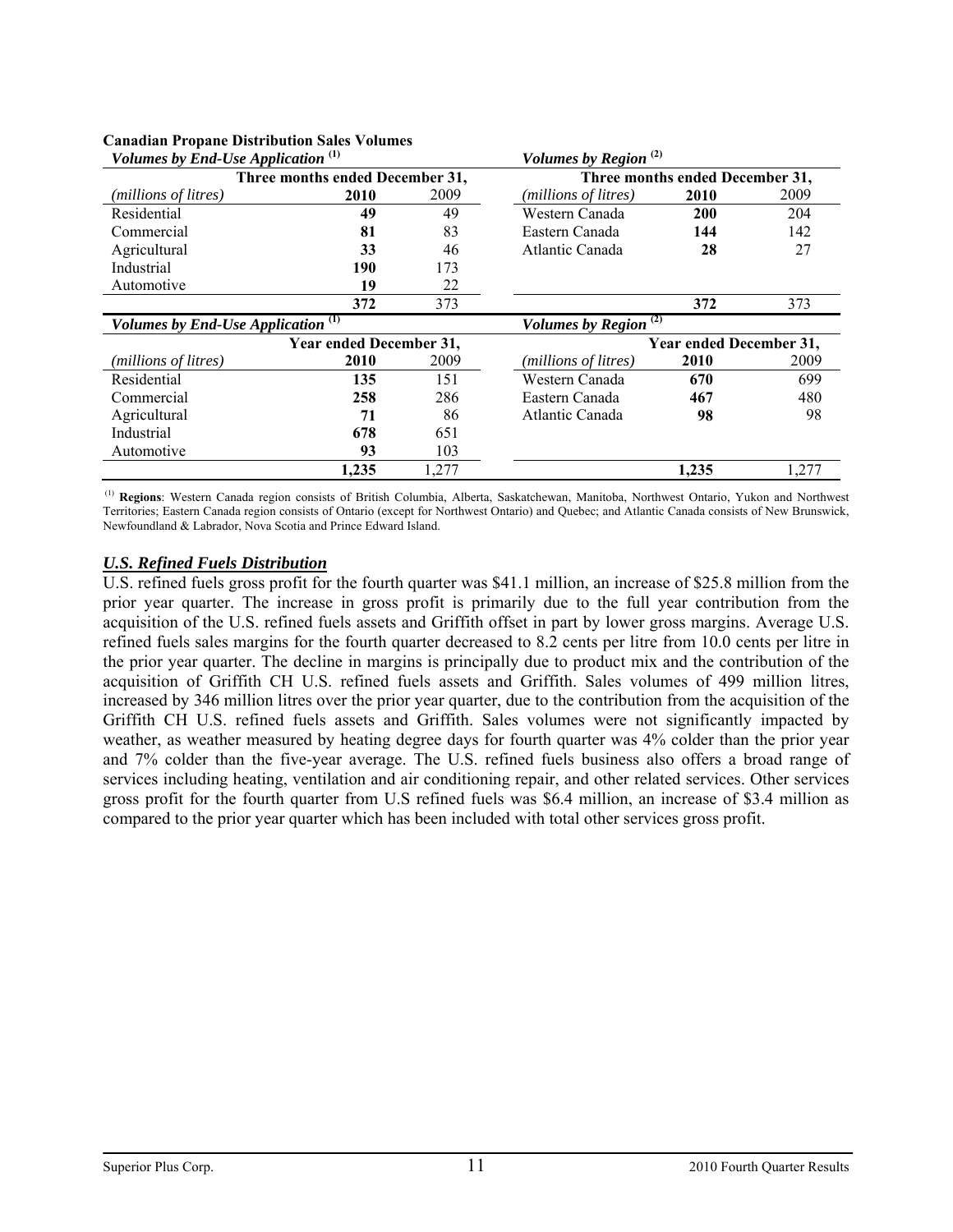| Volumes by End-Use Application $(1)$          |                                 |      | Volumes by Region <sup>(2)</sup> |                                 |      |
|-----------------------------------------------|---------------------------------|------|----------------------------------|---------------------------------|------|
|                                               | Three months ended December 31, |      |                                  | Three months ended December 31, |      |
| (millions of litres)                          | 2010                            | 2009 | (millions of litres)             | 2010                            | 2009 |
| Residential                                   | 93                              | 61   | Northeast United States          | 499                             | 153  |
| Commercial                                    | 287                             | 74   |                                  |                                 |      |
| Automotive                                    | 119                             | 18   |                                  |                                 |      |
|                                               | 499                             | 153  |                                  | 499                             | 153  |
| Volumes by End-Use Application <sup>(1)</sup> |                                 |      | Volumes by Region $(2)$          |                                 |      |
|                                               | Year ended December 31,         |      |                                  | Year ended December 31,         |      |
| (millions of litres)                          | 2010                            | 2009 | ( <i>millions of litres</i> )    | 2010                            | 2009 |
| Residential                                   | 340                             | 61   | Northeast United States          | 1.702                           | 153  |
| Commercial                                    | 904                             | 74   |                                  |                                 |      |
| Automotive                                    | 458                             | 18   |                                  |                                 |      |
|                                               | 1,702                           | 153  |                                  | 1.702                           | 153  |

#### **U.S. Refined Fuels Distribution Sales Volumes**

(1) **Volume**: Volume of heating oil, propane, diesel and gasoline sold (millions of litres).

(2) **Regions**: Northeast United States region consists of Pennsylvania, Connecticut, New York, and Rhode Island.

#### *Other Services*

Other services gross profit was \$13.2 million in the fourth quarter, an increase of \$2.6 million or 25% from the prior year quarter. The increase in other services gross profit is due to the contribution of the U.S. refined fuels acquisitions completed over the last twelve months.

#### *Supply Portfolio Management*

Supply portfolio management gross profits were \$7.4 million in the fourth quarter, a decrease of \$5.3 million or 42% from the prior year quarter due to reduced volatility in the wholesale cost of propane and market related opportunities along with lower sales volumes.

#### *Fixed-Price Energy Services*

| <b>Fixed-Price Energy Services Gross Profit</b> |  |  |
|-------------------------------------------------|--|--|
|                                                 |  |  |

|                                        |        | Three months ended December 31, 2010 |                        | Three months ended December 31, 2009 |                              |                               |
|----------------------------------------|--------|--------------------------------------|------------------------|--------------------------------------|------------------------------|-------------------------------|
| (millions of dollars except volume and | Gross  |                                      |                        | Gross                                |                              |                               |
| per unit amounts)                      | Profit | Volume                               | Per Unit               | Profit                               | Volume                       | Per Unit                      |
| Natural Gas $(1)$                      | 6.5    | 6.3 GJ                               | 103.2 $\ell$ /GJ       | 7.5                                  | 8.0 GJ                       | 93.8 $\epsilon$ /GJ           |
| Electricity <sup>(2)</sup>             | 1.4    | 133.3 KWh                            | 1.05 $\ell$ /KWh       | 0.9                                  | 68.0 KWh                     | $1.32 \text{ } \epsilon$ /KWh |
| Total                                  | 7.9    |                                      |                        | 8.4                                  |                              |                               |
|                                        |        |                                      |                        |                                      |                              |                               |
|                                        |        | Year ended December 31, 2010         |                        |                                      | Year ended December 31, 2009 |                               |
| (millions of dollars except volume and | Gross  |                                      |                        | Gross                                |                              |                               |
| per unit amounts)                      | Profit | Volume                               | Per Unit               | Profit                               | Volume                       | Per Unit                      |
| Natural Gas <sup>(1)</sup>             | 25.0   | 27.4 GJ                              | 91.2 $\epsilon$ /GJ    | 29.6                                 | 32.8 GJ                      | 90.2 $\epsilon$ /GJ           |
| Electricity <sup>(2)</sup>             | 4.1    | 366.6 KWh                            | $1.12 \t\epsilon$ /KWh | 2.0                                  | 193.0 KWh                    | $1.04 \text{ e/KWh}$          |

 $\overline{^{(1)}}$  Natural gas volumes and per unit amounts are expressed in millions of gigajoules (GJ).

<sup>(2)</sup> Electricity volumes and per unit amounts are expressed in millions of kilowatt hours (KWh).

Fixed-price energy services gross profit was \$7.9 million in the fourth quarter, a decrease of \$0.5 million (6%) from \$8.4 million in the prior year quarter. Natural gas gross profit was \$6.5 million, a decrease of \$1.0 million from the prior year quarter as higher margins were more than offset by lower volumes. Gross profit per unit was 103.2 cents per gigajoules (GJ), an increase of 9.4 cents per GJ (10%) from the prior year quarter. The increase in natural gas gross margin was due to the contribution of liquidated damages offset in part by higher risk reserve funding requirements. Excluding liquidated damages, natural gas gross margin was 81.2 cents per GJ due to a higher proportion of lower-margin commercial volumes and an increase in risk reserve funding requirements, due to the historically low natural gas prices and warm weather, of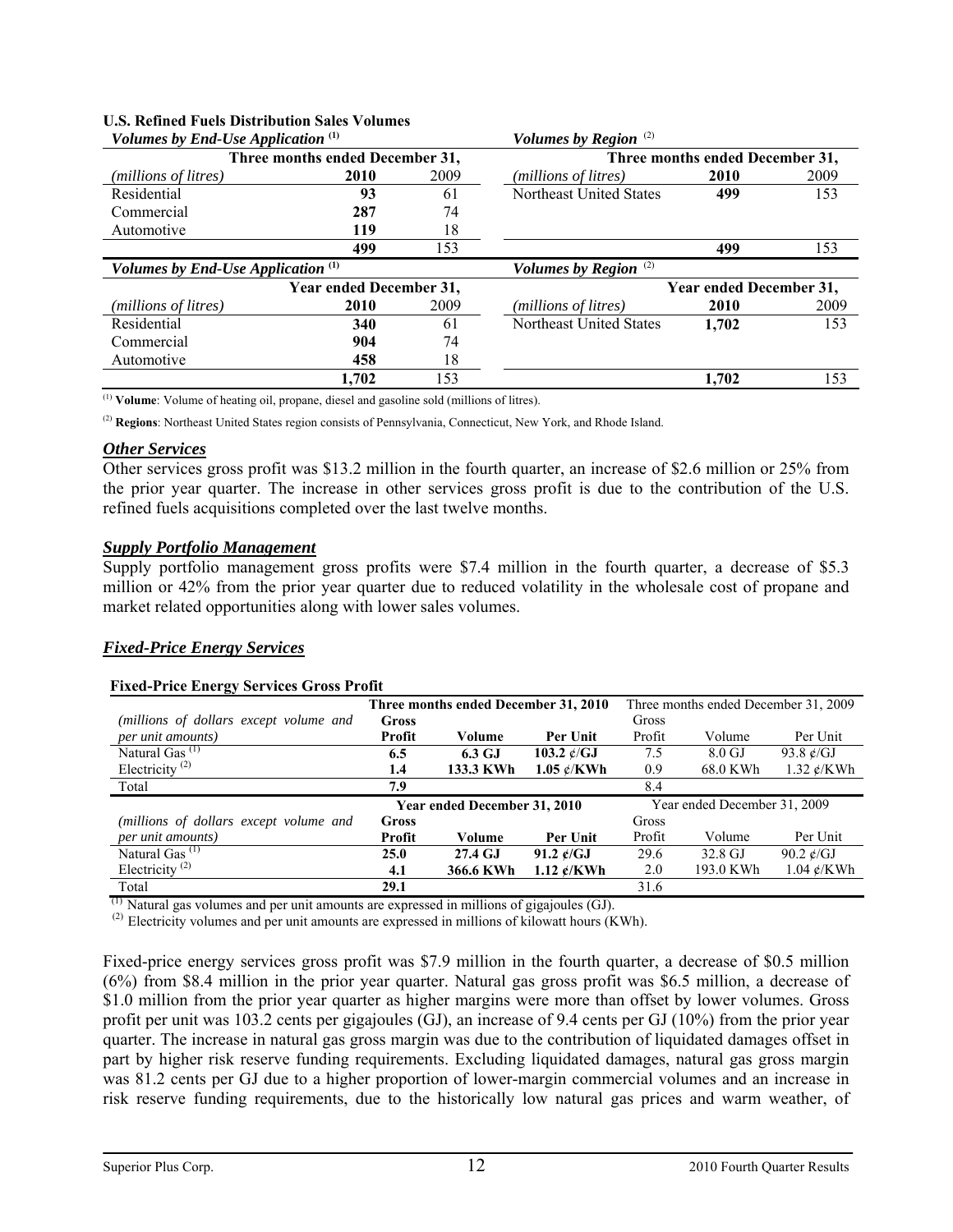approximately \$2.3 million. Sales volumes of natural gas were 6.3 million GJ, 1.7 million GJ (21%) lower than the prior year quarter as reduced residential volumes were partially offset by higher commercial volumes. Natural gas sales volumes declined due to the decision to exit the Ontario and B.C. direct residential natural markets over the last 24 months offset in part by continued marketing focus on commercial volumes. Superior made the determination to exit the Ontario based direct residential natural gas and electricity markets in the first quarter of 2009 and the B.C. market in the third quarter of 2010. Superior is now focused on developing its customer base in the Ontario commercial natural gas and electricity markets. The change in fixed-price energy's strategy has improved the cost structure and the business remains scalable if additional market opportunities develop. Electricity gross profit in the fourth quarter of 2010 was \$1.4 million, an increase of \$0.5 million or 56% percent from the prior year quarter due to the aggregation of additional commercial customers over the past year, higher volumes and gross margins.

### *Operating costs*

Cash operating and administrative costs were \$92.7 million in fourth quarter of 2010, an increase of \$21.1 million or 29% from the prior year quarter. The increase in expenses was primarily due to contribution from the acquisition of the U.S. refined fuels assets and Griffith, offset in part by reduced Canadian propane distribution operating costs. The decrease in Canadian propane distribution operating costs is due to the implementation of cost reduction plans and lower administrative costs, offset in part by higher bad debt provision due to the increase in receivables as a result of invoicing issues associated with the system upgrade completed in the second quarter.

## *System Upgrade*

During the second quarter of 2010, Superior's Canadian propane distribution business upgraded their JD Edwards enterprise system to the most recent version in order to enhance efficiencies and core business functions. As a result of the upgrade, Superior experienced complications with processing certain sales transactions and producing accurate invoices which delayed customer collections and increased net working capital. As at December 31, 2010, net working capital was approximately \$100 million higher than the prior year due to the system upgrade complications. The delay in customer collections has resulted in significantly higher past due receivables which Superior has provided for through an increase to the allowance for doubtful accounts. Throughout the third and fourth quarters of 2010, Superior has continued to resolve implementation issues and has substantially increased customer collection efforts in order to reduce working capital. Superior expects net working capital to return to historical levels by mid 2011.

## **Acquisition of Griffith Holdings Inc.**

On January 20, 2010, Superior completed its acquisition of the shares of Griffith Holdings, Inc. (Griffith) for consideration of approximately \$147.4 million (US\$140.7 million), inclusive of working capital adjustments and transaction costs. Griffith is a retail and wholesale distributor of retail propane, heating oil and motor fuels in upstate New York. The completion of this acquisition, along with the Sunoco refined fuels assets acquired during the prior year, form the foundation for Superior's U.S. refined fuels distribution platform. The acquisitions are complementary to Superior's existing Energy Services business and will expand Energy Services' customer base and product diversification.

On October 26, 2010, Superior acquired certain assets which make up a U.S. retail heating oil and propane distribution business (KW heating oil assets) from KW Oil & Propane (KW), for an aggregate purchase price of approximately \$4.9 million including adjustments for working capital. The KW heating oil assets distribute a broad range of liquid fuels and propane gas and related services, serving markets in Pennsylvania. The acquisition was partially financed by deferred consideration of approximately \$0.5 million and the remaining acquisition cost has been financed through borrowings from Superior's existing revolving term bank credits and term loans.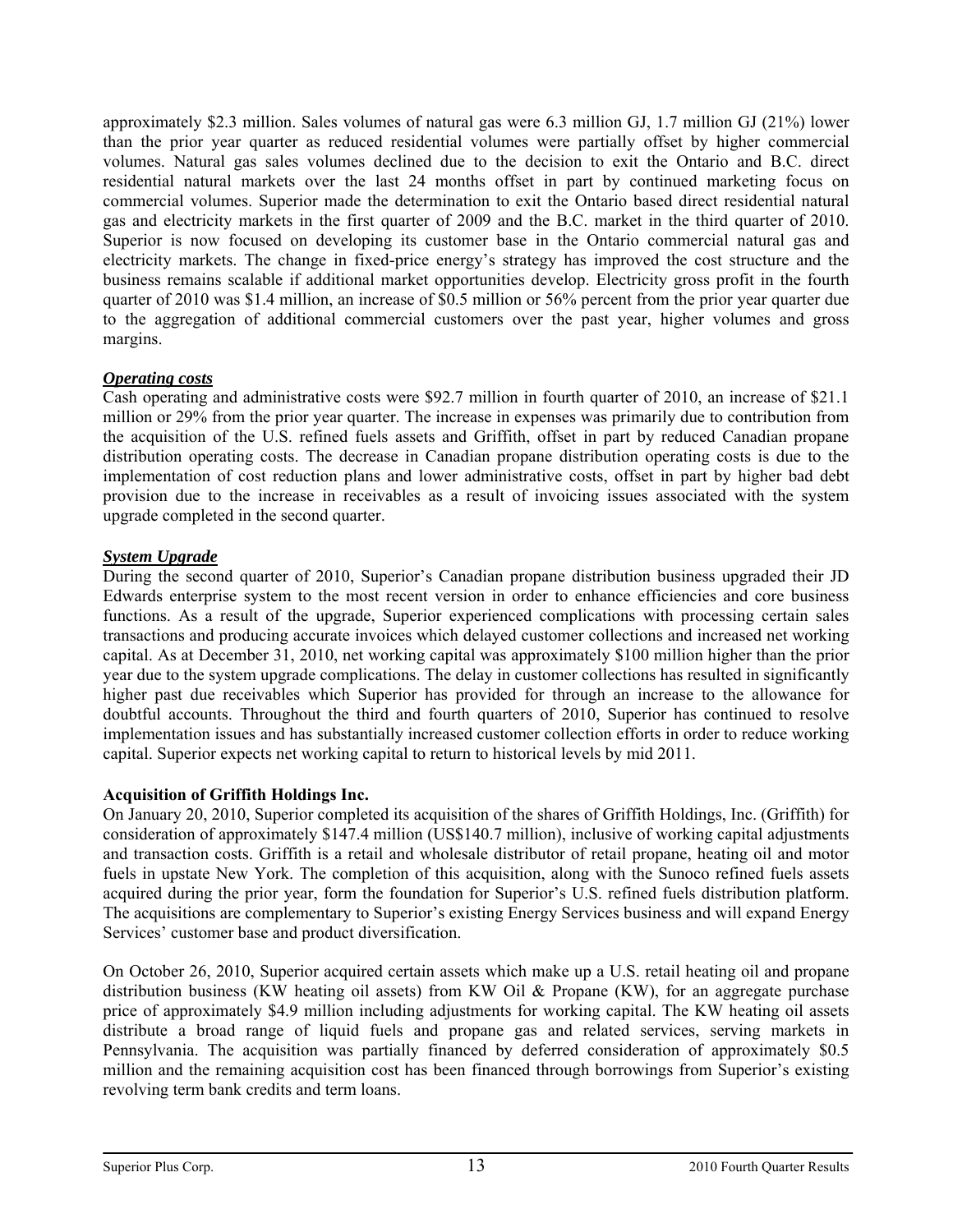## **Outlook**

Energy Services expects EBITDA from operations for 2011 to be between \$100 million and \$120 million. Energy Services previous outlook as provided in the 2010 third quarter MD&A was \$120 million to \$140 million. The revised outlook for 2011 provides a more conservative view of the assumed improvements in the general economy and resulting improvements in sales volumes and margins. Significant assumptions underlying its current outlook are:

- Average temperatures across Canada and the northeast United States are expected to return to the most recent five-year average;
- Total propane and U.S. refined fuels-related sales volumes in 2011 compared to 2010 are anticipated to increase due to colder average weather, economic improvement, and sales and marketing initiatives;
- Wholesale propane, and U.S. refined fuels-related prices are not anticipated to significantly impact demand for propane, refined fuels and related services;
- Supply portfolio management market opportunities are expected to return to historic levels beginning in 2011;
- Fixed price energy services is expected to be able to access sales channel agents on acceptable contract terms and expects gross profit to remain consistent with 2010 results. The financial benefit from entering the retail electricity and natural gas markets in the northeast U.S. in 2011 is expected to be offset by reduced customer aggregation estimates due to the exit of the B.C. residential natural gas market in 2010 and difficult natural gas markets; and
- The commercial electricity market in Ontario is expected to provide growth opportunities in 2011.

Energy Services' EBITDA from operations of \$91.1 million for 2010 was lower than the outlook provided in Superior's 2010 third quarter MD&A of \$100 million to \$115 million due to reduced Canadian propane distribution gross profits and volumes throughout the fourth quarter as a result of competitive pressures and lower than expected wholesale market opportunities.

In addition to the significant assumptions detailed above, refer to "Risk Factors to Superior" for a detailed review of significant business risks affecting Energy Services' businesses.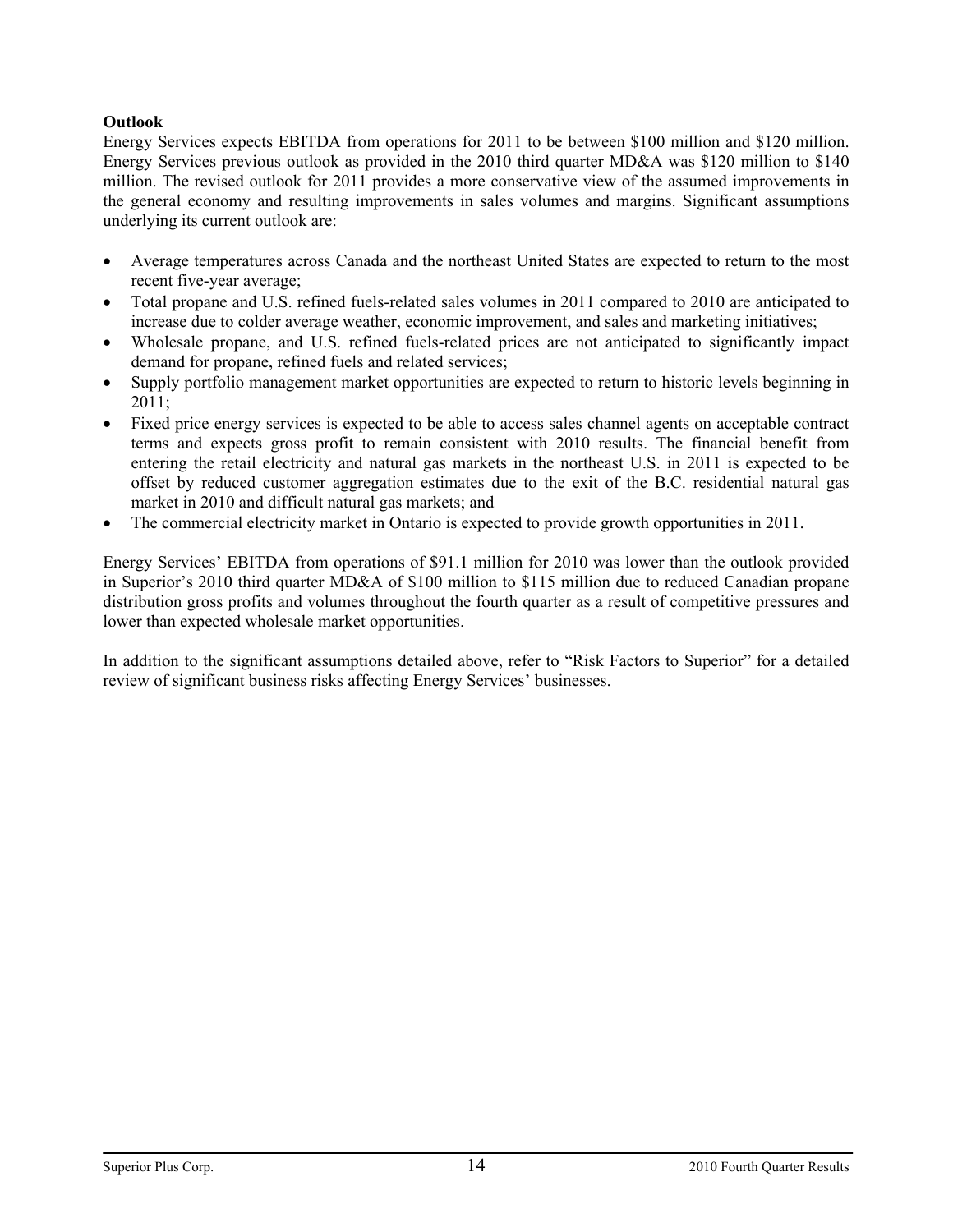### **Specialty Chemicals**

| (millions of dollars except per metric tonne |        | Three months ended December 31, |           |       |           | Year ended December 31, |           |       |  |
|----------------------------------------------|--------|---------------------------------|-----------|-------|-----------|-------------------------|-----------|-------|--|
| $(MT)$ amounts)                              |        | <b>2010</b>                     | 2009      |       |           | 2010                    |           | 2009  |  |
|                                              |        | \$ per MT                       | \$ per MT |       | \$ per MT |                         | \$ per MT |       |  |
| Chemical Revenue <sup>(1)(2)</sup>           | 129.0  | 668                             | 106.6     | 666   | 481.4     | 655                     | 456.8     | 720   |  |
| Chemical Cost of Sales $(1)(2)$              | (69.5) | (360)                           | (60.3)    | (377) | (261.4)   | (356)                   | (246.8)   | (389) |  |
| Chemical Gross Profit                        | 59.5   | 308                             | 46.3      | 289   | 220.0     | 299                     | 210.0     | 331   |  |
| Less: Cash operating and administrative      |        |                                 |           |       |           |                         |           |       |  |
| $costs^{(1)}$                                | (30.4) | (157)                           | (27.7)    | (173) | (119.1)   | (162)                   | (117.0)   | (184) |  |
| <b>EBITDA</b> from operations                | 29.1   | 151                             | 18.6      | 116   | 100.9     | 137                     | 93.0      | 147   |  |
| Chemical volumes sold (thousands of MTs)     |        | 193                             | 160       |       |           | 735                     | 634       |       |  |

Specialty Chemicals' condensed operating results for 2010 and 2009 are provided in the following table.

(1) In order to better reflect the results of its operations, Superior has reclassified certain amounts for purposes of this management's discussion analysis related to derivative financial instruments, non-cash amortization and foreign currency translation losses/gains related to U.S.-denominated working capital. See "Reconciliation of Divisional Segmented Revenue and Cost of Sales to EBITDA" for detailed amounts.

Certain reclassifications of prior period amounts have been made to conform to current year presentation. Specifically, for the three and twelve months ended December 31, 2009 \$1.4 million and \$8.2 million have been reclassified to chemical revenue from technology revenue to provide comparative presentation of Specialty Chemicals revenue. Also for the three and twelve months ended December 31, 2009 \$0.2 million and \$2.9 million have been reclassified to chemical cost of sales from technology cost of sales to provide comparative presentation of Specialty Chemicals cost of sales.

Chemical revenue for the fourth quarter of \$129.0 million was \$22.4 million or 21% higher than the prior year quarter primarily as a result of increased sodium chlorate and chloralkali/potassium sales volumes. Fourth quarter gross profit of \$59.5 million was \$13.2 million higher than the prior year quarter due to increased sodium chlorate and chloralkali/potassium gross profits. Sodium chlorate sales volumes increased by 6,000 tonnes or 5% compared to the prior year quarter due to higher demand from North America as a result of increased demand for pulp. Sodium chlorate gross profit were consistent with the prior year quarter, as lower margins related to external product purchases as a result of temporary production lines issues were offset by higher technology gross profits. Chloralkali/potassium gross profits were higher than the prior year quarter as a result of increased volumes due primarily to higher production capacity resulting from the Port Edwards expansion completed in the fourth quarter of 2009. Chloralkali/potassium sales volumes increased by 26,000 tonnes or 61% compared to the prior year quarter. Sales prices for chloralkali/potassium based products for the fourth quarter of 2010 increased as compared to the prior year quarter due to improving market conditions.

Cash operating and administrative costs of \$30.4 million were \$2.7 million or 10% higher than the prior year quarter due to higher maintenance costs, higher labour costs and professional fees.

### **Port Edwards Conversion Project Completion**

Specialty Chemicals' project to convert its Port Edwards, Wisconsin chloralkali facility from mercury-based technology to membrane technology was completed and fully commissioned in the fourth quarter of 2009. Throughout 2010 production has increased each quarter as the operating rates have improved. Production exceeded 25,000 electrochemical units in the fourth quarter of 2010, representing a fourfold increase over the prior year quarter which was negatively impacted by the membrane conversion.

### **Outlook**

Superior expects 2011 EBITDA from operations from its Specialty Chemicals segment to be between \$100 million and \$115 million, consistent with the previous outlook provided in the 2010 third quarter Management's Discussion and Analysis. Significant assumptions underlying the current outlook are: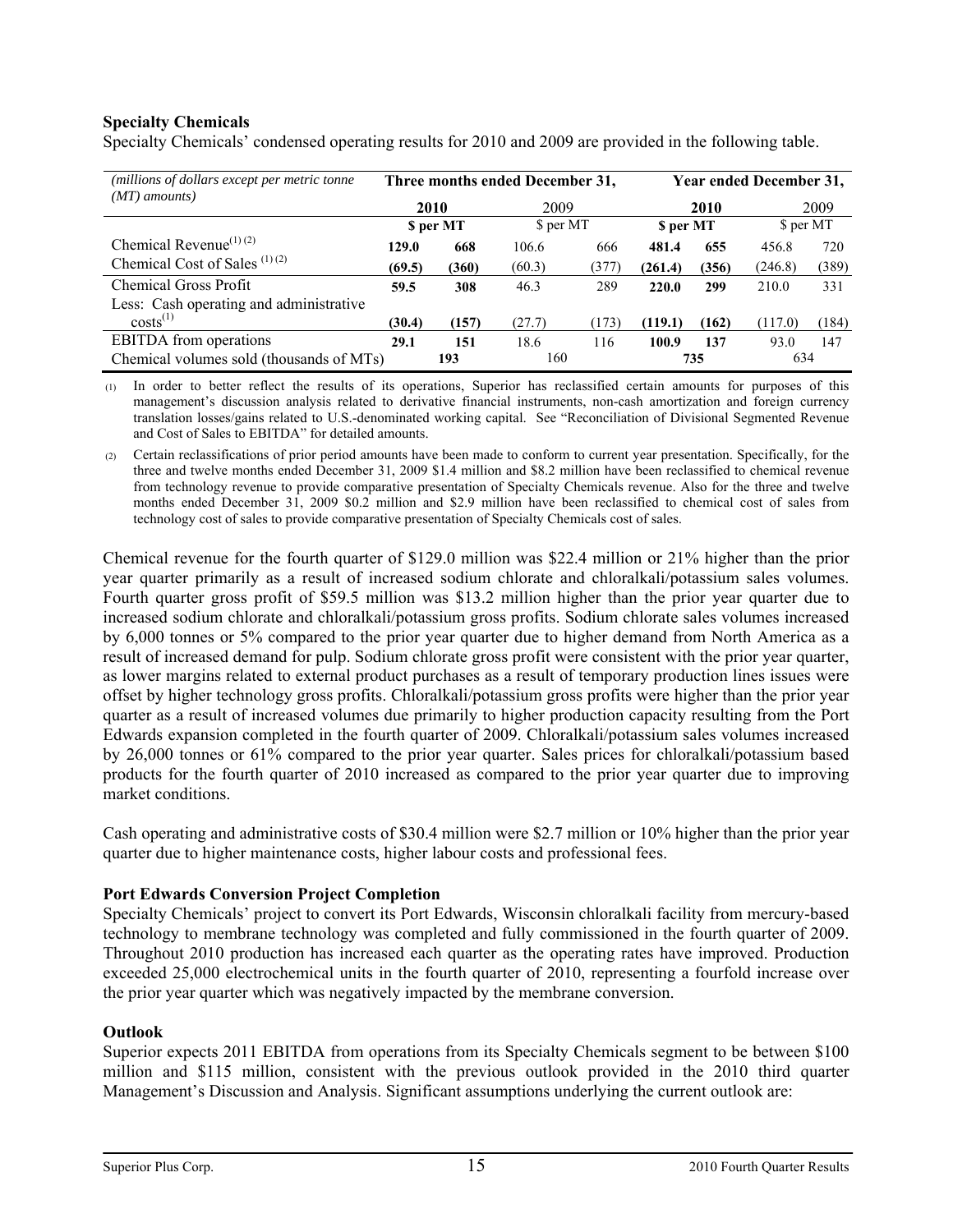- Supply and demand fundamentals for sodium chlorate are expected to remain strong in 2011, resulting in increased sales volumes as compared to 2010. Pricing is expected to remain consistent or slightly improved as compared to 2010 levels;
- Chloralkali revenues in 2011 are expected to increase due to higher selling prices and higher sales volumes and favourable product mix from the Port Edwards facility; and
- Average plant utilization will approximate 95% in 2011.

Specialty Chemicals EBITDA from operations of \$100.9 million for 2010 was consistent with the outlook provided in Superior's 2010 third quarter MD&A of \$95 million to \$105 million.

In addition to the significant assumptions detailed above, refer to "Risk Factors to Superior" for a detailed review of the significant business risks affecting Superior's Specialty Chemicals' segment.

### **Construction Products Distribution**

Construction Products Distribution's condensed operating results for 2010 and 2009 are provided in the following table.

|                                                             | Three months ended December 31, |        |         | Year ended December 31, |
|-------------------------------------------------------------|---------------------------------|--------|---------|-------------------------|
| ( <i>millions of dollars</i> )                              | <b>2010</b>                     | 2009   | 2010    | 2009                    |
| Revenue                                                     |                                 |        |         |                         |
| Gypsum Specialty Distribution (GSD) revenue $(1)(2)$        | 116.2                           | 112.4  | 483.7   | 405.5                   |
| Commercial and Industrial Insulation (C&I) revenue $^{(2)}$ | 64.6                            | 64.3   | 233.9   | 64.0                    |
| Cost of sales                                               |                                 |        |         |                         |
| GSD cost of sales <sup><math>(2)</math></sup>               | (88.7)                          | (82.1) | (373.3) | (299.5)                 |
| C&I cost of sales <sup>(2)</sup>                            | (48.2)                          | (47.9) | (172.0) | (47.7)                  |
| Gross profit                                                | 43.9                            | 46.7   | 172.3   | 122.3                   |
| Less: Cash operating and administrative costs               | (36.5)                          | (35.8) | (147.6) | (99.5)                  |
| <b>EBITDA</b> from operations                               | 7.4                             | 10.9   | 24.7    | 22.8                    |

(1) In order to better reflect the results of its operations, Superior has reclassified certain amounts for purposes of this management's discussion analysis to present its results as if it had accounted for various transactions as accounting hedges. See "Reconciliation of Divisional Segmented Revenue and Cost of Sales to EBITDA" for detailed amounts.

(2) Certain reclassifications of 2009 amounts have been made to conform to current presentation. Specifically, for the three and twelve months ended December 31, 2009, \$112.4 million and \$405.5 million has been reclassified to GSD revenue from distribution and direct sales revenue to provide comparative presentation of Construction Products Distribution's revenue, respectively. For the three and twelve months ended December 31, 2009, \$64.3 million and \$64.0 million has been reclassified to C&I revenue from distribution and direct sales revenue to provide comparative presentation of Construction Products Distribution revenue, respectively. For the three and twelve months ended December 31, 2009, \$82.1 million and \$299.5 million has been reclassified to GSD cost of sales from distribution and direct cost of sales to provide comparative presentation of Construction Products Distribution's cost of sales, respectively. For the three and twelve months ended December 31, 2009, \$47.9 million and \$47.7 million has been reclassified to C&I cost of sales from distribution and direct cost of sales to provide comparative presentation of Construction Products Distribution's cost of sales, respectively.

GSD and C&I revenues of \$180.8 million for the fourth quarter of 2010 were \$4.1 million (2%) higher than in the prior year quarter primarily due to the contribution from the acquisition of the Burnaby Assets on June 28, 2010 offset in part by lower pricing from competitive pressures.

Gross profit of \$43.9 million in the fourth quarter was \$2.8 million lower than the prior year quarter, due principally to the impact of lower GSD percentage sales margins due to competitive pressures, product mix and write down of obsolete and slow moving inventory of \$1.2 million offset in part by the contribution from the acquisition of the Burnaby Assets which positively impacted C&I gross margins. Sales margins and average selling prices continue to be challenged as a result of ongoing competitive pressures and ongoing slow economic activity.

Cash operating and administration costs were \$36.5 million in the fourth quarter, an increase of \$0.7 million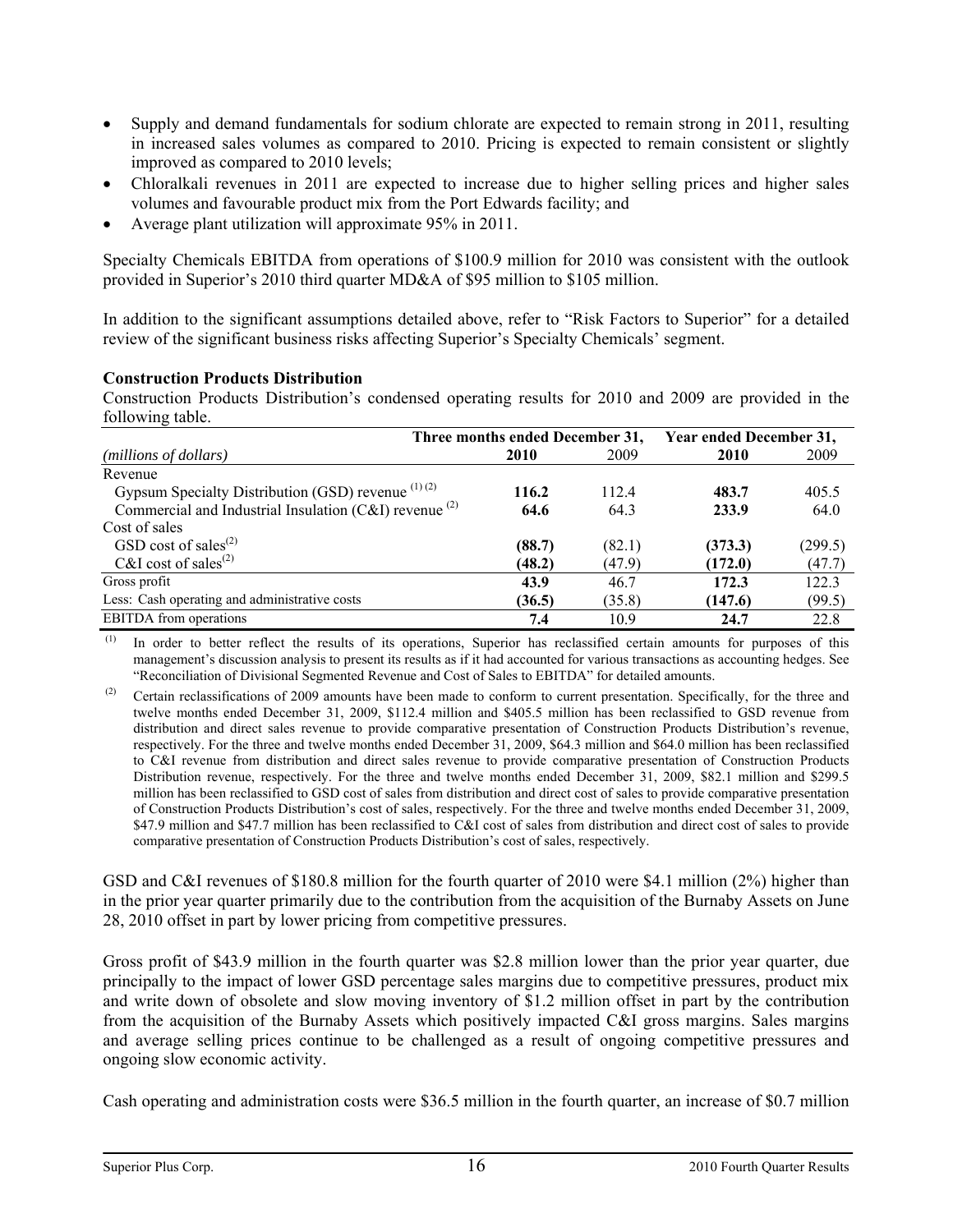or 2% from the prior year quarter due to the contribution of the acquisition of the Burnaby Assets, offset in part by cost reduction programs. Construction Products Distribution continues to actively manage its cost structure in response to the ongoing economic slowdown.

On June 28, 2010, Construction Products Distribution completed the acquisition of certain assets of a Western Canadian commercial and industrial insulation distributor (the Burnaby Assets) for an aggregate purchase price of \$18.1 million including transaction related costs. The assets acquired consist of three operating branches in Alberta and British Columbia and allows Construction Products Distribution to expand its commercial and industrial distribution business in Canada.

### **Outlook**

Superior expects Construction Products Distribution's EBITDA from operations for 2011 to be between \$25 million and \$35 million. Construction Products Distributions' previous outlook as provided in the 2010 third quarter MD&A was \$25 million to \$40 million. The reduction in the top end of Construction Products Distributions' outlook reflects ongoing uncertainty within end use markets as major projections continue to change significantly from quarter to quarter. Superior's outlook for 2011 is based on current estimates and market data. Significant assumptions underlying its current outlook are:

- GSD sales revenue from Canada is expected to decline from 2010 levels due to competitive conditions in the market. GSD sales revenue from the U.S. is expected to increase from 2010 due to higher pricing and the expansion of existing product lines into U.S. branches. C&I sales revenue is expected to increase from 2010 due to growth in the industrial market and higher pricing as well as contribution from new programs and initiatives. Also contributing to the increase is the full year contribution from the acquisition of the Burnaby Assets; and
- Sales margin for GSD as compared to 2010 is expected to increase slightly due to volume improvement in some markets offset in part by competitive pressures. C&I sales margin is expected to be consistent with 2010 levels.

Construction Products Distribution's EBITDA from operations of \$24.7 million for 2010 was consistent with the outlook provided in Superior's 2010 third quarter MD&A of \$18 million to \$25 million.

In addition to the Construction Products Distribution segment's significant assumptions detailed above, refer to "Risk Factors to Superior" for a detailed review of the significant business risks affecting Superior's Construction Products Distribution segment.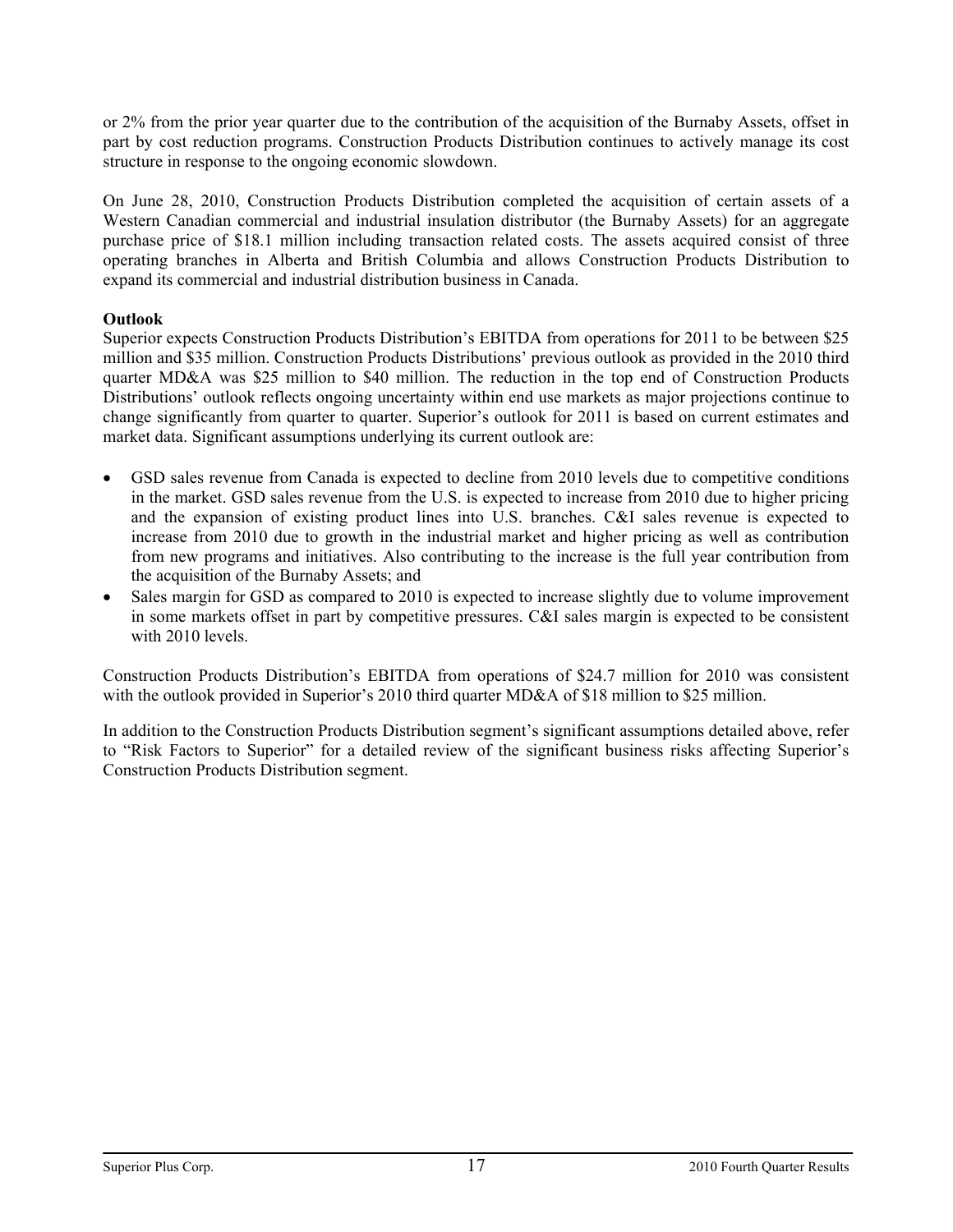|                                                    | Three months ended |              | Year ended |              |  |
|----------------------------------------------------|--------------------|--------------|------------|--------------|--|
|                                                    |                    | December 31, |            | December 31, |  |
| (millions of dollars)                              | 2010               | 2009         | 2010       | 2009         |  |
| Efficiency, process improvement and growth related | 6.7                | 5.0          | 19.9       | 22.9         |  |
| Other capital                                      | 8.1                | 4.0          | 16.9       | 9.9          |  |
| Port Edwards conversion project                    |                    | 19.2         |            | 106.5        |  |
|                                                    | 14.8               | 28.2         | 36.8       | 139.3        |  |
| Acquisition of Griffith                            |                    |              | 147.4      |              |  |
| Acquisition of the Burnaby Assets                  | (0.2)              |              | 18.1       |              |  |
| Acquisition of $SPI^{(1)}$                         |                    | 0.3          |            | 142.1        |  |
| Acquisition of U.S. refined fuels assets           |                    | 82.4         |            | 178.5        |  |
| Other acquisitions                                 | 5.6                | 0.1          | 5.9        | 0.8          |  |
| Earn-out payment on prior acquisition              |                    |              |            | 0.6          |  |
| Investment in finance leases                       | 10.3               |              | 10.3       |              |  |
| Proceeds on disposition of capital                 | (0.3)              | (0.9)        | (2.8)      | (4.8)        |  |
| Total net capital expenditures                     | 30.2               | 110.1        | 215.7      | 456.5        |  |

### **Consolidated Capital Expenditure Summary**

(1) Includes the issuance of \$32.6 million of common shares that were issued by way of private placement.

Efficiency, process improvement and growth related expenditures were \$6.7 million in the fourth quarter compared to \$5.0 million in the prior year quarter. These were incurred primarily in relation to Specialty Chemicals' various efficiency projects, and Energy Services' system conversion project. Other capital expenditures were \$8.1 million in the fourth quarter compared to \$4.0 million in the prior year quarter, consisting primarily of required maintenance and general capital across all of Superior's segments. The other acquisitions expenditure was primarily related to the \$4.9 million in consideration paid by Energy Services for the acquisition of KW heating oil assets on October 26, 2010. During the fourth quarter Specialty Chemicals invested \$10.3 million into capital assets related to a finance lease arrangement it executed with a customer. The finance lease arrangement is related to capital assets used to produce electricity at Specialty Chemicals sodium chlorate facility in Chile. The lease contract term is for ten years and contains an early termination option for the customer after five years. Proceeds on the disposal of capital were \$0.3 million in the fourth quarter and consisted of Superior's disposition of surplus tanks and cylinders.

### **Corporate and Interest Costs**

Corporate costs for the fourth quarter were \$3.4 million, compared to \$3.2 million in the prior year quarter. Corporate costs were impacted by higher professional and consulting fees primarily related to corporate development activities not eligible for capitalization offset in part by reduced employee long term incentive compensation and short term incentive compensation.

Interest expense on revolving term bank credits and term loans for the fourth quarter was \$10.4 million, an increase of \$8.8 million from the prior year quarter. Excluding \$0.8 million in capitalized interest cost related to the Port Edwards expansion, \$7.6 million in realized gains on interest rate swaps and the early termination of those contracts from 2009 interest expense from the prior year quarter, 2010 interest costs increased due to the full quarter contribution of Superior's 8.25% unsecured debentures issued on October 27, 2009. See "Liquidity and Capital Resources" discussion for further details on the change in average debt levels.

Interest on Superior's convertible unsecured subordinated debentures ("Debentures" which includes all series of convertible unsecured subordinated debentures) was \$6.1 million for the fourth quarter of 2010, \$1.0 million higher than the prior year quarter of \$5.1 million. The increase in debenture interest is primarily due to the issuance of \$172.5 million of 5.75% convertible debentures on March 25, 2010 and the issuance of \$150.0 million, 6.00% convertible debentures on December 23, 2010, issued in part to partially finance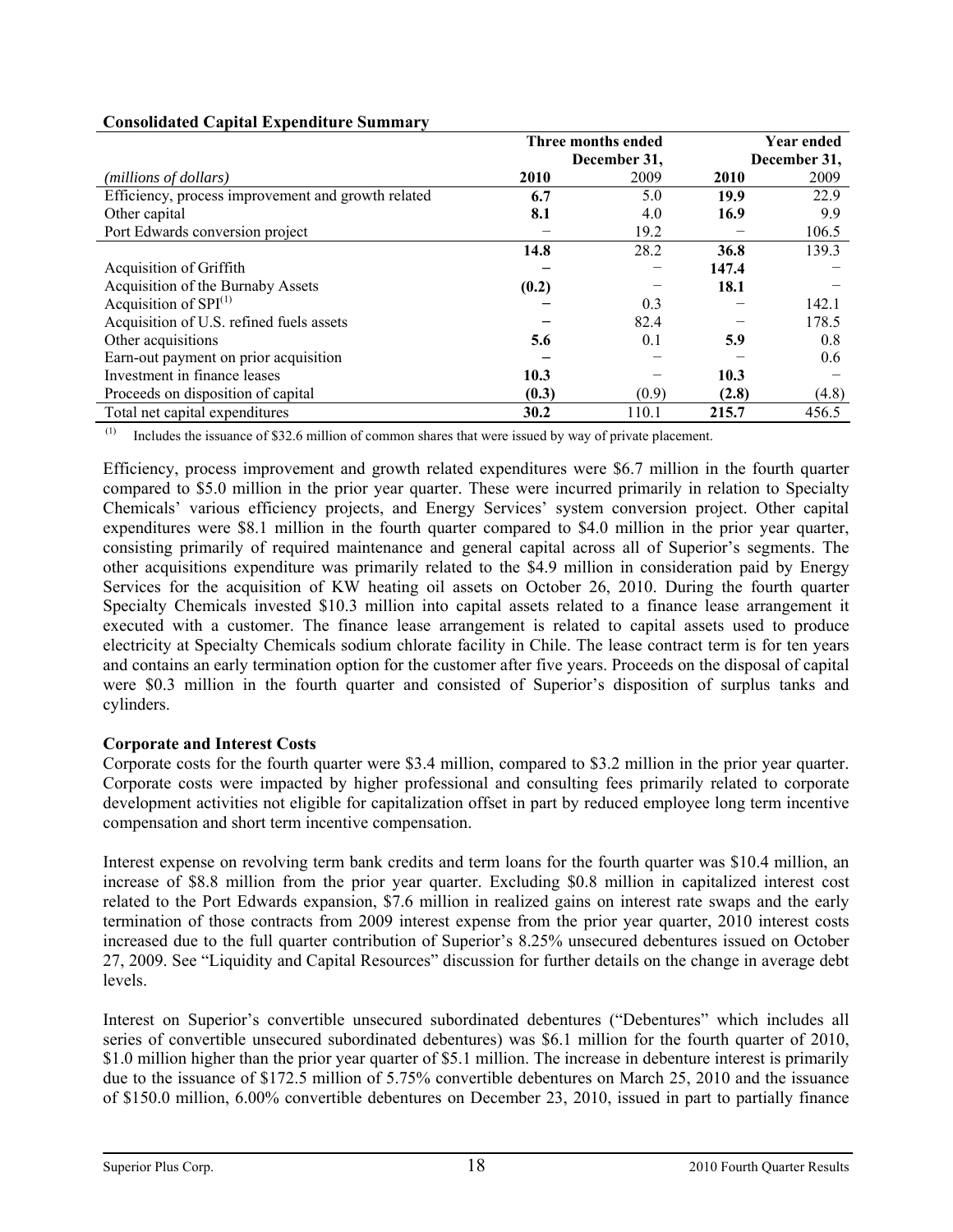the acquisition of Griffith and for general corporate purposes.

## **Taxation**

Total income tax recovery for the fourth quarter was \$0.6 million, and consists of \$0.1 million in cash income tax expense and \$0.7 million in future income tax recovery, compared to a total income tax expense of \$21.0 million in the prior year quarter, which consisted of \$4.2 million in cash income tax recoveries and a \$25.2 million future income tax expense.

Cash income and withholding taxes for the fourth quarter was \$0.1 million and consisted of capital taxes of \$0.1 million and income tax recovery in the U.S. of \$nil million (2009 Q4 - \$4.6 million of U.S. cash tax recoveries and capital taxes and withholding taxes of \$0.4 million). Future income tax recovery for the fourth quarter was \$0.6 million (2009 Q4 - \$25.2 million future income tax expense), resulting in a corresponding net future income tax asset of \$168.4 million as at December 31, 2010 and a net deferred credit of \$247.8 million. Future income taxes for the fourth quarter were impacted by the tax basis benefit associated with the start-up of the Port Edwards facility in the prior year and the impairment charge.

## **Consolidated Outlook**

Superior expects adjusted cash flow from operations for 2011 to be between \$1.40 and \$1.75 per share. Superior's previous outlook provided in the third quarter was \$1.75 million to \$2.00 per share. Superior's consolidated adjusted operating cash flow outlook is dependent on the operating results of its three operating segments. See the discussion of operating results by segment for additional details on Superior's 2011 guidance. In addition to the operating results of Superior's three operating segments, significant assumptions underlying Superior's current 2011 outlook are:

- The slow economic recovery in Canada and the United States is expected to continue in 2011;
- Superior is expected to continue to attract capital and obtain financing on acceptable terms;
- The foreign currency exchange rate between the Canadian and US dollar is expected to average par in 2011 on all unhedged foreign currency transactions;
- Financial and physical counterparties are expected to continue fulfilling their obligations to Superior;
- Regulatory authorities are not expected to impose any new regulations impacting Superior;
- Superior's average interest rate on floating-rate debt is expected to increase modestly throughout 2011;
- The per share outlooks for 2011 include the impact of Superior's dividend reinvestment program (DRIP) which was restarted effective the payment of the May 2010 dividend; and
- U.S. based cash taxes are expected to be minimal in 2011 and have been based on existing statutory income tax rates.

Consolidated adjusted operating cash flow for 2010 of \$1.29 per share was slightly lower than Superior's outlook provided in its 2010 third quarter Management's Discussion & Analysis of \$1.30 to \$1.50. Refer to the Superior's segments for a detailed review of operating results.

In addition to Superior's significant assumptions detailed above, refer to the section "Risk Factors to Superior" for a detailed review of Superior's significant business risks.

# **Liquidity and Capital Resources**

Superior's revolving syndicated bank facility (Credit Facility) and term loans before deferred financing fees, including \$90.1 million related to Superior's accounts receivable securitization program totaled \$670.3 million as at December 31, 2010, a decrease of \$67.8 million from December 31, 2009. The decrease in revolving term bank credits and terms loans is predominately due to the issuance of \$172.5 million in convertible debentures on March 16, 2010, issuance of \$150.0 million in convertible debentures on December 23, 2010, the issuance of equity during the first and second quarters offset in part by the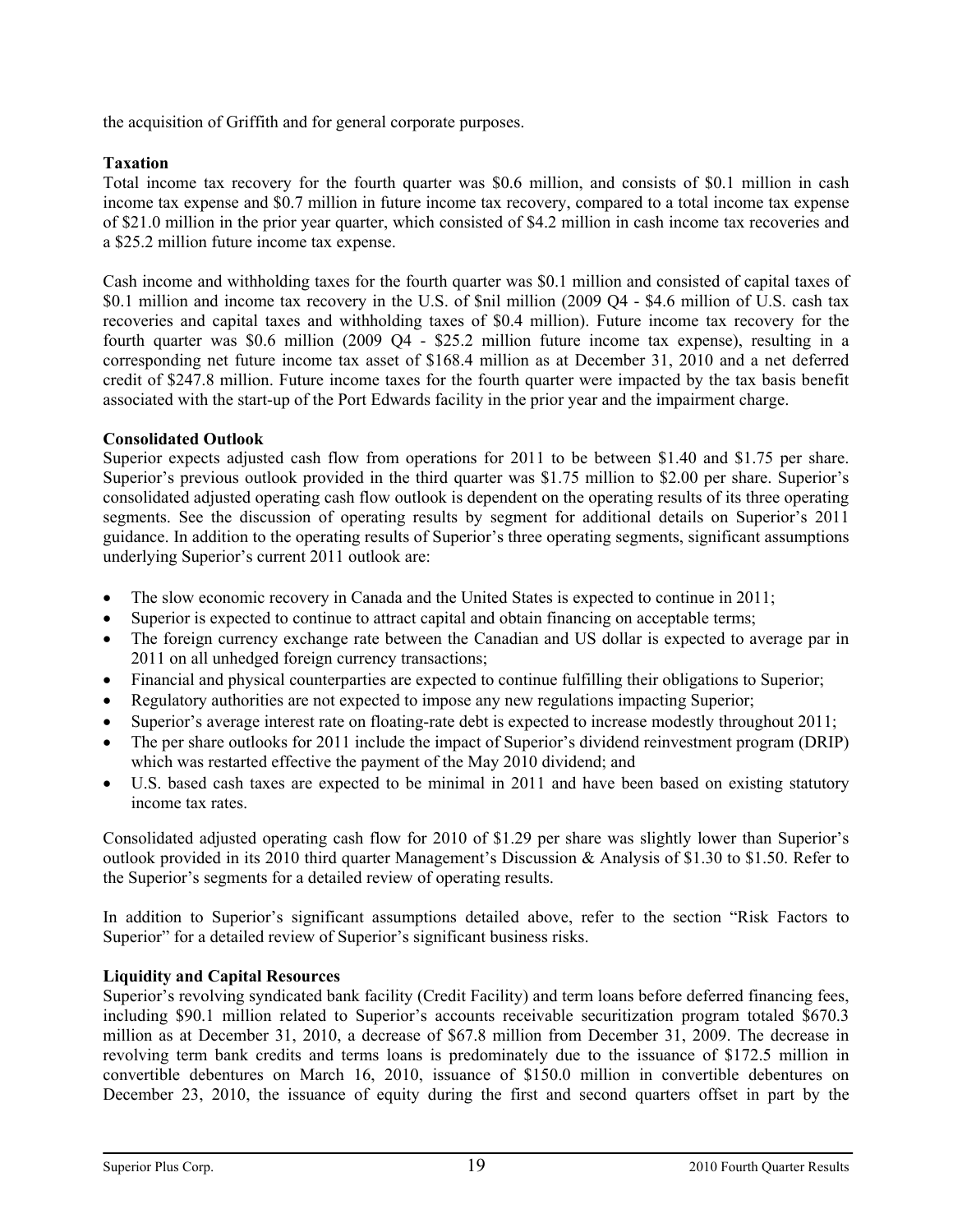acquisition of Griffith and Burnaby Assets along with higher net working capital requirements. The increase in net working capital levels is primarily due to higher than normal accounts receivables within the Canadian propane distribution business due to delayed invoicing associated with a system upgrade (refer to "System Upgrade" for additional details). On June 25, 2010, Superior completed an extension of its Credit Facility with ten lenders and reduced the facility from \$600 million to \$450 million. The Credit Facility matures on June 28, 2013 and can be expanded up to \$750 million. See "Summary of Cash Flows" for details on Superior's sources and uses of cash.

As at December 31, 2010, Debentures before deferred issue costs issued by Superior totaled \$639.6 million, \$322.9 million higher than the balance as at December 31, 2009. The increase in Debentures is due to the issuance of \$172.5 million in 5.75% convertible unsecured subordinated debentures during the first quarter of 2010 and \$150.0 million in 6.00% convertible unsecured subordinated debentures during the fourth quarter of 2010. See Note 10 to the unaudited Interim Consolidated Financial Statements for additional details on Superior's Debentures.

As at December 31, 2010, approximately \$147.5 million was available under the Credit Facility and accounts receivable securitization program, which Superior considers sufficient to meet its net working capital funding requirements and expected capital expenditures.

Consolidated net working capital was \$303.9 million as at December 31, 2010, an increase of \$120.1 million from net working capital of \$183.8 million as at December 31, 2009. The increase in net working capital was primarily due to delayed invoicing and cash collections associated with the system upgrade completed in the second quarter at Canadian propane distribution which contributed approximately \$100 million of the net working capital increase (refer to "System Upgrade" for additional details). Also contributing to the increase was higher net working capital requirements at U.S. refined fuels due to the acquisition of Griffith and higher net working capital levels at Specialty Chemicals due to lower payables associated with the Port Edwards conversion when compared to the prior year quarter. Superior's net working capital requirements are financed from revolving term bank credit facilities and by proceeds raised from a trade accounts receivable sales program.

In May 2010, Superior reestablished its Dividend Reinvestment Program and Optional Share Purchase Plan (DRIP), commencing with the payment of the May 2010 dividend. The DRIP provides Shareholders with the opportunity to reinvest their cash dividends at a 5% discount to the market price of Superior's shares. Proceeds received from the DRIP were \$8.8 million and \$17.2 million for the three and twelve months ended December 31, 2010, respectively.

On January 27, 2010, Superior and its subsidiaries, Superior LP and Superior Plus U.S. Holdings Inc., completed an expansion of the Credit Facility from \$570 million to \$600 million. The Credit Facility was subsequently reduced to \$450 million on June 25, 2010, as noted above. In addition, certain debt definitions used in the calculation of Superior's financial covenant ratios in the Credit Facility have been amended, together with corresponding amendments to the related financial covenant ratios. The previous consolidated senior debt coverage ratio requirement has been replaced with a Consolidated Secured Debt (as defined in the Credit Facility) coverage ratio requirement. The new definition of Consolidated Secured Debt under the Credit Facility excludes the \$150 million of senior unsecured debentures of Superior Plus LP issued on October 27, 2009, which are included in the calculation of Consolidated Debt for the purposes of the Consolidated Debt coverage ratio requirement. As a result of the new definition of Consolidated Secured Debt, Superior must maintain a Consolidated Secured Debt to Compliance EBITDA ratio of not more than 3.0 to 1.0 compared to the previous senior debt to Compliance EBITDA ratio which was 3.5 to 1.0. Superior's Consolidated Debt, excluding convertible unsecured subordinated debentures, to Compliance EBITDA coverage ratio requirement for compliance purposes is unchanged at not more than 5.0 to 1.0. Effective March 25, 2010, Superior and Superior LP, amended certain financial covenant ratios in its U.S.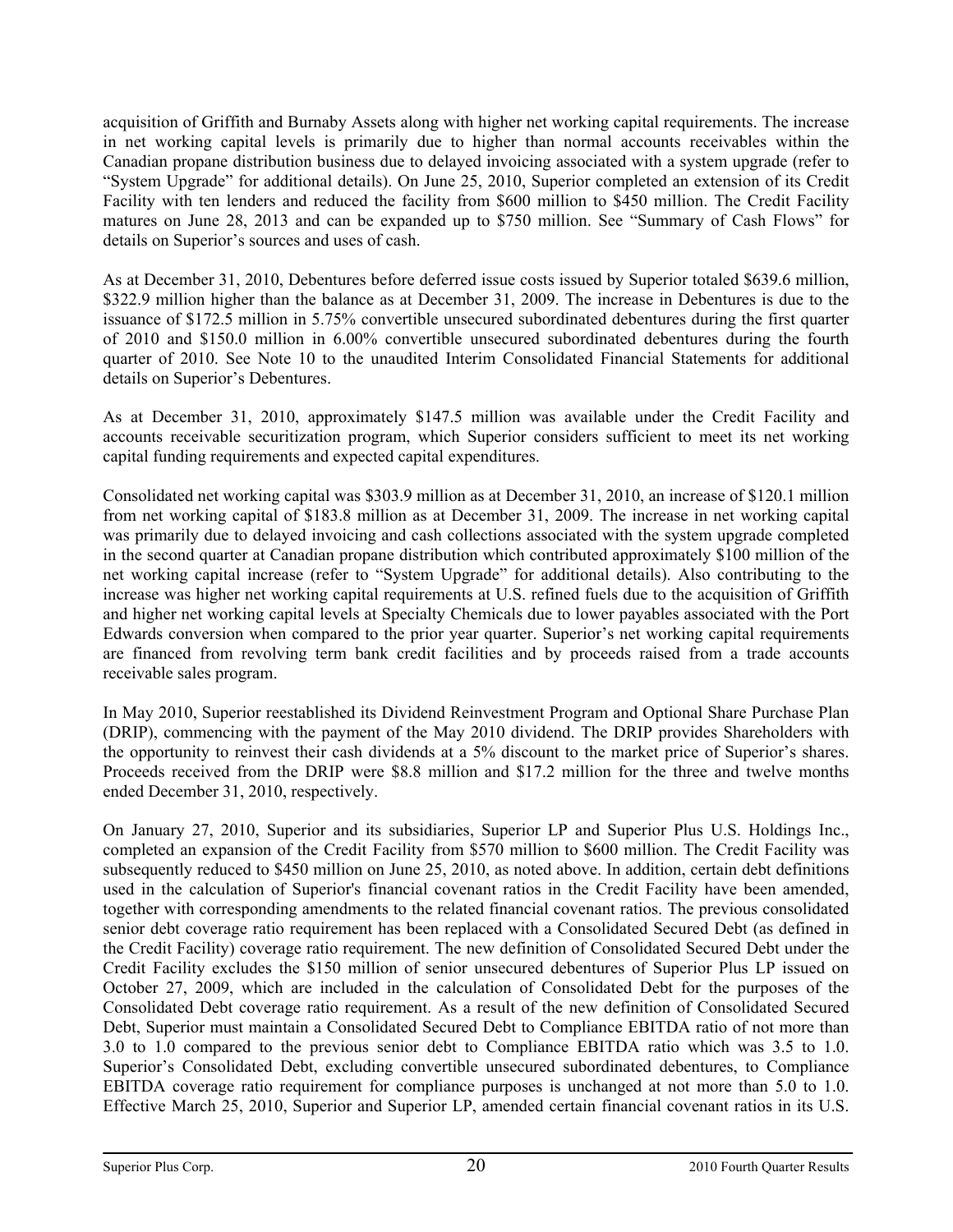Note Purchase Agreement dated October 29, 2003 (Note Agreement) to make them consistent with the financial covenant ratios under its existing Credit Facility other than the exclusion of any borrowings from the accounts receivable securitization program from the calculation of Consolidated Secured Debt for purposes of the Consolidated Secured Debt to Compliance EBITDA ratio calculation.

At December 31, 2010, the Consolidated Secured Debt to Compliance EBITDA ratio when calculated in accordance with Superior's Credit Facility was  $2.4$  to  $1.0$  (December 31,  $2009 - 2.2$  to  $1.0$ ) and the Consolidated Debt to Compliance EBITDA ratio when calculated in accordance with Superior's Credit Facility was 3.1 to 1.0 (December 31, 2009 – 2.8 to 1.0). As noted above for both of these covenants Debentures are not considered. These ratios are within the requirements contained in Superior's debt covenants, which restrict its ability to pay dividends. In accordance with Superior's Credit Facility, Superior must maintain a Consolidated Secured Debt to Compliance EBITDA ratio of not more than 3.0 to 1.0 and not more than 3.5 to 1.0 as a result of acquisitions. In addition, Superior must maintain a Consolidated Debt to Compliance EBITDA ratio of not more than 5.0 to 1.0, excluding convertible unsecured subordinated debentures. Distributions (including payments to Debenture holders) cannot exceed Compliance EBITDA less cash income taxes, plus \$35.0 million on a trailing twelve month rolling basis.

Superior has entered into an agreement to sell, with limited recourse, certain accounts receivable on a 30 day revolving basis to an entity sponsored by a Canadian chartered bank to finance a portion of its working capital requirements, which represents an off-balance sheet obligation. The receivables are sold at a discount to face value based on prevailing money market rates. As at December 31, 2010, proceeds of \$90.1 million (December 31, 2009 – \$92.7 million) had been raised from this program and were used to repay revolving term bank credits. (See Note 5 to the unaudited Interim Consolidated Financial Statements). Superior is able to adjust the size of the sales program on a seasonal basis in order to match the fluctuations of its accounts receivable funding requirements. This program requires Superior to maintain a minimum secured credit rating of BB. Also Superior is required to maintain certain collection performance standards and due to accounts receivable collection issues associated with a system upgrade at Energy Services those performance standards were not met as at December 31, 2010. Superior has received a waiver related to certain collection performance standards from the accounts receivable securitization lenders and expects the issue to be resolved in due course. Superior's liquidity is not expected to be impacted by the collections issue and credit capacity is considered sufficient to meet net working capital and expected capital expenditure funding requirements. Effective July 2, 2010, Superior extended the maturity of its accounts receivable securitization program until June 29, 2011.

On January 20, 2010, DBRS confirmed Superior LP's senior secured notes and senior unsecured debenture ratings at BBB(low) and BB(high), respectively, both with stable trends. On July 29, 2010, Standard and Poor's confirmed that Superior LP's senior secured long-term debt credit rating at BBB- and its senior unsecured rating at BB-, Superior's corporate credit rating was revised to BB (stable) from BB+(negative watch). On September 9, 2010, DBRS confirmed Superior LP's senior secured long-term debt credit rating at BBB(low) and its senior unsecured rating at BB(high), but changed the trend of both from stable to negative.

At December 31, 2010, Superior had an estimated defined benefit pension solvency deficiency of approximately \$21.5 million (December 31, 2009 - \$23.7 million) and a going concern solvency deficiency of approximately \$13.6 million (December 31, 2009 - \$17.7 million). Funding requirements required by applicable pension legislation are based upon going concern and solvency actuarial assumptions. These assumptions differ from the going concern actuarial assumptions used in Superior's financial statements. Superior has sufficient liquidity through existing revolving term bank credits and anticipated future operating cash flow to fund this deficiency over the prescribed funding period.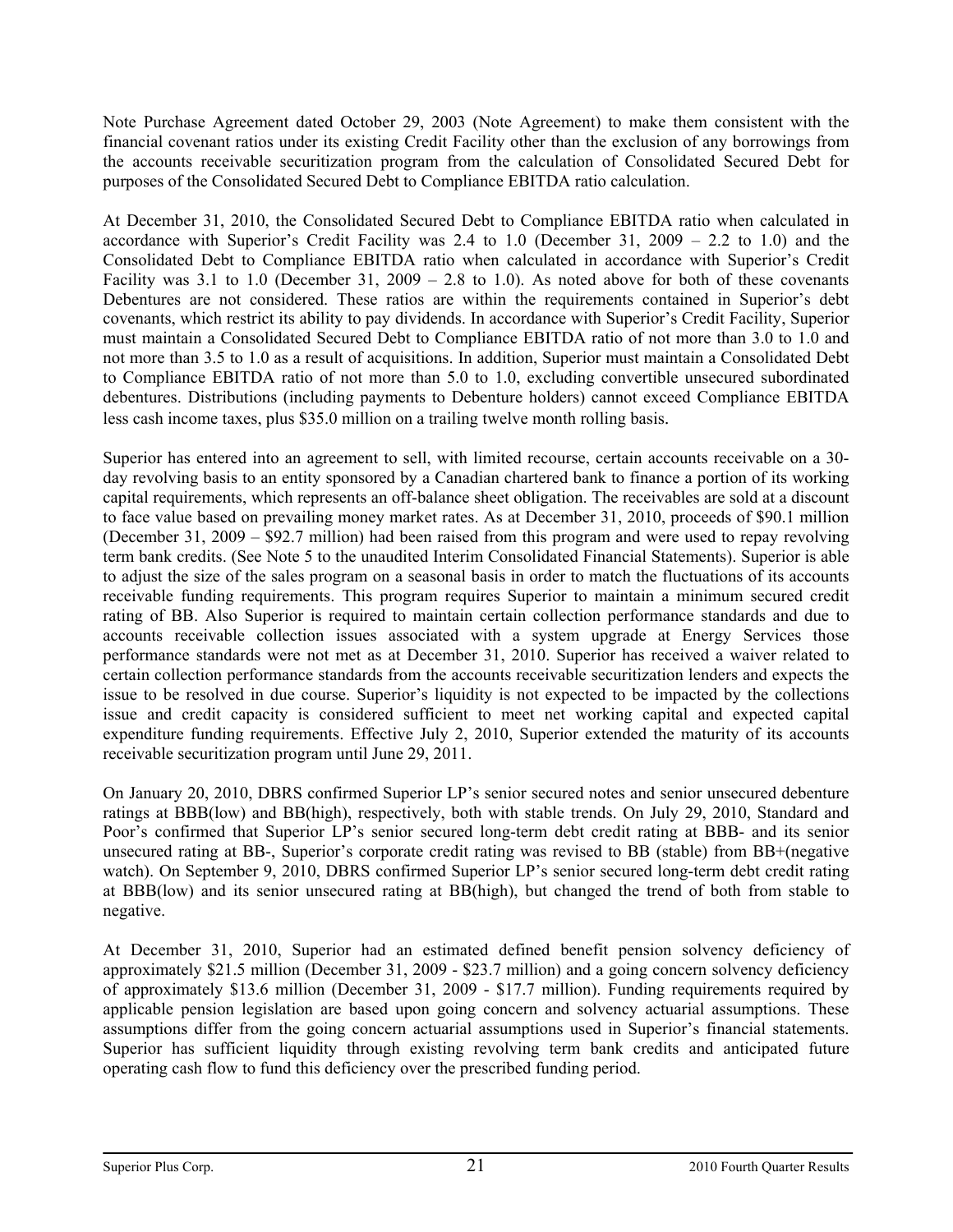In the normal course of business, Superior is subject to lawsuits and claims. Superior believes the resolution of these matters will not have a material adverse effect, individually or in the aggregate, on Superior's liquidity, consolidated financial position or results of operations. Superior records costs as they are incurred or when they become determinable.

### **Shareholders' Capital**

The weighted average number of shares outstanding during the fourth quarter was 107.4 million shares, an increase of 8.9 million shares compared to the prior year quarter due to the issuance of 7,771,701 common shares over the past twelve months and the resulting impact on weighted average number of shares outstanding. The following table provides a detailed breakdown of the common shares issued over the last twelve months:

|                                                                |                       |                       | <b>Issued Number</b> |
|----------------------------------------------------------------|-----------------------|-----------------------|----------------------|
|                                                                | Closing               | <b>Issuance Price</b> | Common<br>of         |
|                                                                | Date                  | per Share             | Shares (Millions)    |
| As at December 31, 2009                                        |                       |                       | 99.9                 |
| Issuance of common shares to partially finance the acquisition |                       |                       |                      |
| of Griffith Holdings Inc.                                      | February 10, 2010     | \$13.85               | 5.0                  |
| Issuance of common shares to partially finance the acquisition |                       |                       |                      |
| of the Burnaby Assets                                          | June 28, 2010         | \$13.27               | 1.2                  |
|                                                                | June 15, 2010 through |                       |                      |
| Issuance of common shares under Superior's DRIP                | December 15, 2010     | \$11.49               | 1.6                  |
| As at December 31, 2010                                        |                       |                       | 107.7                |

As at December 31, 2010 and December 31, 2009, the following common shares and securities convertible into common shares were outstanding:

|                                                 |                   | <b>February 17, 2011</b> | <b>December 31, 2010</b> |               | December 31, 2009 |               |
|-------------------------------------------------|-------------------|--------------------------|--------------------------|---------------|-------------------|---------------|
|                                                 | Convertible       |                          | Convertible              |               | Convertible       |               |
| (millions)                                      | <b>Securities</b> | <b>Shares</b>            | <b>Securities</b>        | <b>Shares</b> | <b>Securities</b> | <b>Shares</b> |
| Common shares outstanding <sup>(1)</sup>        |                   | 108.0                    |                          | 107.7         |                   | 999           |
| 5.75% Debentures <sup>(2)</sup>                 | \$174.9           | 4.9                      | \$174.9                  | 4.9           | \$174.9           | 4.9           |
| 5.85% Debentures $(3)$                          | \$75.0            | 2.4                      | \$75.0                   | 2.4           | \$75.0            | 2.4           |
| 7.50% Debentures <sup><math>(4)</math></sup>    | <b>\$69.0</b>     | 5.3                      | \$69.0                   | 5.3           | \$69.0            | 5.3           |
| 5.75% Debentures <sup><math>(5)</math></sup>    | \$172.5           | 9.1                      | \$172.5                  | 9.1           |                   |               |
| $6.00\%$ Debentures <sup><math>(6)</math></sup> | \$150.0           | 9.9                      | \$150.0                  | 9.9           |                   |               |
| Shares outstanding and issuable                 |                   |                          |                          |               |                   |               |
| upon conversion of Debentures                   |                   | 139.6                    |                          | 139.3         |                   | 112.5         |

(1) Common shares outstanding as at February 17, 2011, includes 290,975 common shares issued under Superior's DRIP program.

(2) Convertible at \$36.00 per share.

 $^{(3)}$  Convertible at \$31.25 per share.

 $^{(4)}$  Convertible at \$13.10 per share.

 $(5)$  Convertible at \$19.00 per share.

 $^{(6)}$  Convertible at \$15.10 per share.

### **Dividends Paid to Shareholders**

Superior's dividends paid to its shareholders are dependent on its cash flow from operating activities with consideration for changes in working capital requirements, investing activities and financing activities of Superior. See "Summary of Adjusted Operating Cash Flow" and "Summary of Cash Flows" for additional details on the sources and uses of Superior's cash flow.

Dividends declared to shareholders in the fourth quarter were \$43.5 million (before DRIP proceeds of \$8.8 million) or \$0.405 per share, an increase of \$3.6 million as compared to the fourth quarter of 2009 due to the issuance of common shares over the last twelve months to finance acquisitions and the DRIP program.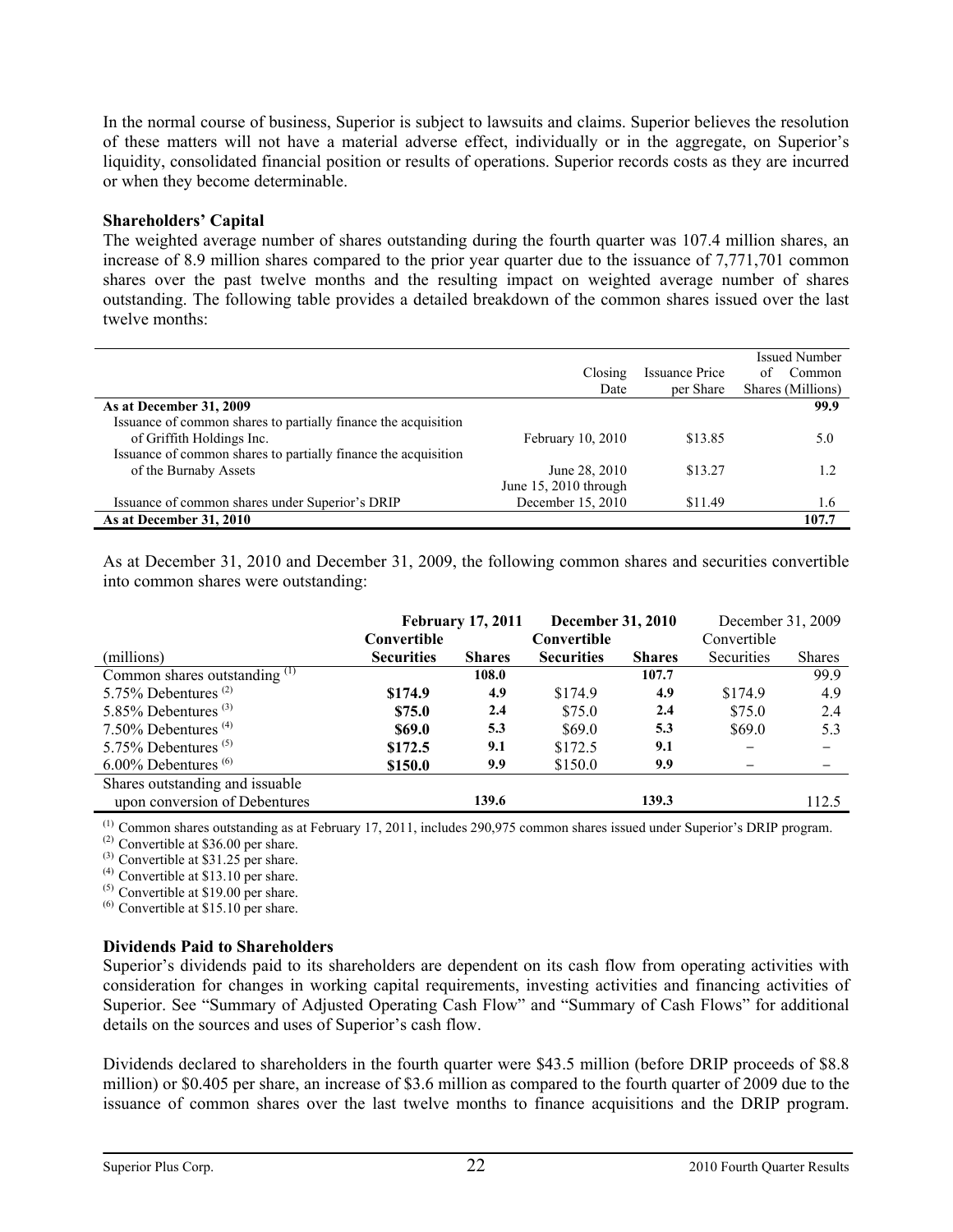Superior has revised its dividend to \$0.10 per share per month or \$1.20 per share on an annualized basis from the prior level of \$0.135 per share per month or \$1.62 per share on an annualized basis effective with Superior's March 2011 dividend. Dividends to shareholders are declared at the discretion of Superior.

Superior's primary sources and uses of cash are detailed below:

| <b>Summary of Cash Flows [1]</b> |  |  |  |
|----------------------------------|--|--|--|
|----------------------------------|--|--|--|

|                                                                        |          | Three months ended       |                          | <b>Year ended</b>        |
|------------------------------------------------------------------------|----------|--------------------------|--------------------------|--------------------------|
|                                                                        |          | December 31,             |                          | December 31,             |
| (millions of dollars)                                                  | 2010     | 2009                     | 2010                     | 2009                     |
| Cash flows from (used in) operating activities                         | (65.5)   | 3.9                      | 12.2                     | 192.6                    |
| Investing activities:                                                  |          |                          |                          |                          |
| Purchase of property, plant and equipment <sup>(2)</sup>               | (14.8)   | (28.2)                   | (36.8)                   | (139.3)                  |
| Proceeds on disposal of property, plant and equipment                  | 0.3      | 0.9                      | 2.8                      | 4.8                      |
| Investment in finance leases                                           | (10.3)   |                          | (10.3)                   |                          |
| Acquisition of Griffith                                                |          |                          | (147.4)                  | $\overline{\phantom{0}}$ |
| Acquisition of the Burnaby Assets                                      | 0.2      | $\overline{\phantom{0}}$ | (18.1)                   | $\equiv$                 |
| Acquisition of SPI <sup>(1)</sup>                                      |          | (0.3)                    | —                        | (109.5)                  |
| Acquisition of U.S. refined fuels assets (1)                           |          | (82.4)                   | $\overline{\phantom{0}}$ | (178.5)                  |
| Other acquisitions                                                     | (5.6)    | (0.1)                    | (5.9)                    | (0.8)                    |
| Earn-out payment on prior acquisition                                  |          |                          |                          | (0.6)                    |
| Cash flows used in investing activities                                | (30.2)   | (110.1)                  | (215.7)                  | (423.9)                  |
| Financing activities:                                                  |          |                          |                          |                          |
| Dividends to shareholders                                              | (43.5)   | (39.9)                   | (171.2)                  | (148.2)                  |
| Proceeds from dividend reinvestment plan                               | 8.8      |                          | 17.2                     |                          |
| Revolving term bank credits and term loans                             | (8.4)    | (74.3)                   | (49.0)                   | 63.1                     |
| Issuance of 6.00% convertible debentures                               | 144.4    |                          | 144.4                    |                          |
| Issuance of 5.75% convertible debentures                               |          |                          | 165.6                    |                          |
| Issuance of 7.5% convertible debentures                                |          |                          | $\overline{\phantom{0}}$ | 65.8                     |
| Issuance of 8.25% senior unsecured debentures                          |          | 147.0                    | $\overline{\phantom{0}}$ | 147.0                    |
| Issuance of common shares                                              |          | 54.8                     | 82.5                     | 97.8                     |
| Net proceeds (repayment) of accounts receivable securitization program | 7.5      | 25.9                     | (2.6)                    | (7.3)                    |
| Realized gain on financial instruments                                 | $\equiv$ | $\overline{\phantom{0}}$ |                          | 7.7                      |
| Other                                                                  | (7.2)    | (2.0)                    | 1.3                      | 14.9                     |
| <b>Cash flows from financing activities</b>                            | 101.6    | 111.5                    | 188.2                    | 240.8                    |
|                                                                        |          |                          |                          |                          |
| Effect of translation of foreign denominated cash and cash equivalents | (0.2)    | (0.3)                    | (0.1)                    | (1.3)                    |
|                                                                        |          |                          |                          |                          |
| Net increase (decrease) in cash and cash equivalents                   | 5.7      | 5.0                      | (15.4)                   | 8.2                      |
| Cash and cash equivalents, beginning of period                         | 3.2      | 19.3                     | 24.3                     | 16.1                     |
| Cash and cash equivalents, end of period                               | 8.9      | 24.3                     | 8.9                      | 24.3                     |

 $(1)$  See the Consolidated Statements of Cash Flows for additional details.

(2) See "Consolidated Capital Expenditure Summary" for additional details.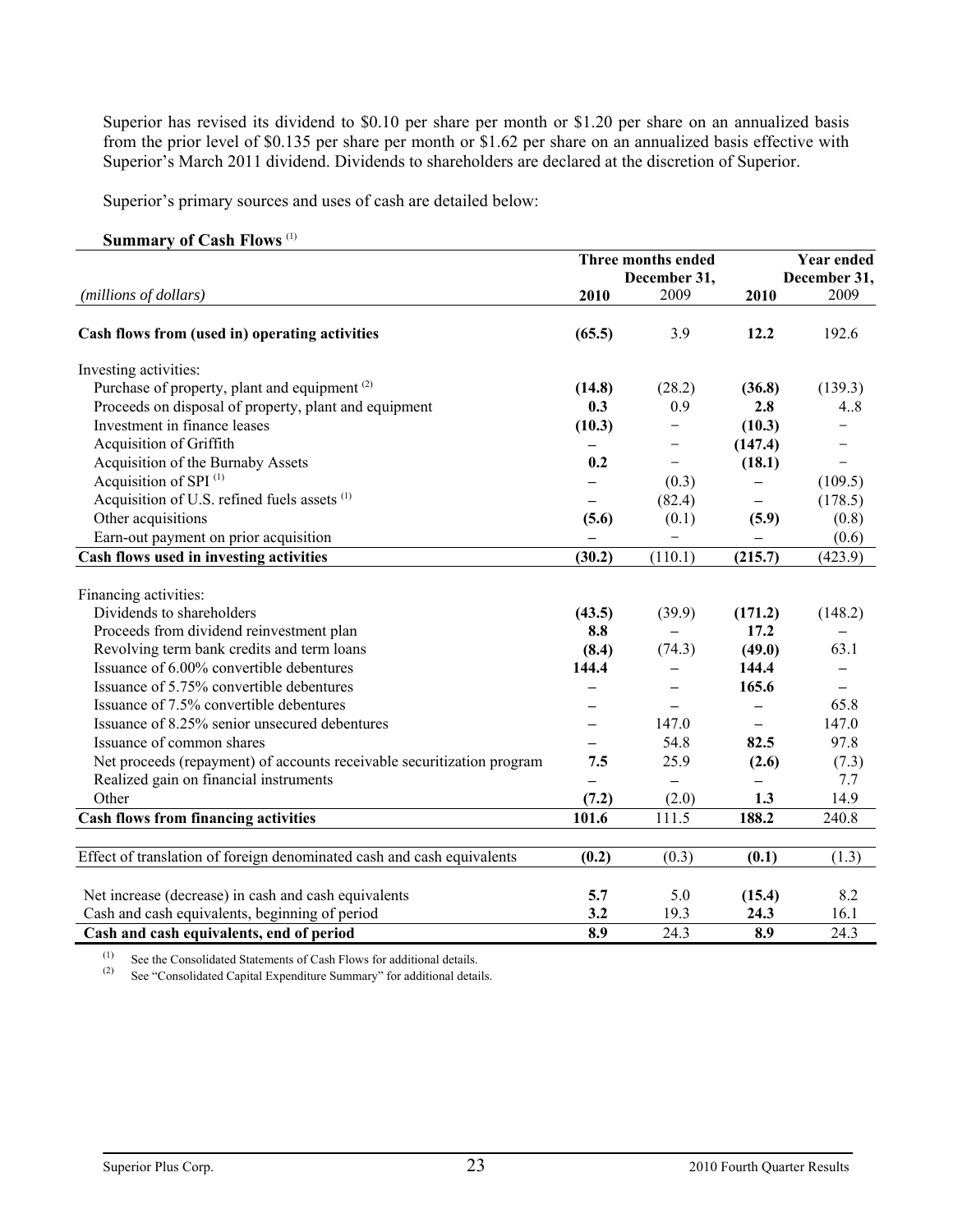### **Financial Instruments – Risk Management**

Derivative and non-financial derivatives are used by Superior to manage its exposure to fluctuations in foreign currency exchange rates, interest rates and commodity prices. Superior assesses the inherent risks of these instruments by grouping derivative and non-financial derivatives related to the exposures these instruments mitigate. Superior's policy is not to use derivative or non-financial derivative instruments for speculative purposes. Superior does not formally designate its derivatives as hedges and, as a result, Superior does not apply hedge accounting and is required to designate its derivatives and non-financial derivatives as held for trading.

Effective 2008, Energy Services entered into natural gas financial swaps primarily with Macquarie Cook Energy Canada Ltd. (formerly, Constellation Energy Commodities Group Inc.) for distributor billed natural gas business in Canada to manage its economic exposure of providing fixed-price natural gas to its customers. Additionally, Energy Services maintains its natural gas swap positions with seven additional counterparties. Energy Services monitors its fixed-price natural gas positions on a daily basis to evaluate compliance with established risk management policies. Superior maintains a substantially balanced fixedprice natural gas position in relation to its customer supply commitments.

Energy Services entered into electricity financial swaps with three counterparties to manage the economic exposure of providing fixed-price electricity to its customers. Energy Services monitors its fixed-price electricity positions on a daily basis to evaluate compliance with established risk management policies. Energy Services maintains a substantially balanced fixed-price electricity position in relation to its customer supply commitments.

Energy Services entered into various propane forward purchase and sale agreements with more than 20 counterparties to manage the economic exposure of its wholesale customer supply contracts. Energy Services monitors its fixed-price propane positions on a daily basis to monitor compliance with established risk management policies. Energy Services maintains a substantially balanced fixed-price propane gas position in relation to its wholesale customer supply commitments.

Specialty Chemicals has entered into fixed-price electricity purchase agreements to manage the economic exposure of certain of its chemical facilities to changes in the market price of electricity, in markets where the price of electricity is not fixed. Substantially all of the fair value with respect to these agreements is with a single counterparty.

Superior, on behalf of its operating divisions, entered into foreign currency forward contracts with twelve counterparties to manage the economic exposure of Superior's operations to movements in foreign currency exchange rates. Energy Services contracts a portion of its fixed-price natural gas, propane and heating oil purchases and sales in US dollars and enters into forward US dollar purchase contracts to create an effective Canadian dollar fixed-price purchase cost. Specialty Chemicals enters into US dollar forward sales contracts on an ongoing basis to mitigate the impact of foreign exchange fluctuations on sales margins on production from its Canadian plants that is sold in US dollars. Interest expense on Superior's US dollar debt is also used to mitigate the impact of foreign exchange fluctuations.

As at December 31, 2010, Energy Services had hedged over 100% of its US dollar natural gas and propane purchase (sales) obligations for 2011 and had hedged approximately 99% and 97% of its estimated US dollar exposure for 2011 and 2012. Specialty Chemicals had hedged approximately 61% and 49% of its estimated US dollar exposure for 2011 and 2012, respectively. Construction Products Distribution had hedged approximately 84% and 85& of its exposure for 2011 and 2012, respectively. The estimated sensitivity on adjusted operating cash flow for Superior, including divisional US exposures and the impact on US-denominated debt with respect to a \$0.01 change in the Canadian to United States exchange rate for 2011 is \$0.7 million, respectively after giving effect to United States forward contracts for 2011, as shown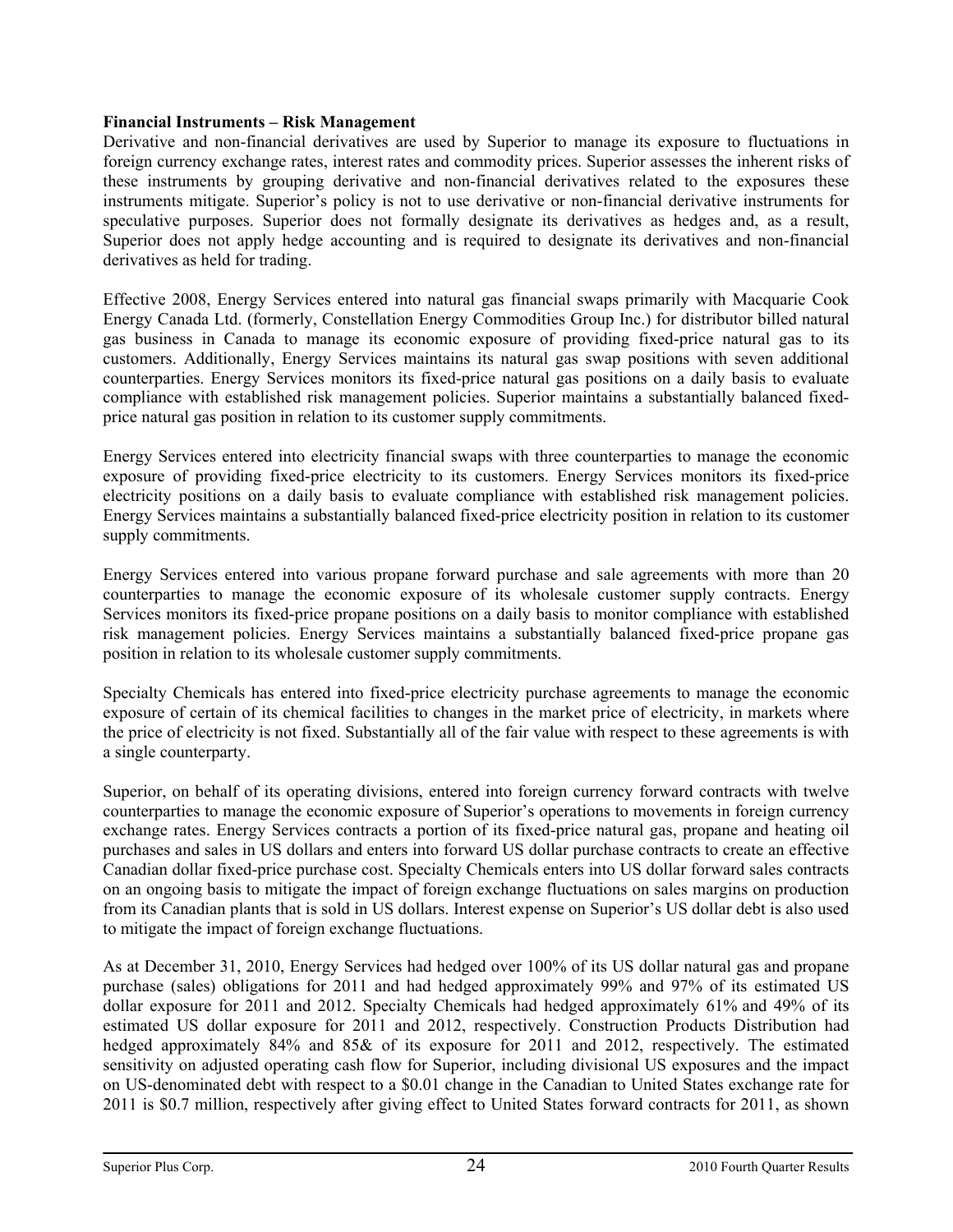in the table below. Superior's sensitivities and guidance are based on an anticipated average Canadian to US dollar foreign currency exchange rate for 2011 of par.

|                                                            |       |       |       |      |      | 2016 and          |       |
|------------------------------------------------------------|-------|-------|-------|------|------|-------------------|-------|
| (US\$ millions except exchange rates)                      | 2011  | 2012  | 2013  | 2014 | 2015 | <b>Thereafter</b> | Total |
| Energy Services – US\$ forward purchases $(1)$             | (5.4) |       |       |      |      |                   | (5.4) |
| Energy Services - US\$ forward purchases (sales)           | 44.0  | 44.0  | 44.0  |      |      |                   | 132.0 |
| Construction Products Distribution – US\$ forward sales    | 18.0  | 24.0  | 24.0  |      |      |                   | 66.0  |
| Specialty Chemicals – US\$ forward sales                   | 100.5 | 80.5  | 72.0  | 48.0 | -    |                   | 301.0 |
| Net US \$ forward sales                                    | 157.1 | 148.5 | 140.0 | 48.0 |      |                   | 493.6 |
|                                                            |       |       |       |      |      |                   |       |
| Energy Services – Average US\$ forward purchase rate $(1)$ | 1.11  |       |       |      |      |                   | 1.11  |
| Energy Services - Average US\$ forward sales rate          | 1.06  | 1.06  | 1.06  |      |      |                   | 1.06  |
| Construction Products Distribution – Average US\$          |       |       |       |      |      |                   |       |
| forward sales rate                                         | 1.06  | 1.06  | 1.07  |      |      |                   | 1.06  |
| Specialty Chemicals – US\$ forward sales rate              | 1.14  | 1.08  | 1.07  | 1.07 |      |                   | 1.10  |
| Net average external US\$/Cdn\$ exchange rate              | 1.11  | 1.07  | 1.07  | 1.07 |      |                   | 1.09  |
|                                                            |       |       |       |      |      |                   |       |
| Specialty Chemicals – Euro forward sales                   | 0.3   |       |       |      |      |                   | 0.3   |
| Specialty Chemicals – Average Euro forward sales rate      | 1.58  |       |       |      |      |                   | l.58  |

 $(1)$  Fixed-price energy services is now sourcing its fixed-price natural gas requirements in Canadian dollars; as such, fixed-price energy services will no longer be required to use US-dollar forward contracts to fix its Canadian dollar exposure.

Superior has interest rate swaps with four counterparties to manage the interest rate mix of its total debt portfolio and related overall cost of borrowing. Superior manages its overall liquidity risk in relation to its general funding requirements by utilizing a mix of short-term and longer-term maturity debt instruments. Superior reviews its mix of short-term and longer-term debt instruments on an on-going basis to ensure it is able to meet its liquidity requirements.

Superior utilizes a variety of counterparties in relation to its derivative and non-financial derivative instruments in order to mitigate its counterparty risk. Superior assesses the credit worthiness of its significant counterparties at the inception and throughout the term of a contract. Superior is also exposed to customer credit risk. Energy Services and Construction Products Distribution deal with a large number of small customers, thereby reducing this risk. Specialty Chemicals, due to the nature of its operations, sells its products to a relatively small number of customers. Specialty Chemicals mitigates its customer credit risk by actively monitoring the overall credit worthiness of its customers. Energy Services fixed-price energy services business has minimal exposure to customer credit risk as local natural gas and electricity distribution utilities have been mandated, for a nominal fee, to provide invoicing, collection and the assumption of bad debts risk for residential and small commercial customers. Fixed-price energy services actively monitor the credit worthiness of its direct bill industrial customers. All of Superior's business segments have credit risk policies in place in order to minimize credit exposures.

For additional details on Superior's financial instruments, including the amount and classification of gains and losses recorded in Superior's third quarter Consolidated Financial Statements, summary of fair values, notional balances, effective rates and terms, and significant assumptions used in the calculation of the fair value of Superior's financial instruments, see Note 13 to the unaudited Interim Consolidated Financial Statements.

### **Subsequent Event**

During January 2011, Specialty Chemicals became aware that TransAlta Corporation (TransAlta) issued a force majeure notice to TransCanada Corporation (TransCanada) under the Sundance Power Purchase Agreement (PPA) between the two entities. TransCanada Energy Ltd a subsidiary of TransCanada supplies Specialty Chemicals with fixed-priced electricity from the PPA under an Electrical Sales Agreement (ESA). On February 8, 2011, TransAlta issued a news release stating "notice of termination for destruction on its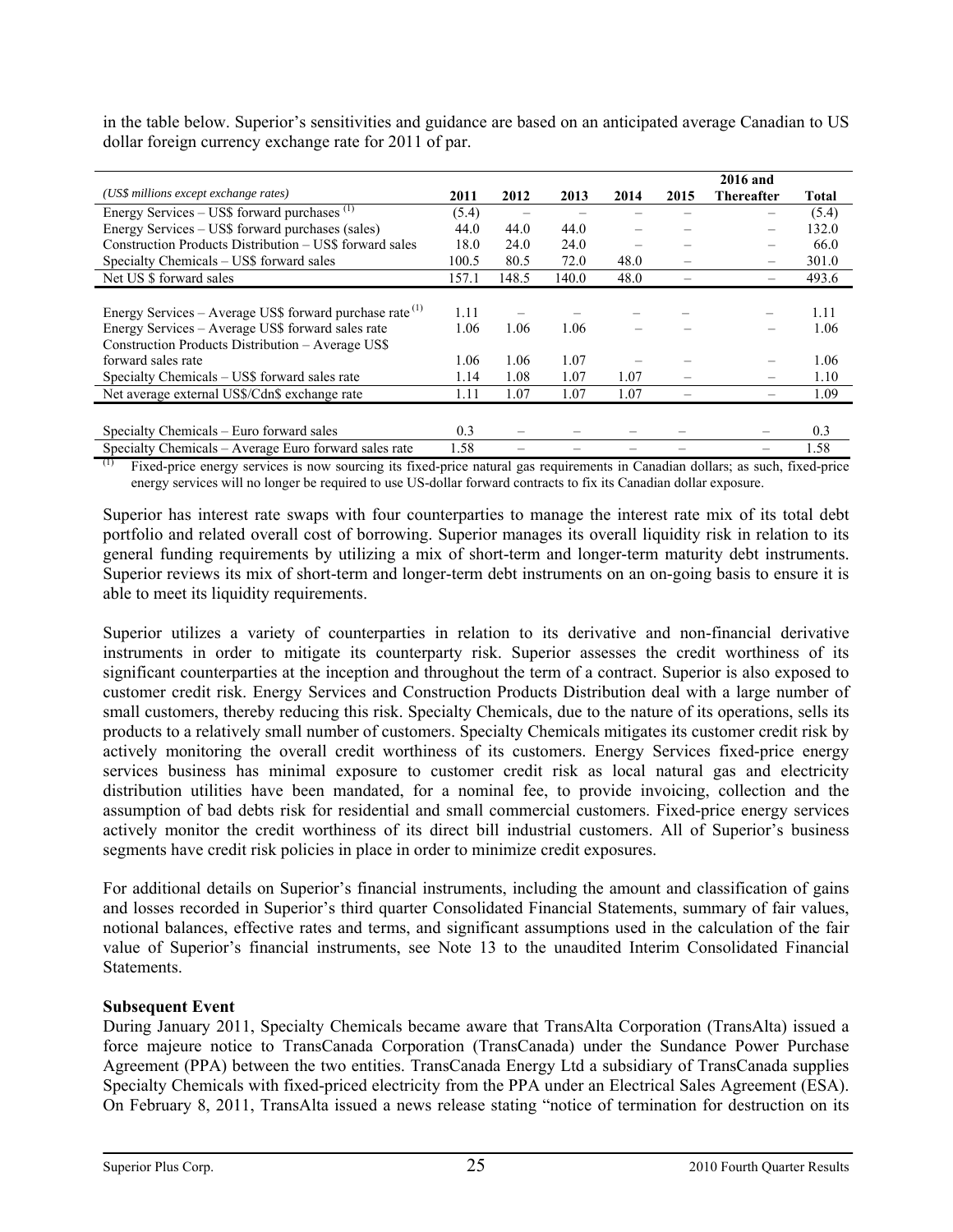Sundance 1 and 2 coal-fired generation units under the terms of the PPA" and "determined that the units cannot be economically restored to service". On February 9, 2011, TransCanada issued a news release stating "it has received from TransAlta notice under the PPA" and "has not received any information that would validate TransAlta's determination that the units cannot be economically restored to service". If TransAlta is successful in terminating the agreement, Specialty Chemicals may be entitled to recover certain accrued amounts under the ESA. Superior had a net unrealized derivative gain of \$5.3 million as at December 31, 2010, related to the ESA with TransCanada Energy Ltd. There is currently no interruption of the ESA according to TransCanada as they have disputed the TransAlta force majeure and not yet responded to TransAlta.

### **Disclosure Controls and Procedures and Internal Controls Over Financial Reporting**

No changes have been made in Superior's internal control over financial reporting that have materially affected, or are reasonably likely to materially affect, Superior's internal control over financial reporting in the quarter ended December 31, 2010.

During 2010, the Canadian propane distribution business completed a system upgrade of their JD Edwards enterprise system to the most recent version. Superior has experienced improvements in areas such as process efficiency and certain internal controls as a result of the upgrade. The Canadian propane distribution management team is focused on stabilizing the system with direct oversight of the CEO and CFO.

### **Critical Accounting Policies and Estimates**

Superior's unaudited Interim Consolidated Financial Statements have been prepared in accordance with GAAP. The significant accounting policies are described in the audited Consolidated Financial Statements, see Note 2 on pages 59 to 66 of the 2009 annual report. Certain of these accounting policies, as well as estimates made by management in applying such policies, are recognized as critical because they require management to make subjective or complex judgments about matters that are inherently uncertain. Our critical accounting estimates relate to the allowance for doubtful accounts, employee future benefits, future income tax assets and liabilities, the valuation of derivatives and non-financial derivatives and asset impairments and the assessment of potential asset retirement obligations.

### **Future Accounting Changes**

## *International Financial Reporting Standards (IFRS)*

The Accounting Standards Board of Canada (AcSB) has announced plans that will require the convergence of GAAP with IFRS for publicly accountable enterprises, including Superior. The changeover date from GAAP to IFRS is for annual and interim financial statements relating to fiscal years beginning on or after January 1, 2011.

During 2008, Superior formed an IFRS project team to develop an IFRS transition plan. Superior's approach was to assess and coordinate ongoing training requirements in conjunction with the development of a comprehensive diagnostic/planning document throughout the first, second and third quarters of 2009. Superior's diagnostic plan was substantially completed in the fourth quarter of 2009 and includes the assessment of differences between GAAP and IFRS, options available under IFRS, potential system requirements as a result of the adoption of IFRS, and the impact on internal controls and other business activities. Superior continues to execute its detailed IFRS transition plan and remains on-track to issue its IFRS-based financial statements for the period ended March 31, 2011.

The initial adoption of IFRS has required Superior to review each of its accounting policies and determine whether or not a change is required or permitted under IFRS and whether any amended policy is required to be applied on a retrospective or prospective basis. This review was performed in accordance with IFRS 1 *First-time Adoption of International Financial Reporting Standards* which provides guidance for initial adoption, policy choice option and exemptions available.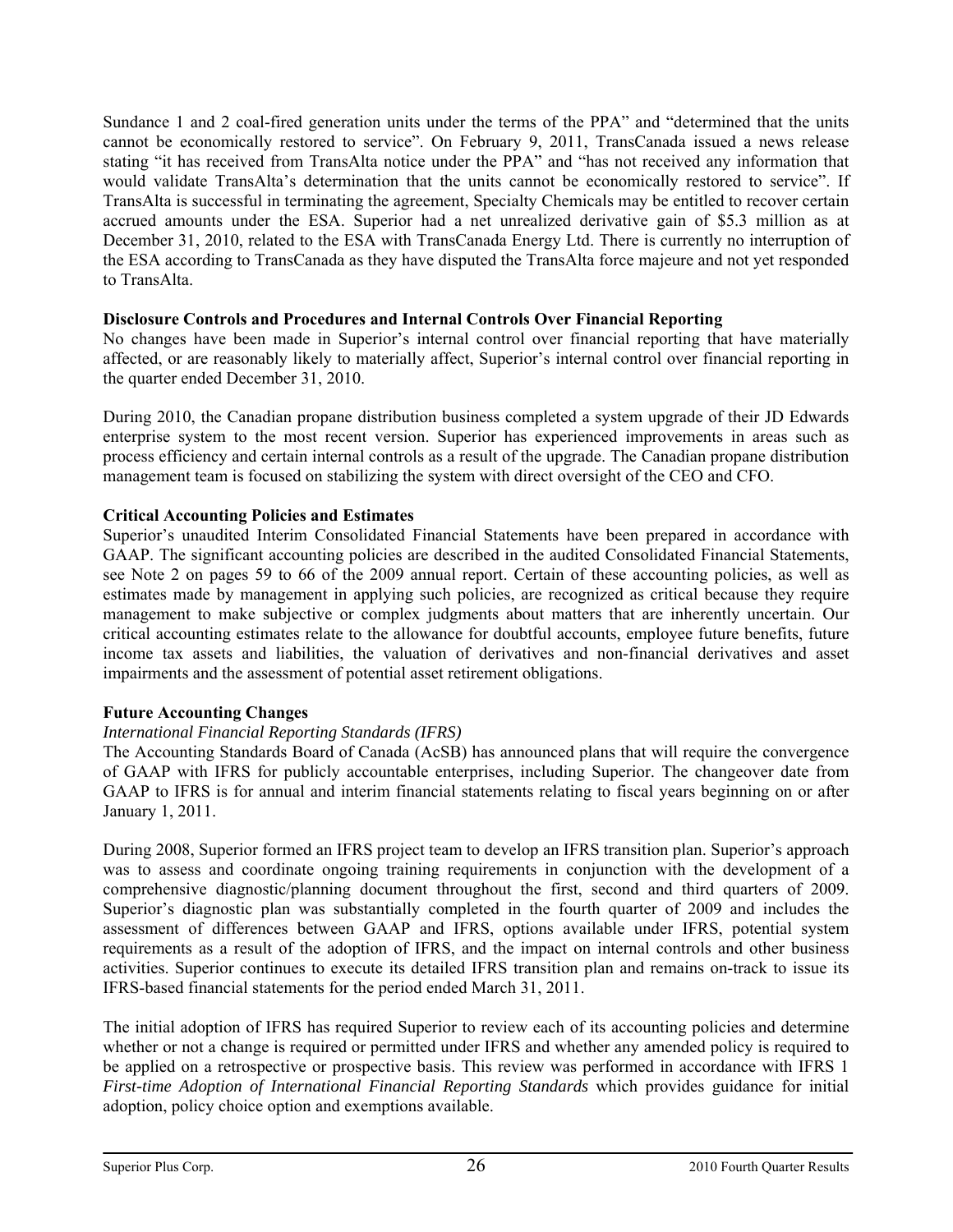The table below summarizes some of the choices available concerning certain exemptions from retrospective application of IFRS standards at the time of changeover that are provided by IFRS 1. Superior's intentions upon transition as at January 1, 2010 are summarized below:

| <b>Optional Exemption</b>                                                            | <b>Exemption and Intention</b>                                                                                                                                                                                                                                                                                                                                                                                                                                                       |
|--------------------------------------------------------------------------------------|--------------------------------------------------------------------------------------------------------------------------------------------------------------------------------------------------------------------------------------------------------------------------------------------------------------------------------------------------------------------------------------------------------------------------------------------------------------------------------------|
| Business combinations                                                                | Under this exemption, Superior may elect not to apply IFRS 3 Business<br>Combinations retrospectively to prior business combinations. This standard may be<br>applied prospectively from the date of the opening IFRS balance sheet. Superior<br>intends to use this exemption upon transition to IFRS.                                                                                                                                                                              |
| Fair value or revaluation as deemed cost                                             | This exemption allows Superior to initially measure an item of property, plant and<br>equipment upon transition to IFRS at fair value or a previous GAAP valuation<br>method such as historical cost. Superior intends to utilize this exemption to the<br>extent possible upon transition to IFRS.                                                                                                                                                                                  |
| Employee benefits                                                                    | This exemption permits Superior to reset the cumulative actuarial gains and losses<br>to zero by recognizing the full amount in retained earnings of the opening IFRS<br>balance sheet. Superior intends to use this exemption upon transition to IFRS. The<br>financial statement impact upon transition to IFRS is an estimated decrease in the<br>accrued pension asset of approximately \$20 million and an increase in opening<br>deficit of approximately \$20 million.        |
| Cumulative translation differences                                                   | This exemption permits Superior to reset the cumulative translation differences to<br>zero by recognizing the full amount in retained earnings of the opening IFRS<br>balance sheet. Superior intends to use this exemption upon transition to IFRS. The<br>financial statement impact upon transition to IFRS is an estimated decrease in<br>accumulated other comprehensive loss of approximately \$23 million and a decrease<br>in opening deficit of approximately \$23 million. |
| Share-based payment transactions                                                     | A first-time adopter is encouraged, but not required, to apply IFRS 2 Shared-Based<br>Payment to equity instruments that were granted after November 7, 2002 and vested<br>before the later of the date of transition to IFRS and January 1, 2005. Superior<br>intends to apply this exemption upon transition to IFRS and will apply IFRS 2 on a<br>prospective basis.                                                                                                              |
| Leases                                                                               | This exemption permits Superior to comply with IFRS Interpretations Committee<br>(IFRIC) 4 Determining whether an Arrangement contains a Lease on a prospective<br>basis to all outstanding arrangements as at the date of transition to IFRS. Superior<br>intends to use this exemption upon transition to IFRS and will apply IFRIC 4 on a<br>prospective basis.                                                                                                                   |
| Decommissioning liabilities included in the<br>cost of property, plant and equipment | This exemption permits Superior not to comply with IFRIC 1 Changes in Existing<br>Decommissioning, Restoration and Similar Liabilities, which requires changes in a<br>decommissioning, restoration or similar liability to be applied retrospectively and to<br>be added to or deducted from the cost of the asset to which it relates. Superior<br>intends to use this exemption upon transition to IFRS.                                                                          |

In addition to the optional exemptions under IFRS 1, Superior has applied the mandatory exceptions to retrospectively applying the following IFRS standards: Derecognizing of financial assets and financial liabilities, Hedge accounting, Estimates and Non-controlling interests.

At this time, Superior is able to reasonably estimate the impact that the adoption of IFRS may have on its opening January 1, 2010 IFRS balance sheet based on IFRS standards currently effective. Superior's assessments of the areas which are expected to have a significant impact upon adoption of IFRS are summarized in the table below but should not be viewed as all-encompassing.

| <b>Standards</b>                | <b>Comparison between IFRS and</b><br>GAAP | <b>Findings</b>                 | <b>Estimated financial impact</b><br>on Superior's January 1,<br>2010 opening IFRS balance<br>sheet |
|---------------------------------|--------------------------------------------|---------------------------------|-----------------------------------------------------------------------------------------------------|
| International Accounting        | <i><b>Componentization</b></i>             | <i>Componentization</i>         | <b>Componentization</b>                                                                             |
| <b>Standards</b><br>16<br>(IAS) | IFRS:<br>plant<br>Property.<br>and         | Superior has identified several | The<br>expected<br>impact<br>upon                                                                   |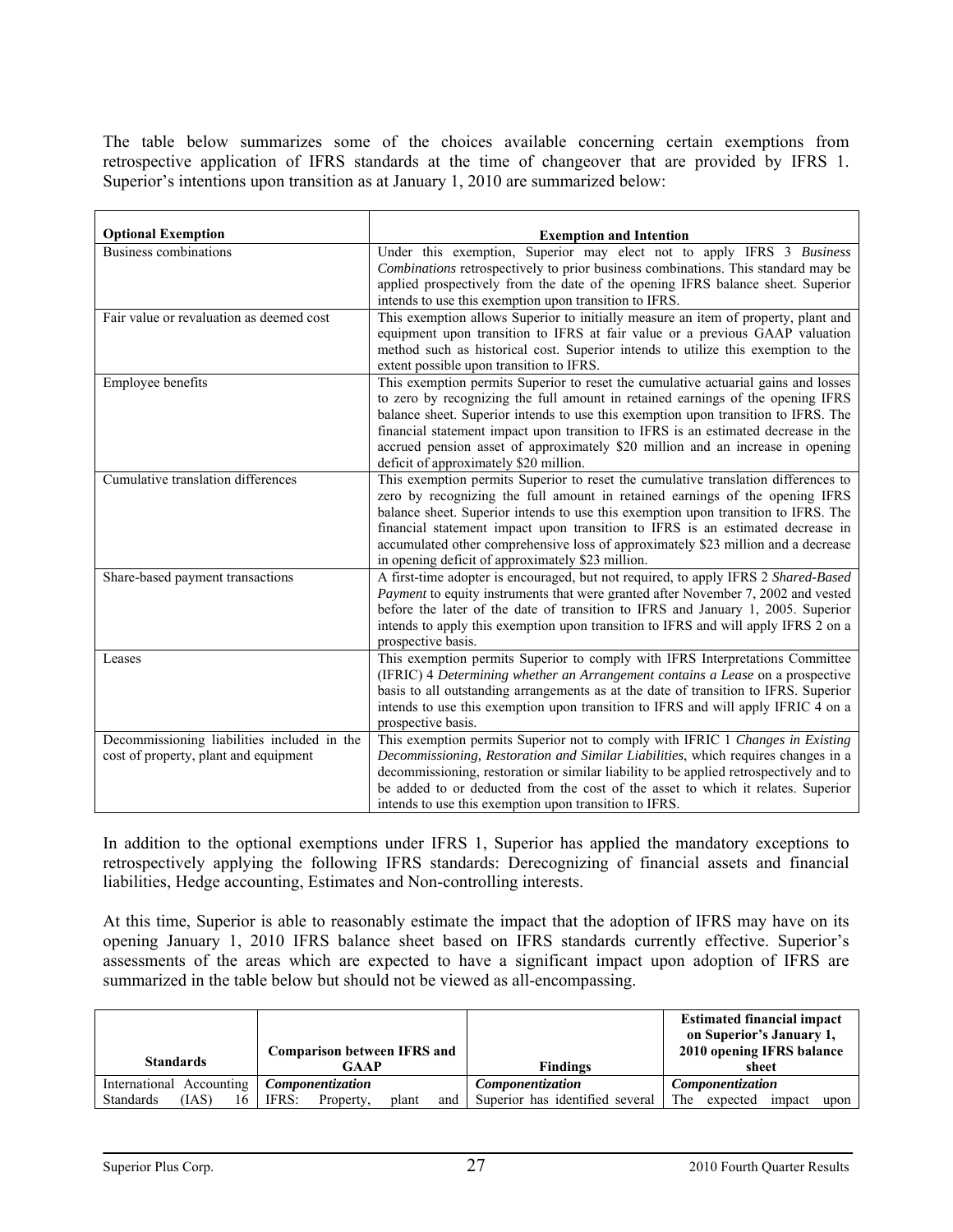| plant<br>and<br>Property,<br>equipment                                                | equipment have to be recorded<br>and amortized based on material<br>components.<br>GAAP: Component identification<br>rules are less stringent.                                                                                                                                                                                                                                                                                                                | material<br>component<br>new<br>categories under IAS 16. This<br>will result in reclassification of<br>some property,<br>plant<br>and<br>equipment<br>into<br>the<br>new<br>categories. This will result in<br>changes to the useful lives of<br>some components of property,<br>plant and equipment.                                                                                                                         | IFRS is<br>transition<br>to<br>an<br>estimated<br>decrease<br>in<br>of<br>accumulated amortization<br>various property, plant and<br>equipment<br>components<br>of<br>approximately \$37 million and<br>a decrease in opening deficit of<br>approximately \$37 million.                                              |
|---------------------------------------------------------------------------------------|---------------------------------------------------------------------------------------------------------------------------------------------------------------------------------------------------------------------------------------------------------------------------------------------------------------------------------------------------------------------------------------------------------------------------------------------------------------|-------------------------------------------------------------------------------------------------------------------------------------------------------------------------------------------------------------------------------------------------------------------------------------------------------------------------------------------------------------------------------------------------------------------------------|----------------------------------------------------------------------------------------------------------------------------------------------------------------------------------------------------------------------------------------------------------------------------------------------------------------------|
|                                                                                       | <b>Major inspections and overhauls</b><br>IFRS: Costs related to major<br>inspections<br>and<br>overhauls<br>required at regular intervals over<br>the life of an item of property,<br>equipment<br>plant<br>and<br>are<br>capitalized if the recognition<br>criteria are met.<br>GAAP: Only costs meeting the<br>criteria to be classified<br>as<br>betterment are capitalized.                                                                              | <b>Major</b><br>inspections<br>and<br>overhauls<br>Superior has identified some<br>major<br>inspections<br>and<br>overhauls which meet the<br>recognition criteria under IFRS.<br>Superior retroactively applied<br>IAS 16 to previously expensed<br>major inspection and overhauls<br>costs. This will result in the<br>capitalization of previously<br>expensed major inspection and<br>overhauls costs.                    | <b>Major</b><br>inspections<br>and<br>overhauls<br>The expected impact upon<br>transition<br>to IFRS<br>$\frac{1}{1}$<br>an<br>estimated<br>net increase<br>in<br>property, plant and equipment<br>of approximately \$32 million<br>and a decrease in opening<br>deficit of approximately \$32<br>million.           |
| IAS 39 Derecognizing<br>Financial<br>Assets<br>and<br><b>Financial Liabilities</b>    | IFRS: Various criteria much be<br>met in order to derecognize<br>financial assets and financial<br>liabilities from the balance sheet.<br>GAAP: Criteria for derecognizing<br>financial assets and financial<br>liabilities from the balance sheet<br>are less stringent than IFRS.                                                                                                                                                                           | Based on an analysis of IAS<br>39,<br>Superior's<br>accounts<br>receivable<br>securitization<br>program would not qualify for<br>derecognition. As such, the<br>accounts<br>receivable<br>related<br>balance and obligation would<br>also be recorded on the balance<br>sheet.                                                                                                                                                | The expected impact upon<br>transition to IFRS is<br>an<br>estimated<br>increase<br>of<br>approximately \$93 million to<br>accounts receivable and<br>an<br>increase of approximately \$93<br>million to revolving term bank<br>credits and term loans.                                                              |
| IAS 17 Leases                                                                         | IFRS: The criteria for determining<br>whether a lease is considered to<br>be a finance (capital) or operating<br>lease are based on a number of<br>indicators however, quantitative<br>thresholds are not offered as an<br>indicator as under GAAP.<br>GAAP: The criteria for<br>determining whether a lease is<br>considered to be a finance<br>(capital) lease or operating lease<br>are based on a number of<br>indicators and quantitative<br>thresholds. | In applying IFRS, Superior has<br>developed internal indicators<br>for assessing the classification<br>of leases under IFRS. As a<br>result of these indicators,<br>Superior will be classifying<br>those leases meeting the criteria<br>set out in IAS 17 as finance<br>(capital) leases under IFRS.<br>This will result in an increase<br>plant<br>and<br>1n<br>property,<br>equipment and associated lease<br>obligations. | The expected impact upon<br>transition to IFRS is an<br>estimated increase in property,<br>equipment<br>plant<br>and<br>of<br>between \$70 million and \$75<br>million. Also an increase in the<br>lease obligations of between<br>\$55 million and \$60 million is<br>expected to be recognized upon<br>transition. |
| 37<br><b>IAS</b><br>Provisions,<br>Contingent<br>Liabilities<br>and Contingent Assets | Post-closure remediation costs<br>IFRS: Under IFRS, a provision<br>for post-closure remediation costs<br>may arise from either a legal or<br>constructive obligation.                                                                                                                                                                                                                                                                                         | Under IFRS, Superior will<br>recognize a provision for post-<br>closure<br>remediation<br>costs<br>associated<br>with<br>Specialty<br>Chemicals<br>various<br>plants.<br>Currently<br>under<br>GAAP,                                                                                                                                                                                                                          | The<br>expected<br>impact upon<br>transition<br>to<br><b>IFRS</b><br>$\frac{1}{1}$<br>an<br>estimated<br>net<br>increase<br>in<br>property, plant and equipment<br>of approximately \$4 million, an<br>liabilities<br>increase<br>in<br>οf                                                                           |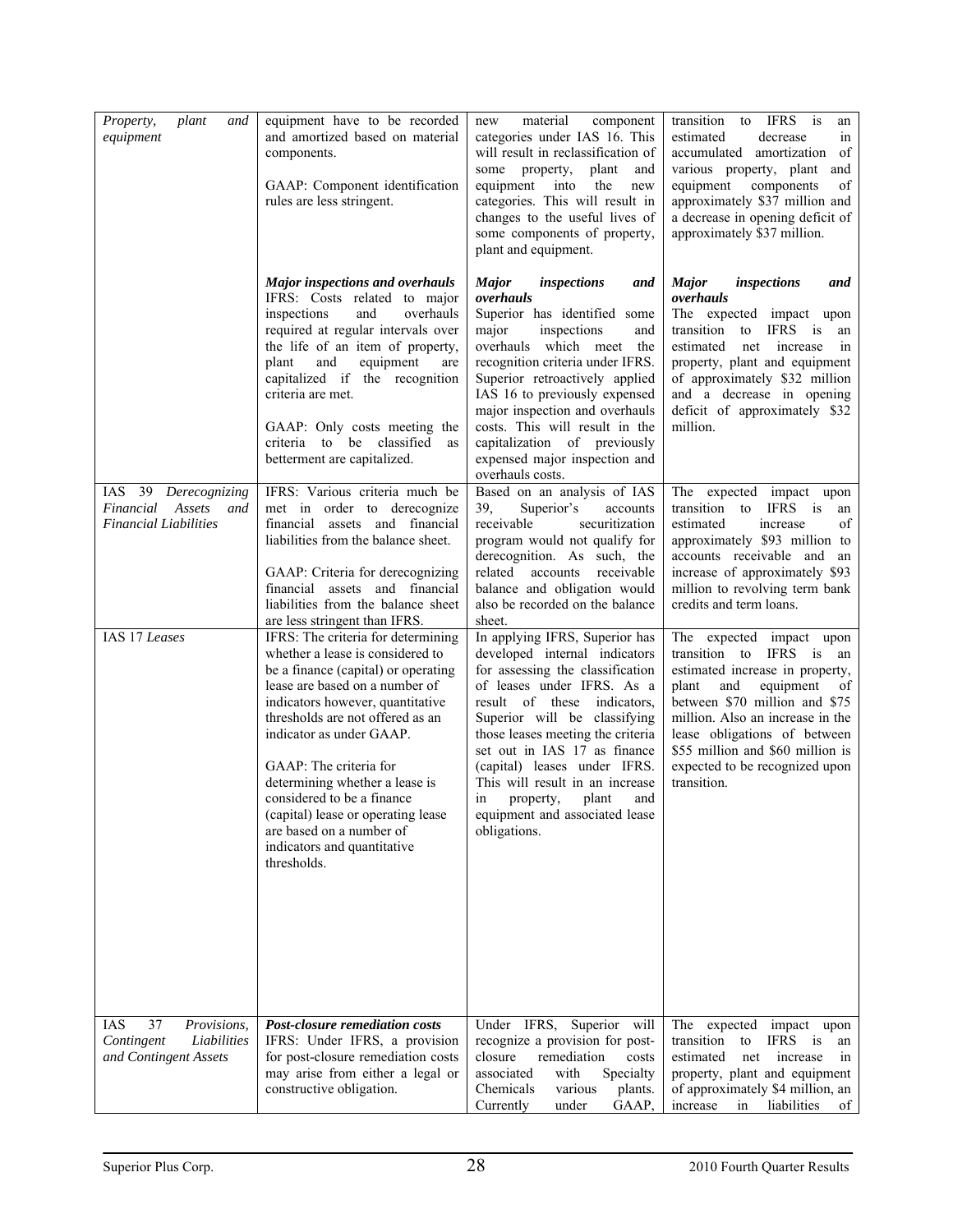|                      | GAAP: The only criteria relates       | Superior does not have any        | approximately \$6 million and      |
|----------------------|---------------------------------------|-----------------------------------|------------------------------------|
|                      | to legal obligations.                 | provision for these costs in the  | an increase in opening deficit     |
|                      |                                       | Specialty Chemicals segment.      | of approximately \$2 million.      |
| IAS 12 Income Taxes  | Deferred credit                       | Based on an analysis of IAS       | The expected impact upon           |
|                      | IFRS: Any amounts relating to         | 12, Superior will adjust the      | transition to IFRS is<br>an        |
|                      | deferred credits are recognized       | deferred credit liability to zero | estimated<br>decrease<br>the<br>to |
|                      | immediately in net earnings.          | upon transition to IFRS.          | deferred<br>credit<br>of           |
|                      |                                       |                                   | approximately \$271<br>million     |
|                      | GAAP: Recognition of deferred         |                                   | and an increase to opening         |
|                      | credits on the balance sheet are      |                                   | deficit of approximately \$271     |
|                      | specifically<br>addressed<br>under    |                                   | million.                           |
|                      |                                       |                                   |                                    |
|                      | Emerging Issues<br>Committee          |                                   |                                    |
|                      | (EIC) - 110 Accounting for            |                                   | Superior is still evaluating the   |
|                      | Acquired Future Tax Benefits in       |                                   | qualitative<br>and<br>quantitative |
|                      | Certain Purchase Transactions         |                                   | impact of IAS 12 and further       |
|                      | <b>Business</b><br>that<br>not<br>are |                                   | adjustments may be required        |
|                      | Combinations. Under EIC - 110.        |                                   | once completed.                    |
|                      | any deferred credits are amortized    |                                   |                                    |
|                      | into net earnings as the related      |                                   |                                    |
|                      | assets are utilized.                  |                                   |                                    |
| IAS 36 Impairment of | <b>Reversing Impairment Losses</b>    | Superior has reviewed prior       | The expected impact upon           |
| Assets               | IFRS: An impairment<br>loss           | impairment<br>of<br>assets<br>and | transition to<br>IFRS is<br>an     |
|                      | recognized in prior periods for an    | determined<br>that a reversal     | estimated<br>increase<br>net<br>to |
|                      | asset other than goodwill is          | should be recognized.<br>The      | property, plant and equipment      |
|                      | reversed if there has been a          |                                   |                                    |
|                      |                                       | impairment charged recognized     | of approximately \$54 million      |
|                      | change in the estimates used to       | 2005<br>in<br>Specialty<br>on     | and<br>a<br>decrease<br>of         |
|                      | determine the asset's recoverable     | Chemicals' Valdosta facility      | approximately \$54 million to      |
|                      | amount since the last impairment      | will be reversed based on the     | opening deficit.                   |
|                      | loss was recognized.                  | estimated net book value of the   |                                    |
|                      |                                       | related assets as at January 1,   |                                    |
|                      | GAAP: Impairment losses are not       | 2010.                             |                                    |
|                      | reversed.                             |                                   |                                    |

Superior will continue to assess the impact of changes to IFRS on the expected opening balance sheet adjustments summarized above. The actual adjustments recorded in Superior's opening balance sheet as at January 1, 2010 may differ significantly from these estimates and may include other areas Superior is still assessing at this time.

### **Quarterly Financial and Operating Information**

|                                                 | 2010           |            |            | 2009    |        |        |        |          |
|-------------------------------------------------|----------------|------------|------------|---------|--------|--------|--------|----------|
|                                                 | <b>Ouarter</b> |            |            | Ouarter |        |        |        |          |
|                                                 | Fourth         | Third      | Second     | First   | Fourth | Third  | Second | First    |
| Canadian propane sales volumes (millions)       |                |            |            |         |        |        |        |          |
| of litres)                                      | 372            | 234        | 249        | 380     | 373    | 224    | 249    | 431      |
| U.S. refined fuels sales volumes (millions of   |                |            |            |         |        |        |        |          |
| litres)                                         | 499            | 331        | 403        | 469     | 153    |        |        |          |
| Natural gas sales volumes (millions of GJs)     | 6              |            |            |         | 8      | 8      | 8      | 8        |
| Electricity sales volumes (millions of KwH)     | 133            | 86         | 73         | 74      | 68     | 56     | 38     | 31       |
| Chemical sales volumes                          |                |            |            |         |        |        |        |          |
| (thousands of MT)                               | 193            | 189        | 183        | 170     | 160    | 163    | 155    | 155      |
| Revenues (millions of dollars)                  | 1,009.2        | 767.0      | 788.4      | 964.6   | 747.5  | 441.3  | 454.4  | 603.5    |
| Gross profit (millions of dollars)              | 225.5          | 176.0      | 167.5      | 218.6   | 203.3  | 126.9  | 134.9  | 188.3    |
| Net earnings (loss) (millions of dollars)       | (33.6)         | (4.0)      | (18.6)     | 9.2     | 17.4   | 33.0   | 23.4   | (5.5)    |
| Per share, basic                                | (S0.31)        | (S0.04)    | $(\$0.18)$ | \$0.09  | \$0.18 | \$0.37 | \$0.26 | \$(0.06) |
| Per share, diluted                              | (S0.31)        | $(\$0.04)$ | $(\$0.18)$ | \$0.09  | \$0.18 | \$0.37 | \$0.26 | \$(0.06) |
| Adjusted operating cash flow (millions of       |                |            |            |         |        |        |        |          |
| dollars)                                        | 55.8           | 20.5       | 5.1        | 54.7    | 64.4   | 19.3   | 18.9   | 61.3     |
| Per share, basic                                | \$0.52         | \$0.19     | \$0.05     | \$0.53  | \$0.65 | \$0.22 | \$0.21 | \$0.69   |
| Per share, diluted                              | \$0.52         | \$0.19     | \$0.05     | \$0.53  | \$0.65 | \$0.22 | \$0.21 | \$0.69   |
| Net working capital $(1)$ (millions of dollars) | 303.9          | 210.6      | 201.3      | 138.9   | 183.8  | 132.0  | 72.0   | 83.7     |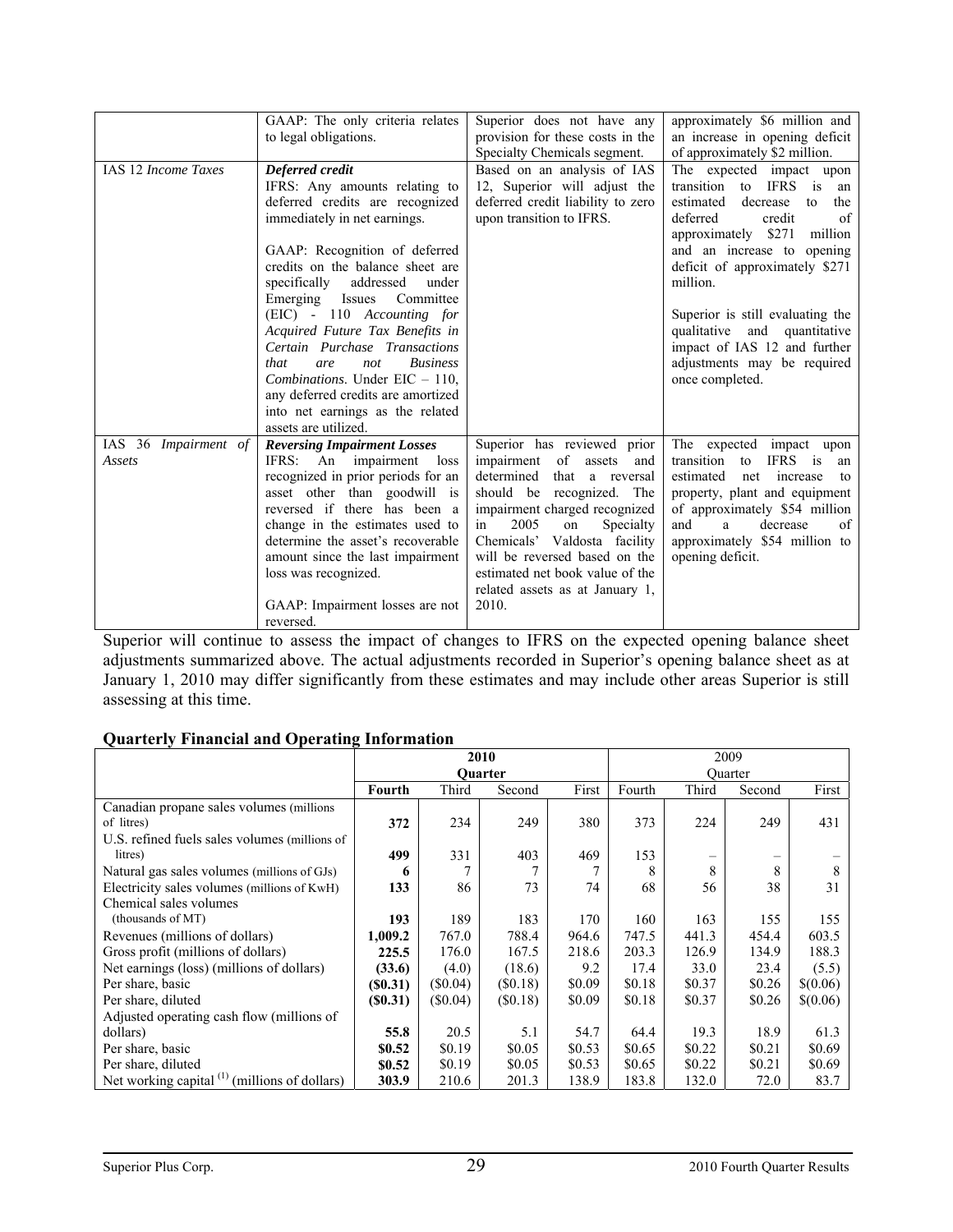(1) Net working capital reflects amounts as at the quarter-end and is comprised of cash and cash equivalents, accounts receivable and inventories, less bank indebtedness, accounts payable and accrued liabilities.

### **Non-GAAP Financial Measures**  *Adjusted Operating Cash Flow*

Adjusted operating cash flow is equal to cash flow from operating activities as defined by GAAP, adjusted for changes in non-cash working capital and customer contract related costs. Superior may deduct or include additional items to its calculation of adjusted operating cash flow; these items would generally, but not necessarily, be items of a non-recurring nature. Adjusted operating cash flow is the main performance measure used by management and investors to evaluate the performance of Superior. Readers are cautioned that adjusted operating cash flow is not a defined performance measure under GAAP and that adjusted operating cash flow cannot be assured. Superior's calculation of adjusted operating cash flow may differ from similar calculations used by comparable entities. Adjusted operating cash flow represents cash flow generated by Superior that is available for, but not necessarily limited to, changes in working capital requirements, investing activities and financing activities of Superior.

The seasonality of Superior's individual quarterly results must be assessed in the context of annualized adjusted operating cash flow. Adjustments recorded by Superior as part of its calculation of adjusted operating cash flow include, but are not limited to, the impact of the seasonality of Superior's businesses, principally the Energy Services segment, by adjusting for non-cash working capital items, thereby eliminating the impact of the timing between the recognition and collection/payment of Superior's revenues and expense, which can differ significantly from quarter to quarter. Adjustments are also made to reclassify the cash flows related to natural gas and electricity customer contract related costs in a manner consistent with the income statement recognition of these costs. Adjusted operating cash flow is reconciled to cash flow from operating activities on page 8.

## *EBITDA*

EBITDA represents earnings before interest, taxes, depreciation, amortization and other non-cash expenses, and is used by Superior to assess its consolidated results and the results of its operating segments. EBITDA is not a defined performance measure under GAAP. Superior's calculation of EBITDA may differ from similar calculations used by comparable entities. EBITDA of Superior's operating segments may be referred to as EBITDA from operations. Net earnings are reconciled to EBITDA from operations on page 32.

### *Compliance EBITDA*

Compliance EBITDA represents earnings before interest, taxes, depreciation, amortization and other noncash expenses calculated on a 12 month trailing basis giving pro forma effect to acquisitions and divestitures and is used by Superior to calculate its debt covenants and other credit information. Compliance EBITDA is not a defined performance measure under GAAP. Superior's calculation of Compliance EBITDA may differ from similar calculations used by comparable entities. See Note 15 to the unaudited Interim Consolidated Financial Statements for a reconciliation of net earnings (loss) to Compliance EBITDA.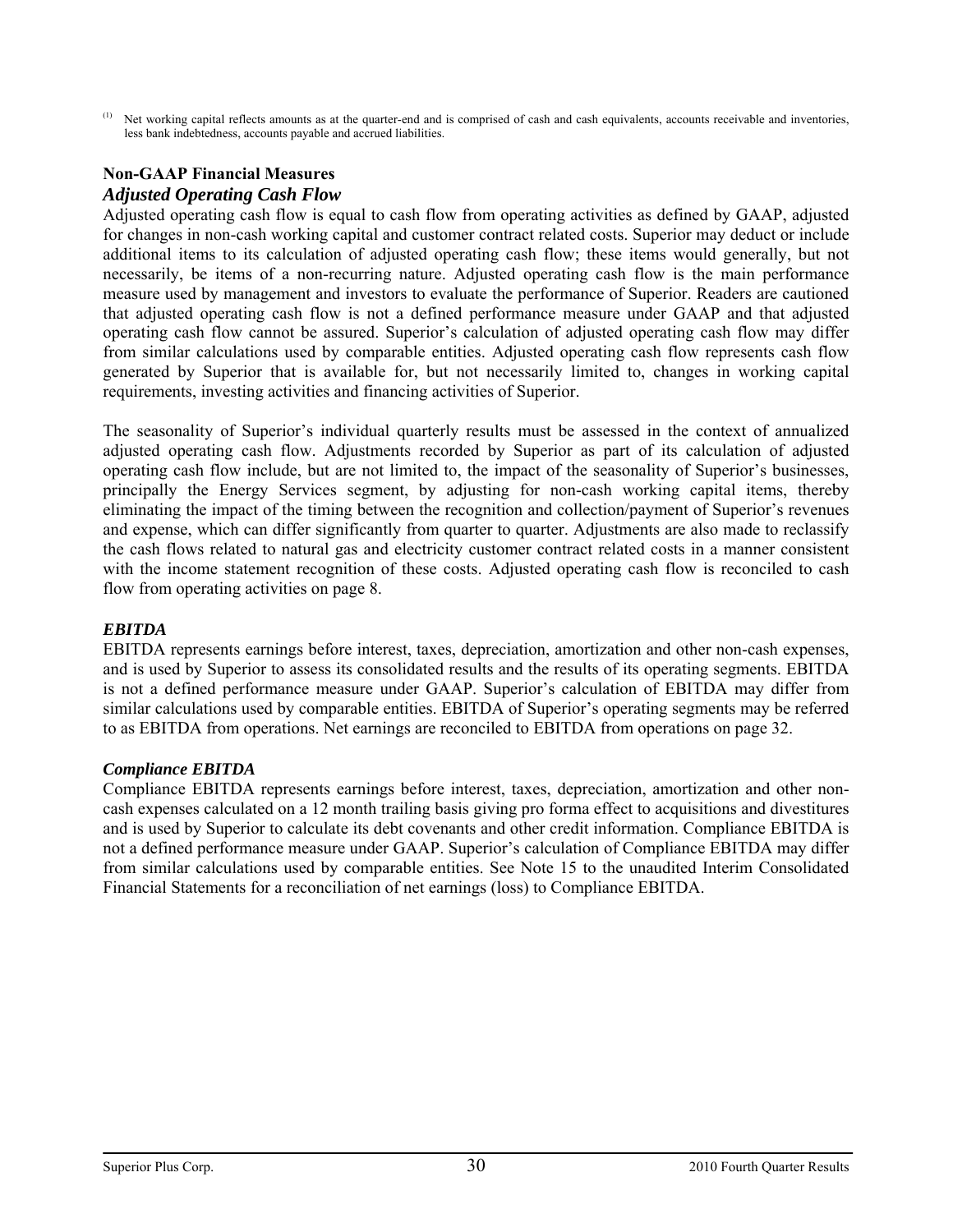| For the three months ended December 31, 2010                                        | <b>Energy</b><br><b>Services</b> | <b>Specialty</b><br>Chemicals                 | Construction<br><b>Products</b><br><b>Distribution</b> |
|-------------------------------------------------------------------------------------|----------------------------------|-----------------------------------------------|--------------------------------------------------------|
| Net earnings (loss)                                                                 | 37.5                             | 16.3                                          | (84.1)                                                 |
| Add: Amortization of property, plant and equipment, intangible assets and accretion | 12.1                             | 4.2                                           | 2.0                                                    |
| Amortization included in cost of sales                                              |                                  | 10.7                                          |                                                        |
| Impairment of goodwill and intangible assets                                        |                                  | -                                             | 89.5                                                   |
| Unrealized losses on derivative financial instruments                               | (10.3)                           | (2.1)                                         |                                                        |
| <b>EBITDA</b> from operations                                                       | 39.3                             | 29.1                                          | 7.4                                                    |
| For the three months ended December 31, 2009                                        | <b>Energy</b><br><b>Services</b> | <b>Specialty</b><br><b>Chemicals</b>          | Construction<br><b>Products</b><br><b>Distribution</b> |
| Net earnings                                                                        | 34.6                             | 3.8                                           | 9.0                                                    |
| Add: Amortization of property, plant and equipment, intangible assets and accretion | 6.5                              | 1.2                                           | 1.9                                                    |
| Amortization included in cost of sales                                              | $\equiv$                         | 10.2                                          |                                                        |
| Energy Services non-cash pension expense                                            | 0.6                              | $\overline{\phantom{0}}$                      |                                                        |
| Unrealized (gains) losses on derivative financial instruments                       | (1.1)                            | 3.4                                           |                                                        |
| <b>EBITDA</b> from operations                                                       | 40.6                             | 18.6                                          | 10.9                                                   |
| For the year ended December 31, 2010                                                | Energy<br><b>Services</b>        | <b>Specialty</b><br><b>Chemicals</b>          | Construction<br><b>Products</b><br><b>Distribution</b> |
| Net earnings (loss)                                                                 | 18.0                             | 43.2                                          | (73.7)                                                 |
| Add: Amortization of property, plant and equipment, intangible assets and accretion | 46.7                             | 7.5                                           | 8.9                                                    |
| Amortization included in cost of sales                                              | $\overline{\phantom{0}}$         | 44.9                                          |                                                        |
| Impairment of goodwill and intangible assets                                        |                                  |                                               | 89.5                                                   |
| Unrealized losses on derivative financial instruments                               | 26.4                             | 5.3                                           |                                                        |
| <b>EBITDA</b> from operations                                                       | 91.1                             | 100.9                                         | 24.7                                                   |
| For the year ended December 31, 2009                                                | Energy                           | <b>Specialty</b><br><b>Services</b> Chemicals | Construction<br><b>Products</b><br><b>Distribution</b> |
| Net earnings                                                                        | 53.1                             | 19.6                                          | 17.6                                                   |
| Add: Amortization of property, plant and equipment, intangible assets and accretion | 19.9                             | 4.8                                           | 5.2                                                    |
| Amortization included in cost of sales                                              | $\overline{\phantom{0}}$         | 37.5                                          |                                                        |
| Energy Services non-cash pension expense                                            | 1.7                              | $\overline{\phantom{0}}$                      |                                                        |
| Unrealized losses on derivative financial instruments                               | 22.9                             | 31.1                                          |                                                        |
|                                                                                     |                                  |                                               |                                                        |

### **Reconciliation of Net Earnings (Loss) to EBITDA from Operations** (1) (2)

(1) See the unaudited Interim Consolidated Financial Statements for net earnings (loss), amortization of property, plant and equipment, intangible assets and accretion of convertible debenture issue costs, amortization included in cost of sales, non-cash pension expense, and unrealized (gains) losses on derivative financial instruments.

(2) See "Non-GAAP Financial Measures" for additional details.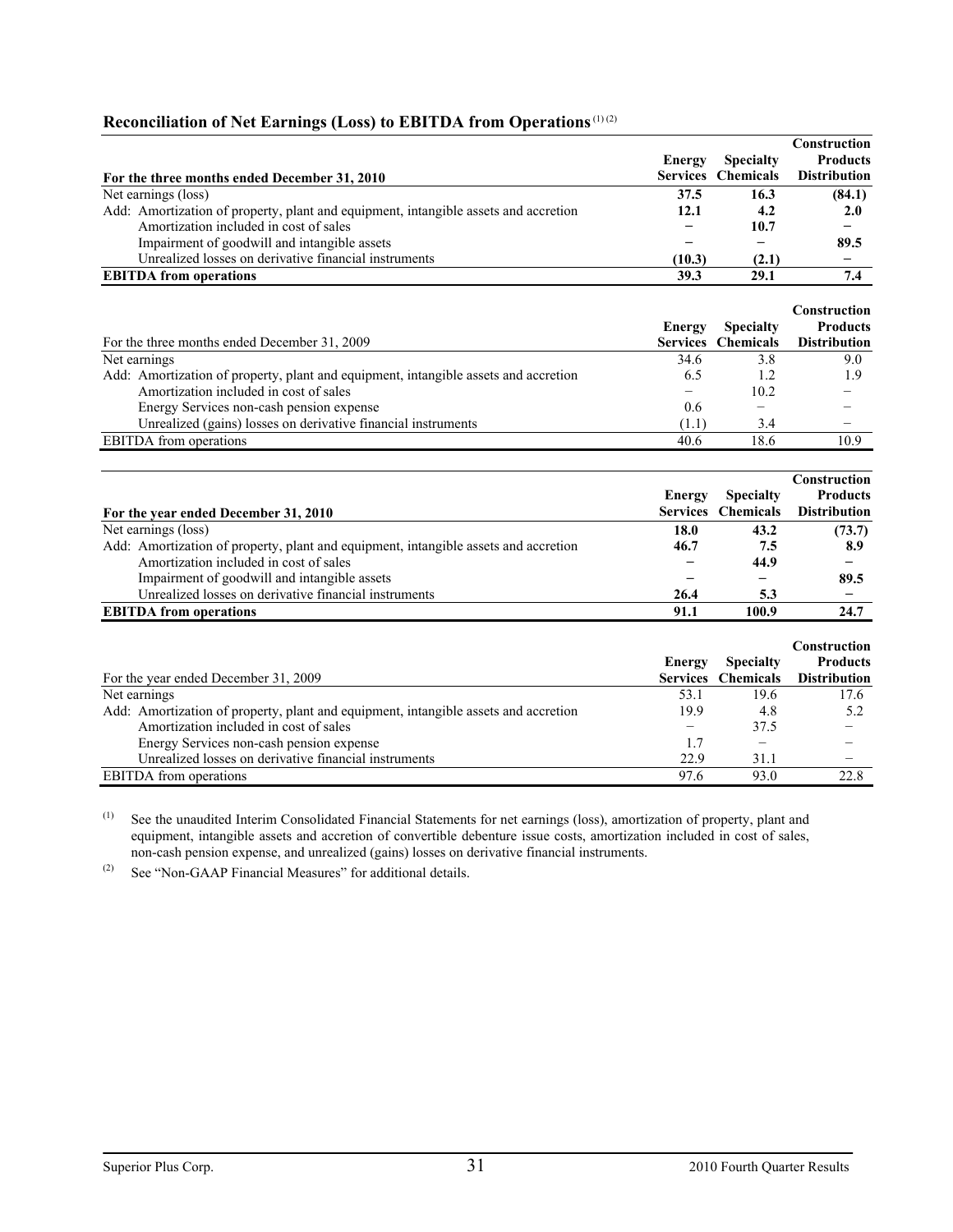| соэгэ нісіййсй ні типэ і інансіат Discussion             |                 |                  | For the three months ended December 31, |          | For the three months ended December 31, |                      |
|----------------------------------------------------------|-----------------|------------------|-----------------------------------------|----------|-----------------------------------------|----------------------|
|                                                          |                 |                  | 2010<br>Construction                    |          |                                         | 2009<br>Construction |
|                                                          | <b>Energy</b>   | <b>Specialty</b> | <b>Products</b>                         | Energy   | Specialty                               | Products             |
|                                                          | <b>Services</b> | <b>Chemicals</b> | <b>Distribution</b>                     | Services | Chemicals                               | Distribution         |
| <b>Revenue per Financial Statements</b>                  | 702.3           | 126.6            | 180.3                                   | 465.1    | 106.2                                   | 176.2                |
| Realized foreign currency gains                          |                 |                  |                                         |          |                                         |                      |
| (losses)                                                 | 0.5             | 2.5              | 0.5                                     | 1.1      | 1.1                                     | 0.5                  |
| Foreign currency gains (losses) related                  |                 |                  |                                         |          |                                         |                      |
| to working capital                                       | 0.8             | (0.1)            |                                         | (0.1)    | (0.7)                                   |                      |
| <b>Revenue per Financial Discussion</b>                  | 703.6           | 129.0            | 180.8                                   | 466.1    | 106.6                                   | 176.7                |
|                                                          |                 |                  |                                         |          |                                         |                      |
| Cost of products sold per Financial                      |                 |                  |                                         |          |                                         |                      |
| <b>Statements</b>                                        | (548.9)         | (79.7)           | (136.9)                                 | (326.1)  | (70.2)                                  | (130.0)              |
| Realized foreign currency gains                          |                 |                  |                                         |          |                                         |                      |
| (losses)                                                 | (1.3)           |                  |                                         | (3.5)    |                                         |                      |
| Foreign currency gains (losses) related                  |                 |                  |                                         |          |                                         |                      |
| to working capital                                       |                 |                  |                                         | 0.1      |                                         |                      |
| Realized fixed price electricity gains                   |                 |                  |                                         |          |                                         |                      |
| $(\text{losses})$                                        |                 | (0.5)            |                                         | (1.1)    | (0.3)                                   |                      |
| Realized gains (losses) on propane and                   |                 |                  |                                         |          |                                         |                      |
| heating oil purchase contracts                           | (1.6)           |                  |                                         |          |                                         |                      |
| Natural gas commodity realized fixed                     |                 |                  |                                         |          |                                         |                      |
| price gains (losses)                                     | (23.4)          |                  |                                         | (23.3)   |                                         |                      |
| Non-cash amortization                                    |                 | 10.7             |                                         |          | 10.2                                    |                      |
| Cost of products sold per Financial<br><b>Discussion</b> | (575.2)         | (69.5)           | (136.9)                                 | (353.9)  | (60.3)                                  | (130.0)              |
|                                                          |                 |                  |                                         |          |                                         |                      |
| <b>Gross profit</b>                                      | 128.4           | 59.5             | 43.9                                    | 112.2    | 46.3                                    | 46.7                 |
|                                                          |                 |                  |                                         |          |                                         |                      |
| Cash operating and administrative                        | (91.9)          | (30.5)           | (36.5)                                  | (72.2)   | (28.4)                                  | (35.8)               |
| <b>Costs per Financial Statements</b>                    |                 |                  |                                         |          |                                         |                      |
| Non-cash pension expense                                 |                 |                  |                                         | 0.6      |                                         |                      |
| Reclassification of foreign currency                     |                 |                  |                                         |          |                                         |                      |
| (gains) and losses related to working<br>capital         | (0.8)           | (0.1)            |                                         |          | 0.7                                     |                      |
| Cash operating and administrative                        |                 |                  |                                         |          |                                         |                      |
| costs per Financial Discussion                           | (92.7)          | (30.4)           | (36.5)                                  | (71.6)   | (27.7)                                  | (35.8)               |
|                                                          |                 |                  |                                         |          |                                         |                      |

#### **Reconciliation of Divisional Segmented Revenue, Cost of Sales and cash operating and administrative costs included in this Financial Discussion**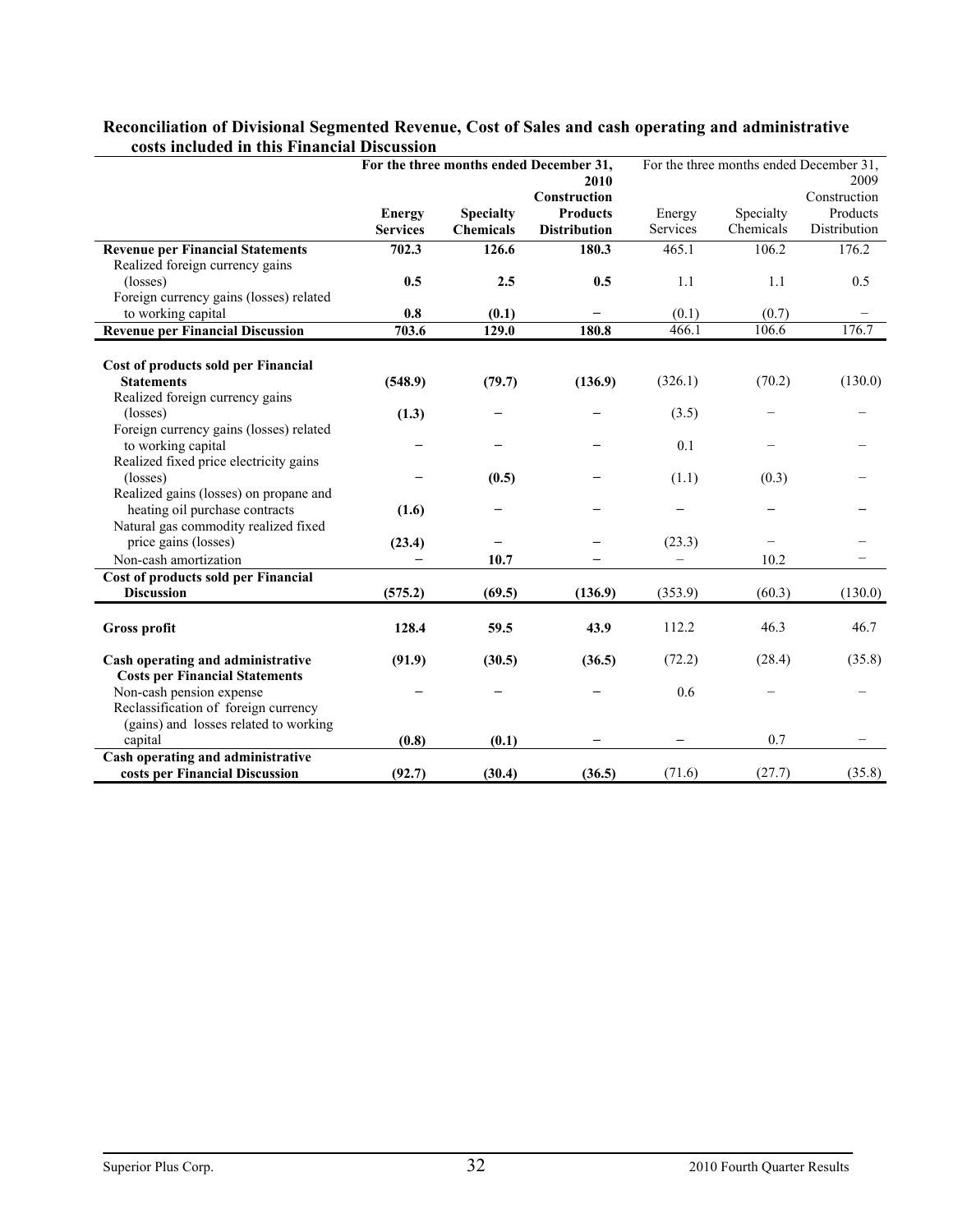|                                                                                                                                                | For the year ended December 31, 2010 |                                      |                                                               | For the year ended December 31, 2009 |                        |                                          |
|------------------------------------------------------------------------------------------------------------------------------------------------|--------------------------------------|--------------------------------------|---------------------------------------------------------------|--------------------------------------|------------------------|------------------------------------------|
|                                                                                                                                                | <b>Energy</b><br><b>Services</b>     | <b>Specialty</b><br><b>Chemicals</b> | <b>Construction</b><br><b>Products</b><br><b>Distribution</b> | Energy<br>Services                   | Specialty<br>Chemicals | Construction<br>Products<br>Distribution |
| <b>Revenue per Financial Statements</b>                                                                                                        | 2,338.3                              | 474.6                                | 716.3                                                         | 1,312.1                              | 465.6                  | 469.0                                    |
| Realized foreign currency gains<br>(losses)<br>Foreign currency gains (losses)                                                                 | 1.4                                  | 7.2                                  | 1.3                                                           | 0.1                                  | (6.2)                  | 0.5                                      |
| related to working capital                                                                                                                     | 0.8                                  | (0.4)                                |                                                               | (0.1)                                | (2.6)                  |                                          |
| Revenue per Financial                                                                                                                          |                                      |                                      |                                                               |                                      |                        |                                          |
| <b>Discussion</b>                                                                                                                              | 2,340.5                              | 481.4                                | 717.6                                                         | 1,312.1                              | 456.8                  | 469.5                                    |
| Cost of products sold per Financial<br><b>Statements</b><br>Realized foreign currency gains                                                    | (1,810.0)                            | (306.0)                              | (545.3)                                                       | (863.7)                              | (284.4)                | (347.2)                                  |
| $(\text{losses})$                                                                                                                              | (7.5)                                |                                      |                                                               | (6.6)                                |                        |                                          |
| Foreign currency gains (losses)<br>related to working capital<br>Realized fixed price electricity                                              |                                      |                                      |                                                               | 1.0                                  |                        |                                          |
| gains (losses)                                                                                                                                 | $\overline{\phantom{0}}$             | (0.3)                                |                                                               |                                      | 0.1                    |                                          |
| Realized gains (losses) on propane<br>and heating oil purchase contracts<br>Natural gas commodity realized                                     | (1.5)                                |                                      |                                                               | (1.1)                                |                        |                                          |
| fixed price gains (losses)                                                                                                                     | (86.6)                               |                                      |                                                               | (101.5)                              |                        |                                          |
| Non-cash amortization                                                                                                                          |                                      | 44.9                                 |                                                               |                                      | 37.5                   |                                          |
| Cost of products sold per<br><b>Financial Discussion</b>                                                                                       | (1,905.6)                            | (261.4)                              | (545.3)                                                       | (971.9)                              | (246.8)                | (347.2)                                  |
| <b>Gross profit</b>                                                                                                                            | 434.9                                | 220.0                                | 172.3                                                         | 340.2                                | 210.0                  | 122.3                                    |
| Cash operating and administrative<br><b>Costs per Financial Statements</b><br>Non-cash pension expense<br>Reclassification of foreign currency | (343.0)                              | (119.5)                              | (147.6)                                                       | (243.4)<br>1.7                       | (119.6)                | (99.5)                                   |
| (gains) and losses related to<br>working capital                                                                                               | (0.8)                                | 0.4                                  |                                                               | (0.9)                                | 2.6                    |                                          |
| Cash operating and                                                                                                                             |                                      |                                      |                                                               |                                      |                        |                                          |
| administrative costs per                                                                                                                       |                                      |                                      |                                                               |                                      |                        |                                          |
| <b>Financial Discussion</b>                                                                                                                    | (343.8)                              | (119.1)                              | (147.6)                                                       | (242.6)                              | (117.0)                | (99.5)                                   |

#### **Risk Factors to Superior**

The risks factors and uncertainties detailed below are a summary of Superior's assessment of its material risk factors as identified in Superior's 2009 Annual Information Form under the heading "Risk Factors". For a detailed discussion of these risks, see Superior's 2009 Annual Information Form filed on the Canadian Securities Administrator's website, www.sedar.com and Superior's website, www.superiorplus.com.

#### **Risks to Superior**

Superior is entirely dependent upon the operations and assets of Superior LP. Superior's ability to make dividend payments to shareholders is dependent upon the ability of Superior LP to make distributions on its outstanding limited partnership units as well as the operations and business of Superior LP.

Although Superior intends to distribute the income allocated from Superior LP, less the amount of its expenses, indebtedness and other obligations and less amounts, if any, Superior pays in connection with the redemption of common shares, there is no assurance regarding the amounts of cash to be distributed by Superior LP or generated by Superior LP and therefore funds available for dividends to shareholders. The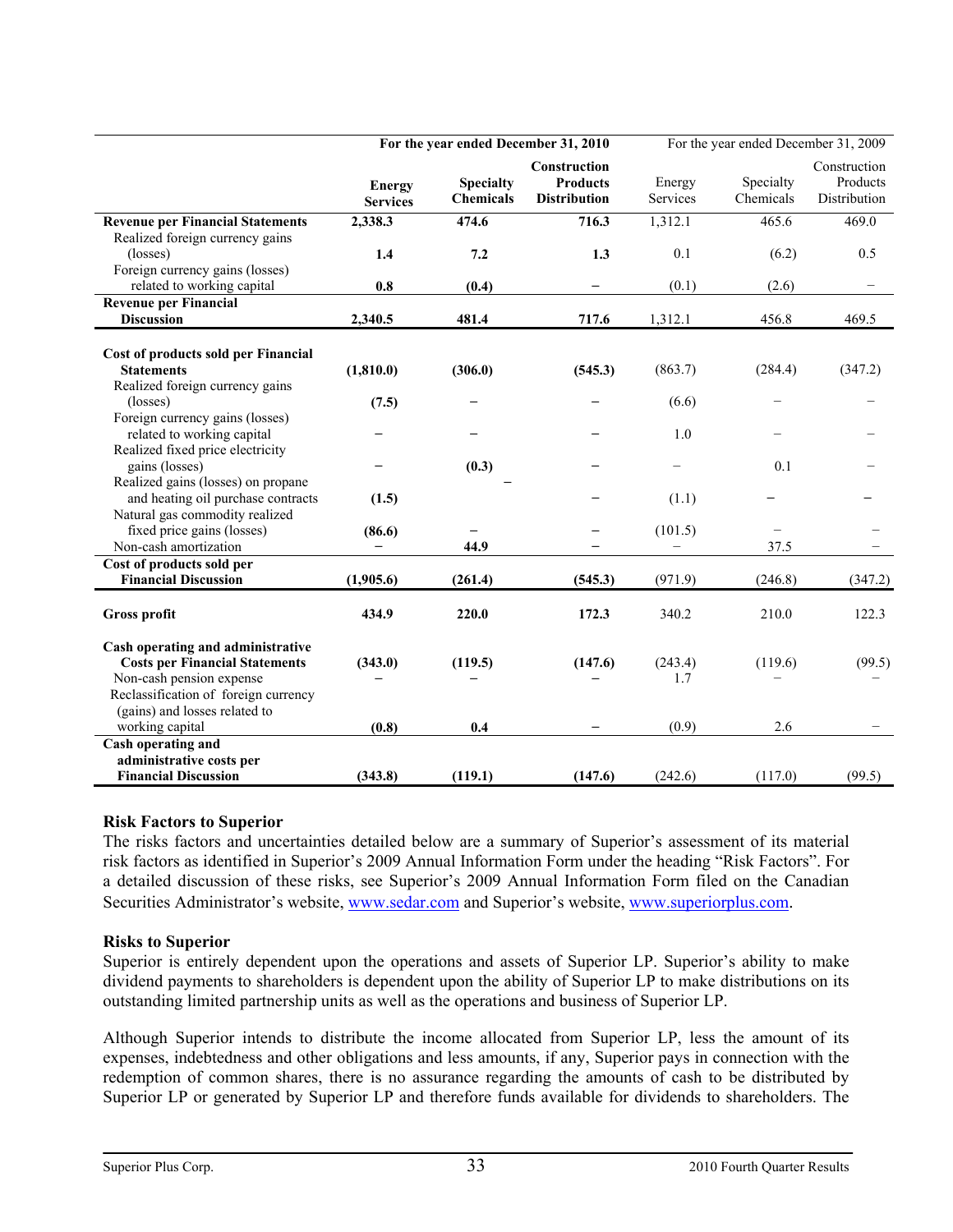actual amount distributed in respect of the limited partnership units will depend on a variety of factors including, without limitation, the performance of Superior LP's operating businesses, the effect of acquisitions or dispositions on Superior LP, and other factors that may be beyond the control of Superior LP or Superior. In the event significant sustaining capital expenditures are required by Superior LP or the profitability of Superior LP declines, there would be a decrease in the amount of cash available for dividends to shareholders and such decrease could be material.

Superior's dividend policy and the distribution policy of Superior LP are subject to change at the discretion of the board of directors of Superior or the board of directors of Superior General Partner Inc., as applicable. Superior's dividend policy and the distribution policy of Superior LP are also limited by contractual agreements including agreements with lenders to Superior and its affiliates and by restrictions under corporate law.

The credit facilities of Superior LP contain covenants that require Superior LP to meet certain financial tests and that restrict, among other things, the ability of Superior LP to incur additional debt, dispose of assets or pay dividends/distributions in certain circumstances. These restrictions may preclude Superior LP from returning capital or making distributions on the limited partnership units.

The payout by Superior LP of substantially all of its available cash flow means that capital expenditures to fund growth opportunities can only be made in the event that other sources of financing are available. Lack of access to such additional financing could limit the future growth of the business of Superior LP and, over time, have a material adverse effect on the amount of cash available for dividends to Shareholders.

To the extent that external sources of capital, including public and private markets, become limited or unavailable, Superior's and Superior LP's ability to make the necessary capital investments to maintain or expand the current business and to make necessary principal payments, uncertainties and assumptions under its term credit facilities may be impaired.

Superior maintains a substantial floating interest rate exposure through a combination of floating interest rate borrowings and the use of derivative instruments. Demand levels for a significant portion of Energy Services' sales and substantially all of Specialty Chemicals and Construction Products Distribution's sales are affected by general economic trends. Generally speaking, when the economy is strong, interest rates increase as does sales demand from Superior's customers, thereby increasing Superior's ability to pay higher interest costs and vice versa. In this way, there is a common relationship between economic activity levels, interest rates and Superior's ability to pay higher or lower rates.

A portion of Superior's net cash flows are denominated in US dollars. Accordingly, fluctuations in the Canadian/US dollar exchange rate can impact profitability. Superior attempts to mitigate this risk by hedging.

The timing and amount of capital expenditures incurred by Superior LP or by its subsidiaries will directly affect the amount of cash available to Superior for dividends to shareholders. Dividends may be reduced, or even eliminated, at times when significant capital expenditures are incurred or other unusual expenditures are made.

If the board of directors of Superior decides to issue additional common shares, preferred shares or securities convertible into common shares, existing shareholders may suffer significant dilution.

On December 31, 2008, the Superior completed a transaction with Ballard Power Systems Inc. (Ballard) which resulted in the conversion from a publicly traded income trust to a publicly traded corporation. Superior has, through the contractual provisions in the Arrangement Agreement, the Indemnity Agreement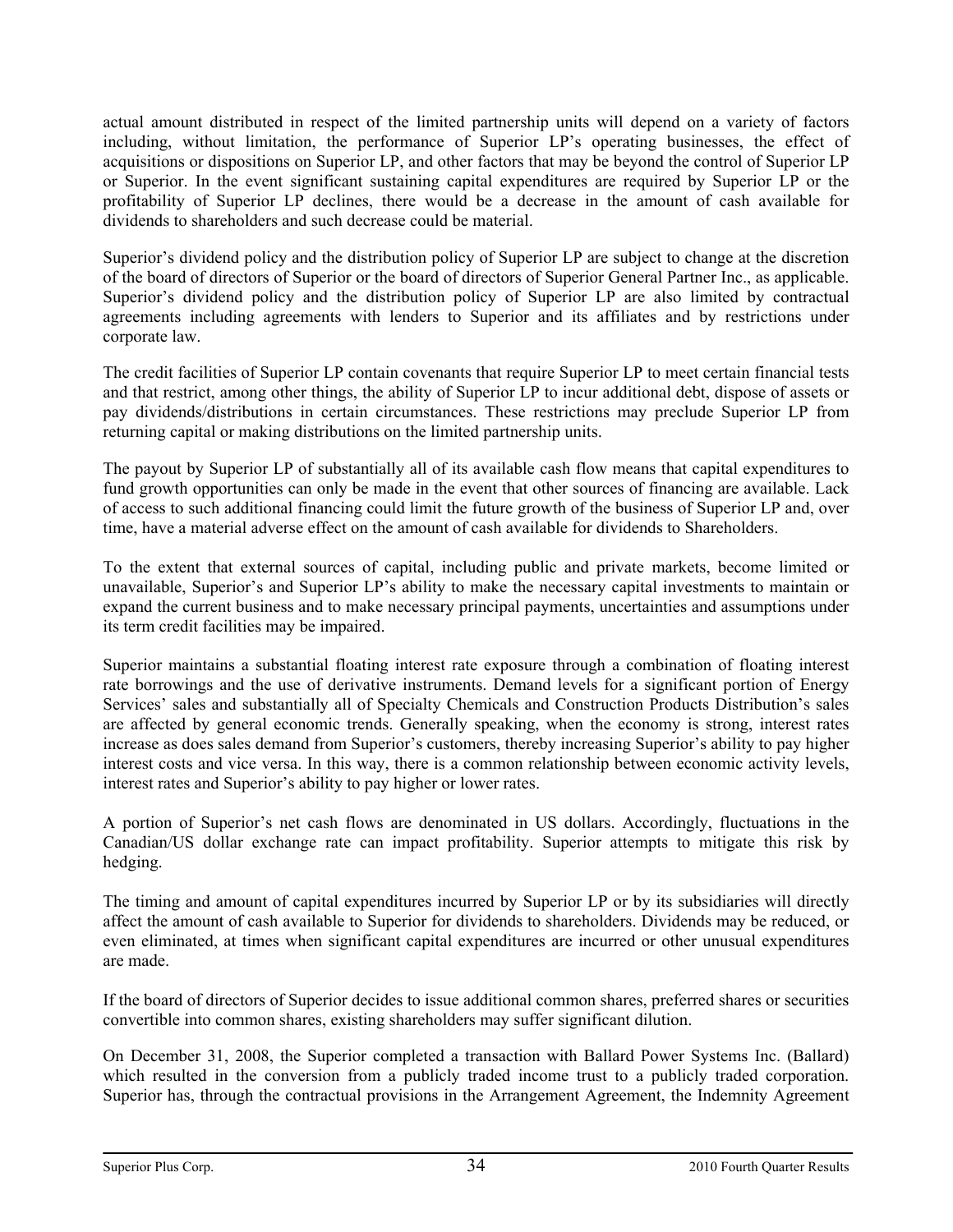and the Divestiture Agreement, and through securing certain insurance coverage, attempted to ensure that the liabilities and obligations relating to the business of Ballard are transferred to and assumed by New Ballard, that Superior is released from any such obligations and, even where such transfer or release is not effective or is not obtained, Superior is indemnified by New Ballard for all such obligations. However, in the event New Ballard fails or is unable to meet such contractual obligations to Superior, Superior could be exposed to liabilities and risks associated with the operations of Ballard which include, without limitation, risks relating to claims with respect to intellectual property matters, product liability or environmental damages.

There can be no assurances that income tax laws in the numerous jurisdictions in which Superior operates will not be changed in a manner which adversely affects Superior and its shareholders. In addition, there can be no assurance that the Canadian Revenue Agency (or provincial tax agency), U.S. Internal Revenue Service (or a state or local tax agency), or the Chilean Internal Revenue Service (collectively the "Tax Agencies") will agree with how Superior calculates its income for tax purposes or that the various Tax Agencies will not change their administrative practices to the detriment of Superior or its Shareholders. In particular, there is the possibility that the Canada Revenue Agency could challenge the tax consequences of the Plan of Arrangement or prior Ballard transactions which could potentially affect the availability or amount of the tax basis or other tax accounts of Superior.

# **Risks to Superior's segments**

# **Energy Services**

### *Canadian Propane Distribution and U.S. Refined Fuels*

Propane is sold in competition with other energy sources such as fuel oil, electricity and natural gas, along with alternative energy sources that are currently under development. In addition to competition from other energy sources, Superior competes with other retail marketers. Superior's ability to remain an industry leader depends on its ability to provide reliable service at competitive selling prices.

Competition in the U.S. Refined Fuels business markets generally occurs on a local basis between large full service, multi-state marketers and smaller local independent marketers. Although the industry has seen a continued trend of consolidation over the past several years, the top ten multi-state marketers still contribute only one-third of total retail sales in the United States. Marketers primarily compete based upon price and service and tend to operate in close proximity to customers, typically within a 35-mile marketing radius from a central depot, to lower delivery costs and provide prompt service.

Weather and general economic conditions affect propane and refined fuels market volumes. Weather influences the demand for propane and heating oil used primarily for space heating uses and also for agricultural applications.

The trend towards increased conservation measures and technological advances in energy efficiency may have a detrimental effect on propane demand and Superior's sales. Further, increases in the cost of propane encourage customers to conserve fuel and to invest in more energy-efficient equipment, reducing demand. Changes in propane supply costs are normally passed through to customers, but timing lags (the time between when Superior purchases the propane and when the customer purchases the propane) may result in positive or negative gross margin fluctuations.

Superior offers its customers various fixed-price propane and heating oil programs. In order to mitigate the price risk from offering these services, Superior uses its physical inventory position, supplemented by forward commodity transactions with various third parties having terms and volumes substantially the same as its customers' contracts. In periods of high propane price volatility the fixed price programs create exposure to over or under supply positions as the demand from customers may significantly exceed or fall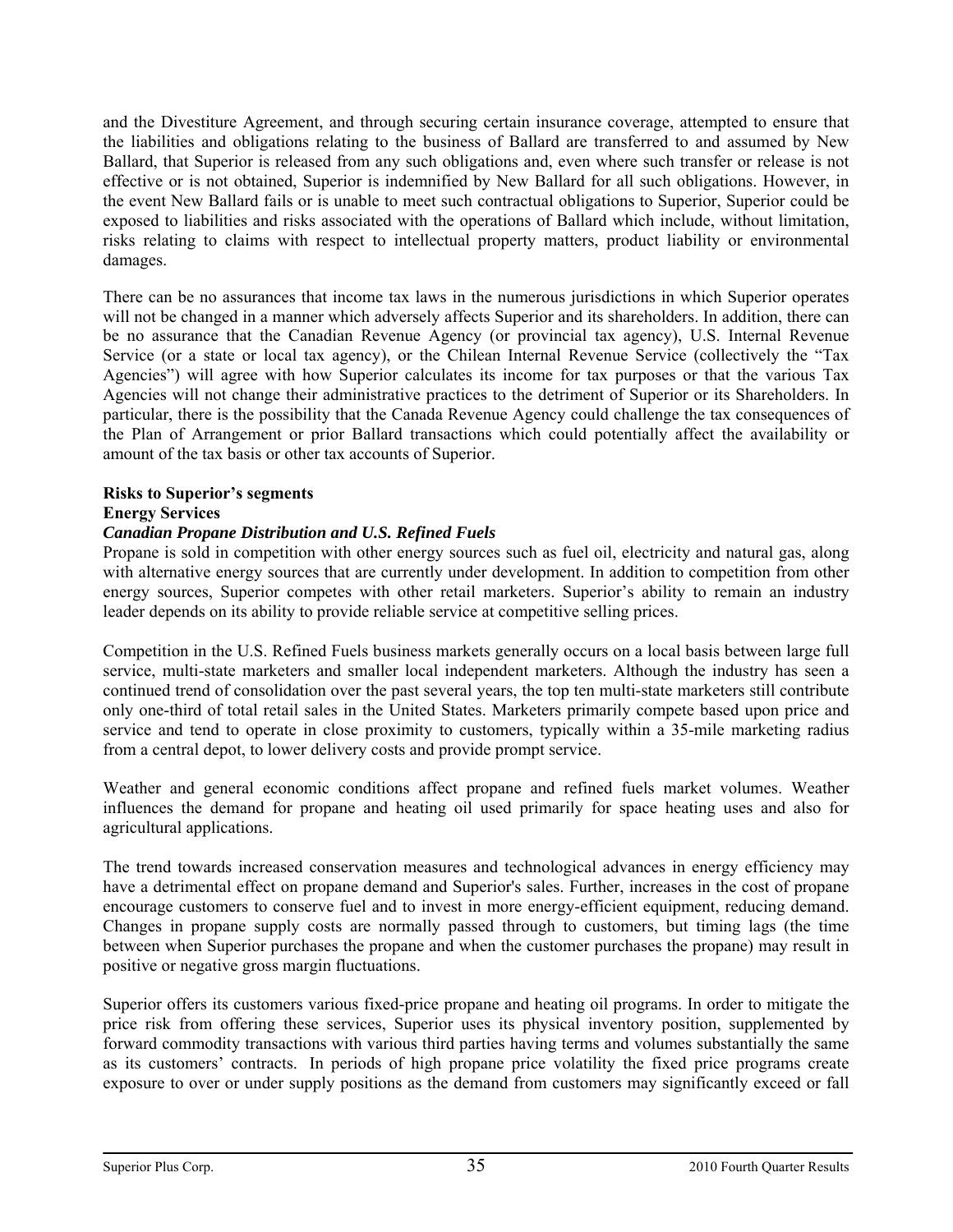short of supply procured. In addition, if propane prices decline significantly subsequent to customers signing up for a fixed price program there is a risk that customers will default on their commitments.

Superior's operations are subject to the risks associated with handling, storing and transporting propane in bulk. Slight quantities of propane may also be released during transfer operations. To mitigate risks, Superior has established a comprehensive program directed at environmental, health and safety protection. This program consists of an environmental policy, codes of practice, periodic self-audits, employee training, quarterly and annual reporting and emergency prevention and response.

The U.S. Refined Fuels business, through a centralized safety and environment management system, ensures safety practices and regulatory compliance are an important part of its business. The storage and delivery of refined fuels poses the potential for spills which may impact the environment.

Superior's fuel distribution businesses are based and operate in Canada and the United States, and, as a result, such operations could be affected by changes to laws, rules or policies which may either be more favorable to competing energy sources or increase costs or otherwise negatively affect the operations of Energy Services in comparison to such competing energy sources. Any such changes could have an adverse effect on the operations of Energy Services.

Approximately 18% of Superior's propane and U.S. refined fuels distribution business's employees are unionized. Collective bargaining agreements are renegotiated in the normal course of business.

### *Fixed-price energy services business*

New entrants in the energy retailing business may enter the market and compete directly for the customer base that Superior targets, slowing or reducing its market share.

Fixed-price energy services purchases natural gas to meet its estimated commitments to its customers based upon their historical consumption. Depending on a number of factors, including weather, customer attrition and poor economic conditions affecting commercial customers' production levels, customers'combined natural gas consumption may vary from the volume purchased. This variance must be reconciled and settled at least annually and may require Superior to purchase or sell natural gas at market prices which may have an adverse impact on the results of this business. To mitigate balancing risk, Superior closely monitors its balancing position and takes measures such as adjusting gas deliveries and transferring gas between pools of customers, so that imbalances are minimized. In addition, Superior maintains a reserve for potential balancing costs. The reserve is reviewed on a monthly basis to ensure that it is sufficient to absorb any losses that might arise from balancing.

Fixed-price energy services matches its customers estimated electricity requirements by entering into electricity swaps in advance of acquiring customers. Depending on several factors, including weather, customers' energy consumption may vary from the volumes purchased by Superior. Superior is able to invoice existing commercial electricity customers for balancing charges when the amount of energy used is greater than or less than the tolerance levels set initially. In certain circumstances, there can be balancing issues for which Superior is responsible when customer aggregation forecasts are not realized.

Fixed-price energy services resources its fixed-price term natural gas sales commitments by entering into various physical natural gas and US dollar foreign exchange purchase contracts for similar terms and volumes to create an effective Canadian dollar fixed-price cost of supply. Superior transacts with nine financial and physical natural gas counterparties. There can be no assurance that any of these counterparties will not default on any of their obligations to Superior. However, the financial condition of each counterparty is evaluated and credit limits are established to minimize Superior's exposure to this risk.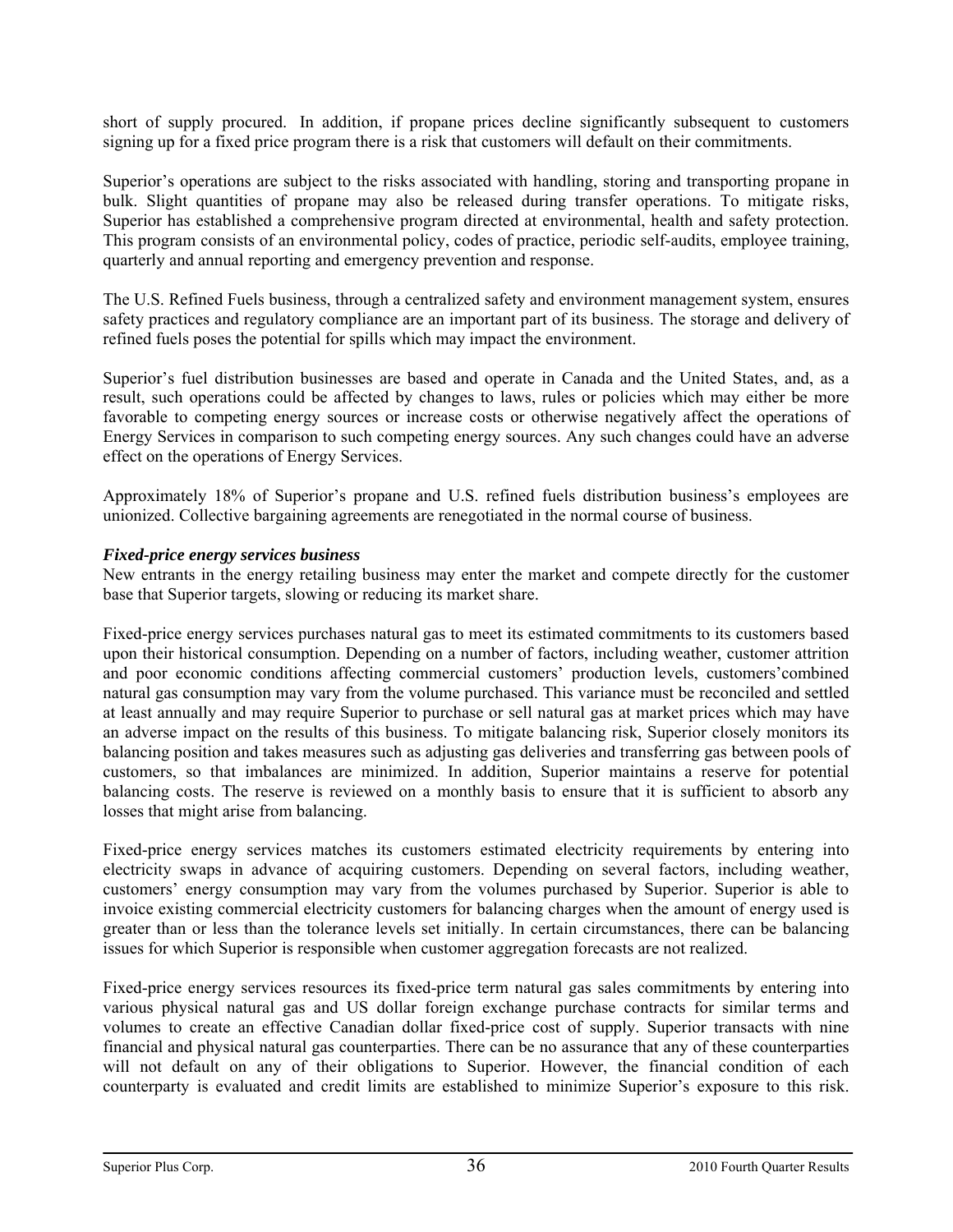There is also a risk that supply commitments and foreign exchange positions may become unmatched; however, this is monitored daily in compliance with Superior's risk management policy.

Fixed-price energy services must retain qualified sales agents in order to properly execute its business strategy. The continued growth of fixed-price energy services is reliant on the services of agents to sign up new customers. There can be no assurance that competitive conditions will allow these agents to achieve these customer additions. Lack of success in the marketing programs of fixed-price energy services would limit future growth of cash flow.

Fixed-price energy services operates in the highly regulated energy industry in Ontario, British Columbia and Quebec. Changes to existing legislation could impact this business's operations. As part of the current regulatory framework, local delivery companies are mandated to perform certain services on behalf of fixedprice energy services, including invoicing, collection, assuming specific bad debt risks and storage and distribution of natural gas. Any elimination or changes to these rules could have a significant adverse effect on the results of this business.

On April 22, 2010, the Ontario legislature passed Bill 235, creating the Energy Consumer Protection Act (ECPA). The government has proposed new regulations supporting the ECPA that are targeted to come into force on January 1, 2011. The proposed regulations will require that contracts include expanded price and cancellation information with an opportunity to cancel without penalty within 30 days of the first bill; a separate disclosure form authorized by the consumer and a telephone reaffirmation by a third party between 10 and 30 days following authorization of the contract. Residential cancellation fees are capped at a flat amount and small commercial cancellation fees will be limited to a per unit rate versus a mark-to-market calculation. Marketers will be required to provide background checks, certain training standards and certification for sales agents. From a positive marketer perspective, natural gas contracts may be automatically renewed month-to-month with the existing rate.

### **Specialty Chemicals**

Specialty Chemicals competes with sodium chlorate, chloralkali and potassium producers on a worldwide basis. Key competitive factors include price, product quality, logistics capability, reliability of supply, technical capability and service. The end-use markets for products are correlated to the general economic environment and the competitiveness of its customers, all of which are outside of its control.

Specialty Chemicals has long-term electricity contracts or electricity contracts that renew automatically with power producers in each of the jurisdictions where its plants are located. There is no assurance that Specialty Chemicals will continue to be able to secure adequate supplies of electricity at reasonable prices or on acceptable terms.

Potassium Chloride (KCl) is a major raw material used in the production of potassium hydroxide at the Port Edwards, Wisconsin facility. Substantially all of Specialty Chemicals KCl is received from Potash Corporation of Saskatchewan (Potash). Specialty Chemicals currently has a limited ability to source KCl from additional suppliers.

Specialty Chemicals is exposed to fluctuations in the US dollar and the euro to the Canadian dollar.

Specialty Chemicals operations involve the handling, production, transportation, treatment and disposal of materials that are classified as hazardous and are regulated by environmental and health and safety laws, regulations and requirements. The potential exists for the release of highly toxic and lethal substances, including chlorine. Equipment failure could result in damage to facilities, death or injury and liabilities to third parties. If at any time the appropriate regulatory authorities deem any of the facilities unsafe, they may order that such facilities be shut down.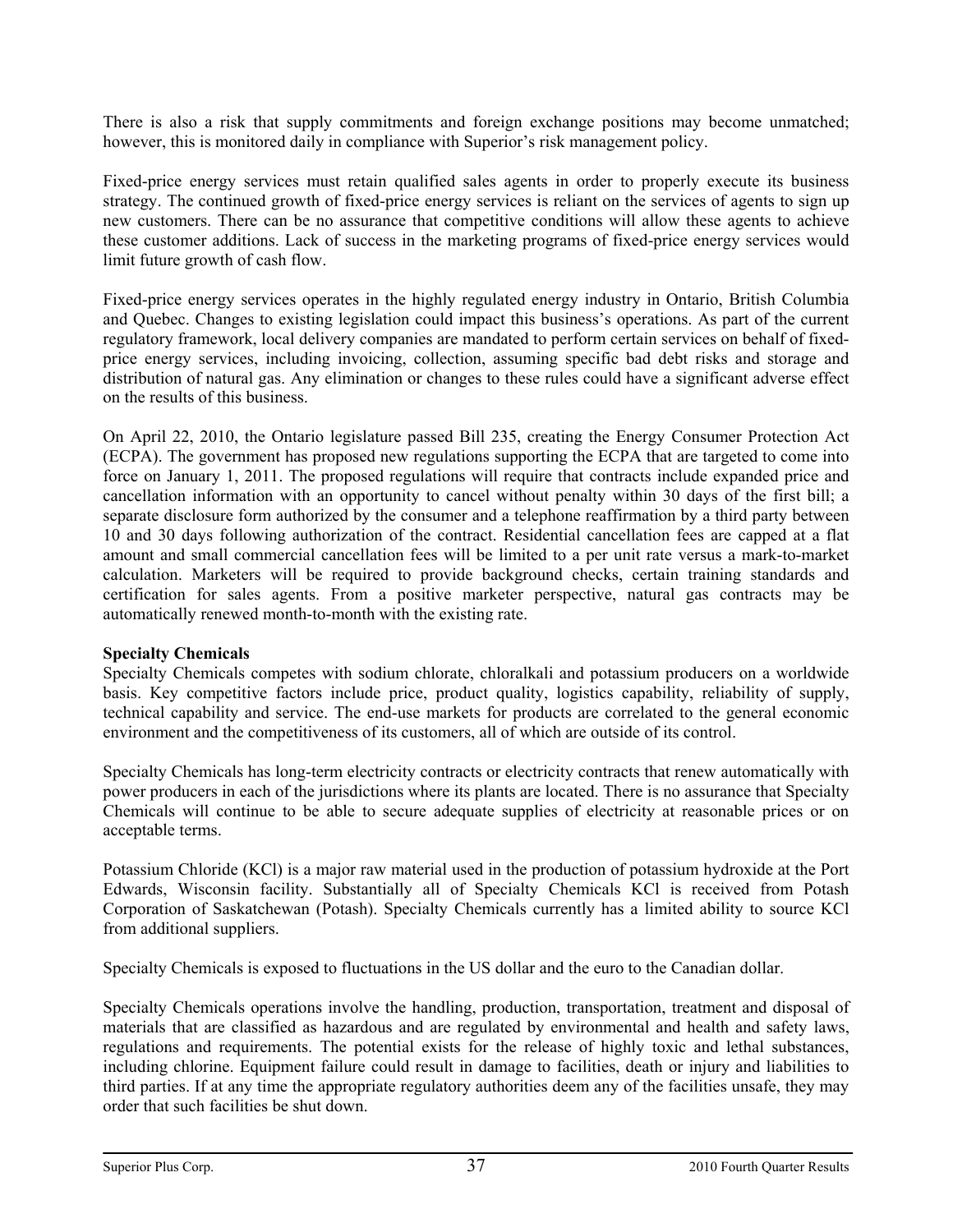Specialty Chemicals operations and activities in various jurisdictions require regulatory approvals for the handling, production, transportation and disposal of chemical products and waste substances. The failure to obtain or comply fully with such applicable regulatory approvals may materially adversely affect Specialty Chemicals.

Approximately 25% of Specialty Chemicals employees are unionized. Collective bargaining agreements are renegotiated in the normal course of business.

### **Construction Products Distribution**

Construction Products Distribution competes with other specialty distributors servicing the builder/contractor market, in addition to big-box home centres and independent lumber yards. The ability to remain competitive depends on its ability to provide reliable service at competitive prices.

The gypsum specialty distributor (GSD) market is driven largely by residential and non-residential construction. Demand for walls and ceilings building materials is affected by changes in general and local economic factors including demographic trends, employment levels, interest rates, consumer confidence and overall economic growth. These factors in turn impact the level of existing housing sales, new home construction, new non-residential construction, and office/commercial space turnover, all of which are significant factors in the determination of demand for products and services.

The Commercial & Industrial Insulation (C&I) market is driven largely by C&I construction spending and economic growth. Sectors within the C&I market that are particularly influential to demand include commercial construction and renovation, construction or expansion of industrial process facilities, such as oil refineries and petrochemical plants, as well as institutional facilities (e.g. government, healthcare and schools).

Approximately 4% of Construction Products Distribution's employees are unionized. Collective bargaining agreements are renegotiated in the normal course of business.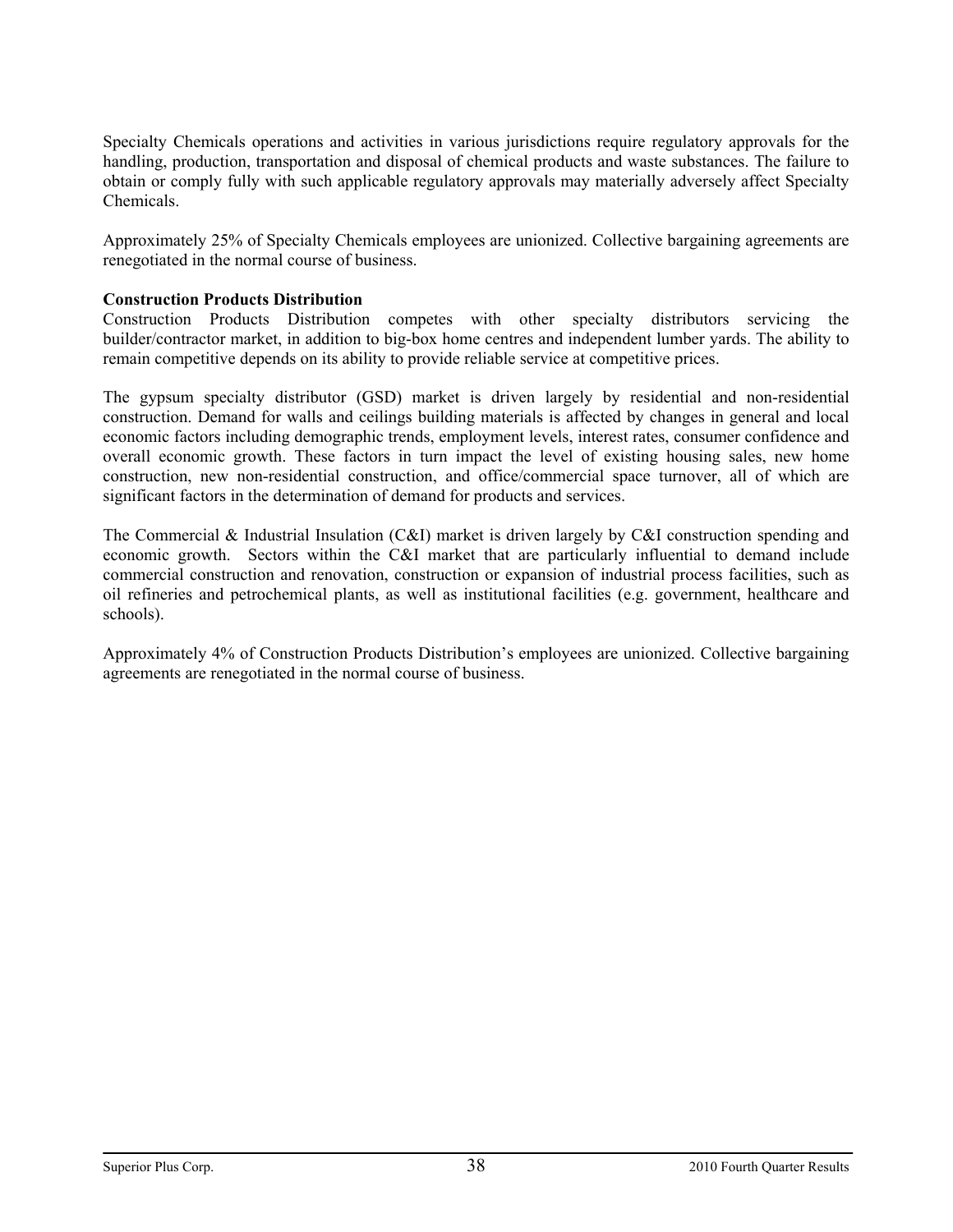### **SUPERIOR PLUS CORP. Consolidated Balance Sheets**

| As at December 31<br>(unaudited, millions of dollars)                                                                 | 2010       | 2009              |
|-----------------------------------------------------------------------------------------------------------------------|------------|-------------------|
| <b>Assets</b>                                                                                                         |            |                   |
| <b>Current Assets</b>                                                                                                 |            |                   |
| Cash and cash equivalents                                                                                             | 8.9        | 24.3              |
| Accounts receivable and other (Note 5 and 13)                                                                         | 471.8      | 313.8             |
| Inventories                                                                                                           | 173.3      | 145.7             |
| Future income tax asset (Note 14)                                                                                     | 48.6       | 59.0              |
| Current portion of unrealized gains on derivative financial instruments (Note 13)                                     | 31.4       | 22.2              |
|                                                                                                                       | 734.0      | 565.0             |
|                                                                                                                       |            |                   |
| Property, plant and equipment (Note 4)                                                                                | 687.7      | 668.0             |
| Intangible assets (Note 4)                                                                                            | 181.0      | 180.0             |
| Goodwill (Note 4 and 8)                                                                                               | 478.7      | 528.4             |
| Accrued pension asset                                                                                                 | 21.0       | 18.2              |
| Long-term portion of notes and finance lease receivable (Note 7)                                                      | 12.1       |                   |
| Future income tax asset (Note 14)                                                                                     | 191.1      | 165.7             |
| Investment tax credits (Note 14)                                                                                      | 117.4      | 120.2             |
| Long-term portion of unrealized gains on derivative financial instruments (Note 13)                                   | 26.6       | 28.5              |
|                                                                                                                       | 2,449.6    | 2,274.0           |
| <b>Liabilities and Shareholders' Equity</b><br><b>Current Liabilities</b><br>Accounts payable and accrued liabilities | 302.4      | 280.7             |
| Unearned revenue                                                                                                      | 6.8        | 5.8               |
| Current portion of term loans (Note 9)                                                                                | 32.2       | 5.1               |
| Dividends and interest payable to shareholders and debentureholders                                                   | 15.5       | 14.2              |
| Current portion of deferred credit (Note 14)                                                                          | 18.2       | 24.5              |
| Future income tax liability (Note 14)                                                                                 | 1.3        | $\qquad \qquad -$ |
| Current portion of unrealized losses on derivative financial instruments (Note 13)                                    | 78.6       | 77.8              |
|                                                                                                                       | 455.0      | 408.1             |
| Revolving term bank credits and term loans (Note 9)                                                                   | 540.9      | 633.2             |
| Convertible unsecured subordinated debentures (Note 10)                                                               | 621.7      | 309.0             |
| Employee future benefits (Note 12)                                                                                    | 19.2       | 17.2              |
| Asset retirement obligations and environmental liabilities (Note 11)                                                  | 7.1        | 0.9               |
| Future income tax liability (Note 14)                                                                                 | 70.0       | 22.1              |
| Deferred credit (Note 14)                                                                                             | 229.6      | 246.4             |
| Long-term portion of unrealized losses on derivative financial instruments (Note 13)                                  | 56.0       | 52.6              |
| <b>Total Liabilities</b>                                                                                              | 1,999.5    | 1,689.5           |
| <b>Shareholders' Equity</b>                                                                                           |            |                   |
| Shareholders' capital (Note 15)                                                                                       | 1,601.2    | 1,502.0           |
| Contributed surplus (Note 15)                                                                                         | 5.5        | 5.3               |
| Deficit                                                                                                               | (1,101.3)  | (883.3)           |
| Accumulated other comprehensive loss (Note 15)                                                                        | (55.3)     | (39.5)            |
|                                                                                                                       | (1, 156.6) | (922.8)           |
| <b>Total Shareholders' Equity</b>                                                                                     | 450.1      | 584.5             |
|                                                                                                                       | 2,449.6    | 2,274.0           |

(See Notes to the Unaudited Interim Consolidated Financial Statements)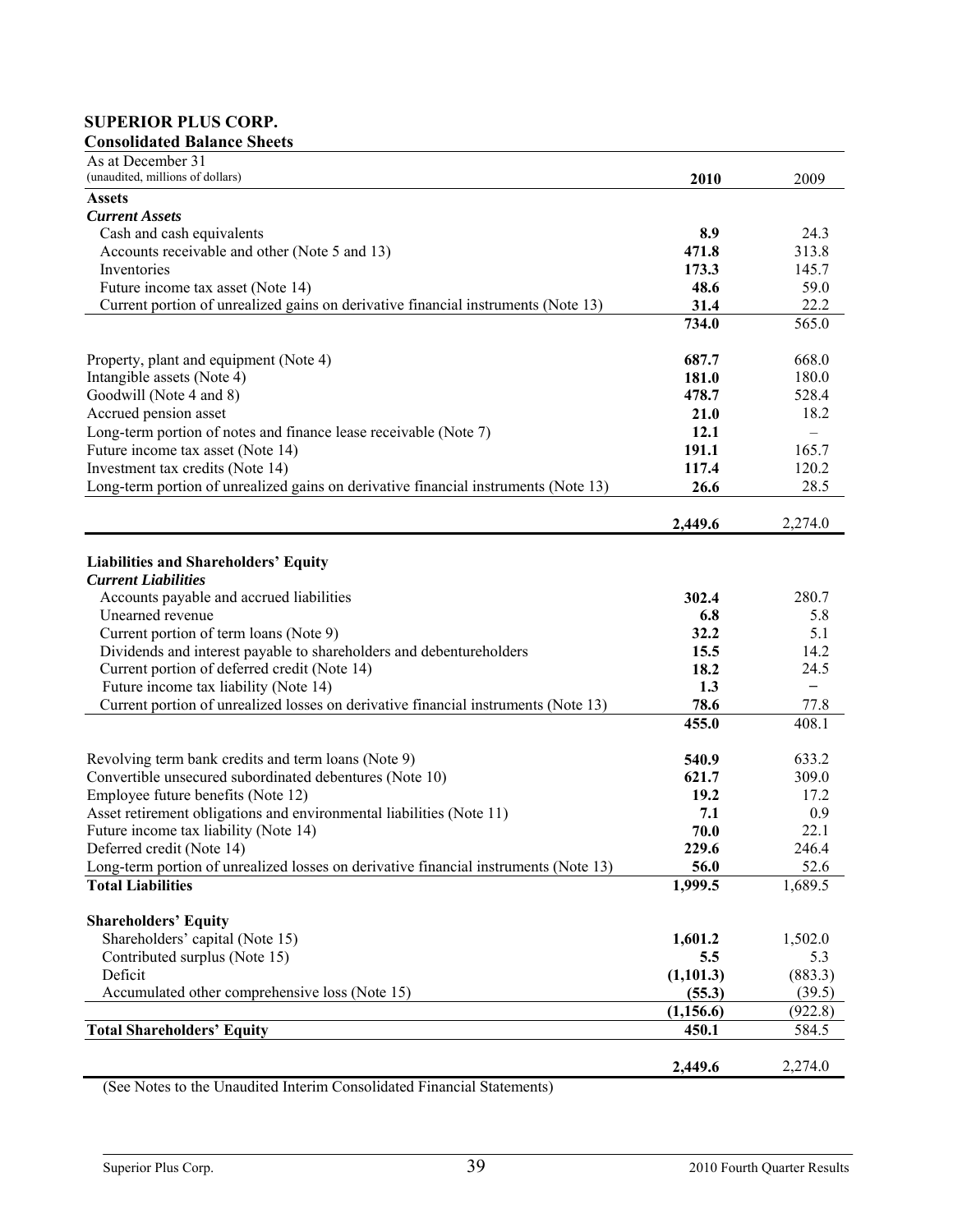## **SUPERIOR PLUS CORP.**

| Consolidated Statements of Net Earnings (Loss), Comprenensive Income (Loss) and Deficit |                                 |                          |                         |            |  |
|-----------------------------------------------------------------------------------------|---------------------------------|--------------------------|-------------------------|------------|--|
|                                                                                         | Three months ended December 31, |                          | Year ended December 31, |            |  |
| (unaudited, millions of dollars except per share amounts)                               | 2010                            | 2009                     | 2010                    | 2009       |  |
| <b>Revenues</b>                                                                         | 1,009.2                         | 747.5                    | 3,529.2                 | 2,246.7    |  |
| Cost of products sold                                                                   | (761.9)                         | (526.3)                  | (2,661.3)               | (1, 495.3) |  |
| Realized losses on derivative financial instruments (Note 13)                           | (21.8)                          | (17.9)                   | (80.3)                  | (98.0)     |  |
| Gross profit                                                                            | 225.5                           | 203.3                    | 787.6                   | 653.4      |  |
|                                                                                         |                                 |                          |                         |            |  |
| <b>Expenses</b>                                                                         |                                 |                          |                         |            |  |
| Operating and administrative                                                            | 162.3                           | 139.6                    | 624.4                   | 476.1      |  |
| Amortization of property, plant and equipment                                           | 9.2                             | 6.7                      | 37.7                    | 22.6       |  |
| Amortization of intangible assets                                                       | 8.7                             | 3.5                      | 25.0                    | 7.9        |  |
| Interest on revolving term bank credits and term loans                                  | 10.4                            | 9.2                      | 42.8                    | 27.0       |  |
| Interest on convertible unsecured subordinated debentures                               | 7.6                             | 5.1                      | 28.2                    | 16.8       |  |
| Accretion of convertible debenture issue costs and asset retirement                     |                                 |                          |                         |            |  |
| obligations                                                                             | 1.0                             | 0.6                      | 2.9                     | 1.4        |  |
| Impairment of goodwill and intangible assets (Note 8)                                   | 89.5                            |                          | 89.5                    |            |  |
| Unrealized losses (gains) on derivative financial                                       |                                 |                          |                         |            |  |
| instruments (Note 13)                                                                   | (29.0)                          | 0.2                      | 2.2                     | 20.6       |  |
|                                                                                         | 259.7                           | 164.9                    | 852.7                   | 572.4      |  |
|                                                                                         |                                 |                          |                         |            |  |
| Net earnings (loss) before income taxes                                                 | (34.2)                          | 38.4                     | (65.1)                  | 81.0       |  |
| Income tax recovery (expense) (Note 14)                                                 | 0.6                             | (21.0)                   | 18.1                    | (12.7)     |  |
| <b>Net Earnings (Loss)</b>                                                              | (33.6)                          | 17.4                     | (47.0)                  | 68.3       |  |
|                                                                                         |                                 |                          |                         |            |  |
| Net earnings (loss)                                                                     | (33.6)                          | 17.4                     | (47.0)                  | 68.3       |  |
| Other comprehensive income (loss), net of tax:                                          |                                 |                          |                         |            |  |
| Unrealized foreign currency gains (losses) on translation of self-                      |                                 |                          |                         |            |  |
| sustaining foreign operations                                                           | (17.5)                          | (11.5)                   | (25.0)                  | (39.4)     |  |
| Reclassification of derivative gains (losses) previously deferred                       |                                 | 1.2                      | 9.2                     | (1.7)      |  |
| <b>Comprehensive Income (Loss)</b>                                                      | (51.1)                          | 7.1                      | (62.8)                  | 27.2       |  |
|                                                                                         |                                 |                          |                         |            |  |
| Deficit, Beginning of Period                                                            | (1,024.2)                       | (860.8)                  | (883.3)                 | (803.4)    |  |
| Impact from acquisition estimates (Note 4)                                              |                                 | $\overline{\phantom{0}}$ | 0.2                     |            |  |
| Net earnings (loss)                                                                     | (33.6)                          | 17.4                     | (47.0)                  | 68.3       |  |
| Dividends to Shareholders                                                               | (43.5)                          | (39.3)                   | (171.2)                 | (148.2)    |  |
| Deficit, End of Period                                                                  | (1, 101.3)                      | (883.3)                  | (1,101.3)               | (883.3)    |  |
|                                                                                         |                                 |                          |                         |            |  |
| Net earnings (loss) per share, basic and diluted (Note 16)                              | \$(0.31)                        | \$0.18                   | \$(0.45)                | \$0.75     |  |

**Consolidated Statements of Net Earnings (Loss), Comprehensive Income (Loss) and Deficit** 

(See Notes to the Unaudited Interim Consolidated Financial Statements)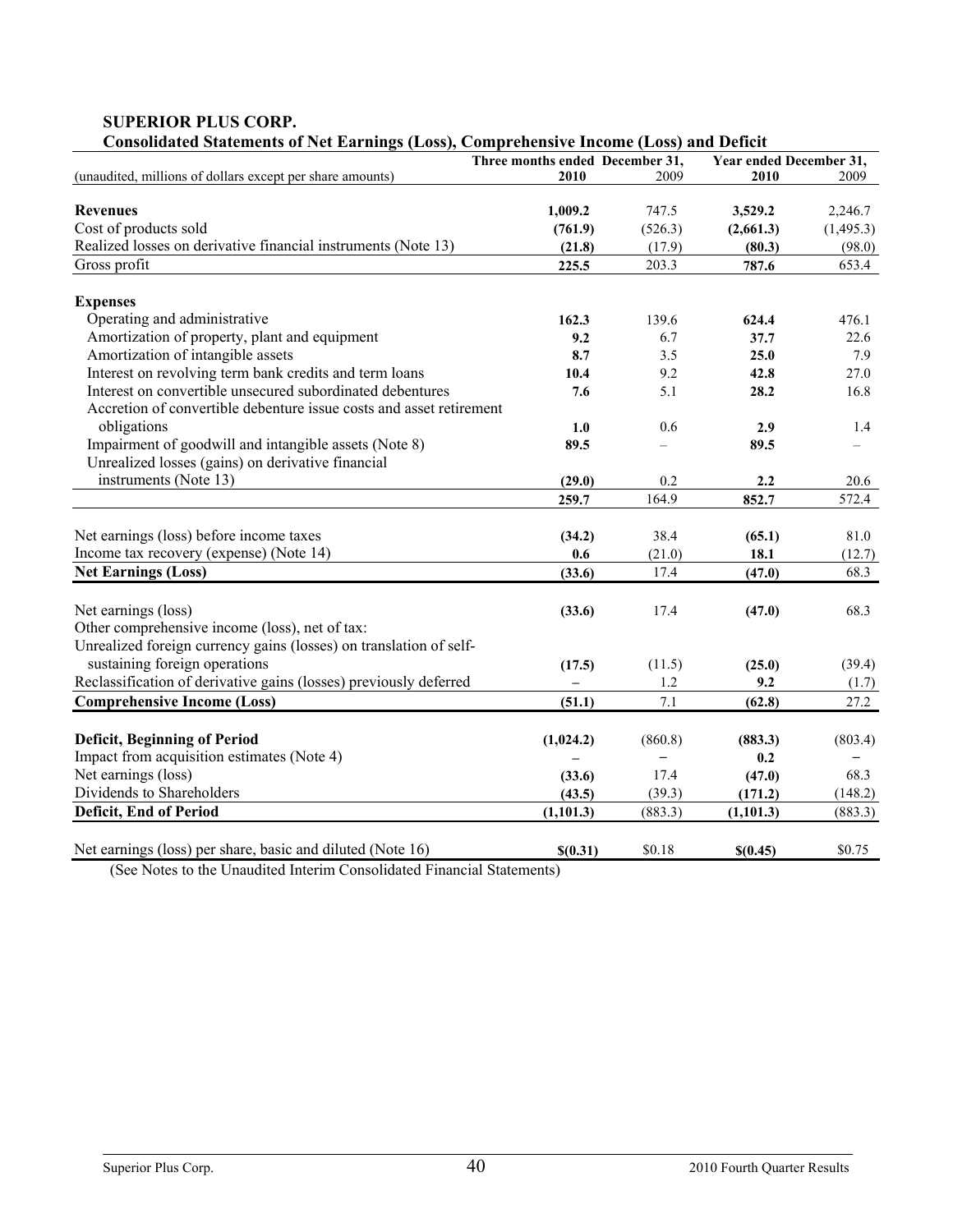### **SUPERIOR PLUS CORP. Consolidated Statements of Cash Flows**

|                                                                 |                          | Three months ended December 31, |                | Year ended December 31,  |
|-----------------------------------------------------------------|--------------------------|---------------------------------|----------------|--------------------------|
| (unaudited, millions of dollars)                                | 2010                     | 2009                            | 2010           | 2009                     |
| <b>Operating Activities</b>                                     |                          |                                 |                |                          |
| Net earnings (loss)                                             | (33.6)                   | 17.4                            | (47.0)         | 68.3                     |
| Items not affecting cash:                                       |                          |                                 |                |                          |
| Amortization of property, plant and equipment, intangible       |                          |                                 |                |                          |
| assets and accretion                                            | 18.9                     | 10.8                            | 65.6           | 31.9                     |
| Amortization of customer contract related costs                 | 1.4                      | 1.9                             | 6.3            | 7.0                      |
| Amortization included in cost of products sold                  | 10.7                     | 10.2                            | 44.9           | 37.5                     |
| Pension expense                                                 | $\overline{\phantom{0}}$ | 0.6                             | $\blacksquare$ | 1.7                      |
| Unrealized losses (gains) on derivative financial instruments   | (29.0)                   | 0.2                             | 2.2            | 20.6                     |
| Impairment of goodwill and intangible assets (Note 8)           | 89.5                     | $\qquad \qquad -$               | 89.5           | $\qquad \qquad -$        |
| Future income tax expense (recovery)                            | (0.7)                    | 25.2                            | (19.1)         | 11.6                     |
| Customer contract related costs                                 | (0.8)                    | (1.0)                           | (2.8)          | (4.0)                    |
| Realized gain on derivative financial instruments               | $\qquad \qquad -$        | $\overline{\phantom{0}}$        |                | (7.7)                    |
| (Increase) decrease in non-cash operating working capital items | (121.9)                  | (61.4)                          | (127.4)        | 25.7                     |
| Cash flows from (used in) operating activities                  | (65.5)                   | 3.9                             |                | 192.6                    |
|                                                                 |                          |                                 | 12.2           |                          |
| <b>Investing Activities</b>                                     |                          |                                 |                |                          |
| Purchase of property, plant and equipment                       | (14.8)                   | (28.2)                          | (36.8)         | (139.3)                  |
| Proceeds on disposal of property, plant and equipment           | 0.3                      | 0.9                             | 2.8            | 4.8                      |
| Investment in finance lease                                     | (10.3)                   |                                 | (10.3)         |                          |
| Acquisition of Griffith (Note 4)                                |                          |                                 | (147.4)        |                          |
| Acquisition of the Burnaby Assets (Note 4)                      | (0.2)                    | -                               | (18.1)         | $\qquad \qquad -$        |
| Acquisition of SPI (Note 4)                                     |                          | (0.3)                           |                | (109.5)                  |
| Acquisition of Heating oil assets (Note 4)                      |                          | (82.4)                          |                | (178.5)                  |
| Other acquisitions (Note 4)                                     | (5.6)                    | (0.1)                           | (5.9)          | (0.8)                    |
| Earn-out payment on prior acquisition                           |                          |                                 |                | (0.6)                    |
| Cash flows used in investing activities                         |                          |                                 |                |                          |
|                                                                 | (30.2)                   | (110.1)                         | (215.7)        | (423.9)                  |
| <b>Financing Activities</b>                                     |                          |                                 |                |                          |
| Revolving term bank credits and term loans                      | (8.4)                    | (74.3)                          | (49.0)         | 63.1                     |
| Net repayment of accounts receivable sales program              | 7.5                      | 25.9                            | (2.6)          | (7.3)                    |
| Dividends to shareholders                                       | (43.5)                   | (39.9)                          | (171.2)        | (148.2)                  |
| Proceeds from dividend reinvestment program                     | 8.8                      |                                 | 17.2           |                          |
| Issuance of common shares (Note 15)                             |                          | 54.8                            | 82.5           | 97.8                     |
| Issuance of 6.0% convertible debentures (Note 10)               | 144.4                    |                                 | 144.4          | $\overline{\phantom{0}}$ |
| Issuance of 5.75% convertible debentures (Note 10)              | $\overline{\phantom{0}}$ |                                 | 165.6          | $\qquad \qquad -$        |
| Issuance of 7.50% convertible debentures (Note 10)              |                          |                                 |                | 65.8                     |
| Issuance of 8.25% senior unsecured debentures                   |                          | 147.0                           |                | 147.0                    |
| Realized gain on derivative financial instruments               |                          |                                 |                | 7.7                      |
| (Increase) decrease in non-cash working capital                 |                          |                                 |                |                          |
|                                                                 | (7.2)                    | (2.0)                           | 1.3            | 14.9                     |
| Cash flows from financing activities                            | 101.6                    | 111.5                           | 188.2          | 240.8                    |
| Effect of translation of foreign denominated cash               |                          |                                 |                |                          |
| and cash equivalents                                            | (0.2)                    | (0.3)                           | (0.1)          | (1.3)                    |
|                                                                 |                          |                                 |                |                          |
| Net increase (decrease) in cash and cash equivalents            | 5.7                      | 5.0                             | (15.4)         | 8.2                      |
| Cash and cash equivalents, Beginning of period                  | 3.2                      | 19.3                            | 24.3           | 16.1                     |
| Cash and cash equivalents, End of period                        | 8.9                      | 24.3                            | 8.9            | 24.3                     |

(See Notes to the Unaudited Interim Consolidated Financial Statements)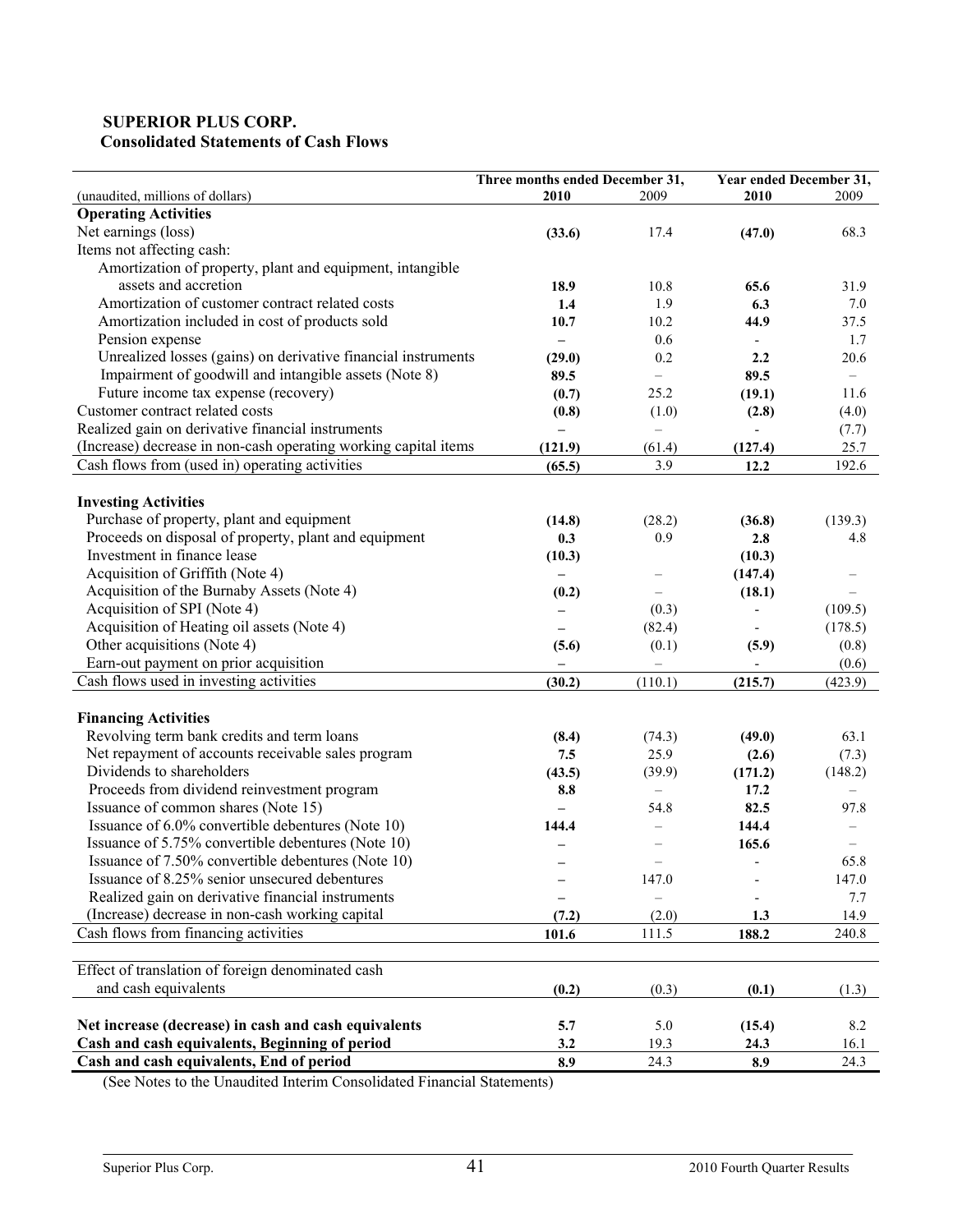#### **Notes to the Unaudited Interim Consolidated Financial Statements**

(unaudited, tabular amounts in Canadian millions of dollars, unless noted otherwise, except per share amounts)

#### **1. Organization**

Superior Plus Corp. (Superior) is a diversified business corporation, incorporated under the Canada Business Corporations Act. Superior indirectly holds 100% of Superior Plus LP (Superior LP), a limited partnership formed between Superior General Partner Inc. (Superior GP), as general partner and Superior as limited partner. Superior holds 100% of the shares of Superior GP. Superior does not conduct active business operations but rather distributes to shareholders the income it receives from Superior LP in the form of partnership allocations, net of expenses and interest payable on the convertible unsecured subordinated debentures (the Debentures). Superior's investments in Superior LP are financed by share capital and Debentures.

#### **Business Segments**

Superior operates three distinct operating segments: Energy Services, Specialty Chemicals and Construction Products Distribution. Superior's Energy Services operating segment provides distribution, wholesale procurement and related services in relation to propane, heating oil and other refined fuels. Energy Services also provides fixed-price natural gas and electricity supply services. Superior's Specialty Chemicals operating segment is a leading supplier of sodium chlorate and technology to the pulp and paper industries and a regional supplier of potassium and chloralkali products to the U.S. Midwest. Superior's Construction Products Distribution operating segment is one of North America's leading distributors of commercial and industrial insulation and specialty walls and ceiling products. It is the largest distributor of specialty construction products to the walls and ceilings industry in Canada. (Note 17)

#### **2. Accounting Policies**

#### **(a) Basis of Presentation**

The accompanying unaudited Interim Consolidated Financial Statements (Consolidated Financial Statements) have been prepared according to Canadian generally accepted accounting principles (GAAP), applied on a consistent basis, and includes the accounts of Superior and its wholly owned subsidiaries. These unaudited Consolidated Financial Statements do not conform in all respects to the note disclosure requirement of GAAP for annual financial statements as certain information and disclosures included in the annual financial statements notes have been condensed or omitted. These unaudited Consolidated Financial Statements and notes thereto should be read in conjunction with Superior's financial statements for the year ended December 31, 2009, and the accounting policies applied are consistent with this period. All significant transactions and balances between Superior and Superior's subsidiaries have been eliminated on consolidation.

#### **(b) Future Accounting Changes**

#### *International Financial Reporting Standards (IFRS)*

The Accounting Standards Board of Canada (AcSB) has announced plans that will require the convergence of GAAP with IFRS for publicly accountable enterprises, including Superior. The changeover date from GAAP to IFRS is for annual and interim financial statements relating to fiscal years beginning on or after January 1, 2011.

#### *Business Combinations*

In January 2009, the Canadian Institute of Chartered Accountants (CICA) issued section 1582, "Business Combinations," which will replace CICA section 1581 of the same name. Under this guidance, the purchase price used in a business combination is based on the fair value of shares exchanged at their market price at the date of the exchange. Currently the purchase price used is based on the market price of the shares for a reasonable period before and after the date the acquisition is agreed upon and announced. This new guidance generally requires all acquisition costs to be expensed, which currently are capitalized as part of the purchase price. Contingent liabilities are to be recognized at fair value at the acquisition date and re-measured at fair value through earnings each period until settled. Currently only contingent liabilities that are resolved and payable are included in the cost to acquire the business. In addition, negative goodwill is required to be recognized immediately in earnings, unlike the current requirement to eliminate it by deducting it from non current assets in the purchase price allocation. Section 1582 is effective for Superior on January 1, 2011 with prospective application and early adoption permitted. The adoption of this standard will impact the accounting treatment of future business combinations.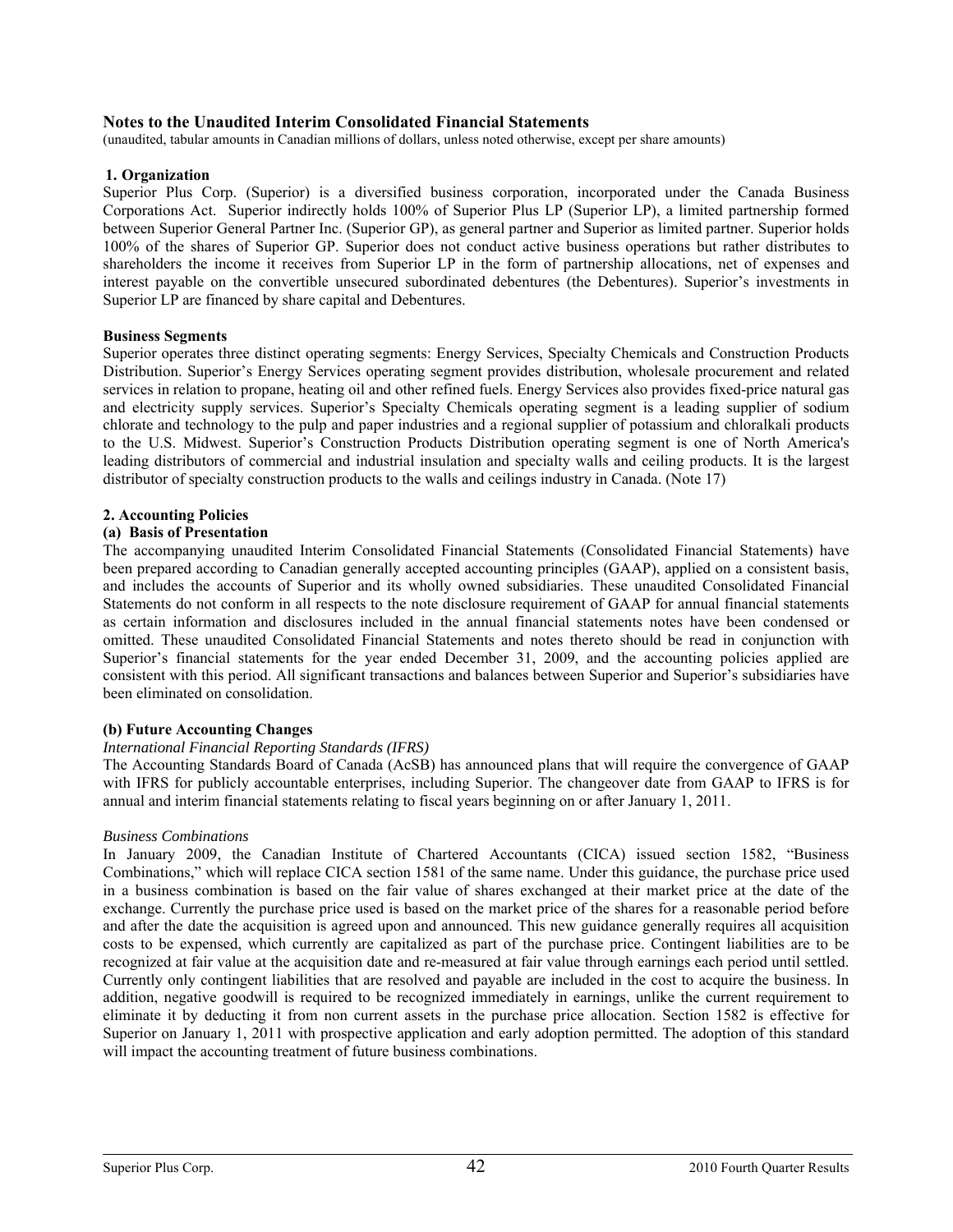#### *Consolidated Financial Statements*

In January 2009, the CICA issued section 1601, "Consolidated Financial Statements," which will replace CICA section 1600 of the same name. This guidance requires uniform accounting policies to be consistent throughout all consolidated entities, which is not explicitly required under the current standard. Section 1601 is effective for Superior on January 1, 2011 with early adoption permitted. The adoption of this standard should not have a material impact on Superior's future consolidated financial statements.

#### *Non-controlling Interests*

In January 2009, the CICA issued section 1602, "Non-controlling Interests," which will replace CICA section 1600, "Consolidated Financial Statements." Minority interest is now referred to as non-controlling interest, (NCI), and is presented within equity. Under this new guidance, when there is a loss or gain of control the Company's previously held interest is revalued at fair value. Currently an increase in an investment is accounted for using the purchase method and a decrease in an investment is accounted for as a sale resulting in a gain or loss in earnings. In addition, NCI may be reported at fair value or at the proportionate share of the fair value of the acquired net assets and allocation of the net income to the NCI will be on this basis. Currently, NCI is recorded at the carrying amount and can only be in a deficit position if the NCI has an obligation to fund the losses. Section 1602 is effective for Superior on January 1, 2011 with early adoption permitted. The adoption of this standard should not have a material impact on Superior's future consolidated financial statements.

#### **3. Seasonality of Operations**

#### **Energy Services**

Energy Services sales typically peak in the first quarter when approximately one-third of annual propane and other refined fuels sales volumes and gross profits are generated due to the demand from heating end-use customers. They then decline through the second and third quarters rising seasonally again in the fourth quarter with heating demand. Similarly, net working capital levels are typically at seasonally high levels during the first and fourth quarter, and normally decline to seasonally low levels in the second and third quarters. Net working capital levels are also significantly influenced by wholesale propane prices and other refined fuels.

#### **Construction Products Distribution**

Construction Products Distribution sales typically peak during the second and third quarters with the seasonal increase in building and remodeling activities. They then decline through the first and fourth quarters. Similarly, net working capital levels are typically at seasonally high levels during the second and third quarters, and normally decline to seasonally low levels in the first and fourth quarters.

#### **4. Acquisitions**

On October 25, 2010, Superior completed the acquisition of certain assets which make up a US retail heating oil and propane distribution business (KW Assets) for an aggregate purchase price of \$4.9 million including adjustments for working capital. The assets provide a broad range of services, including heating, ventilation and air conditioning repair and other related services.

On June 28, 2010, Superior completed the acquisition of certain assets of a Western Canadian commercial and industrial insulation distributor (Burnaby Assets) for an aggregate purchase price of \$18.1 million, inclusive of transaction costs. The assets acquired consist of three operating branches in Alberta and British Columbia and allows Construction Products Distribution to expand its commercial and industrial distribution business in Canada.

On January 20, 2010, Superior completed its acquisition of the shares of Griffith Holdings, Inc. (Griffith) for an aggregate purchase price of \$147.4 million (US\$140.6 million), inclusive of working capital adjustments and transaction costs. Griffith is a retail and wholesale distributor of retail propane, heating oil and motor fuels in upstate New York.

On December 11, 2009, Superior acquired certain assets that comprise a retail heating oil, propane and motor fuels distribution business (Griffith CH U.S. refined fuels assets) from Griffith Energy Services, Inc. for an aggregate purchase price of \$82.5 million (US\$77.9 million), inclusive of transaction related costs. Griffith CH U.S. refined fuels assets distribute a broad range of liquid fuels and propane gas, serving markets in Connecticut, Pennsylvania and Rhode Island. In addition Griffith CH U.S. refined fuels assets also provides a broad range of services, including heating, ventilation and air conditioning repair and other related services.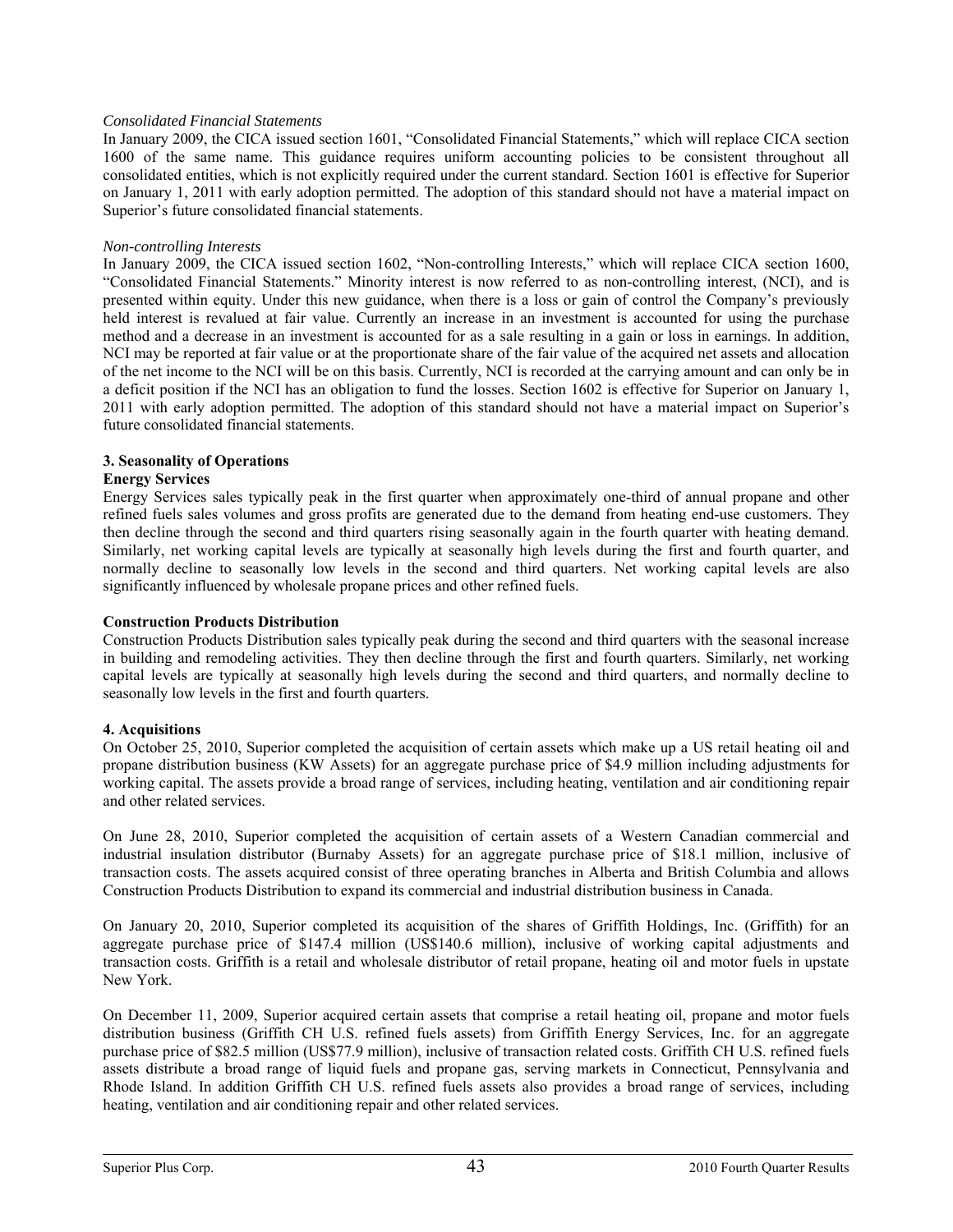On September 30, 2009, Superior acquired certain assets which make up a U.S. retail heating oil and propane distribution business (Sunoco U.S. refined fuels assets) from Sunoco, Inc. (R&M), and Sunoco, Inc., both of which are Pennsylvania corporations, for an aggregate purchase price of \$96.7 million (US\$90.2 million), inclusive of transaction related costs. The heating oil assets provide a broad range of liquid fuels and propane gas and related services, serving markets in Pennsylvania and New York.

On September 24, 2009, Superior acquired the shares of Specialty Products & Insulation Co. (SPI) for an aggregate purchase price of \$142.1 million (US\$132.1 million), inclusive of transaction related costs. SPI is a leading US national distributor of insulation and architectural named brand products focused on the commercial and industrial markets.

Using the purchase method of accounting for acquisitions, Superior consolidated the assets and liabilities from the acquisitions and included earnings as of the respective closing dates. These acquisitions may require adjustments to the allocation of the assets and liabilities pending finalization. Some of the prior year purchase equations have been adjusted and details are provided below.

|                                                                            |                       |                    | 2010                  |              |
|----------------------------------------------------------------------------|-----------------------|--------------------|-----------------------|--------------|
|                                                                            |                       | <b>Acquisition</b> | <b>Acquisition of</b> |              |
|                                                                            | <b>Acquisition of</b> | of Burnaby         | Griffith              |              |
|                                                                            | <b>KW</b> Assets      | <b>Assets</b>      | <b>Holdings Inc.</b>  | <b>TOTAL</b> |
| Cash consideration paid                                                    | 4.9                   | 2.0                | 142.6                 | 149.5        |
| Transaction costs                                                          |                       | 0.1                | 4.8                   | 4.9          |
| Total cash consideration                                                   | 4.9                   | 2.1                | 147.4                 | 154.4        |
| Common shares issued to former owners of the Burnaby Assets <sup>(1)</sup> |                       | 16.0               |                       | 16.0         |
| Total consideration                                                        | 4.9                   | 18.1               | 147.4                 | 170.4        |
|                                                                            |                       |                    |                       |              |
| Working capital, net                                                       | (0.5)                 | 8.3                | 33.0                  | 40.8         |
| Property, plant and equipment                                              | 3.3                   | 0.5                | 84.2                  | 88.0         |
| Intangible assets                                                          | 2.1                   |                    | 53.0                  | 55.1         |
| Goodwill $^{(2)}$                                                          |                       | 9.3                | 22.9                  | 32.2         |
| Assumed deferred consideration obligations                                 |                       |                    | (0.6)                 | (0.6)        |
| Future income tax liability                                                |                       |                    | (41.5)                | (41.5)       |
| Asset retirement obligations and environmental liabilities                 |                       |                    | (3.6)                 | (3.6)        |
|                                                                            | 4.9                   | 18.1               | 147.4                 | 170.4        |

 $(1)$  Relates to the issuance of 1,205,728 common shares for gross consideration of \$16.0 million or \$13.27 per common share.

(2) The amount of goodwill that is expected to be deductible for tax purposes is approximately \$7.0 million.

The allocation of consideration paid for these acquisitions to intangibles is as follows;

|                                        |                       |                          | <b>Acquisition of</b> |              |
|----------------------------------------|-----------------------|--------------------------|-----------------------|--------------|
|                                        | <b>Acquisition of</b> | <b>Acquisition of</b>    | Griffith              |              |
|                                        | <b>KW</b> Assets      | <b>Burnaby Assets</b>    | Holdings Inc.         | <b>TOTAL</b> |
| Trademarks                             |                       |                          | 17.8                  | 17.8         |
| Customer base                          | 1.6                   | $\overline{\phantom{a}}$ | 33.5                  | 35.1         |
| Restrictive covenants and other assets | 0.5                   | $\overline{\phantom{a}}$ | 1.7                   | っっ           |
| <b>Total intangible assets</b>         |                       |                          | 53.0                  | 55.1         |

Additionally, during the first quarter of 2010, Construction Products Distribution acquired the assets of a small construction product distributor for consideration of \$0.3 million.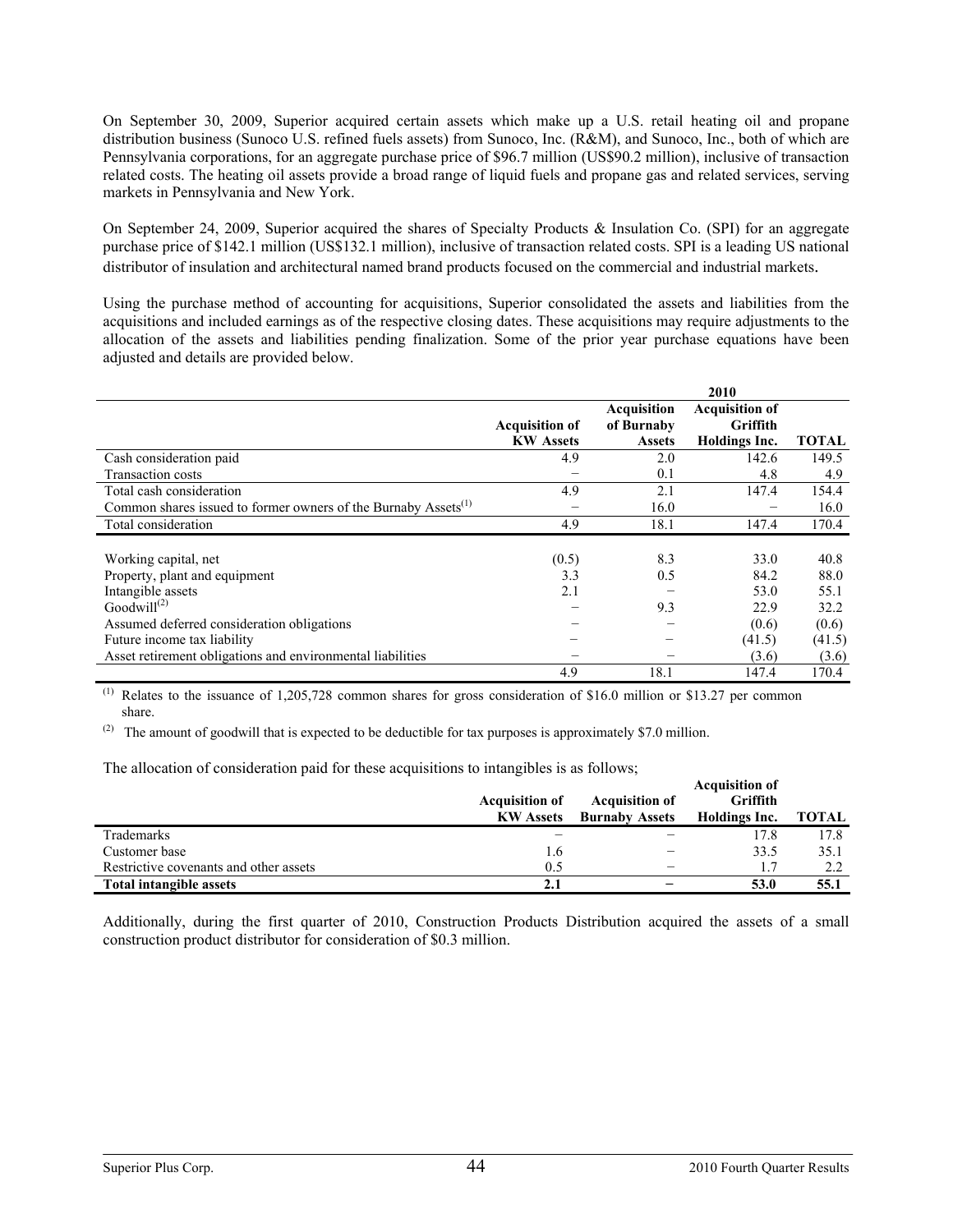|                                                             |                                      | 2009                                    |                                           |              |
|-------------------------------------------------------------|--------------------------------------|-----------------------------------------|-------------------------------------------|--------------|
|                                                             | <b>Acquisition of</b><br>$SPI^{(3)}$ | <b>Acquisition of</b><br>$Sunoco^{(4)}$ | <b>Acquisition of</b><br>Griffith $CH(5)$ | <b>TOTAL</b> |
| Cash consideration paid                                     | 107.0                                | 91.6                                    | 79.3                                      | 277.9        |
| Transaction costs                                           | 2.5                                  | 4.9                                     | 2.7                                       | 10.1         |
| Total cash consideration                                    | 109.5                                | 96.5                                    | 82.0                                      | 288.0        |
| Common shares issued to former shareholders of SPI $^{(1)}$ | 32.6                                 |                                         |                                           | 32.6         |
| Total consideration                                         | 142.1                                | 96.5                                    | 82.0                                      | 320.6        |
|                                                             |                                      |                                         |                                           |              |
| Working capital, net                                        | 55.6                                 | 3.0                                     | 1.7                                       | 60.3         |
| Property, plant and equipment                               | 3.7                                  | 52.5                                    | 12.2                                      | 68.4         |
| Intangible assets                                           | 43.6                                 | 34.9                                    | 63.5                                      | 142.0        |
| Goodwill $(2)$                                              | 45.0                                 | 8.6                                     | 4.6                                       | 58.2         |
| Future income tax liability                                 | (5.8)                                | (1.7)                                   | 0.1                                       | (7.4)        |
| Asset retirement obligations                                |                                      | (0.8)                                   | (0.1)                                     | (0.9)        |
|                                                             | 142.1                                | 96.5                                    | 82.0                                      | 320.6        |

 $(1)$  Relates to the issuance of 2,803,135 common shares for gross consideration of \$32,607,000 or \$11.63 per common share.

(2) The amount of goodwill that is expected to be deductible for tax purposes is approximately \$58.2 million.<br>(3) The SPI purchase price allocation included in the above noted 2009 table was adjusted in the third quantity

The SPI purchase price allocation included in the above noted 2009 table was adjusted in the third quarter of 2010 due to the reclassification of previously recognized customer base fair value to goodwill of \$26.5 million, an adjustment to future income taxes of \$8.4 million and a reduction to goodwill of \$9.8 million as compared to the preliminary purchase equation as at September 30, 2009. A total adjustment to deficit of \$0.2 million was recorded in the third quarter of 2010 due to the amortization and future income taxes recorded in the fourth quarter of 2010 related to the original purchase equation. The reclassification was recorded due to changes in the accounting assumptions based on the facts and circumstances at date of

acquisition utilized for the application of CICA Handbook section 1582, *Business Combinations*.<br><sup>(4)</sup> The Sunoco purchase price allocation included in the above noted 2009 table was adjusted during 2010 due to an increase transaction costs of \$0.2 million which was allocated to goodwill.

The Griffith CH purchase price allocation included in the above noted 2009 table was adjusted during 2010 due to additional transaction costs incurred and changes to net working capital, intangible assets, and property, plant and equipment. During 2010 an additional \$0.2 million in transaction costs were incurred along with \$0.3 million in consideration paid. The increase in total consideration paid and other adjustment resulted in the recognition of a increase of \$0.6 million to net working capital, \$0.7 million to property, plant and equipment, a reduction of \$0.7 million to goodwill and \$0.1 million to intangible assets.

The allocation of consideration paid for these acquisitions to intangibles is as follows;

|                                | <b>Acquisition of</b><br>SPI | <b>Acquisition</b><br>of Sunoco | <b>Acquisition of</b><br><b>Griffith CH</b> | <b>TOTAL</b> |
|--------------------------------|------------------------------|---------------------------------|---------------------------------------------|--------------|
| Trademarks                     | 20.7                         | 4.3                             | 21.5                                        | 46.7         |
| Customer base                  | 22.9                         | 18.7                            | 41.4                                        | 83.0         |
| Restrictive covenants          | $\overline{\phantom{a}}$     | 11.7                            | 0.6                                         | 12.3         |
| <b>Total intangible assets</b> | 43.6                         | 34.9                            | 63.5                                        | 142.0        |

#### **5. Accounts Receivable and Other**

Superior sells, with limited recourse, certain trade accounts receivable on a revolving basis to an entity sponsored by a Canadian chartered bank. The accounts receivable are sold at a discount to face value based on prevailing money market rates. Superior has retained the servicing responsibility for the accounts receivable sold and has therefore recognized a servicing liability. The level of accounts receivable sold under the program fluctuates seasonally with the level of accounts receivable. As at December 31, 2010, proceeds of \$90.1 million (December 31, 2009 – \$92.7 million) had been received. Superior is required to maintain certain collection performance standards and due to accounts receivable collection issues associated with a system conversion at Energy Services those performance standards were not met as at December 31, 2010. Superior has received a waiver related to collection performance standards from the accounts receivable securitization lenders and expects the issue to be resolved in due course. Superior's liquidity is not expected to be impacted by the collections issue and credit capacity is considered sufficient to meet net working capital and expected capital expenditure funding requirements. The existing accounts receivable securitization program matures on June 29, 2011.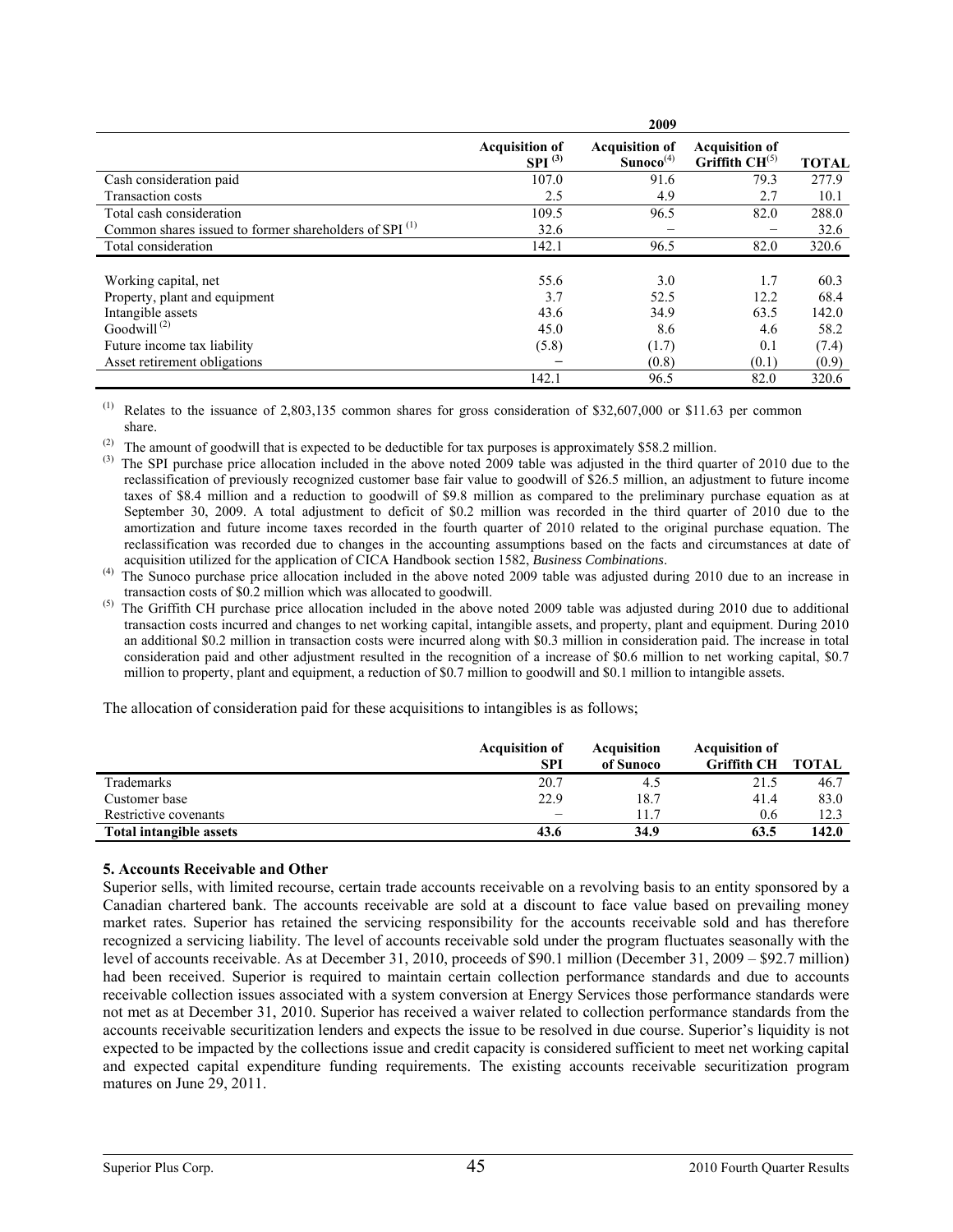|                                             | December 31, | December 31. |
|---------------------------------------------|--------------|--------------|
|                                             | 2010         | 2009         |
| Accounts receivable trade                   | 416.9        | 270.4        |
| Accounts receivable other                   | 30.9         | 22.0         |
| Current portion of finance lease receivable | 0.6          |              |
| Prepaid expenses                            | 23.4         | 21.4         |
| Accounts receivable and other               | 471.8        | 313.8        |

#### **6. Inventories**

For the three and twelve months ended December 31, 2010 inventories of \$685.1 million (December 31, 2009 - \$452.3 million) and \$2,356.6 million (December 31, 2009 - \$1,206.7 million) were expensed through cost of products sold. No write-downs of inventory or reversals of write-downs were recorded during the three and twelve months ended December 31, 2010 and 2009.

#### **7. Finance Lease**

In November 2010, Superior entered into a finance lease arrangement with a customer from the Specialty Chemical segment. The finance lease arrangement is related to capital assets used to produce electricity at a Specialty Chemicals sodium chlorate facility located in Chile. The lease contract term is ten years and contains an early termination option for the customer after five years.

|                                         |                        |      | Present Value of Minimum |                |
|-----------------------------------------|------------------------|------|--------------------------|----------------|
|                                         | Minimum Lease Payments |      |                          | Lease Payments |
| Amounts receivable under finance leases | 2010                   | 2009 | 2010                     | 2009           |
| Current portion                         | 1.6                    |      | 0.6                      |                |
| Long term portion                       | 13.8                   |      | 9.2                      |                |
|                                         | 15.4                   |      | 9.8                      |                |
| Less unearned finance income            | (5.6)                  |      |                          |                |
| Present value of minimum lease payments | 9.8                    |      | 9.8                      |                |

The interest rate inherent in the lease is fixed at a constant rate for the entire lease term. The effective interest rate contracted is 10% per year.

There is no allowance for doubtful accounts, as the maximum exposure to credit risk of finance lease receivables is the carrying amount of the receivables. The finance lease receivables are neither past due nor impaired.

#### **8. Goodwill**

| December 31,                          | 2010   | 2009  |
|---------------------------------------|--------|-------|
| Goodwill, opening balance             | 528.4  | 472.7 |
| Acquisition of Griffith Holdings Inc. | 20.9   |       |
| Acquisition of the Burnaby Assets     | 9.3    |       |
| Acquisition of SPI                    | 13.6   | 44.5  |
| Acquisition of Sunoco                 |        | 12.5  |
| Acquisition of Griffith CH            |        | 0.5   |
| Other Acquisitions                    |        | 1.0   |
| Impairment of goodwill                | (88.5) |       |
| Foreign currency impact               | (5.0)  | (2.8) |
| Goodwill, ending balance              | 478.7  | 528.4 |

Superior assesses goodwill for impairment using a two-step process, with the first step being to assess whether the fair value of a reporting unit to which goodwill is assigned is less than its carrying value as at December 31, 2010 and 2009. If this is the case, a second impairment test is performed which requires a comparison of the fair value of goodwill to its carrying value. During the 2010 annual impairment assessment it was determined that the Construction Products Distribution segment had indication of impairment within the Winroc reporting unit. Superior completed a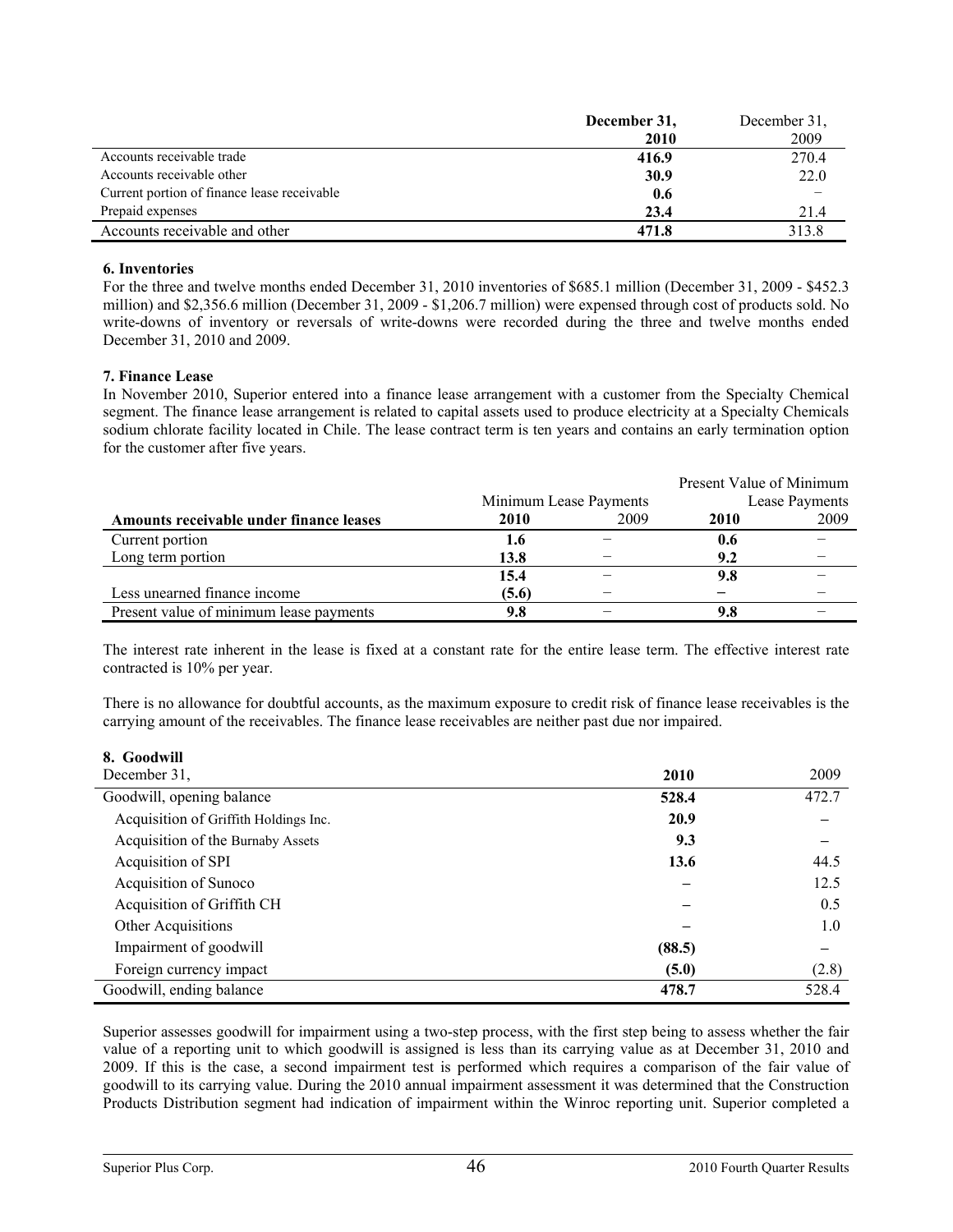detailed assessment of Winroc's operations, the fair value of Winroc was estimated using various valuation methods based on current market assumptions surrounding the construction products industry which had been negatively impacted by the recent economic slowdown across North America, the reduction in new home residential housing starts and ongoing weakness in commercial construction markets. Based on the estimated fair value, it was determined that the goodwill and a portion of intangible assets in the Construction Products Distribution segment was impaired and a goodwill impairment charge of \$88.5 million and a intangible assets impairment charge of \$1.0 million was required during the fourth quarter of 2010.

#### **9. Revolving Term Bank Credits and Term Loans**

|                                                                                                                                       | Year of   |                                                                               | December 31, December 31, |       |
|---------------------------------------------------------------------------------------------------------------------------------------|-----------|-------------------------------------------------------------------------------|---------------------------|-------|
|                                                                                                                                       | Maturity  | <b>Effective Interest Rate</b>                                                | 2010                      | 2009  |
| Revolving term bank credits <sup>(1)</sup>                                                                                            |           |                                                                               |                           |       |
| Bankers' acceptances (BA)<br><b>LIBOR</b> loans                                                                                       | 2013      | Floating BA rate plus<br>applicable credit spread<br>Floating LIBOR rate plus | 100.8                     | 174.6 |
| $(US$174.0 million; 2009 – US$145.5 million)$                                                                                         | 2013      | applicable credit spread                                                      | 173.1                     | 152.4 |
|                                                                                                                                       |           |                                                                               | 273.9                     | 327.0 |
| <b>Other Debt</b>                                                                                                                     |           |                                                                               |                           |       |
| Notes payable                                                                                                                         | 2010      | Prime                                                                         |                           | 0.6   |
| Deferred consideration                                                                                                                | 2011-2012 | Non-interest bearing                                                          | $1.2\,$                   | 2.4   |
|                                                                                                                                       |           |                                                                               | 1.2                       | 3.0   |
| <b>Senior Secured Notes</b><br>Senior secured notes subject to fixed interest<br>rates (US\$156.0 million; $2009 - US$158.0$ million) |           |                                                                               |                           |       |
| (2)                                                                                                                                   | 2010-2015 | 6.65%                                                                         | 155.1                     | 165.4 |
|                                                                                                                                       |           |                                                                               | 155.1                     | 165.4 |
| <b>Senior Unsecured Debentures</b>                                                                                                    |           |                                                                               |                           |       |
| Senior unsecured debentures                                                                                                           | 2016      | 8.25%                                                                         | 150.0                     | 150.0 |
| Total revolving term bank credits and term loans before                                                                               |           |                                                                               |                           |       |
| deferred financing fees                                                                                                               |           |                                                                               | 580.2                     | 645.4 |
| Deferred financing fees                                                                                                               |           |                                                                               | (7.1)                     | (7.1) |
| Revolving term bank credits and term loans                                                                                            |           |                                                                               | 573.1                     | 638.3 |
| Current maturities                                                                                                                    |           |                                                                               | (32.2)                    | (5.1) |
| Revolving term bank credits and term loans                                                                                            |           |                                                                               | 540.9                     | 633.2 |

Superior and its wholly-owned subsidiaries, Superior Plus US Holdings Inc. and Commercial e Industrial (Chile) Limitada, have revolving term bank credit borrowing capacity of \$450.0 million. The credit facilities mature on June 28, 2013. These facilities are secured by a general charge over the assets of Superior and certain of its subsidiaries. As at December 31, 2010, Superior had \$28.6 million of outstanding letters of credit (December 31, 2009 - \$19.4 million). The fair value of Superior's revolving term bank credits and other debt approximates its carrying value as a result of the market based interest rates and the short-term nature of the underlying debt instruments.

<sup>(2)</sup> Senior secured notes (the Notes) totalling US\$156.0 million and US\$158.0 million, respectively (Cdn\$155.1 million at December 31, 2010 and Cdn\$165.4 million at December 31, 2009) are secured by a general charge over the assets of Superior and certain of its subsidiaries. Principal repayments began in the fourth quarter of 2009. Management has estimated the fair value of the Notes based on comparisons to treasury instruments with similar maturities, interest rates and credit risk profiles. The estimated fair value of the Notes at December 31, 2010 was Cdn\$156.6 million (December 31, 2009 – Cdn\$161.5 million).

Repayment requirements of the revolving term bank credits and term loans are as follows:

| responsable requirements of the revolving term owing thems with round up to romano |       |
|------------------------------------------------------------------------------------|-------|
| Due in $2011$                                                                      | 32.2  |
| Due in $2012$                                                                      | 32.7  |
| Due in $2013$                                                                      | 305.7 |
| Due in $2014$                                                                      | 29.8  |
| Due in $2015$                                                                      | 29.8  |
| Subsequent to 2015                                                                 | 150.0 |
| Total                                                                              | 580.2 |
|                                                                                    |       |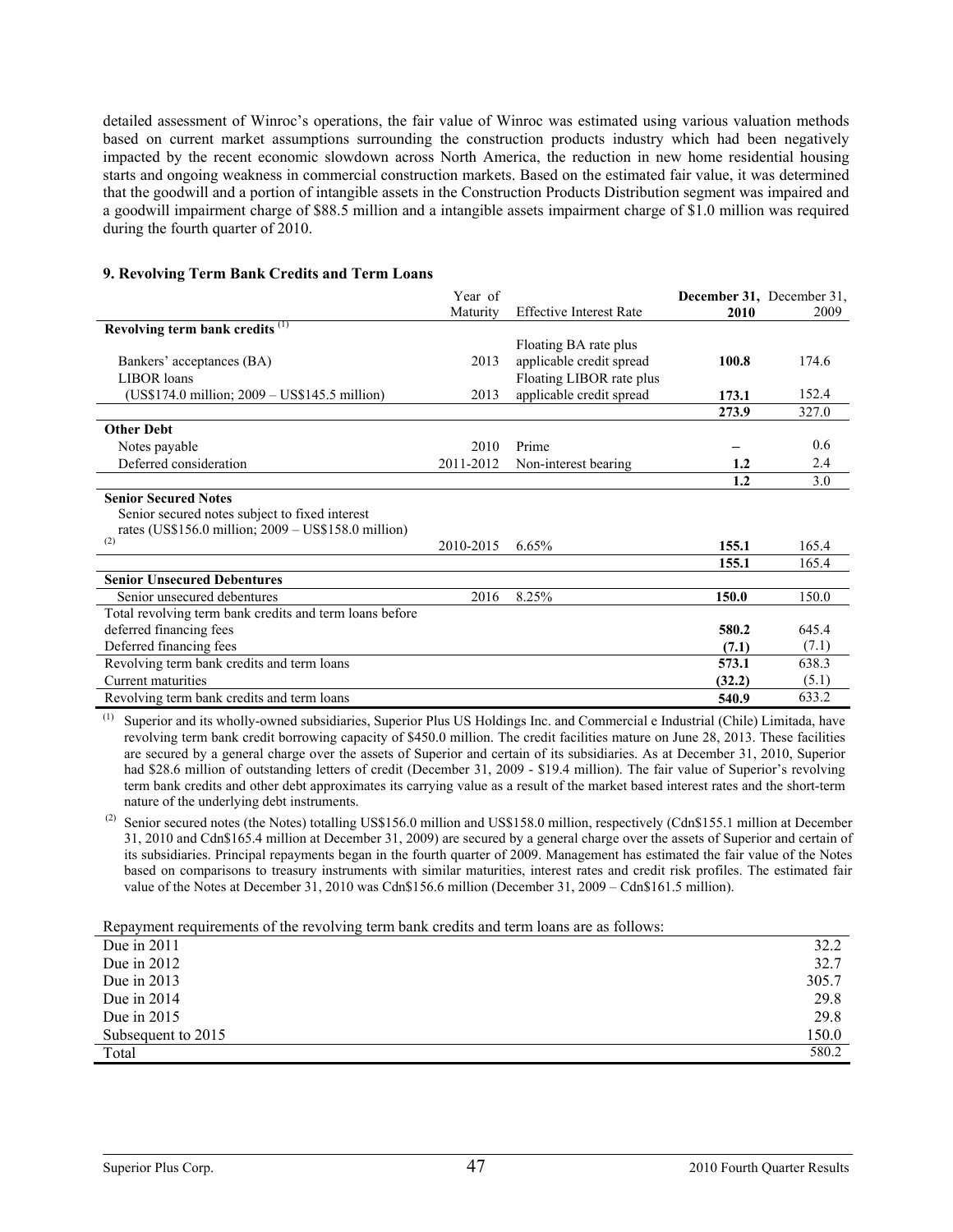#### **10. Convertible Unsecured Subordinated Debentures**

| Superior has issued five series of debentures as follows: |
|-----------------------------------------------------------|
|-----------------------------------------------------------|

|                                             | December | October. | December | June         | June         |              |
|---------------------------------------------|----------|----------|----------|--------------|--------------|--------------|
| Maturity                                    | 2012     | 2015     | 2014     | $2017^{(1)}$ | $2018^{(2)}$ | <b>Total</b> |
| Interest rate                               | 5.75%    | 5.85%    | $7.50\%$ | 5.75%        | $6.0\%$      | Carrying     |
| Conversion price per share                  | \$36.00  | \$31.25  | \$13.10  | \$19.00      | \$15.10      | Value        |
| Face value, December 31, 2009               | 174.9    | 75.0     | 69.0     |              |              | 318.9        |
| Debentures issued                           |          |          |          | 172.5        | 150.0        | 322.5        |
| Face value, December 31, 2010               | 174.9    | 75.0     | 69.0     | 172.5        | 150.0        | 641.4        |
| Issue costs, December 31, 2009              | (3.2)    | (1.3)    | (3.2)    |              |              | (7.7)        |
| Issue costs incurred                        |          |          |          | (6.9)        | (5.6)        | (12.5)       |
| Amortization of issue costs                 | 0.8      | 0.3      | 0.6      | 0.6          |              | 2.3          |
| Issue costs, December 31, 2010              | (2.4)    | (1.0)    | (2.6)    | (6.3)        | (5.6)        | (17.9)       |
| Discount value, December 31, 2009           | (1.3)    | (0.4)    | (0.5)    |              |              | (2.2)        |
| Recognized discount value                   |          |          |          | (0.2)        |              | (0.2)        |
| Accretion of discount value                 | 0.4      | 0.1      | 0.1      |              |              | 0.6          |
| Discount value, December 31, 2010           | (0.9)    | (0.3)    | (0.4)    | (0.2)        |              | (1.8)        |
| Debentures outstanding as at December 31,   |          |          |          |              |              |              |
| 2009                                        | 170.4    | 73.3     | 65.3     |              |              | 309.0        |
| Debentures outstanding as at December 31,   |          |          |          |              |              |              |
| 2010                                        | 171.6    | 73.7     | 66.0     | 166.0        | 144.4        | 621.7        |
| Quoted market value as at December 31, 2009 | 177.1    | 74.4     | 78.3     |              |              | 329.8        |
| Quoted market value as at December 31,      |          |          |          |              |              |              |
| 2010                                        | 175.8    | 74.9     | 71.6     | 162.9        | 144.6        | 629.5        |

(1) Superior issued \$172.5 million in 5.75% convertible unsecured subordinated debentures during the first quarter of 2010. In conjunction with the issuance of these debentures, Superior swapped \$150 million of the fixed rate obligation into a floating rate obligation of floating BA rate plus 2.65%.

(2) Superior issued \$150.0 million in 6.0% convertible unsecured subordinated debentures during the fourth quarter of 2010.

The debentures may be converted into shares at the option of the holder at any time prior to maturity and may be redeemed by Superior in certain circumstances. Superior may elect to pay interest and principal upon maturity or redemption by issuing shares to a trustee in the case of interest payments, and to the debenture holders in the case of payment of principal. The number of any shares issued will be determined based on market prices for the shares at the time of issuance.

#### **11. Asset Retirement Obligations and Environmental Liabilities**

The asset retirement obligations result from ownership of various assets associated with Superior's Energy Services operating segment and production facilities within the Specialty Chemicals segment. Superior estimates the total undiscounted amount of expenditures required to settle its asset retirement obligations to be approximately \$24.1 million which will be paid out over the next 20 to 25 years. An average credit-adjusted free-risk rate of 6.9% was used to calculate the present value of the estimated cash flows.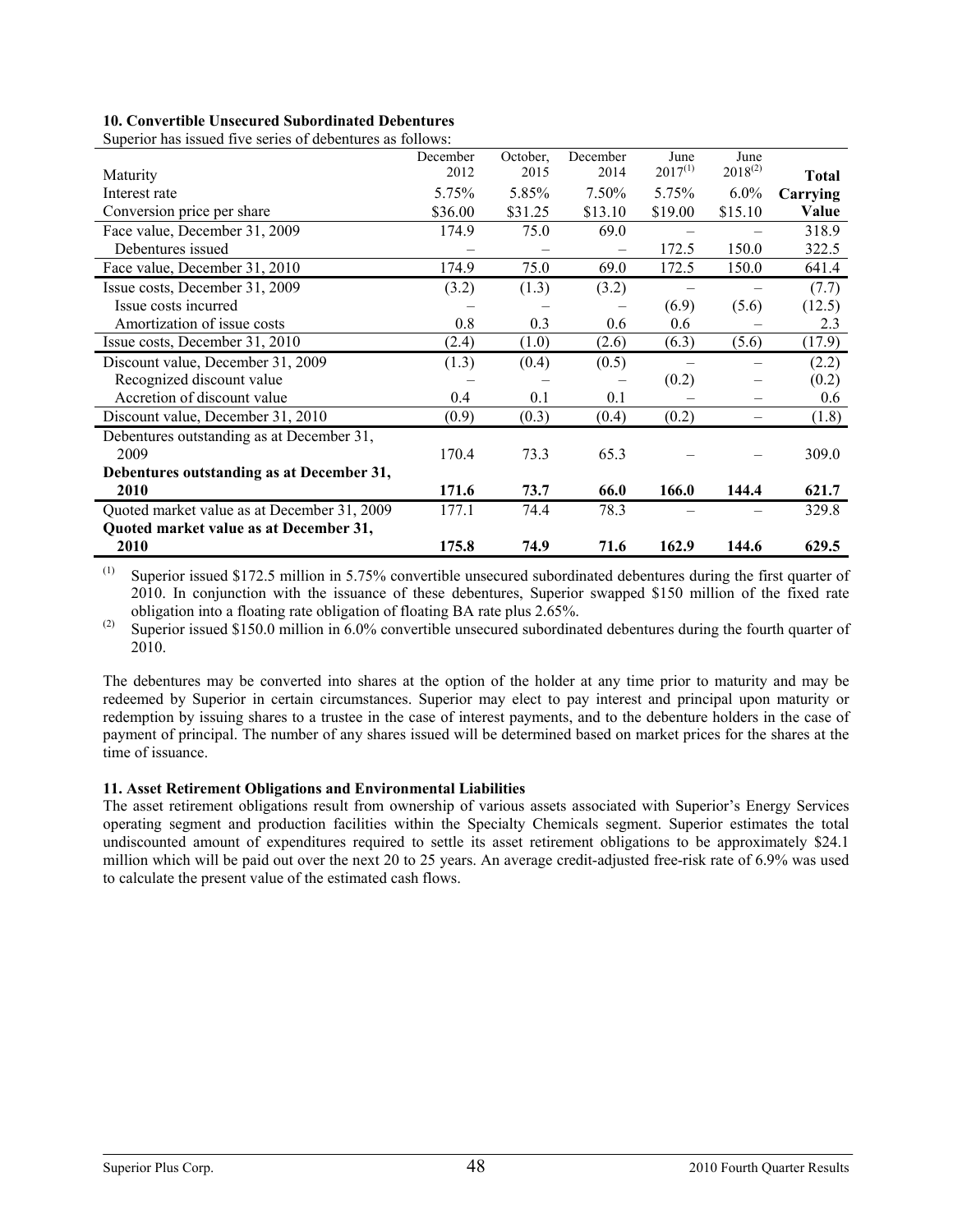|                                                                                                                                                         | 2010 | 2009 |
|---------------------------------------------------------------------------------------------------------------------------------------------------------|------|------|
| Asset retirement obligations, beginning of year                                                                                                         | 0.9  |      |
| Liabilities associated with the acquisitions (see Note 3)                                                                                               | 1.1  | 0.9  |
| Environmental liabilities associated with acquisitions (see Note 3)<br>Additions due to the recognition of an asset retirement obligation for Specialty | 2.5  |      |
| Chemicals <sup><math>(1)</math></sup>                                                                                                                   | 2.6  |      |
| Accretion expense                                                                                                                                       | 0.3  |      |
| Revisions in timing and amount of estimated cash flows                                                                                                  | 0.4  |      |
| Total asset retirement obligations and environmental liabilities, as at December 31                                                                     | 7.8  | 0.9  |
| Less current portion of environmental liabilities                                                                                                       | 0.7  |      |
| Asset retirement obligations and environmental liabilities, as at December 31                                                                           | 7.1  | 0.9  |

(1) Specialty Chemicals recognized an asset retirement obligation during the fourth quarter, the liability is related to the estimated removal or remediation costs associated with dismantling and removing production facilities at the end of their respective plant's operating life.

#### **12. Employee Future Benefits**

The net benefit plan expense for Superior's defined benefit plan, defined contribution pension plan and other postretirement benefit plans is as follows:

|                                      | Three months ended December 31, |       | Year ended December 31, |       |
|--------------------------------------|---------------------------------|-------|-------------------------|-------|
|                                      | <b>2010</b>                     | 2009  | 2010                    | 2009  |
| Current service costs                | 0.2                             | 0.4   | 2.2                     | 2.3   |
| Interest costs                       | 1.4                             |       | 8.3                     | 8.3   |
| Defined contribution plan payments   |                                 | 0.2   | 0.1                     | 0.4   |
| Expected return on plan assets       | (1.0)                           | (1.3) | (7.2)                   | (6.4) |
| Amortization of net actuarial losses | 0.4                             | 0.3   | 1.6                     | 1.2   |
| Amortization of past service costs   | (0.1)                           | (0.1) | (0.1)                   | (0.2) |
| Net benefit cost recognized          | 0.9                             |       | 4.9                     | 5.6   |

#### **13. Financial Instruments**

GAAP requires disclosure around fair value and specifies a hierarchy of valuation techniques based on whether the inputs to those valuation techniques are observable or unobservable. Observable inputs reflect market data obtained from independent sources, while unobservable inputs reflect Superior's market assumptions. These two types of inputs create the following fair value hierarchy:

- *Level 1* quoted prices in active markets for identical instruments.
- *Level 2* quoted prices for similar instruments in active markets; quoted prices for identical or similar instruments in markets that are not active; and model-derived valuations in which all significant inputs and significant value drivers are observable in active markets.
- *Level 3* valuations derived from valuation techniques in which one or more significant inputs or significant value drivers are unobservable.

The fair value of a derivative financial instrument is the amount of consideration that would be estimated to be agreed upon in an arm's length transaction between knowledgeable, willing parties who are under no compulsion to act. Fair values are determined by reference to quoted bid or asking prices, as appropriate, in the most advantageous active market for that instrument to which Superior has immediate access. Where bid and ask prices are unavailable, Superior uses the closing price of the most recent transaction of the instrument. In the absence of an active market, Superior estimates fair values based on prevailing market rates (bid and ask prices, as appropriate) for instruments with similar characteristics and risk profiles or internal or external valuation models, such as discounted cash flow analysis, using, to the extent possible, observable market-based inputs.

Fair values determined using valuation models require the use of assumptions concerning the amount and timing of estimated future cash flows and discount rates. In determining those assumptions, Superior looks primarily to available readily observable external market inputs including factors such as forecasted commodity price curves, interest rate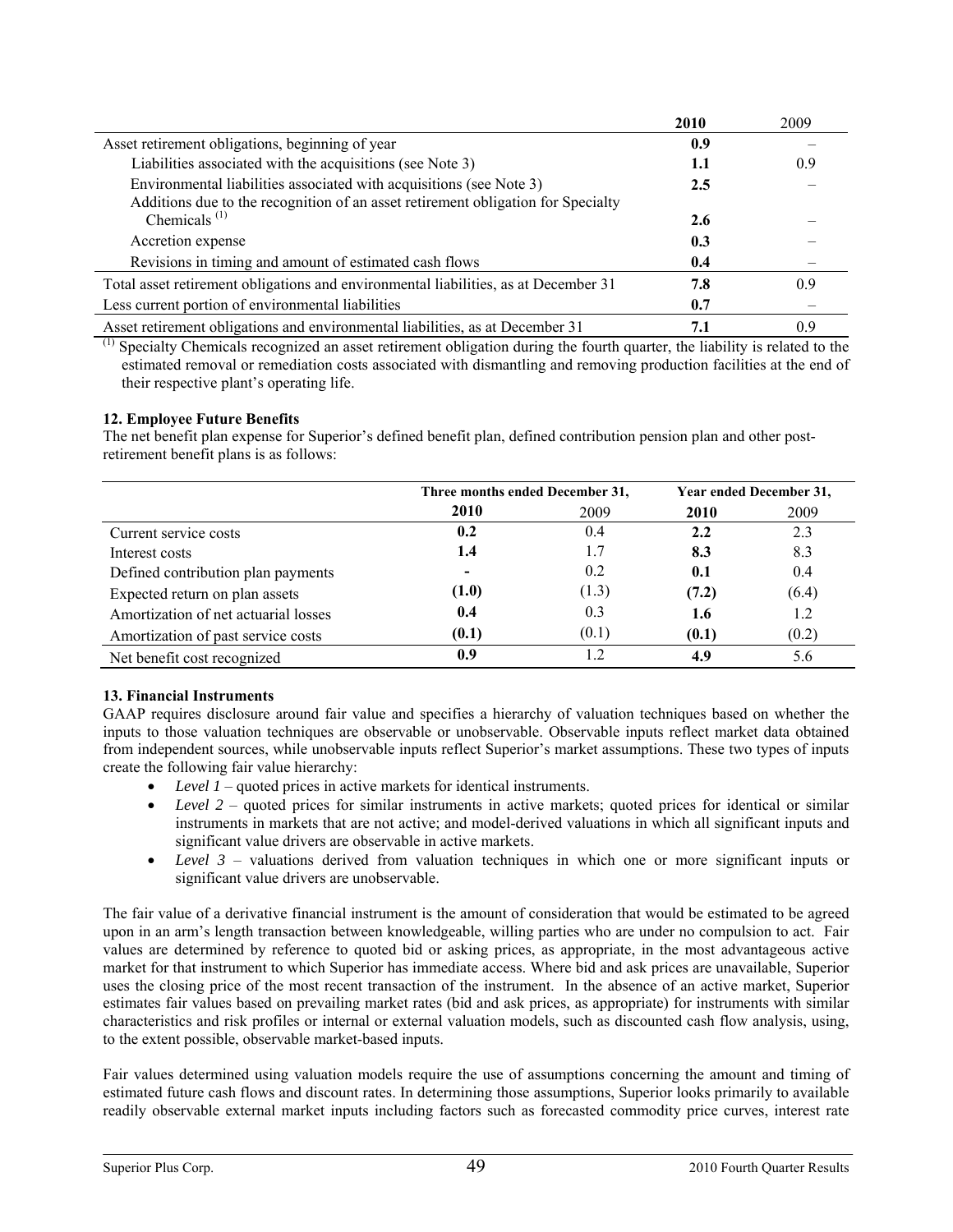yield curves, currency rates, and price and rate volatilities as applicable. With respect to the valuation of Specialty Chemical's fixed-price electricity agreement, the valuation of this agreement requires Superior to make assumptions about the long-term price of electricity in electricity markets for which active market information is not available. The impact of the assumption for the long-term forward price curve of electricity has a material impact on the fair value of this agreement. A \$1/MWh change in the forecasted price of electricity would result in a change in the fair value of this agreement of \$1.4 million, with a corresponding impact to net income before income taxes. Any changes in the fair values of derivative financial instruments classified or designated as held-for-trading are recognized in net income.

|                                                                                                                                                                          |                                    |           |                       |         | Asset          | Asset          |
|--------------------------------------------------------------------------------------------------------------------------------------------------------------------------|------------------------------------|-----------|-----------------------|---------|----------------|----------------|
|                                                                                                                                                                          |                                    |           |                       | Fair    | (Liability) as | (Liability) as |
|                                                                                                                                                                          |                                    |           |                       | Value   | at December    | at December    |
| <b>Description</b>                                                                                                                                                       | Notional <sup>(1)</sup>            | Term      | <b>Effective Rate</b> | Input   | 31, 2010       | 31, 2009       |
| Natural gas financial swaps-NYMEX                                                                                                                                        | $1.9 \text{ GJ}^{(2)}$             | 2010-2011 | US\$8.33/GJ           | Level 1 | (101.1)        | (22.2)         |
| Natural gas financial swaps-AECO                                                                                                                                         | $38.4 \text{ GJ}^{(2)}$            | 2010-2015 | Cdn\$6.881/GJ         | Level 1 | (2.9)          | (69.3)         |
| Foreign currency forward contracts, net                                                                                                                                  |                                    |           |                       |         |                |                |
| sale                                                                                                                                                                     | US\$493.6 $^{(3)}$                 | 2011-2014 | 1.09                  | Level 1 | 33.8           | 12.5           |
| Foreign currency forward contracts                                                                                                                                       | EURO $\epsilon$ 0.3 <sup>(3)</sup> | 2011      | 1.58                  | Level 1 | 0.1            | 0.4            |
| Interest rate swaps $-\text{Cdn}\$$                                                                                                                                      | $US$150^{(3)}$                     | 2011-2017 | Six month BA          |         |                |                |
|                                                                                                                                                                          |                                    |           | rate plus 2.65%       | Level 2 | 1.6            |                |
| Energy Services' propane wholesale                                                                                                                                       |                                    |           |                       |         |                |                |
| purchase and sale contracts, net sale                                                                                                                                    | $0.86$ USG <sup>(4)</sup>          | 2010-2011 | \$1.26/USG            | Level 2 | (1.6)          | (2.2)          |
| Energy Services' butane wholesale                                                                                                                                        |                                    |           |                       |         |                |                |
| purchase and sale contracts, net sale                                                                                                                                    | $0.70$ USG <sup>(4)</sup>          | 2010-2011 | $$0.65/\mathrm{USG}$  | Level 2 |                | (0.2)          |
| Energy Services' electricity swaps                                                                                                                                       | $1.1 \text{ MWh}^{(5)}$            | 2010-2014 | \$27.44/MWh           | Level 2 | (13.0)         | (9.3)          |
| Energy Services' heating oil swaps and                                                                                                                                   | 13.7                               |           | US\$2.07              |         |                |                |
| option purchase and sale contracts                                                                                                                                       | Gallons <sup>(4)</sup>             | 2010-2011 | /Gallon               | Level 2 | 1.2            | 0.1            |
| Specialty Chemicals' fixed-price                                                                                                                                         |                                    |           |                       |         |                |                |
| electricity purchase agreement                                                                                                                                           | 12-45 $MW^{(6)}$                   | 2010-2017 | \$37-\$59/MWh         | Level 3 | 5.3            | 10.5           |
| <sup>(1)</sup> Notional values as at December 31, 2010 <sup>(2)</sup> Millions of gigajoules purchased <sup>(3)</sup> Millions of dollars/euros purchased <sup>(4)</sup> |                                    |           |                       |         |                | Millions of    |

United States gallons purchased <sup>(5)</sup> Millions of megawatt hours (MWh)  $^{(6)}$  Megawatts (MW) on a 24/7 continual basis per year purchased

| All financial and non-financial derivatives are designated as held for trading upon their initial recognition. |  |  |
|----------------------------------------------------------------------------------------------------------------|--|--|
|                                                                                                                |  |  |

| <b>Description</b>                                             | Current<br><b>Assets</b> | Long-term<br><b>Assets</b> | Current<br><b>Liabilities</b> | Long-term<br><b>Liabilities</b> |
|----------------------------------------------------------------|--------------------------|----------------------------|-------------------------------|---------------------------------|
| Natural gas financial swaps - NYMEX and AECO                   | 8.3                      | 2.1                        | 68.3                          | 46.1                            |
| Energy Services' electricity swaps                             | 0.1                      | 0.1                        | 5.7                           | 7.5                             |
| Foreign currency forward contracts, net                        | 17.7                     | 16.8                       | 0.6                           |                                 |
| Interest rate swaps                                            | 2.2                      | 1.8                        |                               | 2.4                             |
| Energy Services' propane wholesale purchase and sale contracts | 1.5                      |                            | 3.1                           |                                 |
| Energy Services' butane wholesale purchase and sale contracts  | 0.3                      |                            | 0.3                           |                                 |
| Energy Services' heating oil purchase and sale contracts       |                          |                            | 0.1                           |                                 |
| Specialty Chemicals' fixed-price power purchase agreements     |                          | 5.8                        | 0.5                           |                                 |
| As at December 31, 2010                                        | 31.4                     | 26.6                       | 78.6                          | 56.0                            |
| As at December 31, 2009                                        | 22.2                     | 28.5                       | 77.8                          | 52.6                            |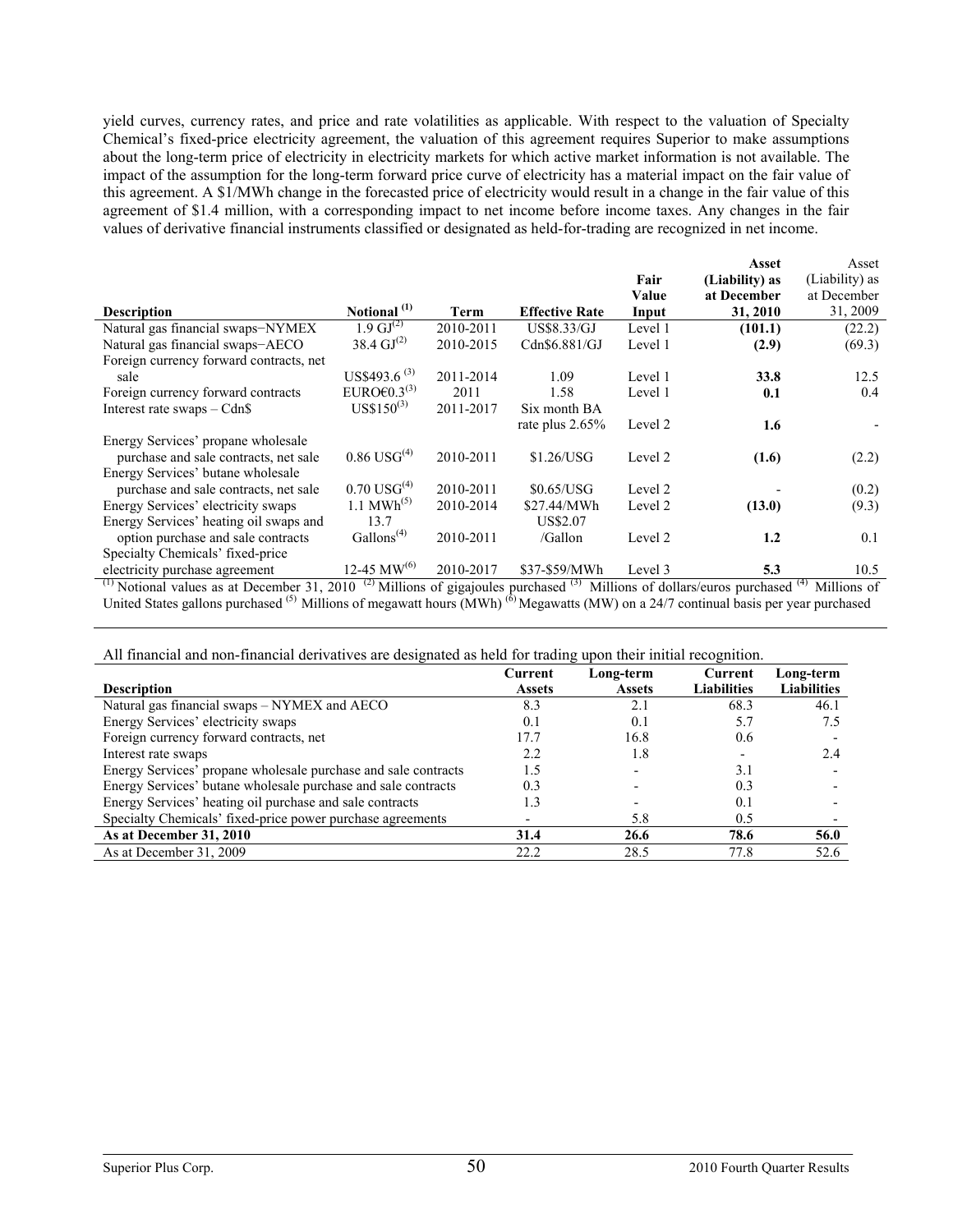|                                                                | For the three months ended |                          | For the three months ended |             |
|----------------------------------------------------------------|----------------------------|--------------------------|----------------------------|-------------|
|                                                                |                            | <b>December 31, 2010</b> | December 31, 2009          |             |
|                                                                | <b>Realized</b>            | <b>Unrealized</b>        | Realized gain              | Unrealized  |
| <b>Description</b>                                             | gain (loss)                | gain (loss)              | $(\text{loss})$            | gain (loss) |
| Natural gas financial swaps - NYMEX and AECO                   | (21.9)                     | 16.5                     | (22.0)                     | 1.4         |
| Energy Services' electricity swaps                             | (1.5)                      | (3.6)                    | (1.3)                      | 0.9         |
| Foreign currency forward contracts, net                        | $2.2\,$                    | 16.5                     | (0.8)                      | 6.0         |
| Interest rate swaps                                            | 1.5                        | (5.4)                    | 7.6                        | (8.0)       |
| Foreign currency forward contracts-balance sheet related       |                            |                          |                            |             |
| Energy Services' Propane wholesale purchase and sale contracts |                            | (3.2)                    |                            | 0.6         |
| Energy Services' Butane wholesale purchase and sale contracts  |                            | 0.3                      |                            | (3.6)       |
| Energy Services' Heating oil purchase and sale contracts       | (1.6)                      | 0.3                      | (1.1)                      | 1.8         |
| Specialty Chemicals' fixed-price power purchase agreements     | (0.5)                      | 2.1                      | (0.3)                      | (3.4)       |
| Total realized and unrealized gains (losses) on financial and  |                            |                          |                            |             |
| non-financial derivatives                                      | (21.8)                     | 23.5                     | (17.9)                     | (4.3)       |
| Foreign currency translation of senior secured notes           |                            | 5.5                      |                            | 4.1         |
| Total realized and unrealized gains (losses)                   | (21.8)                     | <b>29.0</b>              | (17.9)                     | (0.2)       |

|                                                                |                 | For the year ended       | For the year ended |             |  |
|----------------------------------------------------------------|-----------------|--------------------------|--------------------|-------------|--|
|                                                                |                 | <b>December 31, 2010</b> | December 31, 2009  |             |  |
|                                                                | <b>Realized</b> | <b>Unrealized</b>        | Realized gain      | Unrealized  |  |
| <b>Description</b>                                             | gain (loss)     | gain (loss)              | $(\text{loss})$    | gain (loss) |  |
| Natural gas financial swaps - NYMEX and AECO                   | (82.2)          | (23.4)                   | (96.7)             | (15.3)      |  |
| Energy Services' electricity swaps                             | (4.4)           | (3.7)                    | (4.8)              | (8.4)       |  |
| Foreign currency forward contracts, net                        | 5.2             | 19.7                     | (12.2)             | 17.4        |  |
| Interest rate swaps                                            | 2.9             | 1.6                      | 9.0                | (12.4)      |  |
| Foreign currency forward contracts - balance sheet related     |                 |                          | 7.7                |             |  |
| Energy Services' Propane wholesale purchase and sale contracts |                 | 0.5                      |                    | 3.4         |  |
| Energy Services' Butane wholesale purchase and sale contracts  |                 | 0.4                      |                    | (4.5)       |  |
| Energy Services' Heating oil purchase and sale contracts       | (1.5)           | (0.2)                    | (1.1)              | 1.8         |  |
| Specialty Chemicals' fixed-price power purchase agreements     | (0.3)           | (5.3)                    | 0.1                | (31.1)      |  |
| Total realized and unrealized losses on financial and          |                 |                          |                    |             |  |
| non-financial derivatives                                      | (80.3)          | (10.4)                   | (98.0)             | (49.1)      |  |
| Foreign currency translation of senior secured notes           |                 | 8.2                      |                    | 28.5        |  |
| Total realized and unrealized losses                           | (80.3)          | (2.2)                    | (98.0)             | (20.6)      |  |

#### **Non-Derivative Financial Instruments**

Superior's accounts receivable have been designated as available for sale due to Superior's accounts receivable securitization program, Superior's accounts payable, dividends and interest payable to shareholders and debenture holders, revolving term bank credits and term loans and debentures have been designated as other liabilities. The carrying value of Superior's cash, accounts receivable, accounts payable, and dividends and interest payable to shareholders and debenture holders approximates their fair value due to the short-term nature of these amounts. The carrying value and the fair value of Superior's revolving term bank credits and term loans, and debentures, is provided in Notes 7 and 8.

#### **Financial Instruments – Risk Management**

Derivative and non-financial derivatives are used by Superior to manage its exposure to fluctuations in foreign currency exchange rates, interest rates and commodity prices. Superior assesses the inherent risks of these instruments by grouping derivative and non-financial derivatives related to the exposures these instruments mitigate. Superior's policy is not to use derivative or non-financial derivative instruments for speculative purposes. Superior does not formally designate its derivatives as hedges: as a result, Superior does not apply hedge accounting and is required to designate its derivatives and non-financial derivatives as held for trading.

Effective 2008, Energy Services enters into natural gas financial swaps primarily with Macquarie Cook Energy Canada Ltd. (formerly, Constellation Energy Commodities Group Inc.) for distributor billed natural gas business in Canada to manage its economic exposure of providing fixed-price natural gas to its customers. Additionally, Energy Services continues to maintain natural gas swap positions with seven additional counterparties. Energy Services monitors its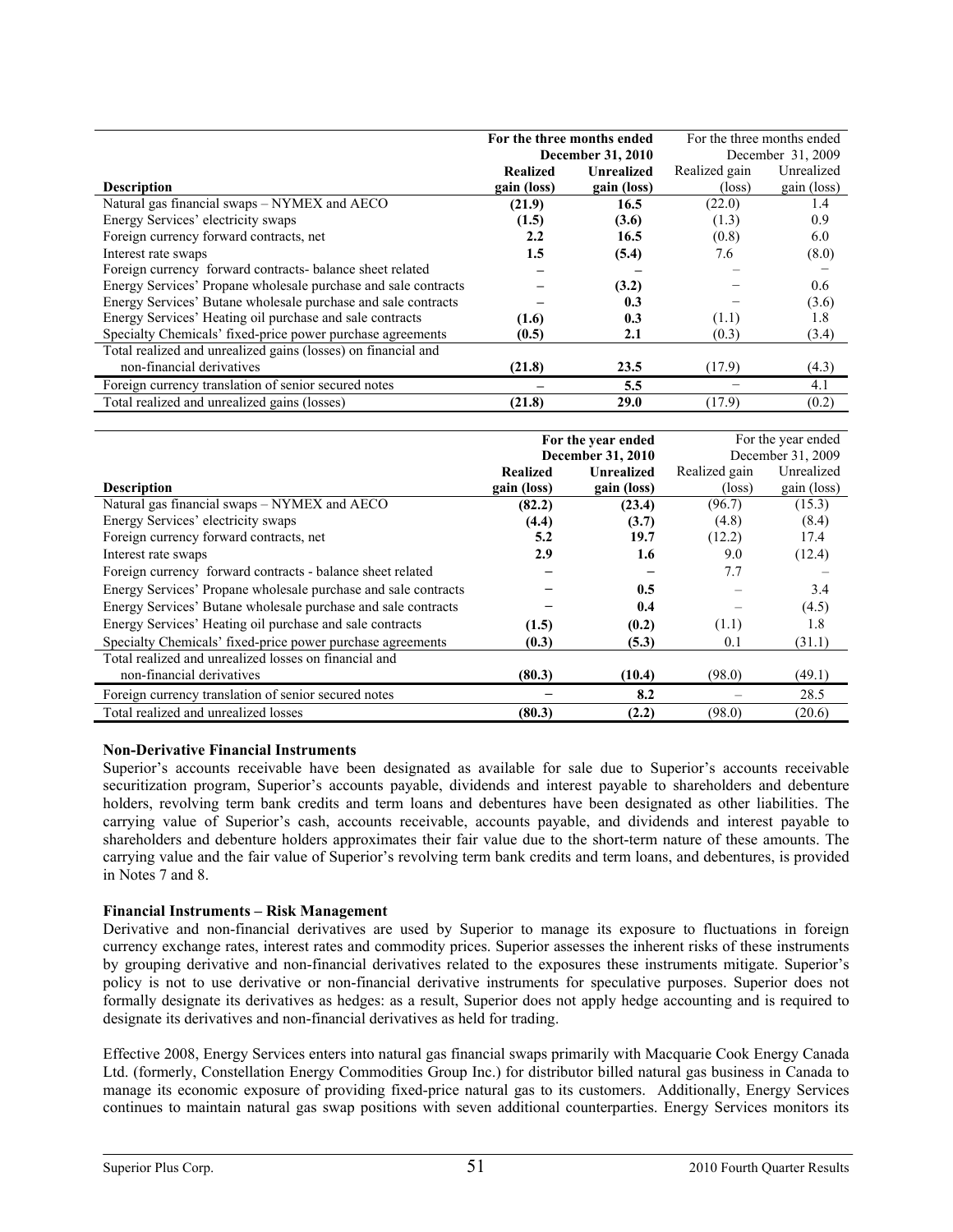fixed-price natural gas positions on a daily basis to monitor compliance with established risk management policies. Energy Services maintains a substantially balanced fixed-price natural gas position in relation to its customer supply commitments.

Energy Services enters into electricity financial swaps with three counterparties to manage the economic exposure of providing fixed-price electricity to its customers. Energy Services monitors its fixed-price electricity positions on a daily basis to monitor compliance with established risk management policies. Energy Services maintains a substantially balanced fixed-price electricity position in relation to its customer supply commitments.

Specialty Chemicals has entered into a fixed-price electricity purchase agreement to manage the economic exposure of certain of its chemical facilities to changes in the market price of electricity, in a market where the price of electricity is not fixed. The fair value with respect to this agreement is with a single counterparty.

Energy Services also enters into various propane forward purchase and sale agreements with more than twenty counterparties to manage the economic exposure of its wholesale customer supply contracts. Energy Services monitors its fixed-price propane positions on a daily basis to monitor compliance with established risk management policies. Energy Services maintains a substantially balanced fixed-price propane gas position in relation to its wholesale customer supply commitments.

Superior, on behalf of its operating divisions, enters into foreign currency forward contracts with twelve counterparties to manage the economic exposure of Superior's operations to movements in foreign currency exchange rates. Energy Services contracts a portion of its fixed-price natural gas, and propane purchases and sales in US dollars and enters into forward US dollar purchase contracts to create an effective Canadian dollar fixed-price purchase cost. Specialty Chemicals enters into US dollar forward sales contracts on an ongoing basis to mitigate the impact of foreign exchange fluctuations on sales margins on production from its Canadian plants that is sold in US dollars. Interest expense on Superior's US dollar debt is also used to mitigate the impact of foreign exchange fluctuations.

Superior has interest rate swaps with four counterparties to manage the interest rate mix of its total debt portfolio and related overall cost of borrowing. Superior manages its overall liquidity risk in relation to its general funding requirements by utilizing a mix of short-term and longer-term maturity debt instruments. Superior reviews its mix of short-term and longer-term debt instruments on an on-going basis to ensure it is able to meet its liquidity requirements.

Superior utilizes a variety of counterparties in relation to its derivative and non-financial derivative instruments in order to mitigate its counterparty risk. Superior assesses the credit worthiness of its significant counterparties at the inception and throughout the term of a contract. Superior is also exposed to customer credit risk. Energy Services and Construction Products Distribution deal with a large number of small customers, thereby reducing this risk. Specialty Chemicals, due to the nature of its operations, sells its products to a relatively small number of customers. Specialty Chemicals mitigates its customer credit risk by actively monitoring the overall credit worthiness of its customers. Energy Services has minimal exposure to customer credit risk as local natural gas and electricity distribution utilities have been mandated, for a nominal fee, to provide Energy Services with invoicing, collection and the assumption of bad debts risk for residential customers. Energy Services actively monitors the credit worthiness of its commercial customers.

Allowance for doubtful accounts and past due receivables are reviewed by Superior at each balance sheet reporting date. Superior updates its estimate of the allowance for doubtful accounts based on the evaluation of the recoverability of accounts receivable balances of each customer taking into account historic collection trends of past due accounts and current economic conditions. Accounts receivable are written-off once it is determined they are not collectable. Superior's maximum amount of credit risk is approximately \$520.7 million and includes cash and cash equivalents, accounts receivable trade, other receivables and unrealized gains on derivative financial instruments.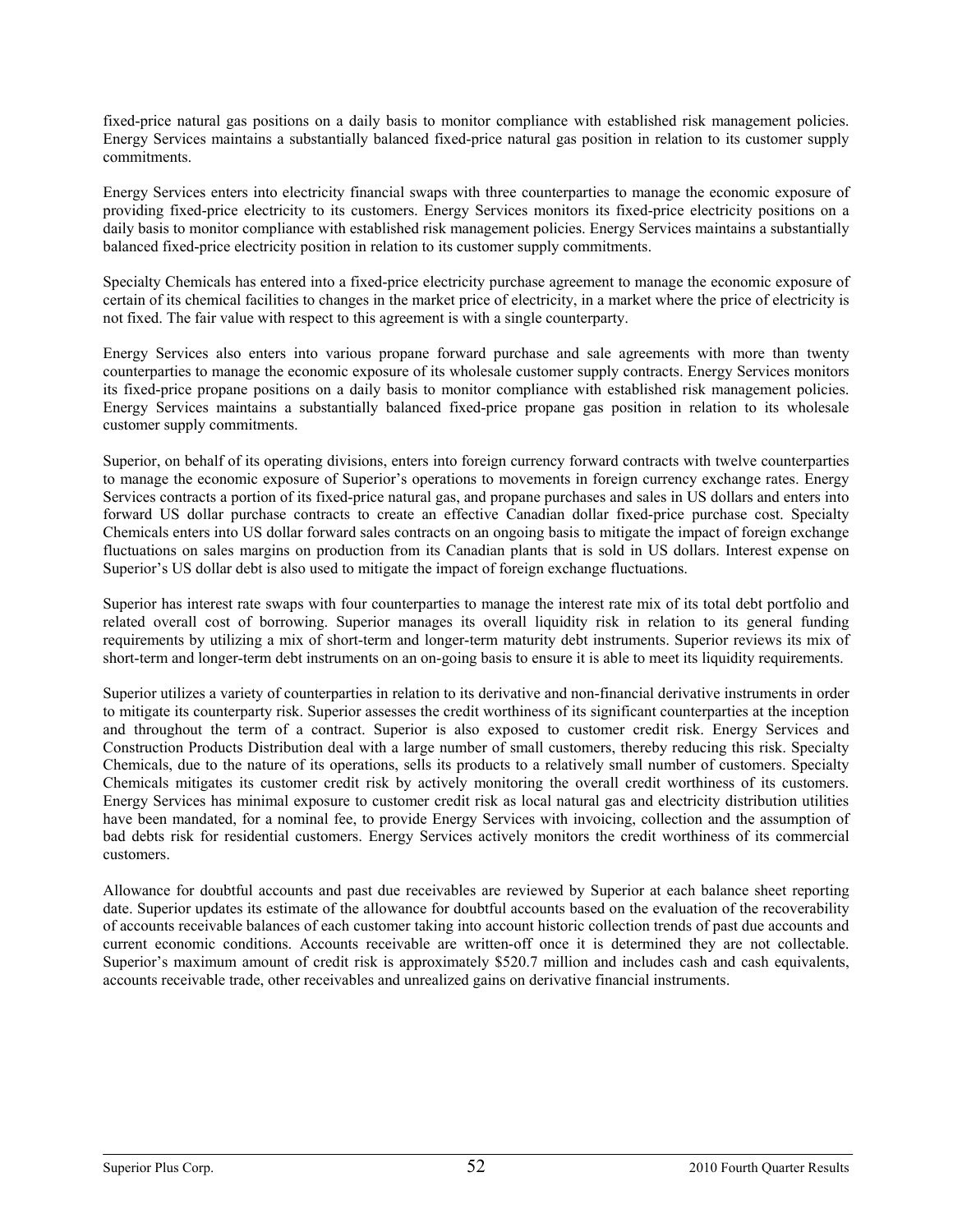Pursuant to their respective terms, trade accounts receivable, before deducting an allowance for doubtful accounts, are aged as follows:

|                                  | <b>December 31, 2010</b> | December 31, 2009 |
|----------------------------------|--------------------------|-------------------|
| Current                          | 248.0                    | 214.8             |
| Past due less than 90 days       | 146.8                    | 55.6              |
| Past due over 90 days            | 36.1                     | 10.2              |
| Trade accounts receivable, total | 430.9                    | 280.6             |

Superior's account receivables past due over 90 days has increased as compared to December 31, 2009, due to higher than normal accounts receivables within the Energy Services segment due to delayed invoicing associated with a system conversion.

Superior's trade accounts receivable are stated after deducting an allowance for doubtful accounts of \$14.0 million as at December 31, 2010 (December 31, 2009 - \$10.2 million). The movement in the provision for doubtful accounts was as follows:

|                                                 | Year ended               | Year ended        |
|-------------------------------------------------|--------------------------|-------------------|
|                                                 | <b>December 31, 2010</b> | December 31, 2009 |
| Allowance for doubtful accounts, opening        | (10.2)                   | (9.3)             |
| Opening adjustment due to acquisitions (Note 4) | (1.0)                    |                   |
| Bad debt expense, net of recoveries             | (6.3)                    | (7.5)             |
| Written-off                                     | 3.5                      | 6.6               |
| Allowance for doubtful accounts, ending         | (14.0)                   | (10.2)            |

Superior's contractual obligations associated with its financial liabilities are as follows:

|                                                          |       |                          |       |                   |      | <i>L</i> UIO and |              |
|----------------------------------------------------------|-------|--------------------------|-------|-------------------|------|------------------|--------------|
|                                                          | 2011  | 2012                     | 2013  | 2014              | 2015 | Thereafter       | <b>Total</b> |
| Revolving term bank credits and term loans               | 32.2  | 32.7                     | 305.7 | 29.8              | 29.8 | 150.0            | 580.2        |
| Convertible unsecured subordinated debentures            |       | -                        | 174.9 | $\qquad \qquad -$ | 69.0 | 397.5            | 641.4        |
| US\$ foreign currency forward purchase contracts         | 5.4   | –                        |       |                   |      |                  | 5.4          |
| US\$ foreign currency forward sales contracts (US\$)     | 162.5 | 148.5                    | 140.0 | 48.0              |      |                  | 499.0        |
| Euro $\epsilon$ foreign currency forward sales contracts |       |                          |       |                   |      |                  |              |
| (EuroE)                                                  | 0.5   |                          |       |                   |      |                  | 0.5          |
| Fixed-price electricity purchase commitments             | 24.1  | 17.7                     | 17.7  | 17.7              | 177  | 35.4             | 130.3        |
| Cdn\$ natural gas purchases                              | 24.9  | 9.3                      | 6.0   |                   |      |                  | 43.2         |
| US\$ natural gas purchases (US\$)                        | 1.5   | -                        |       |                   |      |                  | 1.5          |
| US\$ heating oil purchases (US\$)                        | 23.5  | -                        |       |                   |      |                  | 23.5         |
| US\$ propane purchases (US\$)                            | 6.1   | $\overline{\phantom{0}}$ |       |                   |      |                  | 6.1          |
| US\$ butane purchases (US\$)                             | 0.5   |                          |       |                   |      |                  | 0.5          |

Superior's contractual obligations are considered to be normal course operating commitments and do not include the impact of mark-to-market fair values on financial and non-financial derivatives. Superior expects to fund these obligations through a combination of cash flow from operations, proceeds on revolving term bank credits and proceeds on the issuance of share capital.

**2016 and**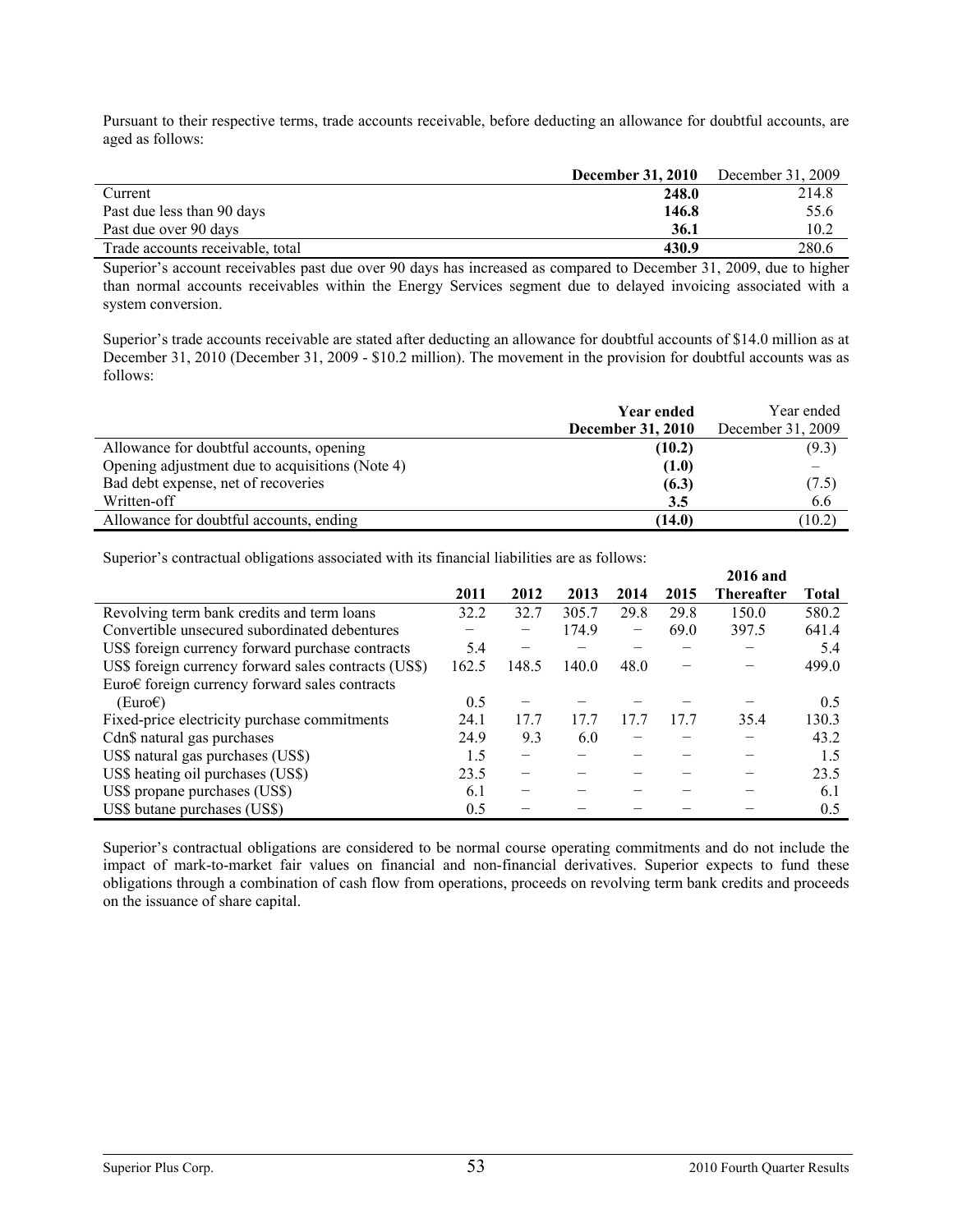Superior's derivative financial instruments' sensitivity to changes in foreign currency exchange rates, interest rates and various commodity prices and the impact to net earnings are detailed below:

|                                                                                             | <b>Year ended</b> |
|---------------------------------------------------------------------------------------------|-------------------|
|                                                                                             | December 31, 2010 |
| Increase (decrease) to net earnings of a \$0.01 increase in the CDN\$ to the US\$           | (3.6)             |
| Increase (decrease) to net earnings of a 0.5% increase in interest rates                    | (2.1)             |
| Increase (decrease) to net earnings of a \$0.40/GJ increase in the price of natural gas     | 14.1              |
| Increase (decrease) to net earnings of a \$0.04/litre increase in the price of propane      | 0.2               |
| Increase (decrease) to net earnings of a \$0.10/gallon increase in the price of heating oil | 1.0               |
| Increase (decrease) to net earnings of a \$1.00/KwH increase in the price of electricity    | 2.4               |
| Increase (decrease) to net earnings of a \$0.40/litre increase in the price of butane       |                   |

The calculation of Superior's sensitivity to changes in foreign currency exchange rates, interest rates and various commodity prices represent the change in fair value of the derivative financial instrument without consideration of the value of the underlying variable, for example, the underlying customer contracts. The recognition of the sensitivities identified above would have impacted Superior's unrealized gain or loss on derivative financial instruments and would not have a material impact on Superior's cash flow from operations.

#### **14. Income Taxes**

Consistent with prior periods, Superior recognizes a provision for income taxes for its subsidiaries that are subject to current and future income taxes, including United States income tax, United States non-resident withholding tax and Chilean income tax.

Total income tax recovery, comprised of current and future taxes for the three and twelve months ended December 31, 2010 was a \$0.6 million and a \$18.1 recovery, respectively, compared to a \$21.0 million expense and an \$12.7 million expense in the comparative period. Income taxes were impacted by the unrealized losses on derivative financial instruments, increase in U.S based taxable income and the excess of accounting claims over the utilization of tax pools. For the three and twelve months ended December 31, 2010, future income tax recovery from operations in Canada, the United States and Chile was \$0.7 million and \$19.1 million, respectively, which resulted in a corresponding total net future income tax asset of \$168.4 million and a total deferred credit of \$247.8 million. The future income tax expense for the three and twelve months ended December 31, 2009 was a \$25.2 million and \$11.6 million.

#### **15. Shareholders' Equity**

Superior is authorized to issue an unlimited number of common shares and an unlimited number of preferred shares. The holders of common shares are entitled to dividends if, as and when declared by the board of directors; to one vote per share at meetings of the holders of common shares; and upon liquidation, dissolution or winding up of Superior to receive pro rata the remaining property and assets of Superior, subject to the rights of any shares having priority over the common shares of which none is outstanding.

Preferred shares are issuable in series with each class of preferred share having such rights as the Board of Directors may determine. Holders of preferred shares are entitled, in priority over holders of common shares, to be paid rateably with holders of each other series of preferred shares the amount of accumulated dividends, if any, specified to be payable preferentially to the holders of such series upon liquidation, dissolution or winding up of Superior to be paid rateably with holders of each other series of preferred shares the amount, if any, specified as being payable preferentially to holders of such series. Superior does not have any preferred shares outstanding.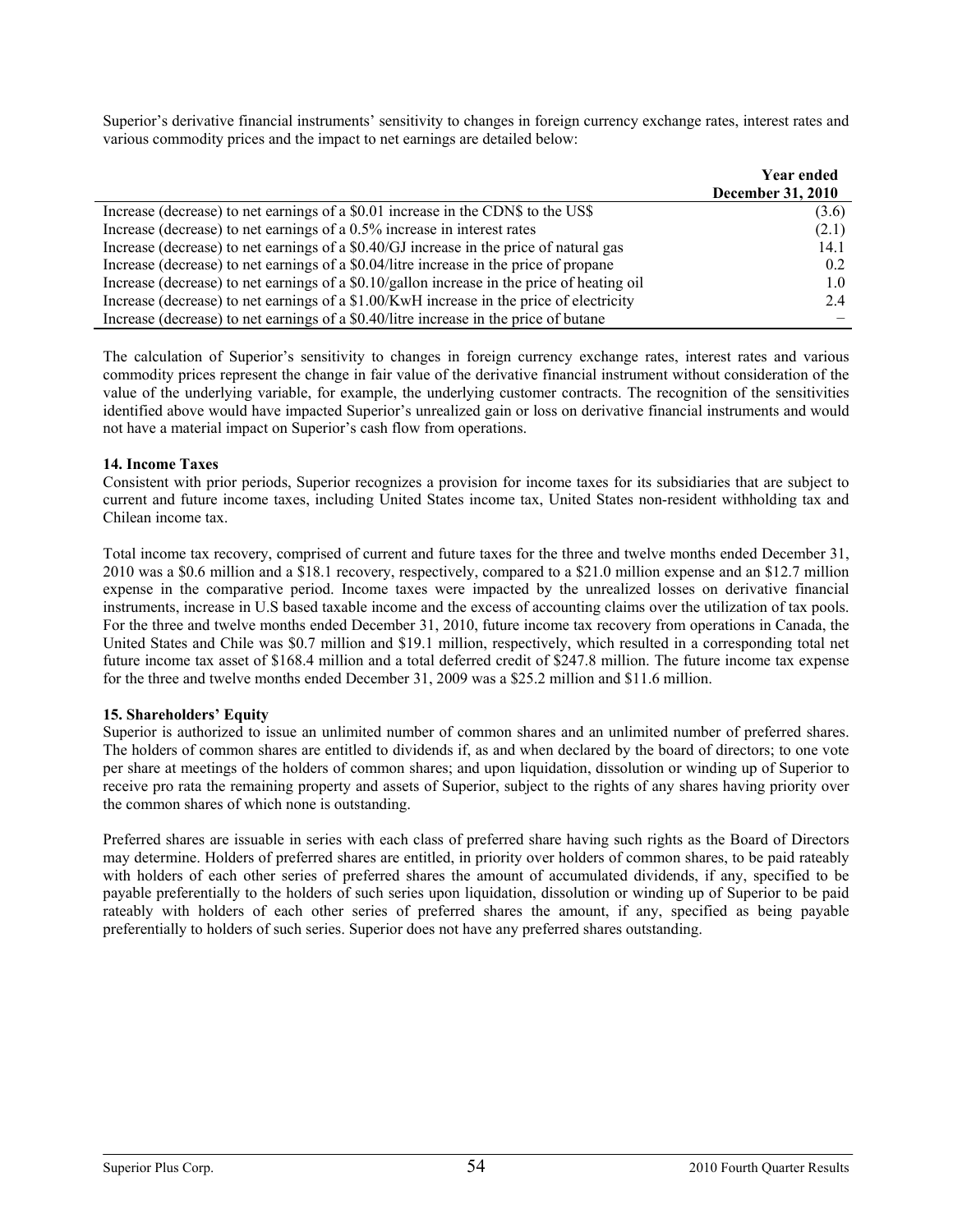|                                                                             | Issued Number of            |               |
|-----------------------------------------------------------------------------|-----------------------------|---------------|
|                                                                             | Common Shares               | Shareholders' |
|                                                                             | $(Millions)$ <sup>(1)</sup> | Equity $(1)$  |
| <b>Shareholders' equity, December 31, 2009</b>                              | 99.9                        | 584.5         |
| Net loss                                                                    |                             | (47.0)        |
| Other comprehensive loss                                                    |                             | (15.8)        |
| Issuance of common shares <sup>(1)</sup>                                    | 6.2                         | 82.0          |
| Option value associated with the issue of \$172.5 million, 5.75% debentures |                             | 0.2           |
| Dividends to Shareholders <sup>(2)</sup>                                    |                             | (171.2)       |
| Dividend reinvestment program                                               | 1.6                         | 17.2          |
| Impact from changing acquisition accounting estimates (Note 4)              |                             | 0.2           |
| <b>Shareholders' equity, December 31, 2010</b>                              | 107.7                       | 450.1         |

 $(1)$  On June 28, 2010 Superior issued 1,205,728 common shares for net proceeds of \$16.0 million to partially finance the acquisition of the Burnaby Assets. The number of common shares issued was based on a specified weighted average value of Superior's existing common shares. On February 10, 2010 Superior issued 5,002,500 common shares for gross proceeds of \$69.3 million including the over-allotment option to partially finance the acquisition of Griffith. The number of common shares issued was based on a specified weighted average value of Superior's existing common shares.

<sup>(2)</sup> Dividends to Shareholders are declared at the discretion of Superior.

Shareholders' capital, contributed surplus, deficit and accumulated other comprehensive income (loss) as at December 31, 2010 and December 31, 2009 consists of the following components:

|                                                                                  | December 31, | December 31, |
|----------------------------------------------------------------------------------|--------------|--------------|
| Shareholders' capital                                                            | 2010         | 2009         |
| Balance at beginning of period                                                   | 1,502.0      | 1,370.9      |
| Issuance of common shares                                                        | 82.0         | 131.1        |
| Distribution reinvestment program                                                | 17.2         |              |
|                                                                                  | 1,601.2      | 1,502.0      |
|                                                                                  |              |              |
| <b>Contributed Surplus</b>                                                       |              |              |
| Balance at beginning of period                                                   | 5.3          | 4.8          |
| Conversion feature on convertible debentures recognized                          | 0.2          | 0.5          |
|                                                                                  | 5.5          | 5.3          |
|                                                                                  |              |              |
| <b>Deficit</b>                                                                   |              |              |
| Retained earnings from operations                                                | 600.8        | 532.5        |
| Accumulated dividends/distributions                                              | (1,484.1)    | (1, 335.9)   |
| Balance at beginning of period                                                   | (883.3)      | (803.4)      |
| Impact from acquisition estimates                                                | 0.2          |              |
| Net earnings (loss)                                                              | (47.0)       | 68.3         |
| Dividends to shareholders                                                        | (171.2)      | (148.2)      |
|                                                                                  | (1, 101.3)   | (883.3)      |
|                                                                                  |              |              |
| Accumulated other comprehensive income (loss)                                    |              |              |
| Balance at beginning of period                                                   | (39.5)       | 1.6          |
| Unrealized foreign currency gains (losses) on translation of self-sustaining     |              |              |
| foreign operations                                                               | (25.0)       | (39.4)       |
| Reclassification of derivative gains (losses) previously deferred <sup>(1)</sup> | 9.2          | (1.7)        |
|                                                                                  | (55.3)       | (39.5)       |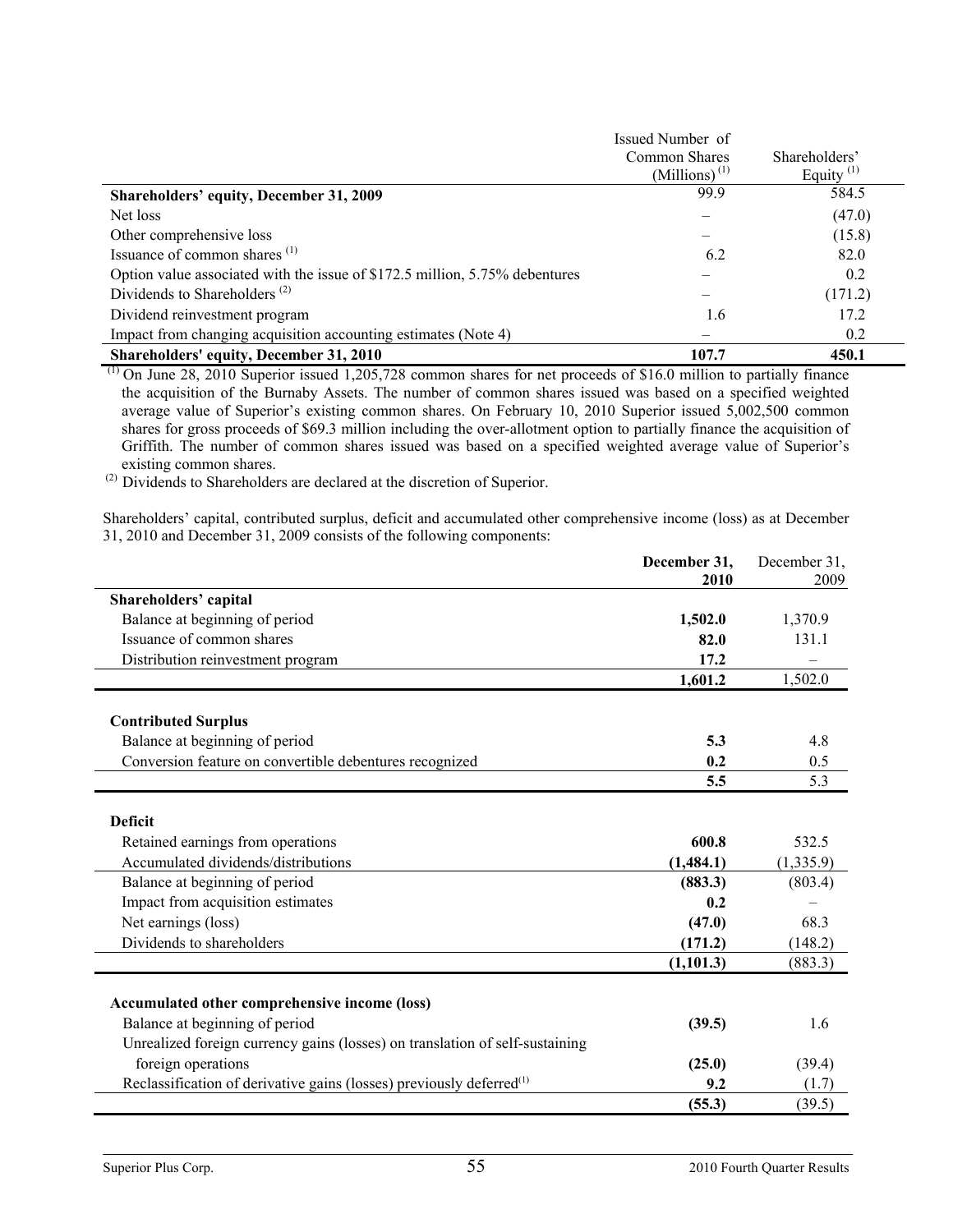$<sup>(1)</sup>$  During the year ended December 31, 2010, Superior recorded a future income tax expense of \$2.9 million (2009 - \$nil) against</sup> reclassified derivative gains previously deferred.

#### **Additional Capital Disclosures**

Superior's objectives when managing capital are: (i) to maintain a flexible capital structure to preserve its ability to meet its financial obligations, including potential obligations from acquisitions; and (ii) to safeguard Superior's assets while maximizing the growth of its businesses and returns to its shareholders.

On February 17, 2011, Superior announced that it has revised its dividend to \$0.10 per share per month or \$1.20 per share on an annualized basis from the prior level of \$0.135 per share per month or \$1.62 per share on an annualized basis effective with Superior's March 2011 dividend.

In the management of capital, Superior includes shareholders' equity (excluding accumulated other comprehensive loss/income) (AOCI), current and long-term debt, convertible debentures, and securitized accounts receivable.

Superior manages its capital structure and makes adjustments in light of changes in economic conditions and nature of the underlying assets. In order to maintain or adjust the capital structure, Superior may adjust the amount of dividends to Shareholders, issue additional share capital, issue new debt or convertible debentures, issue new debt or convertible debentures with different characteristics and/or increase or decrease the amount of securitized accounts receivable.

Superior monitors its capital based on the ratio of consolidated secured debt and consolidated debt outstanding to net earnings before interest, taxes, depreciation, amortization and other non-cash expenses (EBITDA), as defined by its revolving term credit facility (Credit Facility). Superior also monitors its total debt to EBITDA ratio in addition to its covenants. Superior's reference to EBITDA as defined by its revolving term credit facility may be referred to as Compliance EBITDA in other public reports of Superior.

Superior is subject to various financial covenants in its Credit Facility agreements, including consolidated secured debt and total consolidated debt to EBITDA ratios, which are measured on a quarterly basis. On January 27, 2010, Superior and its subsidiaries, Superior LP and Superior Plus U.S. Holdings Inc., completed an expansion of the Credit Facility from \$570 million to \$600 million. The Credit Facility was subsequently reduced to \$450 million on June 25, 2010. In addition, certain debt definitions used in the calculation of Superior's financial covenant ratios in the Credit Facility were amended, together with corresponding amendments to the related financial covenant ratios. The new definition of Consolidated Secured Debt under the credit facility excludes the \$150 million of senior unsecured debentures of Superior LP issued on October 27, 2009, which are still included in the calculation of Consolidated Debt for the purpose of the Consolidated Debt coverage ratio requirement. As a result of the new definition of Consolidated Secured Debt, Superior must maintain a Consolidated Secured Debt to Compliance EBITDA ratio of not more than 3.0 to 1.0 compared to the previous senior debt to Compliance EBITDA ratio which was 3.5 to 1.0. Superior's Consolidated Debt, excluding convertible unsecured subordinated debentures, to Compliance EBITDA coverage ratio requirement for compliance purposes is unchanged at not more than 5.0 to 1.0. Effective March 25, 2010, Superior and Superior LP, amended certain financial covenant ratios in its U.S. Note Purchase Agreement dated October 29, 2003 (Note Agreement) to make them consistent with the financial covenant ratios under its existing Credit Facility other than the exclusion of any borrowings from the accounts receivable securitization program from the calculation of Consolidated Secured Debt for purposes of the Consolidated Secured Debt to Compliance EBITDA ratio calculation. Also Superior's distributions (including payments to Debenture holders) cannot exceed Compliance EBITDA less cash income taxes, plus \$35.0 million on a trailing twelve month rolling basis. As at December 31, 2010 and December 31, 2009, Superior was in compliance with all of its financial covenants.

Superior's financial objectives and strategy related to managing its capital as described above have remained unchanged from the prior fiscal year. Superior believes that its debt to EBITDA ratios are within reasonable limits, in light of Superior's size, the nature of its businesses and its capital management objectives.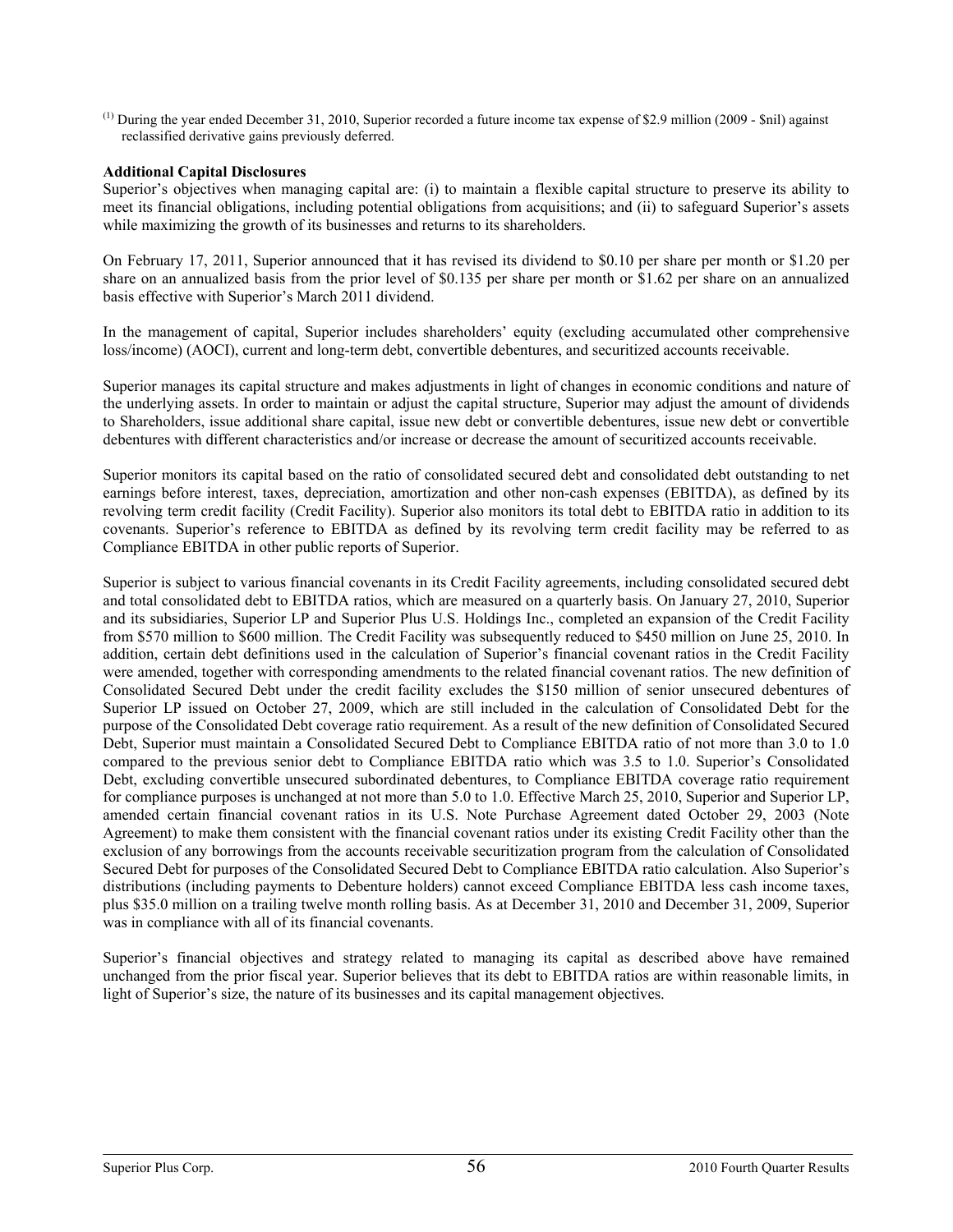| The capital structure of the Superior and the calculation of its key capital ratios are as follows: |  |  |  |
|-----------------------------------------------------------------------------------------------------|--|--|--|
|                                                                                                     |  |  |  |

|                                                              | December 31,<br>2010 | December<br>2009 |
|--------------------------------------------------------------|----------------------|------------------|
| Total shareholders' equity                                   | 450.1                | 584.5            |
| Exclude accumulated other comprehensive loss                 | 55.3                 | 39.5             |
| Shareholders' equity (excluding AOCI)                        | 505.4                | 624.0            |
| Current portion of term loans                                | 32.2                 | 5.1              |
| Revolving term bank credits and term loans <sup>(1)</sup>    | 548.0                | 640.3            |
| Accounts receivable securitization program                   | 90.1                 | 92.7             |
| Less: Senior unsecured debentures                            | (150.0)              | (150.0)          |
| Consolidated secured debt                                    | 520.3                | 588.1            |
| Add: Senior unsecured debentures                             | 150.0                | 150.0            |
| Consolidated debt                                            | 670.3                | 738.1            |
| Convertible unsecured subordinated debentures <sup>(1)</sup> | 639.6                | 316.7            |
| Total debt                                                   | 1,309.9              | 1,054.8          |
| Total capital                                                | 1,815.3              | 1,678.8          |

|                                                                     | <b>Year ended</b><br>December 31,<br>2010 | Year ended<br>December<br>2009 |
|---------------------------------------------------------------------|-------------------------------------------|--------------------------------|
| Net earnings (loss)                                                 | (47.0)                                    | 68.3                           |
| Adjusted for:                                                       |                                           |                                |
| Interest on revolving term bank credits and term loans              | 42.8                                      | 27.0                           |
| Interest on convertible unsecured subordinated debentures           | 28.2                                      | 16.8                           |
| Accretion of convertible debenture issue costs and asset retirement | 2.9                                       | 1.4                            |
| Amortization of property, plant and equipment                       | 37.7                                      | 22.6                           |
| Amortization included in cost of sales                              | 44.9                                      | 37.5                           |
| Amortization of intangible assets                                   | 25.0                                      | 7.9                            |
| Impairment of goodwill                                              | 89.5                                      |                                |
| Income tax expense (recovery)                                       | (18.1)                                    | 12.7                           |
| Unrealized losses on derivative financial instruments               | 2.2                                       | 20.6                           |
| Non-cash pension expense                                            |                                           | 1.7                            |
| Pro-forma impact of acquisitions                                    | 4.8                                       | 51.4                           |
| Compliance EBITDA <sup>(2)</sup>                                    | 212.9                                     | 267.9                          |

|                                                                     | December 31,<br>2010 | December 31.<br>2009 |
|---------------------------------------------------------------------|----------------------|----------------------|
| Consolidated secured debt to Compliance EBITDA ratio <sup>(2)</sup> | 2.4:1                | 2.2:1                |
| Consolidated debt to Compliance EBITDA ratio <sup>(2)</sup>         | 3.1:1                | 2.8:1                |
| Total debt to Compliance EBITDA ratio <sup>(2)</sup>                | 6.2:1                | 39.1                 |

 $<sup>(1)</sup>$  Revolving term bank credits and term loans and convertible unsecured subordinated debentures are before deferred issue costs.</sup>

 $^{(2)}$  Compliance EBITDA, as defined by Superior's revolving term credit facility, is calculated on a trailing twelve month basis taking into consideration the pro-forma impact of acquisitions and dispositions in accordance with the requirements of Superior's credit facility. Superior's calculation of Compliance EBITDA and debt to Compliance EBITDA may differ from those of similar entities.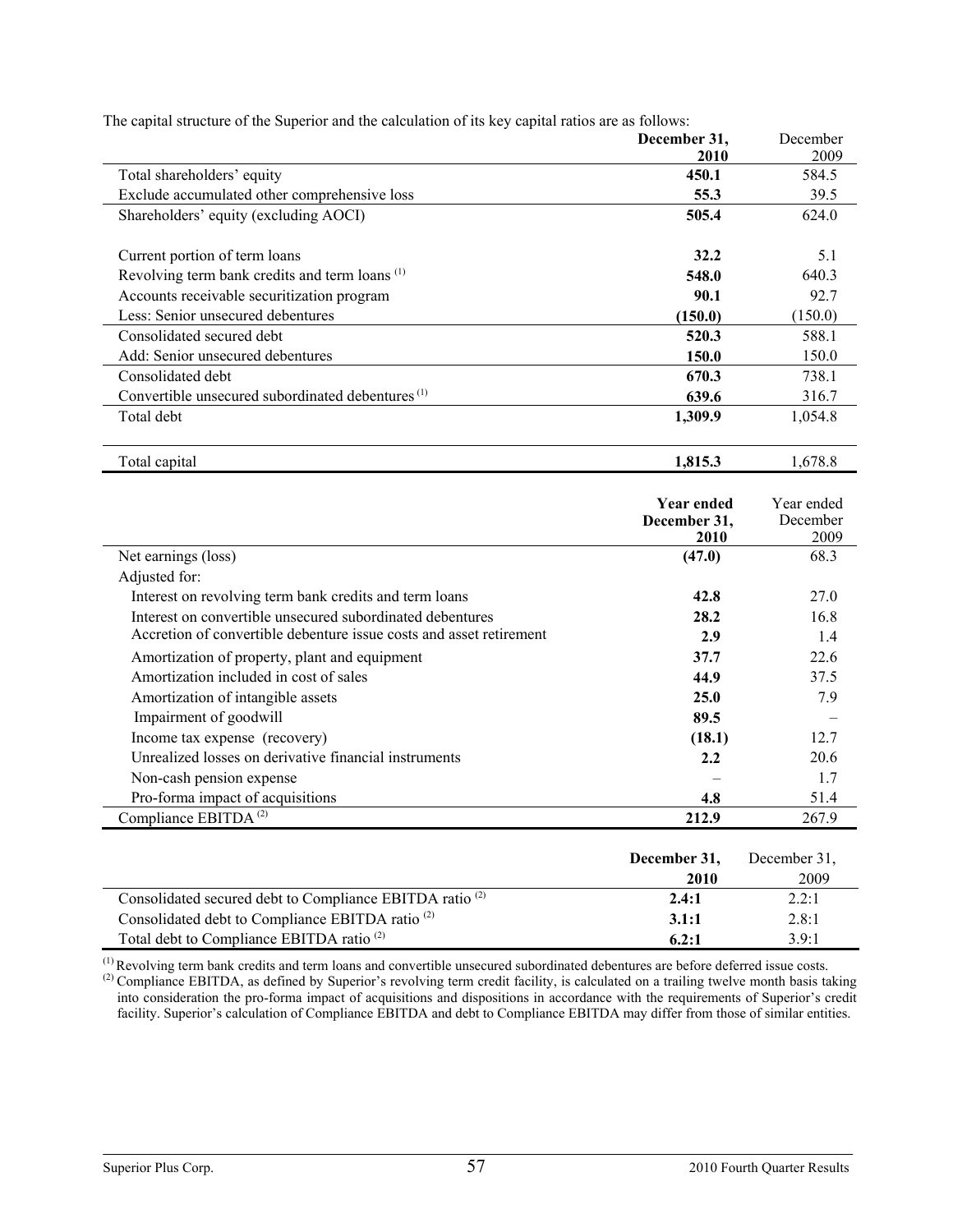#### **16. Net Earnings (Loss) per Share**

|                                                                             | Three months ended<br>December 31 |        |          | Year ended<br>December 31 |
|-----------------------------------------------------------------------------|-----------------------------------|--------|----------|---------------------------|
|                                                                             | 2010                              | 2009   | 2010     | 2009                      |
| Net earnings (loss) per share computation, basic and diluted <sup>(1)</sup> |                                   |        |          |                           |
| Net earnings (loss)                                                         | (33.6)                            | 17.4   | (47.0)   | 68.3                      |
| Weighted average shares outstanding                                         | 107.4                             | 98.5   | 105.6    | 91.0                      |
| Net earnings (loss) per share, basic and diluted                            | \$(0.31)                          | \$0.18 | \$(0.45) | \$0.75                    |

 $<sup>(1)</sup>$  All outstanding debentures have been excluded from this calculation as they were anti-dilutive.</sup>

#### **17. Business Segments**

Superior operates three distinct operating segments: Energy Services, Specialty Chemicals and Construction Products Distribution. Superior's Energy Services operating segment provides distribution, wholesale procurement and related services in relation to propane, heating oil and other refined fuels. Energy Services also provides fixed-price natural gas and electricity supply services. Superior's Specialty Chemicals operating segment is a leading supplier of sodium chlorate and technology to the pulp and paper industries and is a regional supplier of potassium and chloralkali products to the U.S. Midwest. Superior's Construction Products Distribution operating segment is one of the largest distributors of commercial and industrial insulation in North America and the largest distributor of specialty construction products to the walls and ceilings industry in Canada. Superior's corporate office arranges intersegment foreign exchange contracts from time to time between its business segments. Realized gains and losses pertaining to intersegment foreign exchange gains and losses are eliminated under the Corporate column.

|                                                             | Construction              |                                      |                 |        |                                                     |
|-------------------------------------------------------------|---------------------------|--------------------------------------|-----------------|--------|-----------------------------------------------------|
| For the three months ended December 31, 2010                | Energy<br><b>Services</b> | <b>Specialty</b><br><b>Chemicals</b> | <b>Products</b> |        | <b>Total</b><br>Distribution Corporate Consolidated |
| <b>Revenues</b>                                             | 702.3                     | 126.6                                | 180.3           |        | 1,009.2                                             |
|                                                             |                           |                                      |                 |        |                                                     |
| Cost of products sold                                       | (545.3)                   | (79.7)                               | (136.9)         |        | (761.9)                                             |
| Realized gains (losses) on derivative financial instruments | (25.8)                    | 2.0                                  | 0.5             | 1.5    | (21.8)                                              |
| <b>Gross profit</b>                                         | 131.2                     | 48.9                                 | 43.9            | 1.5    | 225.5                                               |
| <b>Expenses</b>                                             |                           |                                      |                 |        |                                                     |
| Operating and administrative                                | 91.9                      | 30.5                                 | 36.5            | 3.4    | 162.3                                               |
| Amortization of property, plant and equipment               | 4.2                       | 3.6                                  | 1.4             |        | 9.2                                                 |
| Amortization of intangible assets                           | 7.7                       | 0.4                                  | 0.6             |        | 8.7                                                 |
| Interest on revolving term bank credits and term loans      |                           |                                      |                 | 10.4   | 10.4                                                |
| Interest on convertible unsecured subordinated              |                           |                                      |                 |        |                                                     |
| debentures                                                  |                           |                                      |                 | 7.6    | 7.6                                                 |
| Accretion of convertible debenture issue costs              | 0.2                       |                                      |                 | 0.6    | 0.8                                                 |
| Impairment of goodwill and intangible assets                |                           |                                      | 89.5            |        | 89.5                                                |
| Unrealized losses (gains) on derivative financial           |                           |                                      |                 |        |                                                     |
| instruments                                                 | (10.3)                    | (2.1)                                |                 | (16.6) | (29.0)                                              |
|                                                             | 93.7                      | 32.6                                 | 128.0           | 5.4    | 259.7                                               |
| Net earnings (loss) before income taxes                     | 37.5                      | 16.3                                 | (84.1)          | (3.9)  | (34.2)                                              |
| Income tax recovery                                         |                           |                                      |                 | 0.6    | 0.6                                                 |
| <b>Net Earnings (Loss)</b>                                  | 37.5                      | 16.3                                 | (84.1)          | (3.3)  | (33.6)                                              |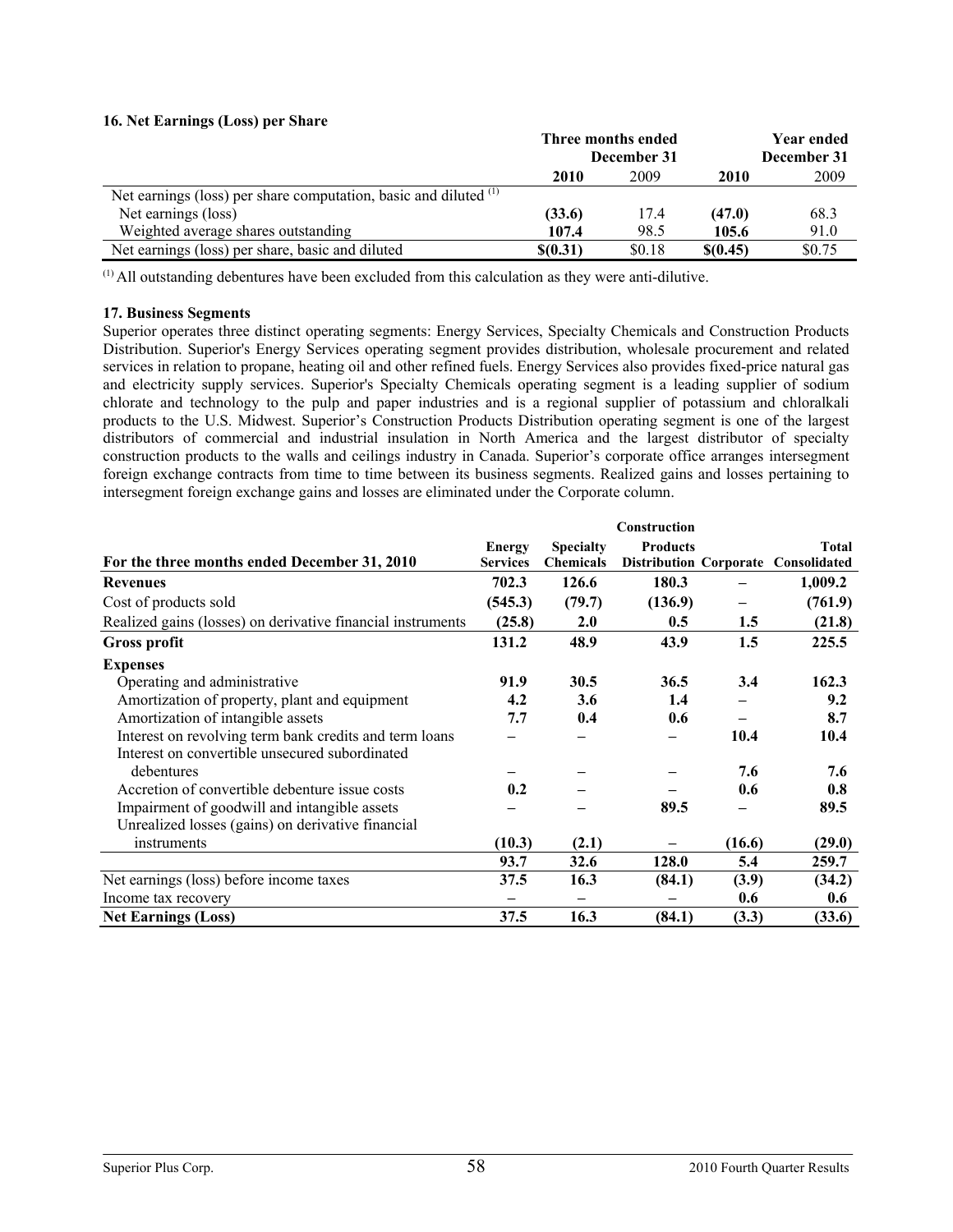|                                                                  | <b>Construction</b> |                  |                 |        |                                     |
|------------------------------------------------------------------|---------------------|------------------|-----------------|--------|-------------------------------------|
|                                                                  | Energy              | <b>Specialty</b> | <b>Products</b> |        | <b>Total</b>                        |
| For the three months ended December 31, 2009                     | <b>Services</b>     | <b>Chemicals</b> |                 |        | Distribution Corporate Consolidated |
| <b>Revenues</b>                                                  | 465.1               | 106.2            | 176.2           |        | 747.5                               |
| Cost of products sold                                            | (326.1)             | (70.2)           | (130.0)         |        | (526.3)                             |
| Realized gains (losses) on derivative financial                  | (26.8)              | 0.8              | 0.5             | 7.6    | (17.9)                              |
| instruments                                                      |                     |                  |                 |        |                                     |
| Gross profit                                                     | 112.2               | 36.8             | 46.7            | 7.6    | 203.3                               |
| <b>Expenses</b>                                                  |                     |                  |                 |        |                                     |
| Operating and administrative                                     | 72.2                | 28.4             | 35.8            | 3.2    | 139.6                               |
| Amortization of property, plant and equipment                    | 5.0                 |                  | 1.7             |        | 6.7                                 |
| Amortization of intangible assets                                | 1.5                 | 1.2              | 0.8             |        | 3.5                                 |
| Interest on revolving term bank credits and term loans           |                     |                  |                 | 9.2    | 9.2                                 |
| Interest on convertible unsecured subordinated<br>debentures     |                     |                  |                 | 5.1    | 5.1                                 |
| Accretion of convertible debenture issue costs                   |                     |                  |                 | 0.6    | 0.6                                 |
| Unrealized losses (gains) on derivative financial<br>instruments | (1.1)               | 3.4              |                 | (2.1)  | 0.2                                 |
|                                                                  | 77.6                | 33.0             | 38.3            | 16.0   | 164.9                               |
| Net earnings (loss) before income taxes                          | 34.6                | 3.8              | 8.4             | (8.4)  | 38.4                                |
| Income tax expense                                               |                     |                  | —               | (21.0) | (21.0)                              |
| <b>Net Earnings (Loss)</b>                                       | 34.6                | 3.8              | 8.4             | (29.4) | 17.4                                |

|                                                        | Construction    |                  |                 |        |                                     |
|--------------------------------------------------------|-----------------|------------------|-----------------|--------|-------------------------------------|
|                                                        | <b>Energy</b>   | <b>Specialty</b> | <b>Products</b> |        | <b>Total</b>                        |
| For the year ended December 31, 2010                   | <b>Services</b> | <b>Chemicals</b> |                 |        | Distribution Corporate Consolidated |
| <b>Revenues</b>                                        | 2,338.3         | 474.6            | 716.3           |        | 3,529.2                             |
| Cost of products sold                                  | (1,810.0)       | (306.0)          | (545.3)         |        | (2,661.3)                           |
| Realized gains (losses) on derivative financial        |                 |                  |                 |        |                                     |
| instruments                                            | (94.2)          | 6.9              | 1.3             | 5.7    | (80.3)                              |
| <b>Gross profit</b>                                    | 434.1           | 175.5            | 172.3           | 5.7    | 787.6                               |
| <b>Expenses</b>                                        |                 |                  |                 |        |                                     |
| Operating and administrative                           | 343.0           | 119.5            | 147.6           | 14.3   | 624.4                               |
| Amortization of property, plant and equipment          | 28.0            | 3.6              | 6.1             |        | 37.7                                |
| Amortization of intangible assets                      | 18.5            | 3.7              | 2.8             |        | 25.0                                |
| Interest on revolving term bank credits and term loans |                 |                  |                 | 42.8   | 42.8                                |
| Interest on convertible unsecured subordinated         |                 |                  |                 |        |                                     |
| debentures                                             |                 |                  |                 | 28.2   | 28.2                                |
| Accretion of convertible debenture issue costs and     |                 |                  |                 |        |                                     |
| asset retirement obligations                           | 0.2             |                  |                 | 2.5    | 2.7                                 |
| Impairment of goodwill and intangible assets           |                 |                  | 89.5            |        | 89.5                                |
| Unrealized losses (gains) on derivative financial      |                 |                  |                 |        |                                     |
| instruments                                            | 26.4            | 5.3              |                 | (29.5) | 2.2                                 |
|                                                        | 416.1           | 132.3            | 246.0           | 58.3   | 848.4                               |
| Net earnings (loss) before income taxes                | <b>18.0</b>     | 43.2             | (73.7)          | (52.6) | (65.1)                              |
| Income tax recovery                                    |                 |                  |                 | 18.1   | 18.1                                |
| <b>Net Earnings (Loss)</b>                             | <b>18.0</b>     | 43.2             | (73.7)          | (34.5) | (47.0)                              |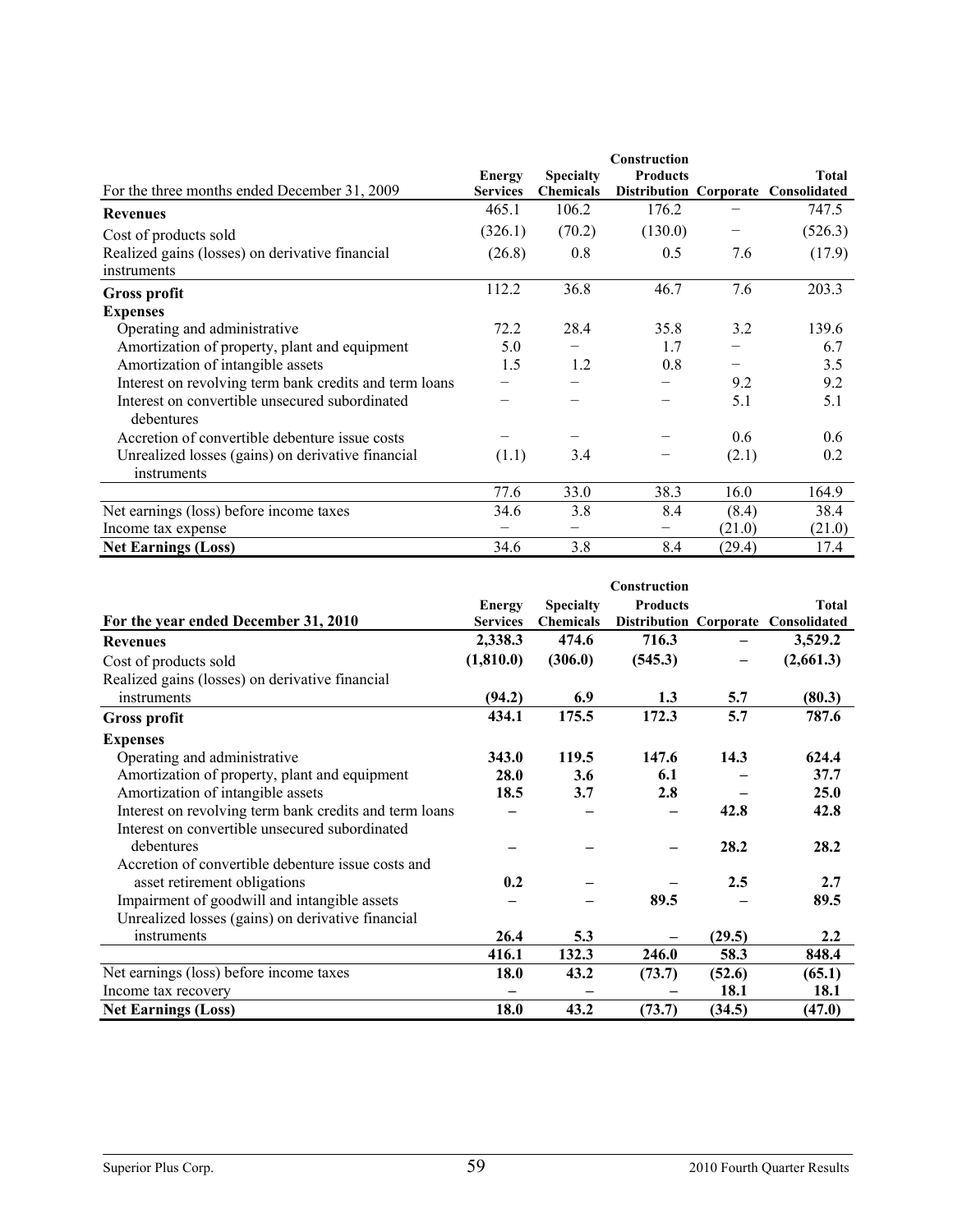| For the year ended December 31, 2009                          | Energy<br><b>Services</b> | <b>Specialty</b><br><b>Chemicals</b> | <b>Construction</b><br><b>Products</b> |        | <b>Total</b><br>Distribution Corporate Consolidated |
|---------------------------------------------------------------|---------------------------|--------------------------------------|----------------------------------------|--------|-----------------------------------------------------|
| <b>Revenues</b>                                               | 1,312.1                   | 465.6                                | 469.0                                  |        | 2,246.7                                             |
| Cost of products sold                                         | (863.7)                   | (284.4)                              | (347.2)                                |        | (1,495.3)                                           |
| Realized gains (losses) on derivative financial instruments   | (109.1)                   | (6.1)                                | 0.5                                    | 16.7   | (98.0)                                              |
| Gross profit                                                  | 339.3                     | 175.1                                | 122.3                                  | 16.7   | 653.4                                               |
| <b>Expenses</b>                                               |                           |                                      |                                        |        |                                                     |
| Operating and administrative                                  | 243.4                     | 119.6                                | 99.5                                   | 13.6   | 476.1                                               |
| Amortization of property, plant and equipment                 | 18.1                      |                                      | 4.5                                    |        | 22.6                                                |
| Amortization of intangible assets                             | 1.8                       | 4.8                                  | 1.3                                    |        | 7.9                                                 |
| Interest on revolving term bank credits and term loans        |                           |                                      |                                        | 27.0   | 27.0                                                |
| Interest on convertible unsecured subordinated debentures     | -                         | -                                    | -                                      | 16.8   | 16.8                                                |
| Accretion of convertible debenture issue costs                |                           |                                      |                                        | 1.4    | 1.4                                                 |
| Unrealized losses (gains) on derivative financial instruments | 22.9                      | 31.1                                 |                                        | (33.4) | 20.6                                                |
|                                                               | 286.2                     | 155.5                                | 105.3                                  | 25.4   | 572.4                                               |
| Net earnings (loss) before income taxes                       | 53.1                      | 19.6                                 | 17.0                                   | (8.7)  | 81.0                                                |
| Income tax expense                                            |                           | $\hspace{0.05cm}$                    | $\overline{\phantom{m}}$               | (12.7) | (12.7)                                              |
| <b>Net Earnings (Loss)</b>                                    | 53.1                      | 19.6                                 | 17.0                                   | (21.4) | 68.3                                                |

#### **Total Assets, Net Working Capital, Acquisitions and Purchase of Property, Plant and Equipment**

|                                              |                 |                  | <b>Construction</b> |        |                        |
|----------------------------------------------|-----------------|------------------|---------------------|--------|------------------------|
|                                              | Energy          | <b>Specialty</b> | <b>Products</b>     |        | <b>Total</b>           |
|                                              | <b>Services</b> | <b>Chemicals</b> | <b>Distribution</b> |        | Corporate Consolidated |
| As at December 31, 2010                      |                 |                  |                     |        |                        |
| Net working capital $(1)$                    | 236.4           | 20.1             | 110.1               | (62.7) | 303.9                  |
| Total assets                                 | 1,214.2         | 573.9            | 259.1               | 402.4  | 2,449.6                |
| As at December 31, 2009                      |                 |                  |                     |        |                        |
| Net working capital $(1)$                    | 93.3            | 2.8              | 116.8               | (29.1) | 183.8                  |
| Total assets                                 | 930.6           | 597.1            | 369.1               | 377.2  | 2,274.0                |
| For the three months ended December 31, 2010 |                 |                  |                     |        |                        |
| Acquisitions                                 | 4.9             |                  |                     |        | 4.9                    |
| Purchase of property, plant and equipment    | 8.0             | 6.0              | 0.5                 | 0.3    | 14.8                   |
| For the three months ended December 31, 2009 |                 |                  |                     |        |                        |
| Acquisitions                                 | 82.5            |                  | 0.3                 |        | 82.8                   |
| Purchase of property, plant and equipment    | 5.5             | 22.5             | 0.2                 |        | 22.2                   |
| For the year ended December 31, 2010         |                 |                  |                     |        |                        |
| Acquisitions                                 | 153.0           | 0.3              | 18.1                |        | 171.4                  |
| Purchase of property, plant and equipment    | 16.9            | 15.6             | 2.8                 | 1.5    | 36.8                   |
| For the year ended December 31, 2009         |                 |                  |                     |        |                        |
| Acquisitions                                 | 179.3           |                  | 109.5               |        | 288.8                  |
| Purchase of property, plant and equipment    | 13.7            | 124.2            | 1.4                 |        | 139.3                  |

(1) Net working capital reflects amounts as at the period end and is comprised of cash and cash equivalents, accounts receivable and inventories, less bank indebtedness, accounts payable and accrued liabilities, current portion of term loans and dividends and interest payable to shareholders and debentureholders.